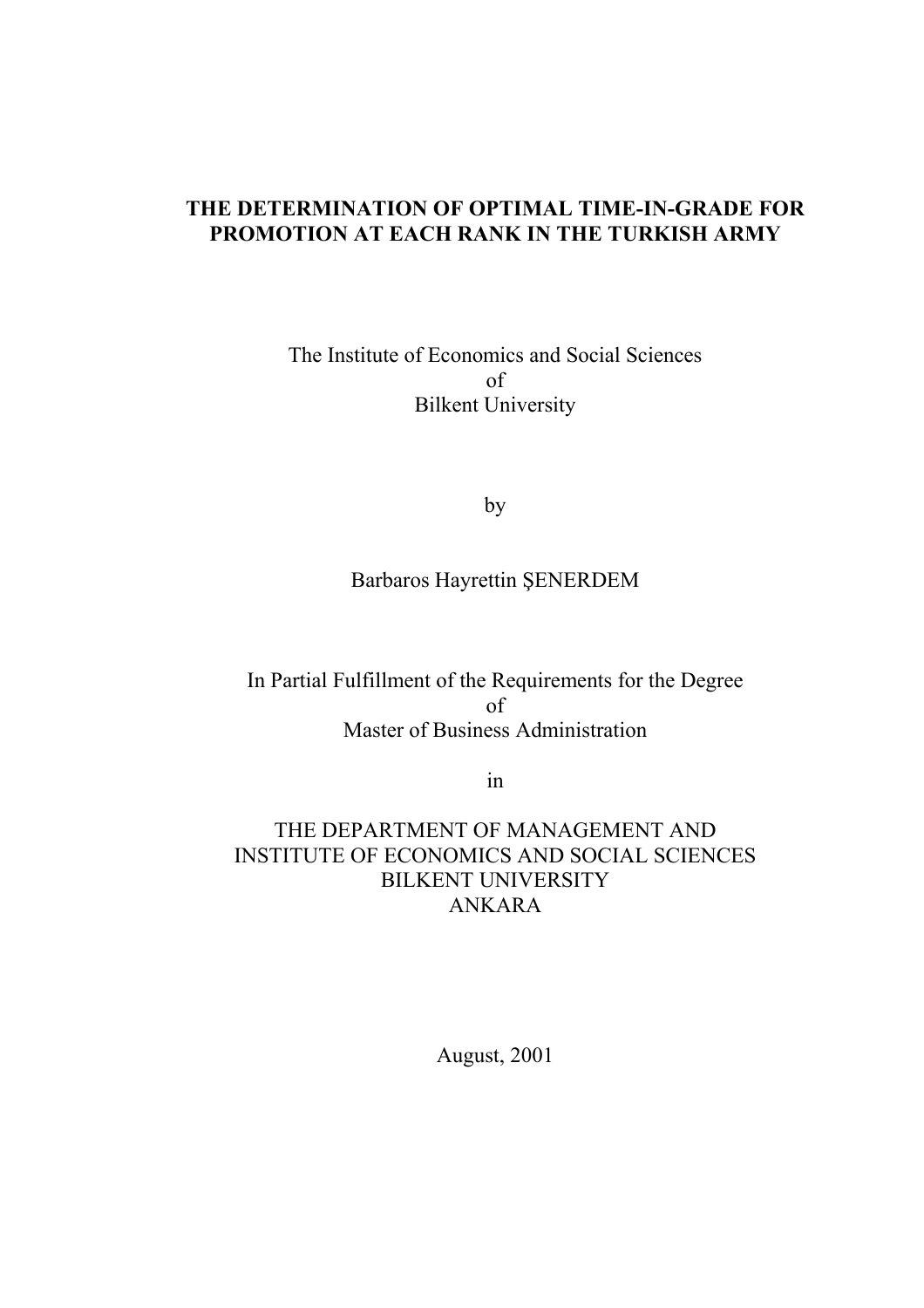I certify that I have read this thesis and have found that it is fully adequate, in scope and in quality, as a thesis for the degree of Master of Business Administration.

> Assistant Professor Yavuz GÜNALAY **Supervisor**

I certify that I have read this thesis and have found that it is fully adequate, in scope and in quality, as a thesis for the degree of Master of Business Administration.

> Assistant Professor Oya Ekin KARAŞAN Examining Committee Member

I certify that I have read this thesis and have found that it is fully adequate, in scope and in quality, as a thesis for the degree of Master of Business Administration.

Associate Professor Erdal EREL

Examining Committee Member

Approval of the Institute of Economics and Social Sciences.

Professor Kürşat Aydoğan Director Of Institute Of Economics And Social Sciences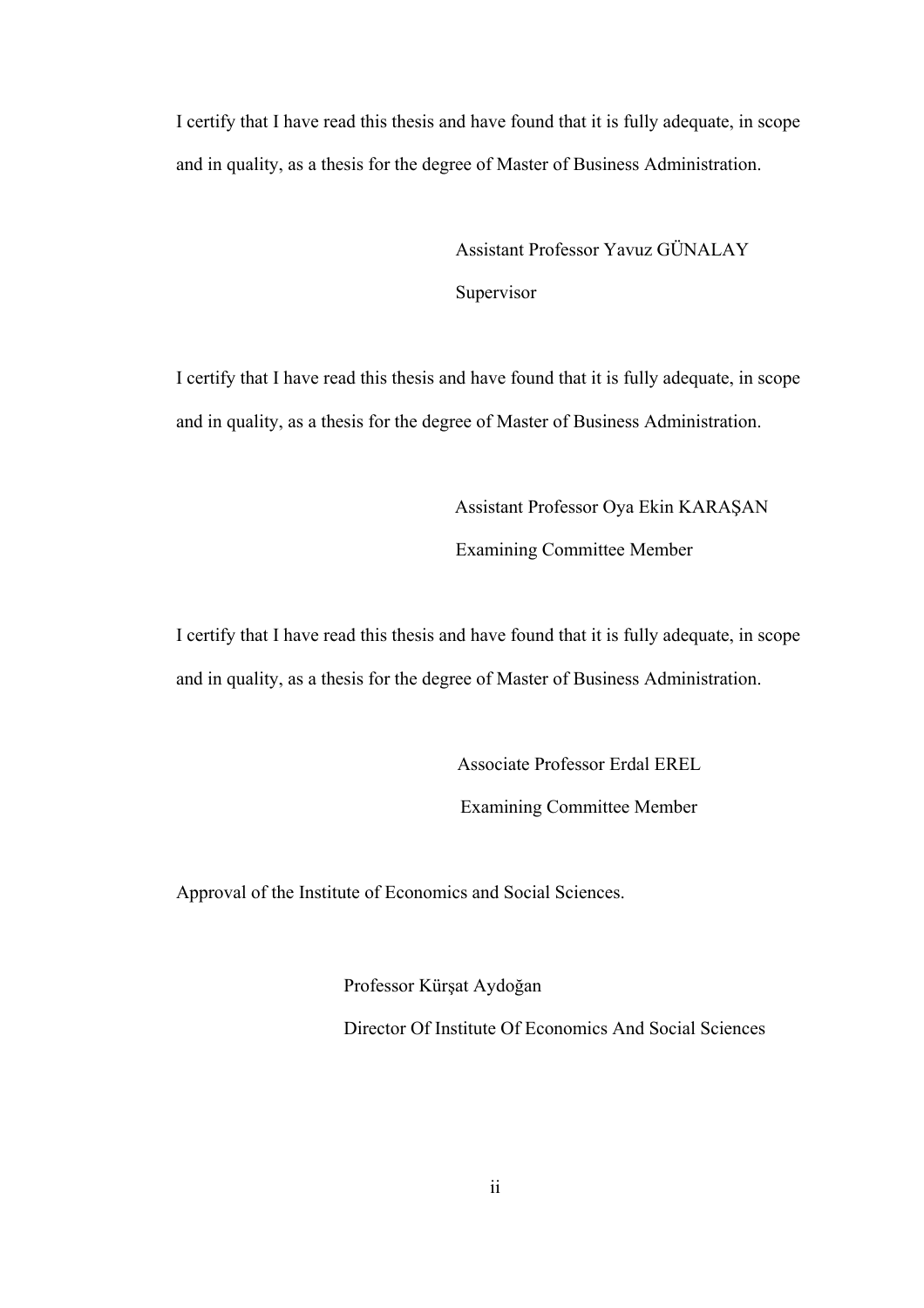## **ABSTRACT**

## **THE DETERMINATION OF OPTIMAL TIME-IN-GRADE FOR PROMOTION AT EACH RANK IN THE TURKISH ARMY**

ŞENERDEM, Barbaros Hayrettin

M.B.A. Thesis

Supervisor: Assist. Prof. Yavuz GÜNALAY

August, 2001

The increasing pace of development in Human Resource Management makes an objective promotion system more valid than a system on subjective criteria in the Turkish Army. Therefore, the Army Headquarters tries to adapt an appropriate promotion system and criteria to The Turkish Army's big hierarchical structure. Thus, the gap between the current and required officer inventory in the promotion system is thought to be minimized.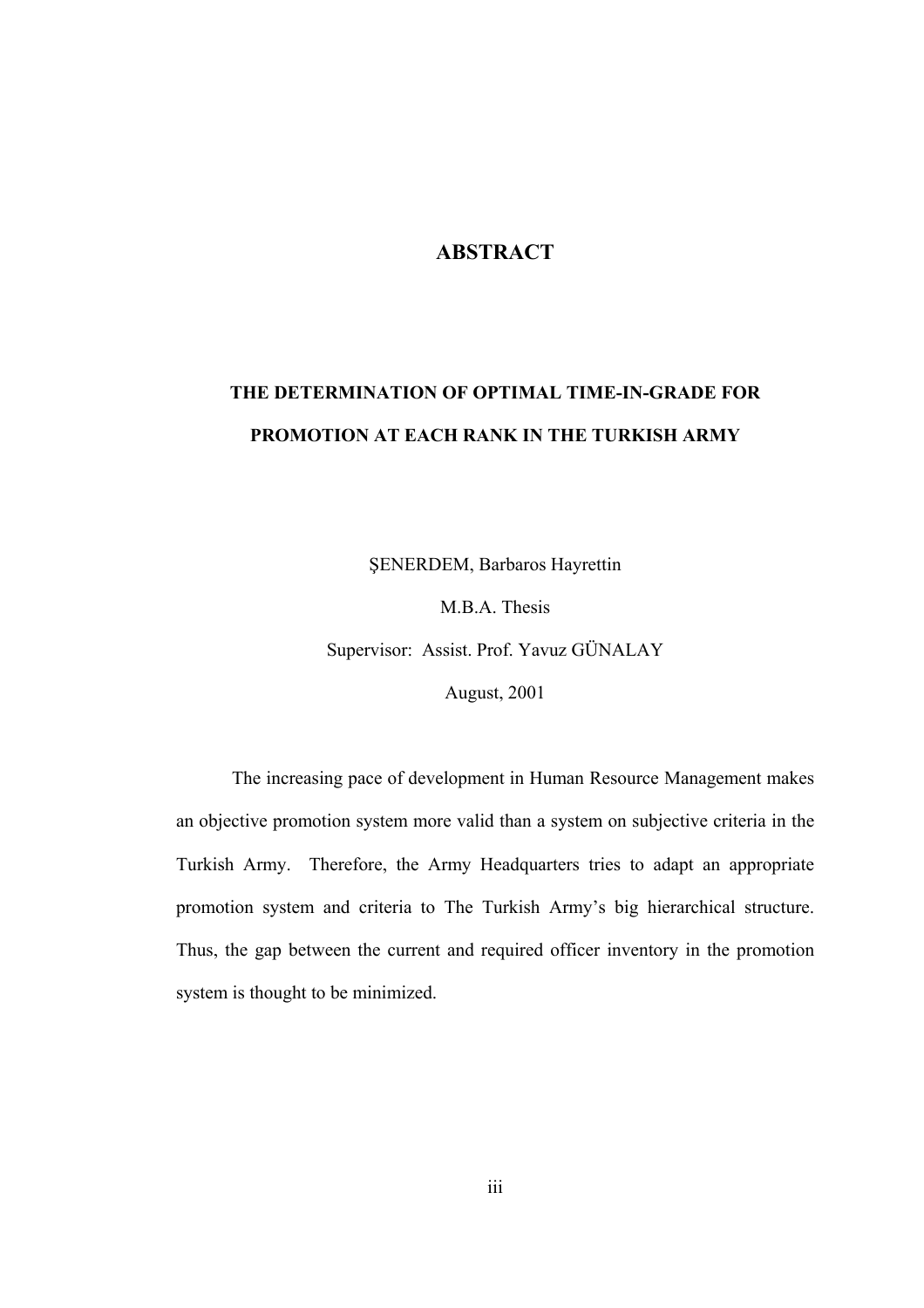In this study, the validity of a new promotion system, which is still under consideration in Human Resource Department of The Turkish Army, is evaluated against the current promotion system in The Turkish Army to establish a base for further quantitative research. The core of the study focuses on a non-linear optimization problem. The optimization is to obtain optimal values for time to wait at a rank until promotion. Optimal values of the selected promotion criteria, time – in-grade, are thought to make great contribution to further personnel decisions in The Turkish Army's promotion system. The constructed model also supports the manpower planning requirements of the Army in determining the impact of existing policies on given promotion criteria over the long term.

*Keywords:* Human Resource Planning, The Turkish Army Manpower Planning, Nonlinear Programming, Promotion, and Time-in-Grade.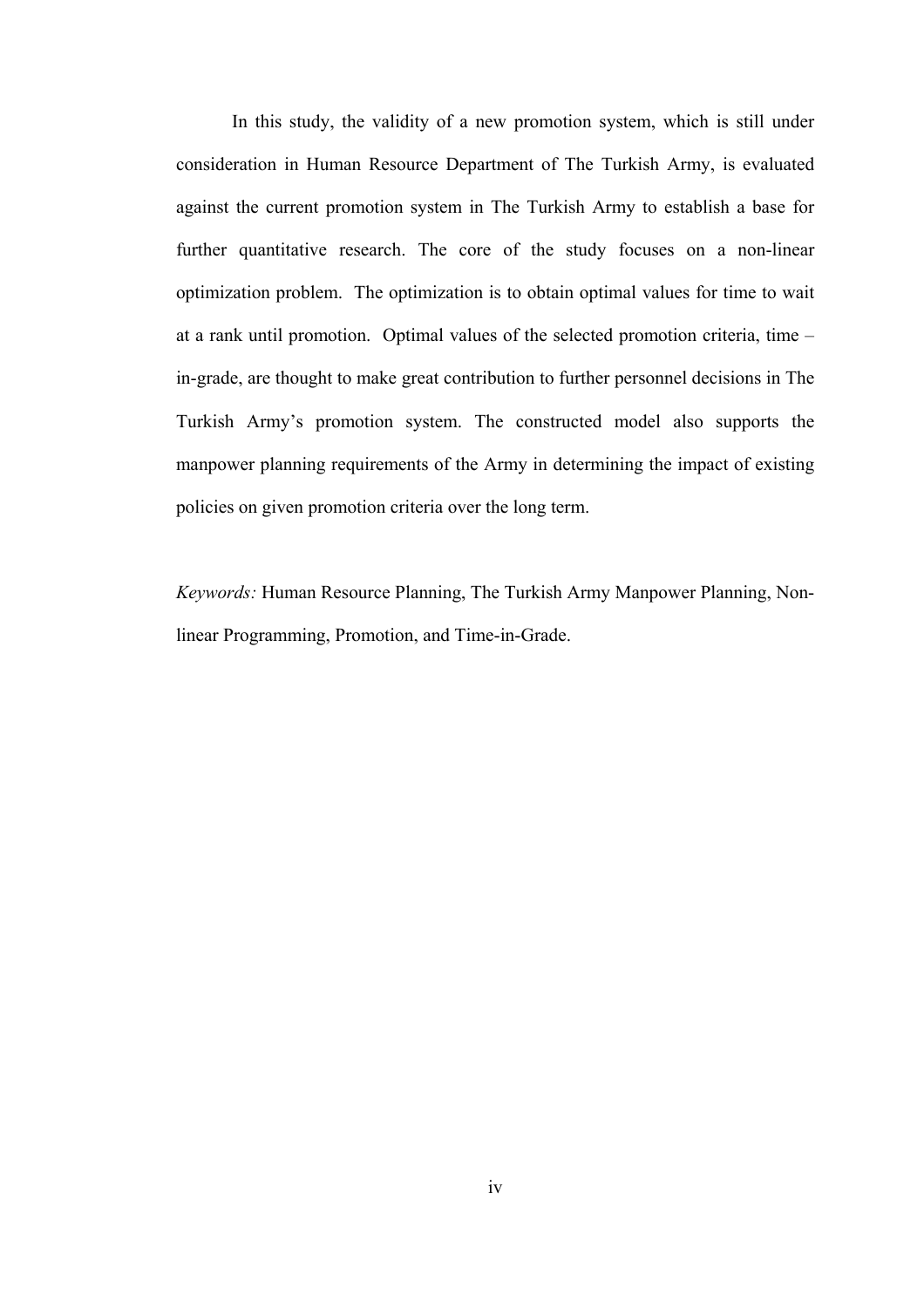## **ÖZET**

# **TÜRK SİLAHLI KUVVETLERİ'NDE TERFİ İÇİN OPTİMAL RÜTBE BEKLEME SÜRELERİNİN BELİRLENMESİ**

ŞENERDEM, Barbaros Hayrettin

M.B.A. Tezi

Tez Yöneticisi: Yard. Doç. Dr. Yavuz GÜNALAY

Ağustos 2001

Günümüzde İnsan Kaynakları Yönetimindeki gelişmeler, Türk Kara Kuvvetleri'nde objektif terfi sistemlerinin subjektif olanlardan daha fazla değer görmesine sebep olmuştur. Bu yüzden, Kara Kuvvetleri Karargahı en uygun terfi sistem ve kriterlerini kendi hiyerarşik yapısına katma çabasındadır. Böylelikle mevcut ile ihtiyaç duyulan subay miktarı arasındaki fark en aza indirgenmiş olacaktır.

Bu çalışmada, öncelikle kantitatif araştırmaya temel teşkil etmesi açısından, teklif edilen terfi sisteminin geçerliliği mevcut sistem karşısında değerlendirilmiştir.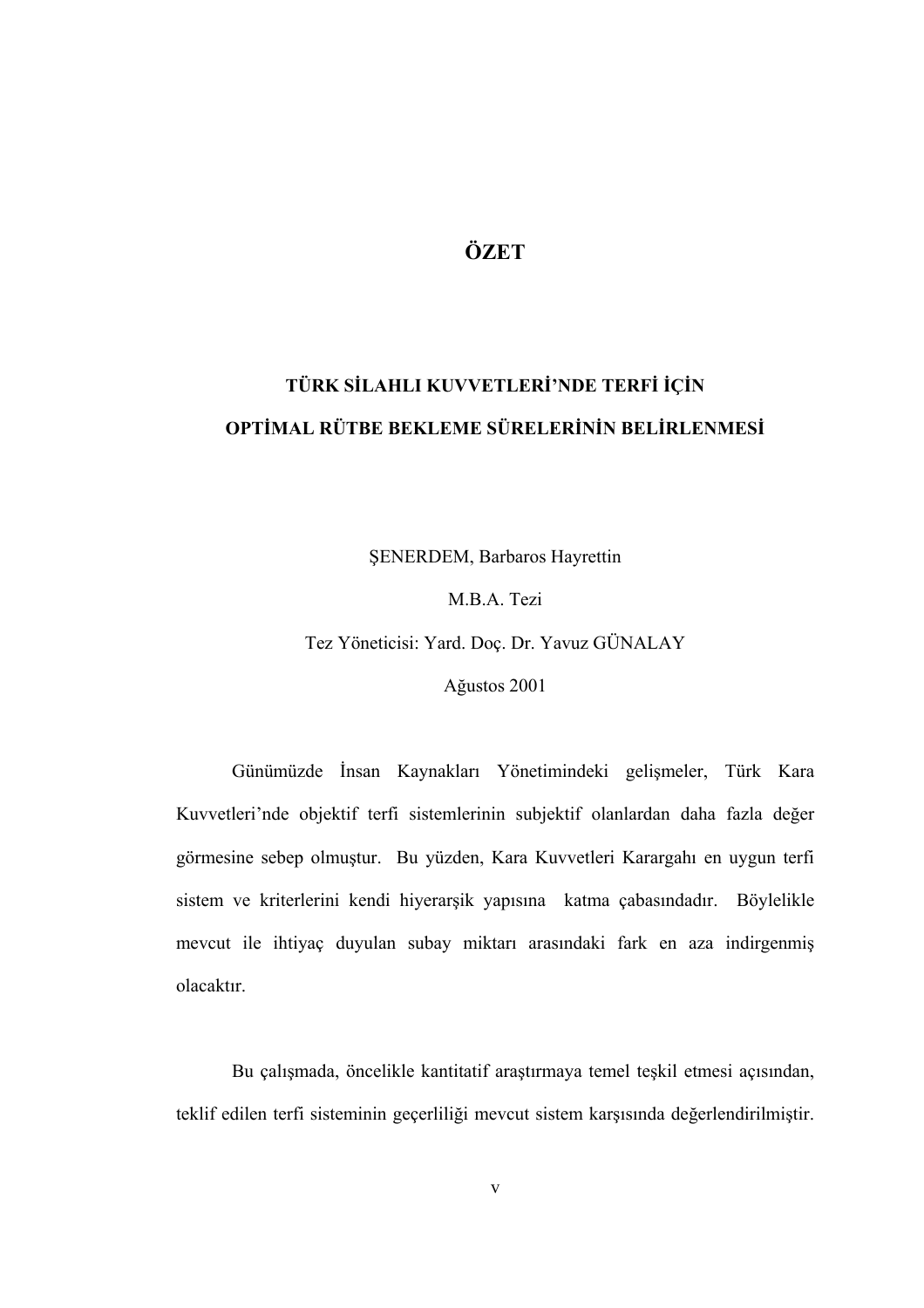Çalışmanın asıl bölümü ise doğrusal olmayan programlamayı içeren en iyileme modeli üzerine yoğunlaşmıştır. Burada optimizasyon, bir rütbedeki terfiye esas rütbe bekleme sürelerinin optimal değerlerini bulmak için yapılmıştır. Optimal rütbe bekleme sürelerinin, ileride terfiyi ilgilendiren kararlarda büyük katkı sağlayacağı düşünülmektedir. Ayrıca, oluşturulan model Kara Kuvvetleri insan gücü ihtiyaç planlamasını desteklemektedir. Bu destek terfi kriterleri üzerindeki mevcut politikaların etkilerini uzun dönem için belirlememizi sağlar.

*Anahtar Kelimeler:* İnsan Kaynakları Planlaması, Türk Kara Kuvvetleri İnsan Gücü Planlaması, Doğrusal Olmayan En İyileme Modelleri, Terfi ve Rütbe Bekleme Süreleri.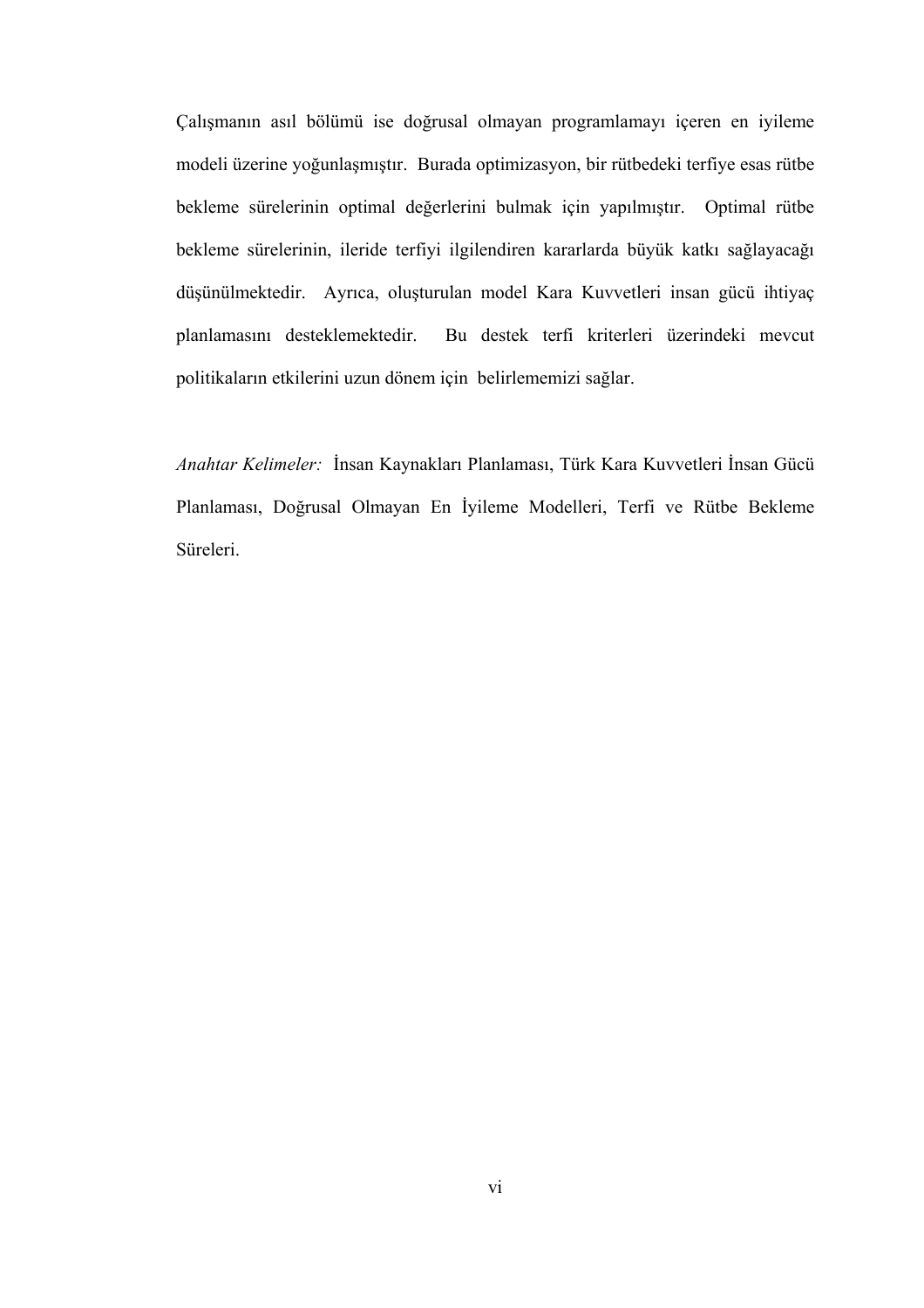## **ACKNOWLEDGMENT**

I would like to thank to my thesis advisor Assist. Prof. Yavuz GÜNALAY for his invaluable comments, guidance and patience during the work in performing this investigation.

I also would like to thank to, Assoc. Prof. Erdal EREL, Assist. Prof. Oya KARAŞAN for their guidance and patience.

I also owe special thanks to my wife Melek for her helps, tolerance and incredible patience throughout my study.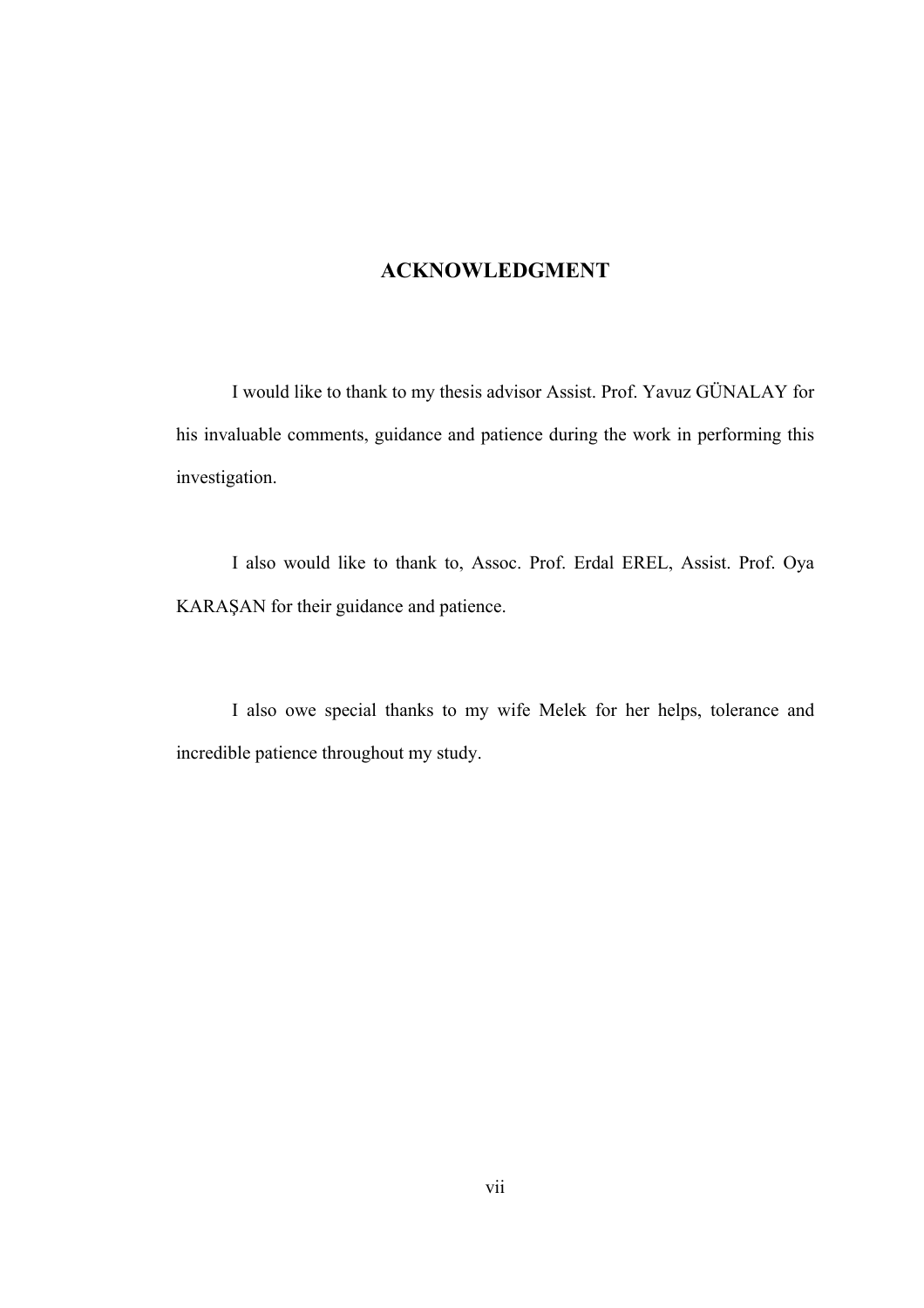## **TABLE OF CONTENTS**

|--|--|--|--|--|

|  | 2.1. HUMAN RESOURCE MANAGEMENT AND PLANNING4        |  |  |
|--|-----------------------------------------------------|--|--|
|  |                                                     |  |  |
|  |                                                     |  |  |
|  | 2.4. THE MOTIVATION THEORIES RELATED TO PROMOTION10 |  |  |
|  |                                                     |  |  |
|  |                                                     |  |  |
|  |                                                     |  |  |
|  |                                                     |  |  |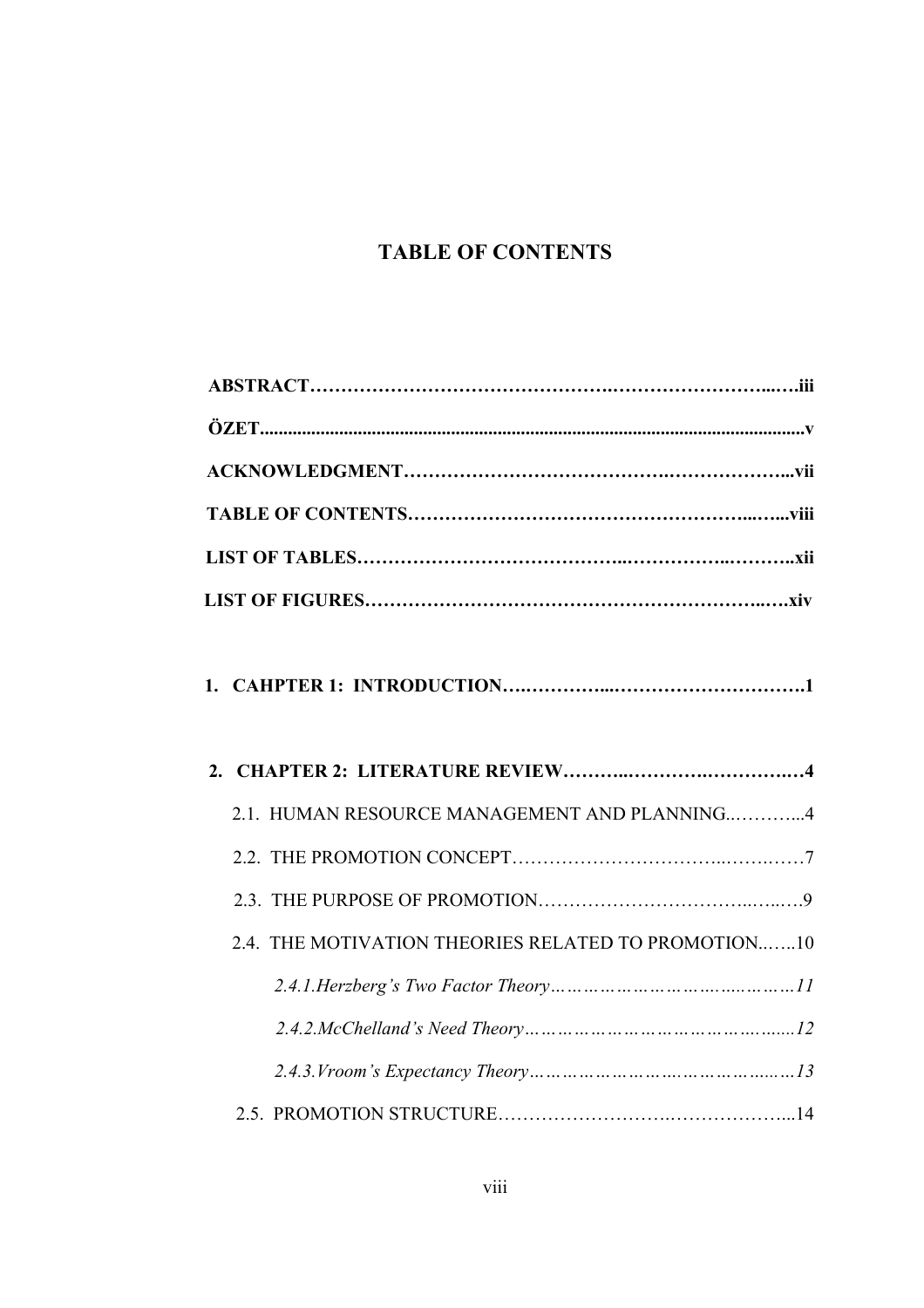| 2.6.1.1. |                                                              |     |  |  |
|----------|--------------------------------------------------------------|-----|--|--|
| 2.6.1.2. |                                                              |     |  |  |
| 2.6.1.3. |                                                              |     |  |  |
| 2.6.1.4. |                                                              |     |  |  |
| 2.6.1.5. |                                                              |     |  |  |
| 2.6.1.6. |                                                              |     |  |  |
| 2.6.1.7. |                                                              |     |  |  |
|          |                                                              |     |  |  |
|          | 2.7. THE FACTORS AFFECTING AN EFFICIENT PROMOTION            |     |  |  |
|          |                                                              |     |  |  |
|          |                                                              |     |  |  |
|          |                                                              |     |  |  |
|          | 2.8. ANALYTICAL APPROACH TO PROMOTION                        | .29 |  |  |
|          | 2.8.1. Mathematical Promotion Models in Manpower Planning 29 |     |  |  |
|          | 2.8.2. Promotion Model Development Studies in The Army31     |     |  |  |
|          |                                                              |     |  |  |
|          |                                                              |     |  |  |

## **3. CHAPTER 3: A BRIEF REVIEW OF THE TURKISH ARMY**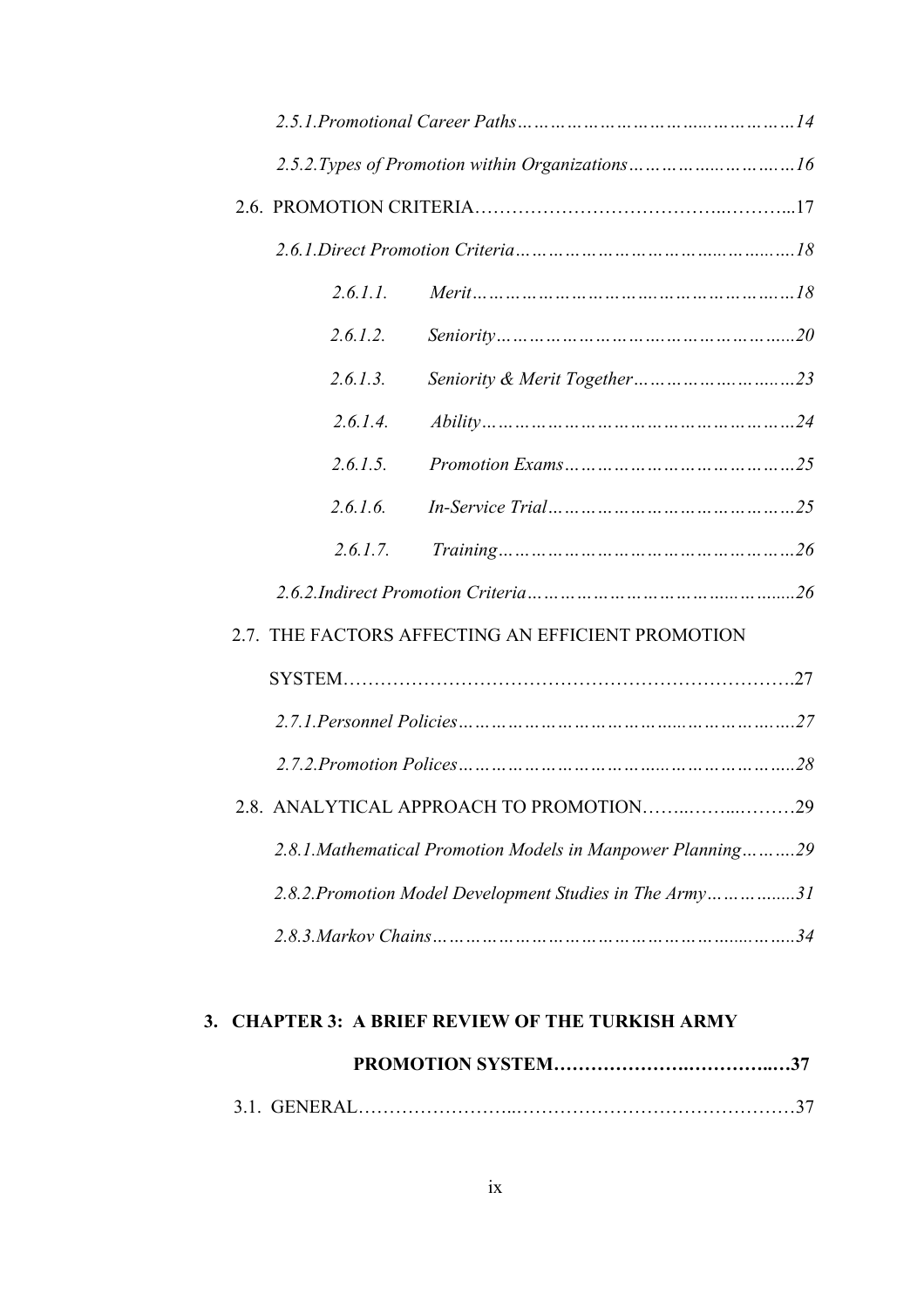| 3.3. EVALUATION OF THE CURRENT PROMOTION SYSTEM45        |  |
|----------------------------------------------------------|--|
| 3.4. THE PROPOSED PROMOTION SYSTEM FOR THE TURKISH       |  |
|                                                          |  |
| 3.4.1. The Principles of the Proposed Promotion System49 |  |

## **4. CHAPTER 4: DESCRIPTION OF THE PROBLEM AND**

## 6. **CHAPTER 6: CONCLUSION AND RECOMMENDATIONS..…..…..88**

|--|--|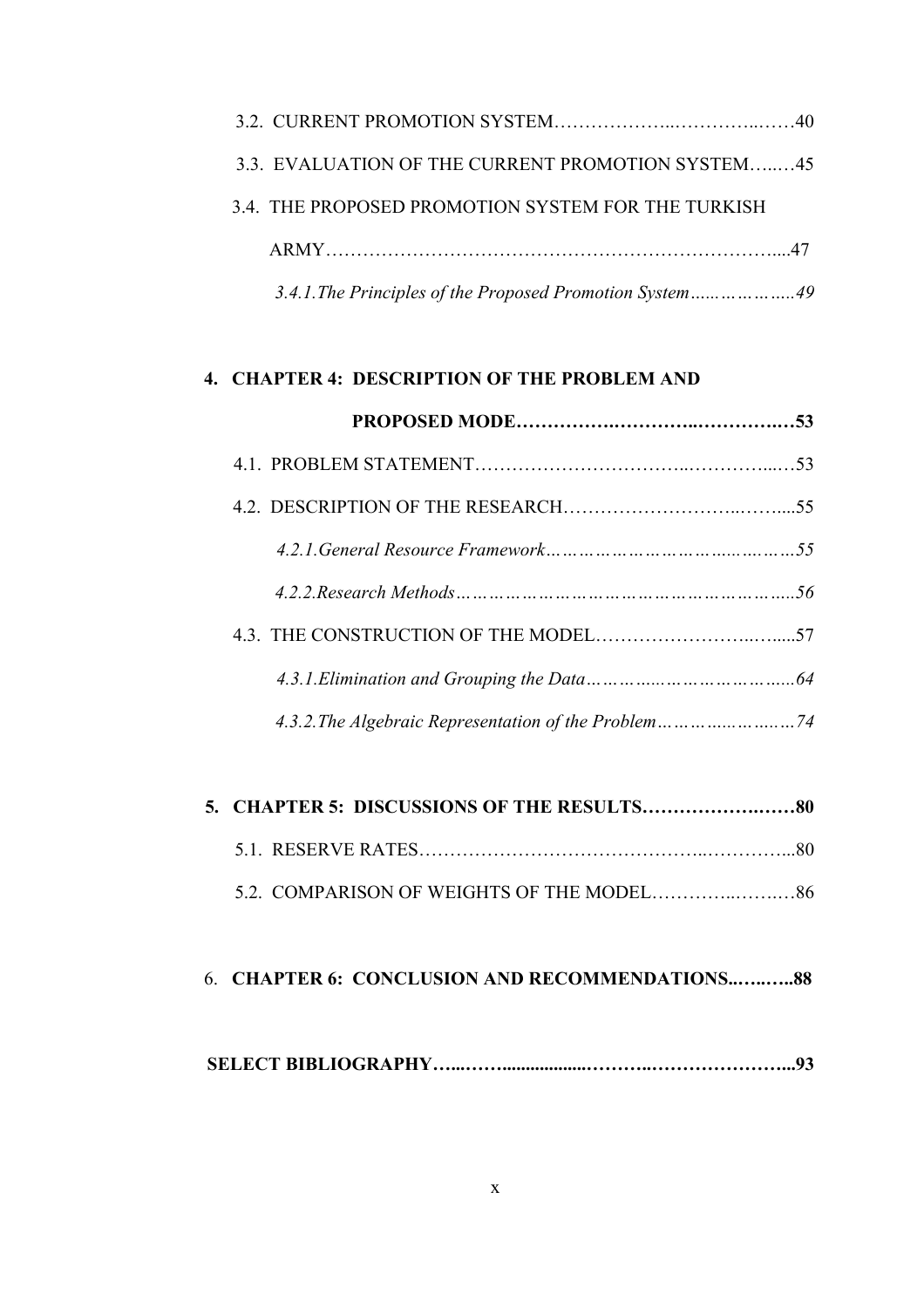**APPENDIX A: GAMS CODE OF THE ORIGINAL MODEL..………………96**

# **APPENDIX B: GAMS CODE OF THE REVISED MODEL FOR AN OPTIMAL CONSTANT RESERVE RATE………….…...…100**

# **APPENDIX C: GAMS CODE OF THE REVISED MODEL FOR OPTIMAL RESERVE RATES OF EACH RANK….…..101**

# **APPENDIX D: GAMS CODE OF THE REVISED MODEL WITH ADJUSTED WEIGHTS………………………………...…102**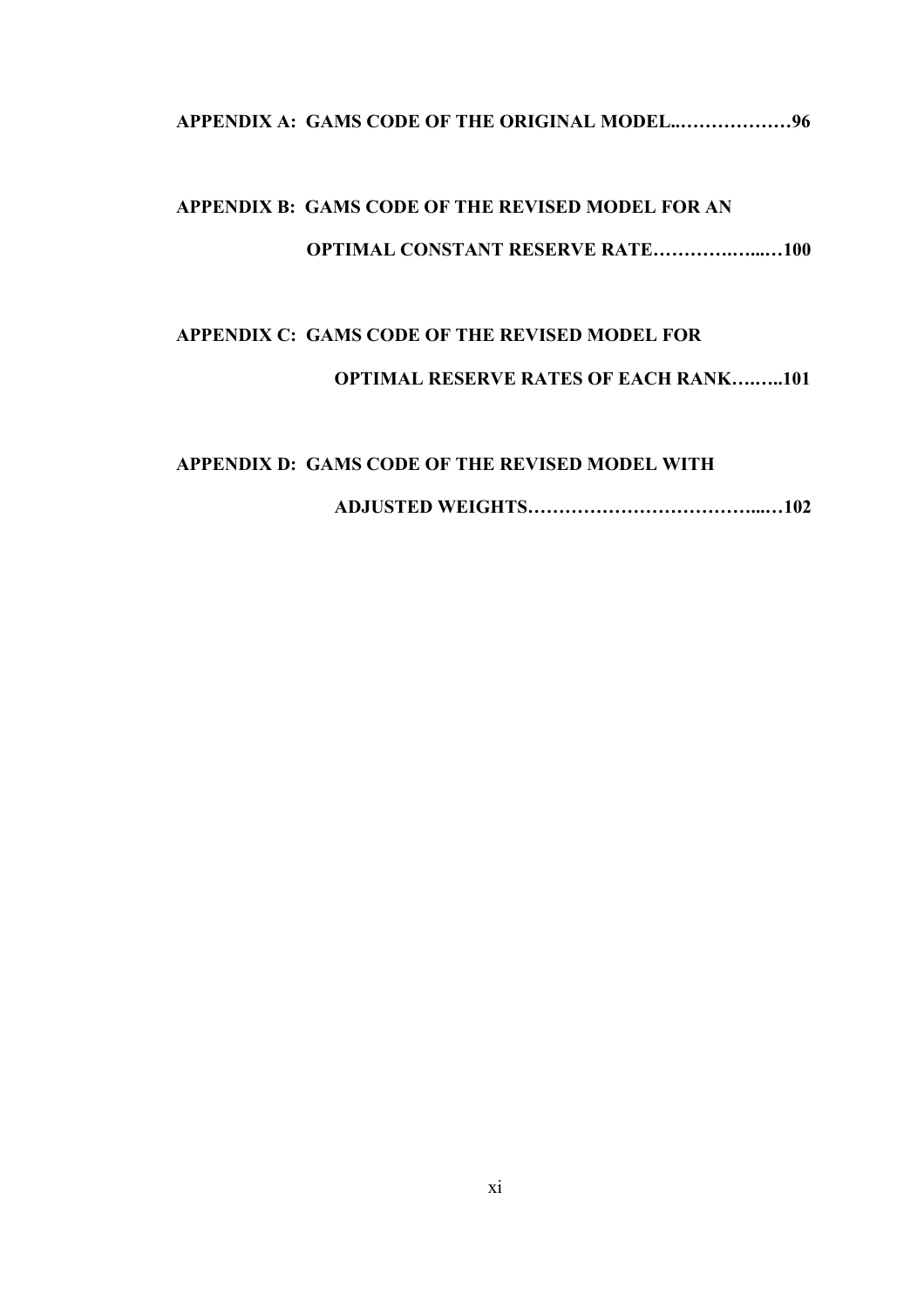## **LIST OF TABLES**

| <b>Table 3.1.</b> |                                                                       |
|-------------------|-----------------------------------------------------------------------|
| <b>Table 3.2.</b> | TIG Requirements in the Current Promotion System in Peace 41          |
| Table 3.3.        |                                                                       |
| Table 3.4.        | Maximum Time Constraints to Wait for Promotion at the Same            |
|                   |                                                                       |
| <b>Table 3.5.</b> |                                                                       |
| <b>Table 4.1.</b> | Maximum Calculated Waiting Time at Each Rank on the Basis of Age      |
|                   |                                                                       |
| <b>Table 4.2.</b> | The Casualty Rates for Each Rank and Category on the Basis of         |
|                   |                                                                       |
| <b>Table 4.3.</b> |                                                                       |
| Table 4.4.        | The Revised Formation After Eliminating the Category of Technician    |
|                   | and Grouping the Categories of Cartographer, Chemist, and Engineer    |
|                   |                                                                       |
| <b>Table 4.5.</b> |                                                                       |
| Table 4.6.        |                                                                       |
| <b>Table 4.7.</b> | Priority List for Further Consideration of Elimination and Grouping70 |
| Table 4.8.        |                                                                       |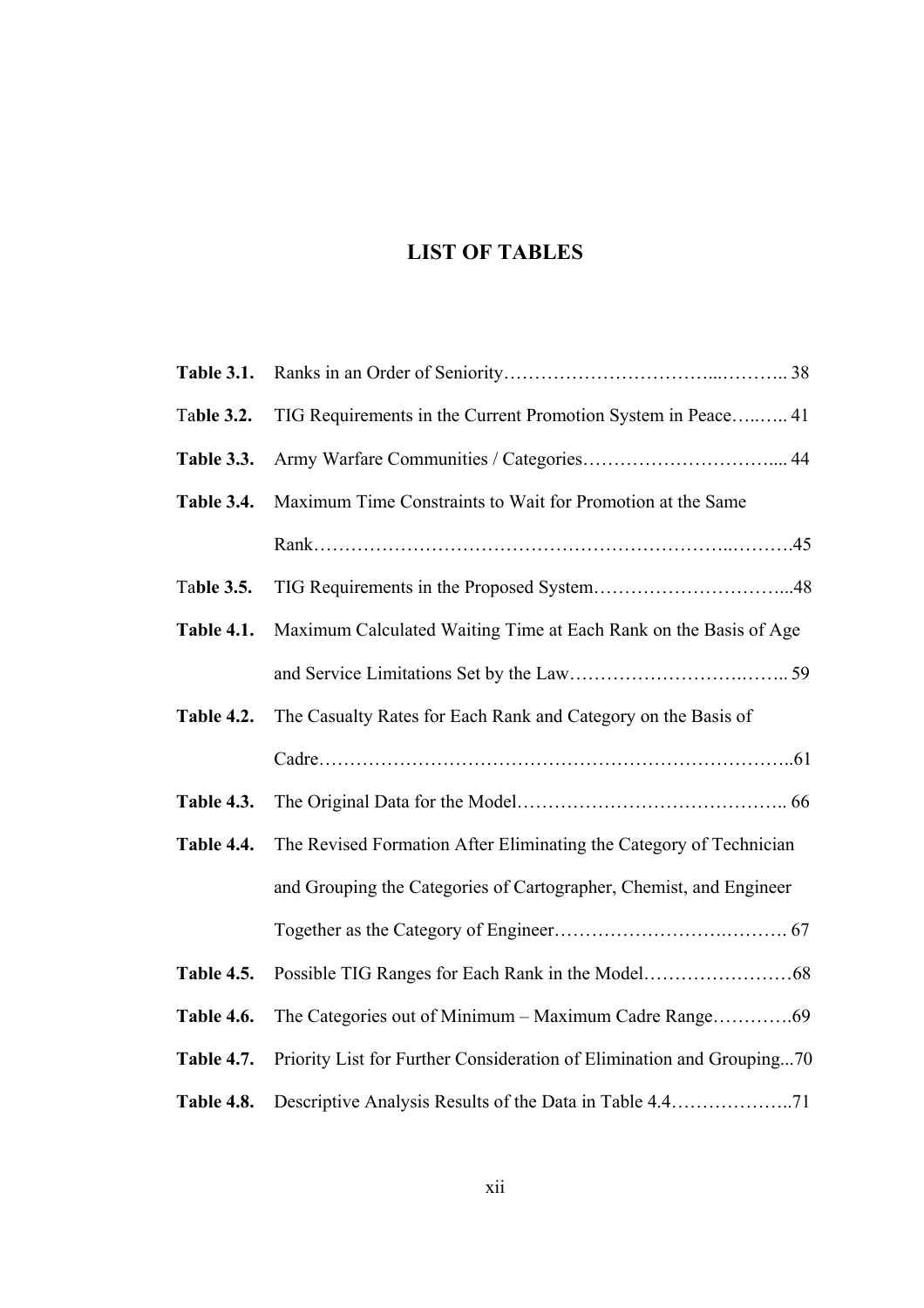|                   | Table 4.9. The Revised Formation After Grouping the Categories of Dental     |  |
|-------------------|------------------------------------------------------------------------------|--|
|                   | Specialist, Medical Service, Pharmacist, and Veterinary Together72           |  |
|                   |                                                                              |  |
|                   | Table 4.11. The Revised Formation After Ignoring the Category of Army Band73 |  |
|                   |                                                                              |  |
| Table 5.1         |                                                                              |  |
| <b>Table 5.2.</b> |                                                                              |  |
| <b>Table 5.3.</b> | The Revised Model Output With Optimal Reserve Rates For Each                 |  |
|                   |                                                                              |  |
|                   |                                                                              |  |
| <b>Table 5.5.</b> |                                                                              |  |
| <b>Table 5.6.</b> |                                                                              |  |
| <b>Table 5.7.</b> |                                                                              |  |
| <b>Table 5.8.</b> | Comparison Table of the Outputs for Equal and Adjusted Weights87             |  |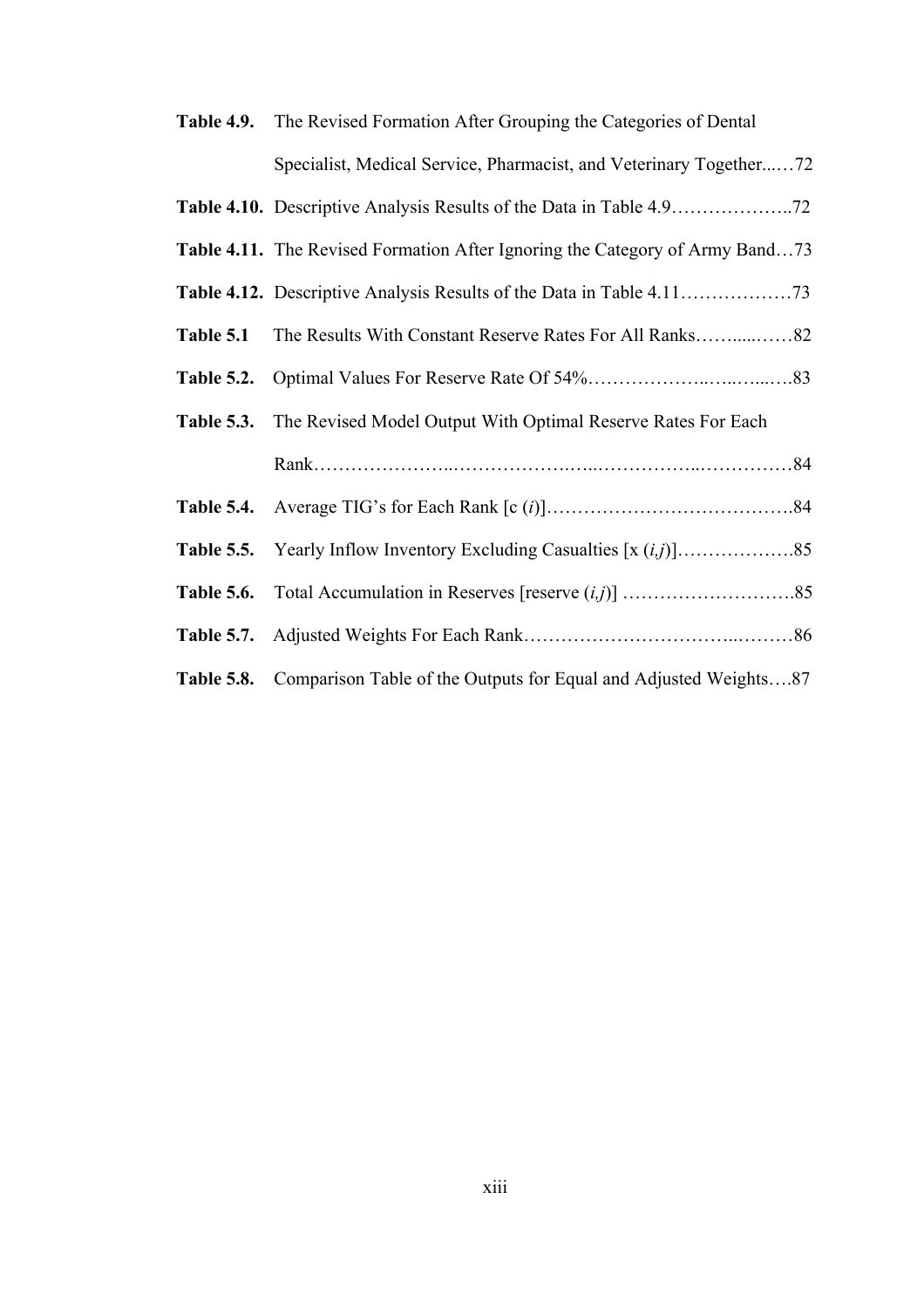## **LIST OF FIGURES**

| <b>Figure 4.1.</b> A Reduced Size Network Flow Diagram of the Turkish Army |  |
|----------------------------------------------------------------------------|--|
|                                                                            |  |
|                                                                            |  |

|  | <b>Figure 5.1.</b> The Trends for TIG of Each Rank Over Given Reserve Rates |
|--|-----------------------------------------------------------------------------|
|  |                                                                             |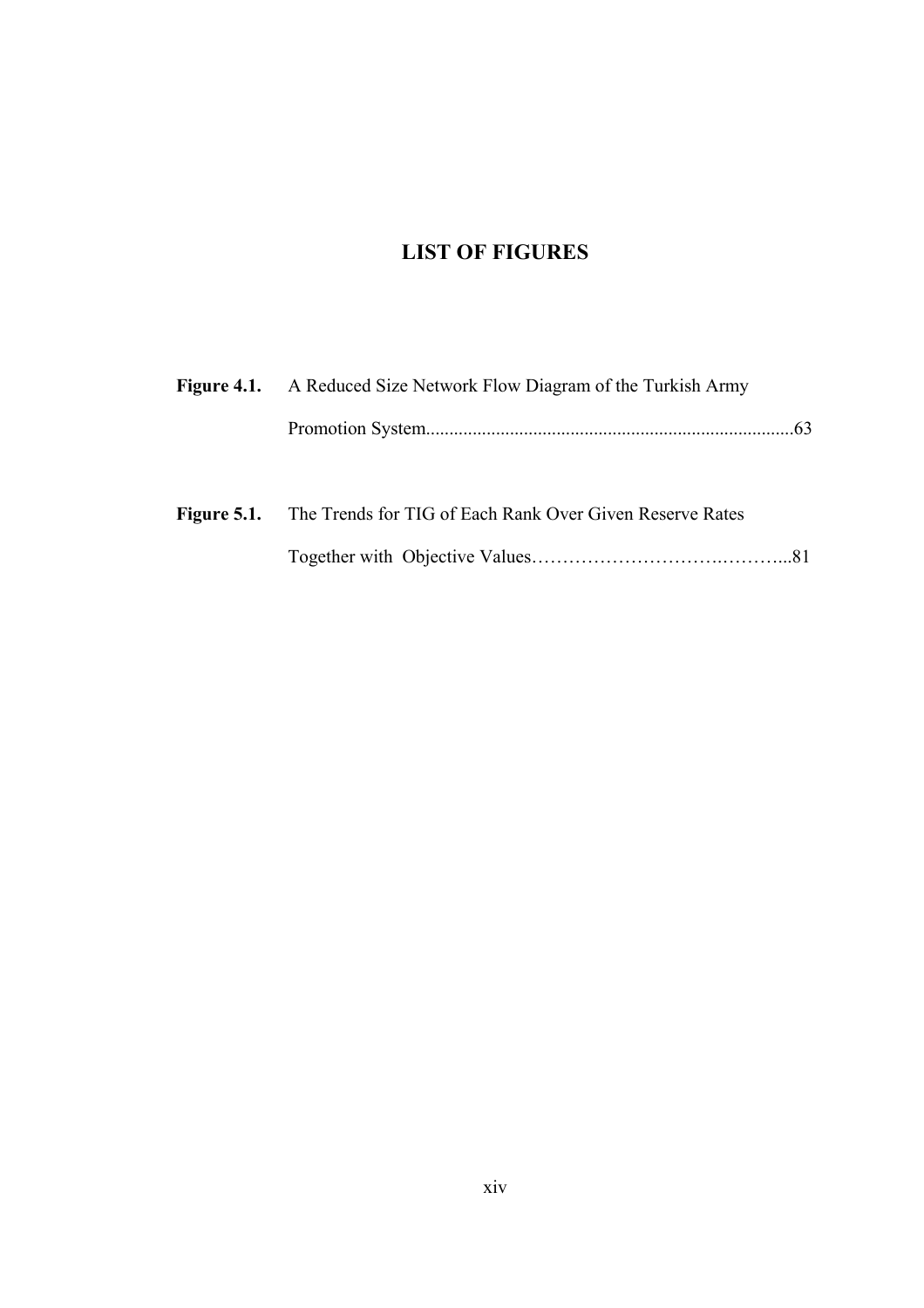## **CHAPTER 1**

## **1. INTRODUCTION**

As the understanding of management changes very fast, the human factor gets its place in this new occurrence, since the mutual interests of both an individual and organization shape the integrated vision of organizations. Therefore, with a picture of rapidly changing future, it must be pointed to call for a rethinking of many of principles that govern the management of personnel in the organizations. In other words, the Human Resource Management (HRM) function became a key-supporting element in the management of organizations. From the perspective of corporate objectives, HRM is responsible for ensuring that the right people are available at the right places and at the right times to execute corporate plans with the highest level of quality. Such a role is also often referred to as manpower planning. Process and system improvements to manpower planning offer benefits to the HRM function and to the organization as a whole. The central concern in manpower planning is in matching staff availability with staff requirements, which is essentially an optimization problem.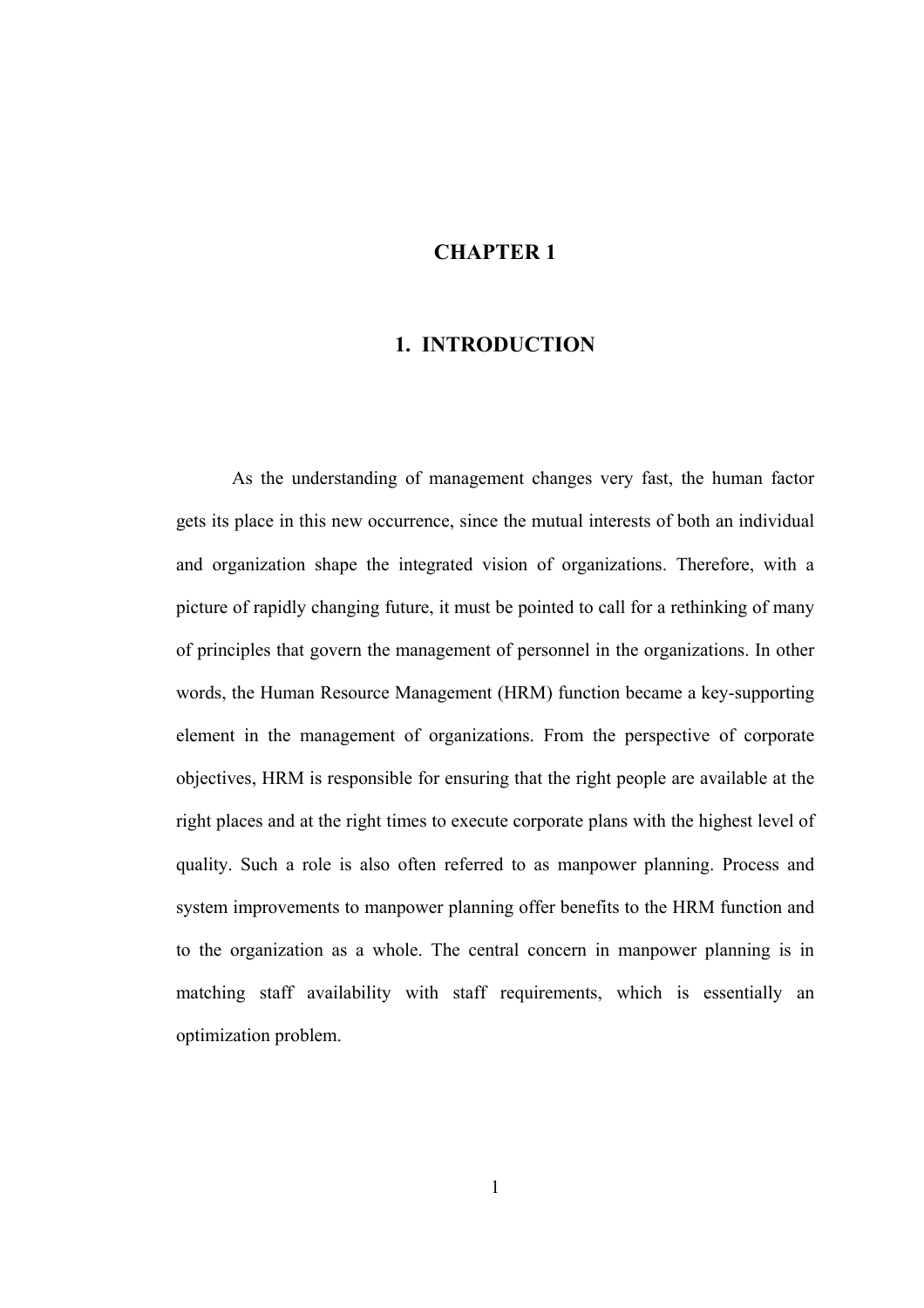The optimization is particularly interested in manpower movements. They are the results of recruitment, promotions, continuations, attritions, and retirements over multiple periods of time. The optimal manpower flow with some management policies paves the way for personnel strength targets. In this perspective, I suppose that this thesis is going to propose some criteria in the methodology of manpower planning in hierarchical organizations, in which a promotion system is used as a backbone.

Since the Turkish Army reserves much of its efforts for development of the current promotion system, the focus of my thesis is a contribution to what the project groups in the Turkish Army Headquarters have had so far on this subject. Thus, the focus is on the determination of a promotion eligibility criterion value through the draft system. The optimal value serves the perfect personnel flow in the system by constructing the required hierarchical structure of the Turkish Army.

Major objectives of the thesis can be listed as follows:

- a. To examine the Turkish Army's organizational structure for promotion
- b. To demonstrate the justifiability of the proposed draft promotion system
- c. To construct a manpower planning model for promotion
- d. To show the contribution of the model's major determinants to the output

In the study, after reviewing the literature about promotion, manpower planning, and relevant mathematical models in Chapter 2, brief background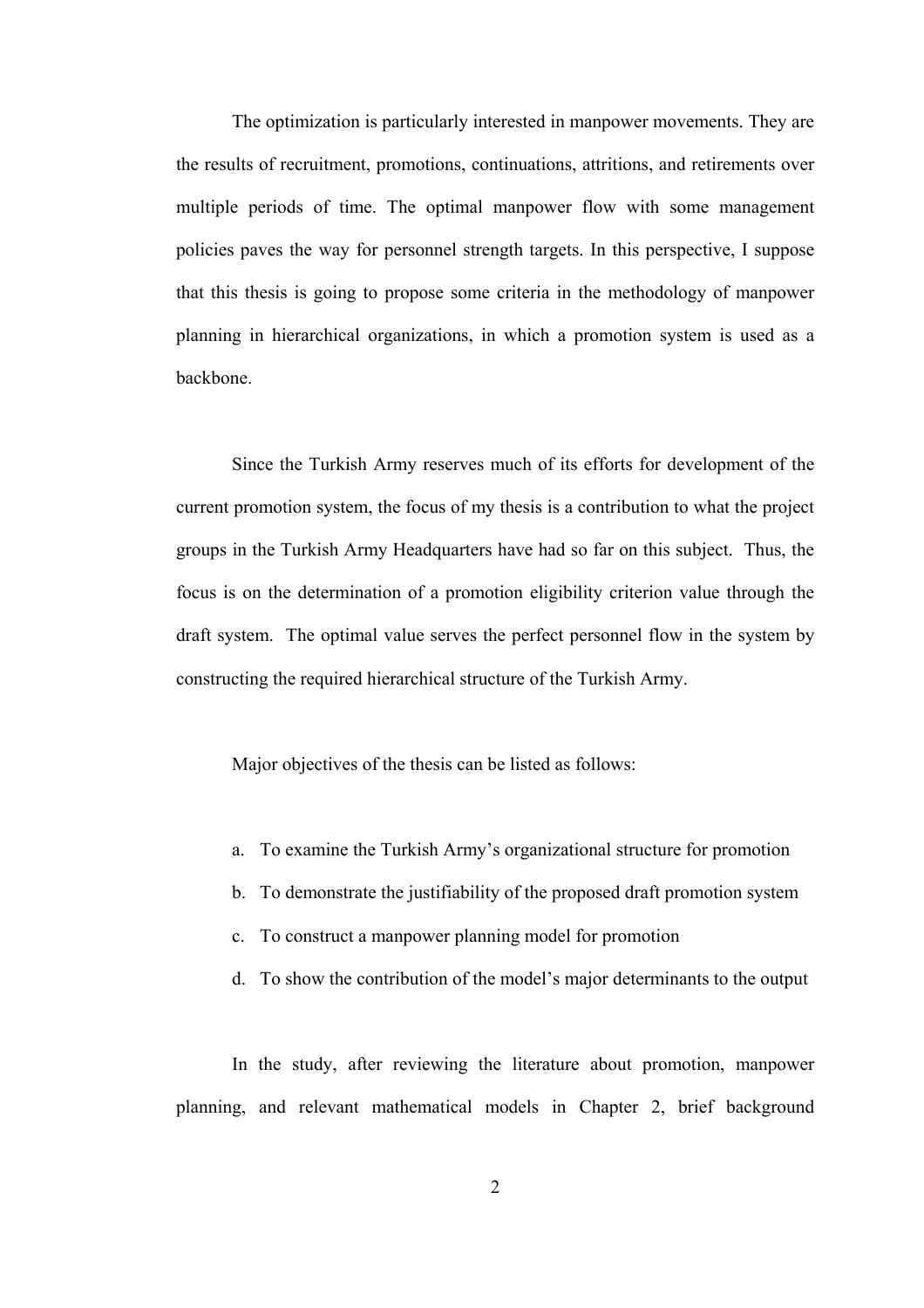information about the Turkish Army promotion system is presented in Chapter 3 along with some evaluations on revision in the system. Chapter 4 explains construction of the promotion model in discussion of the methodology used. Chapter 5 contains discussion of the optimization model's results. Finally, conclusion and recommendations take place in Chapter 6. The appendices are supportive of the application aspect of the thesis. Included are GAMS codes of relevant models.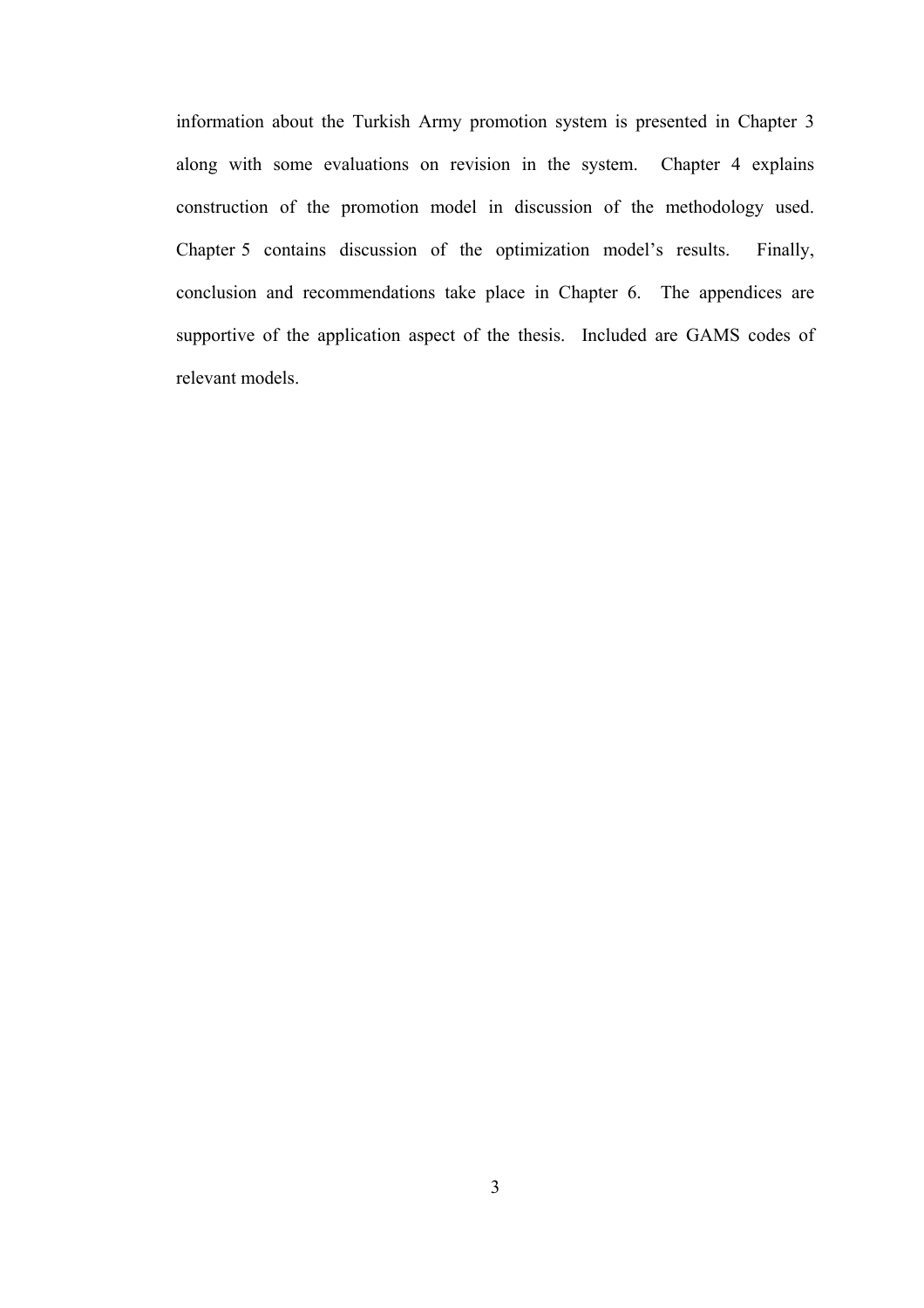## **CHAPTER 2**

## **2. LITERATURE REVIEW**

### **2.1. HUMAN RESOURCE MANAGEMENT AND PLANNING**

In today's world, differentiation from other forms of management essentially gets shape around people. It is people who make the difference. Therefore, effective HRM became a key issue for all organizations. The efforts in HRM are to build and maintain an ideal work environment and work atmosphere through performance excellence, full participation, and personal and organizational growth.

HRM deals with: (Schuler, 1995)

- a. Staffing (recruitment, promotion, selection, and placement),
- b. Appraising (performance appraisal),
- c. Compensating (total compensating, performance-based pay, and indirect compensation),
- d. Training and organization development.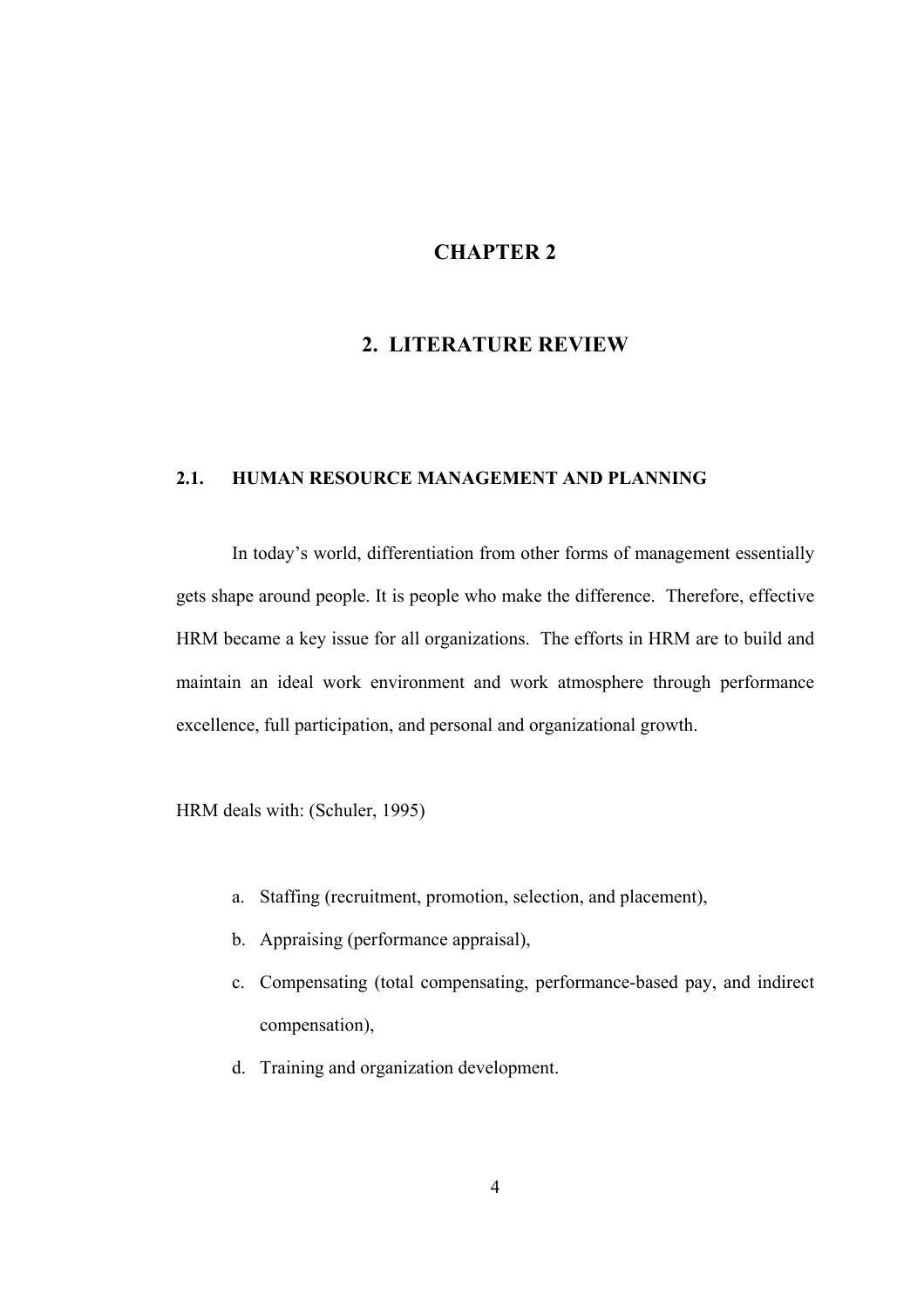In general terms, HRM is responsible for identifying, prioritizing, and strategically planning for emerging HR issues, trends, and opportunities which will impact organizations. It establishes a process for looking ahead and addressing long term HR issues and problems before it is too late.

The efforts in all of these focuses aggregate the whole personnel policy of the organization. The way to follow this policy is constructed upon HR planning or manpower planning. Manpower planning can be said to be the core of HRM, supported by other aspects of HRM. In other words, HR planning gives an approach to HRM system considering manpower in an aggregate sense. Process and system improvements to HR planning also imply benefits both to the HRM function and to the organization as a whole. To Schuler (1995), the HR planning function is responsible for:

- a. Reducing cost by anticipating and correcting labor shortages and surpluses before they become unmanageable and expensive,
- b. Making optimum use of workers' aptitudes and skills,
- c. Improving the overall business planning process,
- d. Providing more opportunities for women, minority groups, and disabled individuals in future growth plans,
- e. Identifying the specific skills available and needed,
- f. Promoting sound HRM throughout all levels of the organization,
- g. Evaluating the effect of alternative HR actions and policies.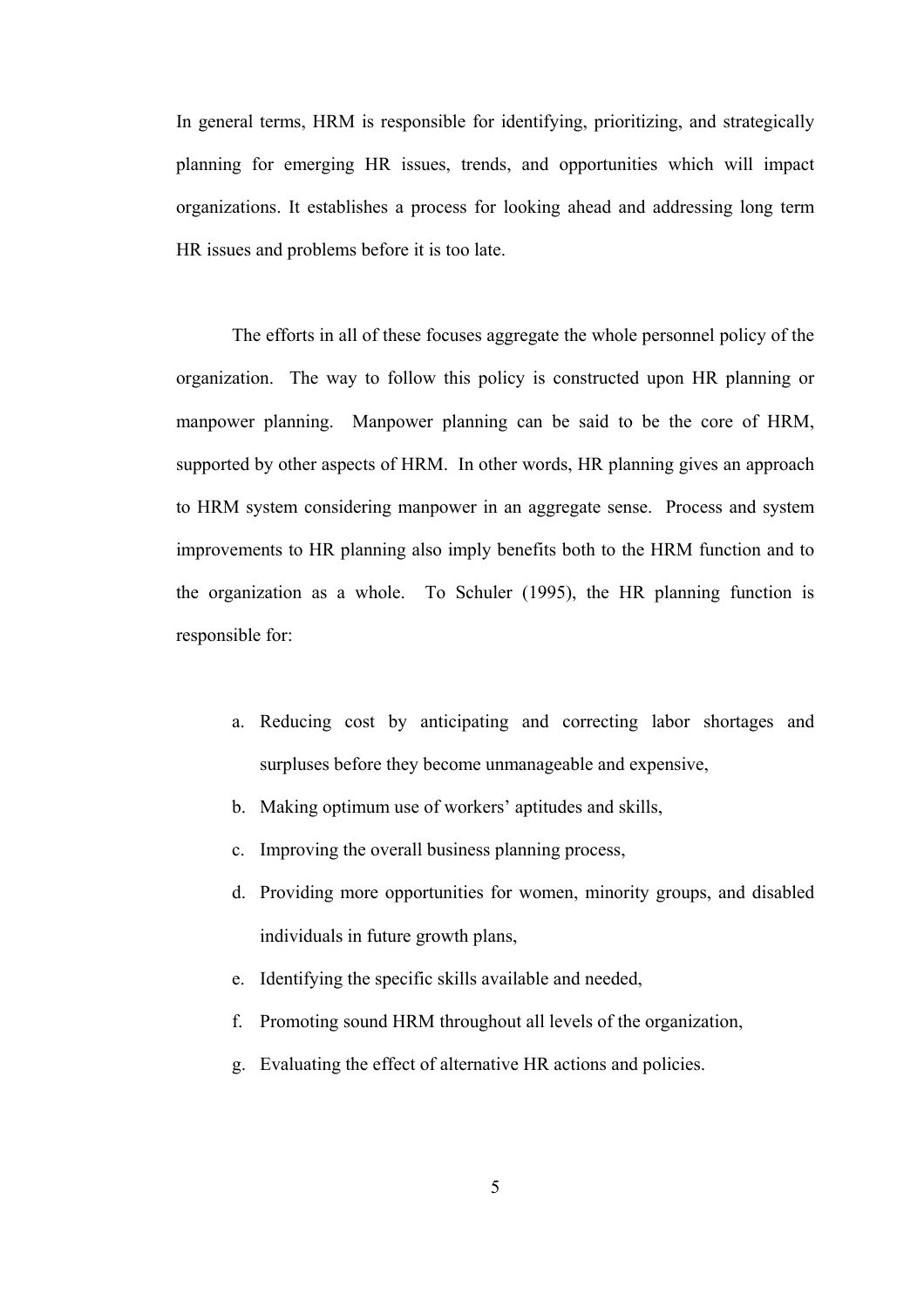Grinold *et al.* (1977), and Khoong (1999) say that HR planning within an organization ideally has the basic purpose of producing the correct numbers of the correct types of people in the correct jobs at the appropriate times.

People, jobs, money, time are especially the basic components of HR system (Grinold *et al.*, 1977). A decision maker should know the interactions among these components to formulate and evaluate an HR system, because they are important determinants of employee satisfaction and performance for efficiency of an organization. In accordance with the purpose of the HR planning, a correct match among these four components of the HR system provides more effective implementation through planning. Therefore, HR planning realistically prevents having too many wrong types of matches too frequently. Without it, destructive problems are bound to occur.

The successful implementation of manpower plans depends on how much they are consistent with the total organization's long run needs. The success in plans requires: (Sayles *et al.*, 1981)

- a. An understanding of the existing interdependencies among personnel systems and personnel flows,
- b. The establishment of guideline and policies based on this understanding, within which managers will make their personnel decisions,
- c. Some mechanisms to detect when these policies either need change or are being violated.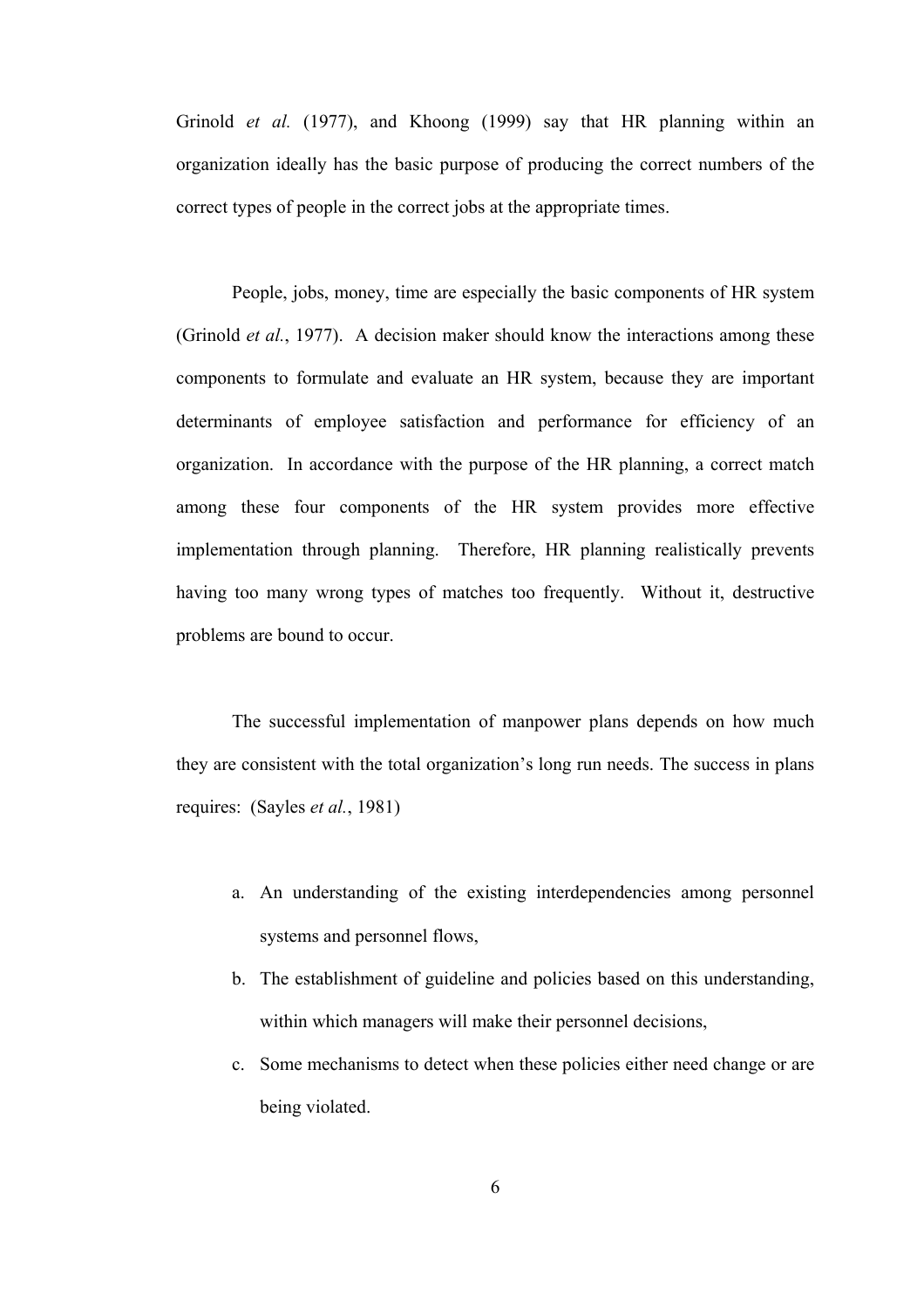The successful pursuit of these requirements put decision makers into a better position to catch the answers to potential questions related to HRM.

Ideally, an organization predicts the number of each kind of skill it will require and recruit people for those positions. Designing that kind of HRM system through planning requires the organization both to predict its future needs and to develop systematic job analyses that allow the development of learning leader (Sayles *et al.*, 1981). The content of each job as an output of job analysis plays an important role in determination of personnel needs, satisfaction levels, and coordination. Furthermore, these aspects of HRM shape the promotion policy in terms of the organization's broader personnel philosophy. Thus, career path or promotion ladders differ in length, breadth, and permeability from one organization to another (Sayles *et al.*, 1981).

### **2.2. THE PROMOTION CONCEPT**

In an organization structure, authority and responsibility belonging to a position should be clearly identified. To an employee, a position may imply somewhere to fill on a career ladder. However, to an employer, a position may imply a branch in a hierarchical pyramid for a smooth workflow. From this context, the different definitions of promotion have slight differences in meaning.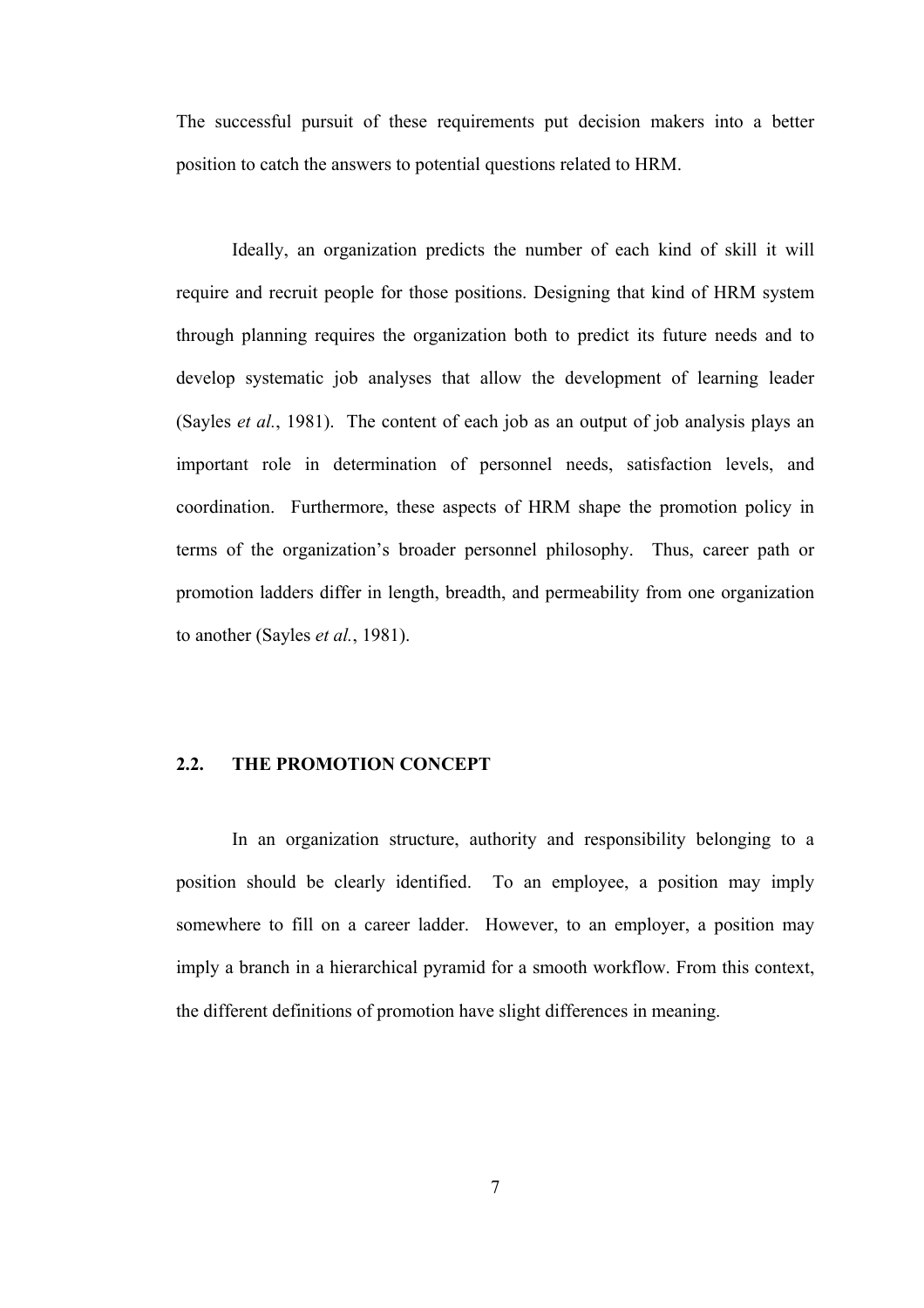In general terms, the promotion can be simply defined as having more authority and responsibility in an organization structure. In the dictionary definition, promotion implies raising a person to a higher or better position with greater privileges and salary, especially when done according to a fixed and normal gradation or after tests evaluating professional competence (Macmillan Dictionary). Scheer (1985) defined promotion as an upgrading of a worker's job from one level to a higher one with a correspondingly higher rate of pay. Although many pay increases are characterized by promotion, the key factors in upgrading are authority and responsibility increase (Tortop, 1992 and Ivancevich *et al.*, 1983).

Whatever the definition of promotion is, major concern leads us to employee needs and aspirations. It would be naïve to assume that all employees' motivational factors are the same or that their aspirations remain constant over a career. On one hand, some achievement-oriented people always seek much more than ever. Career path is a way to satisfy their desires through promotion. To this kind of people, promotion is a move up the career ladder (Encina, 2000). On the other hand, isolation from a hard and a demanding work with a lower-paid and easier job may be accepted as promotion. These are the different perceptions of the meaning of advancement among people (Sayles *et al.*, 1981, and Nelson *et al.*, 1997).

In practice of filling any job vacancy, it is a way to select the best-qualified person whether he/she is outside from the organization or he/she is inside the organization. If this need for this job vacancy meets with anyone within the organization, the practice is named promotion.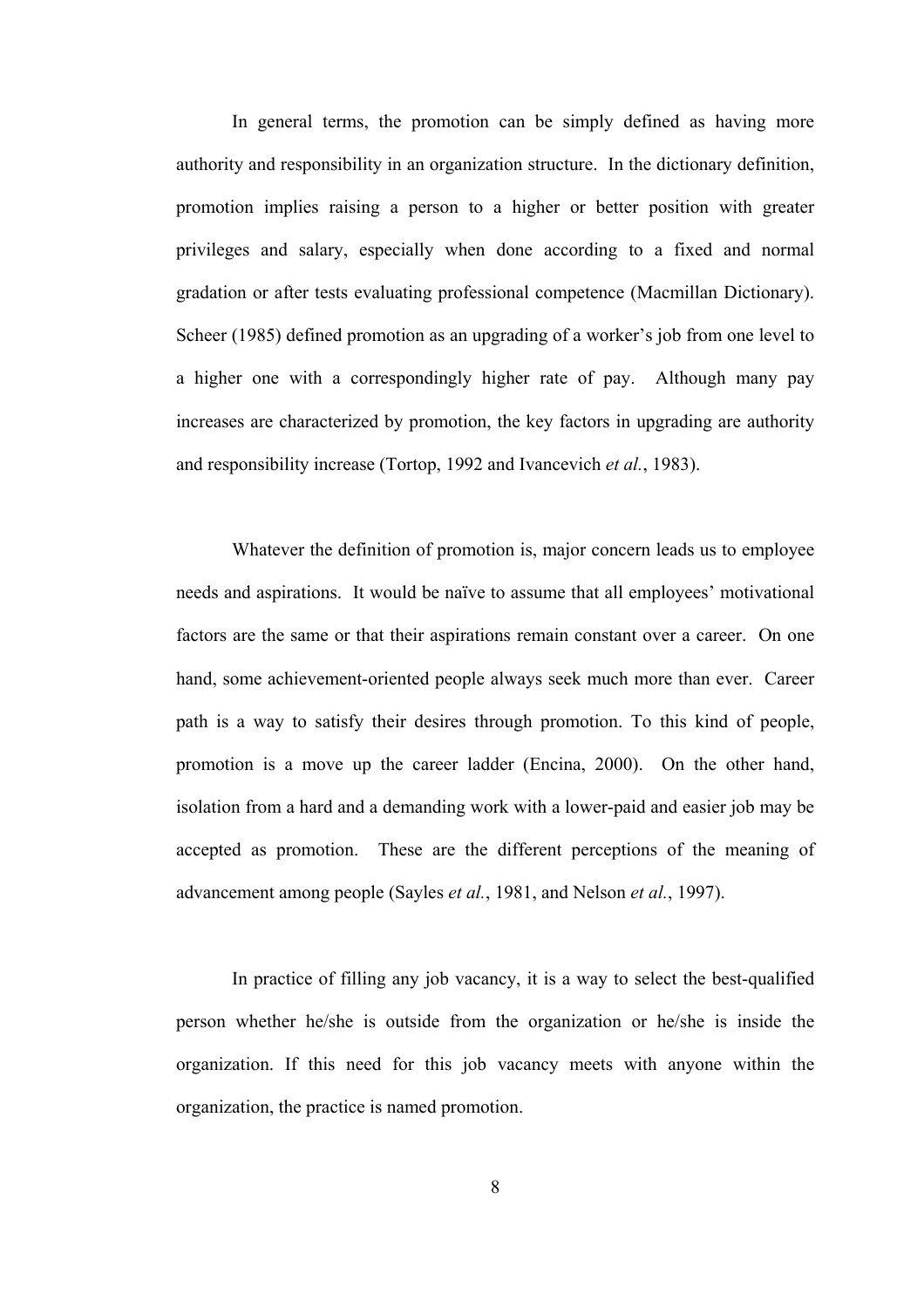From a different perspective, a systematic promotion can be seen as one step in a consequence of jobs for employees to enlarge or broaden their understanding of overall operations in accordance with more company convenience, not only with employee's interest (Scheer, 1985).

#### **2.3. THE PURPOSE OF PROMOTION**

Promotion is a result of contribution to skills and creativity through motivation for employees. Thus, the degree of how much employees are qualified can be differentiated in peers by promotion. The execution of promotion gives them a chance of self-realization towards new steps in career path. If their expectations and objectives in career formation come parallel to that of the organization, promotion can be accepted as a strategic tool providing benefits toward organizational goals. As it is seen, the purpose of promotion can be evaluated from two different perspectives including employee side and organization side (Yücel, 1997). These are:

*a. To create personnel source for upper levels in hierarchical pyramid with regard to organizational needs:* One value of promotion from within lies in its chain reaction. To fill one higher job, which in turn creates a vacancy lower down (Scheer, 1985). And it goes down right to the positions that belongs to junior staff for recruitment. The promotion system works with a personnel pull policy from lower levels in accordance with job vacancies.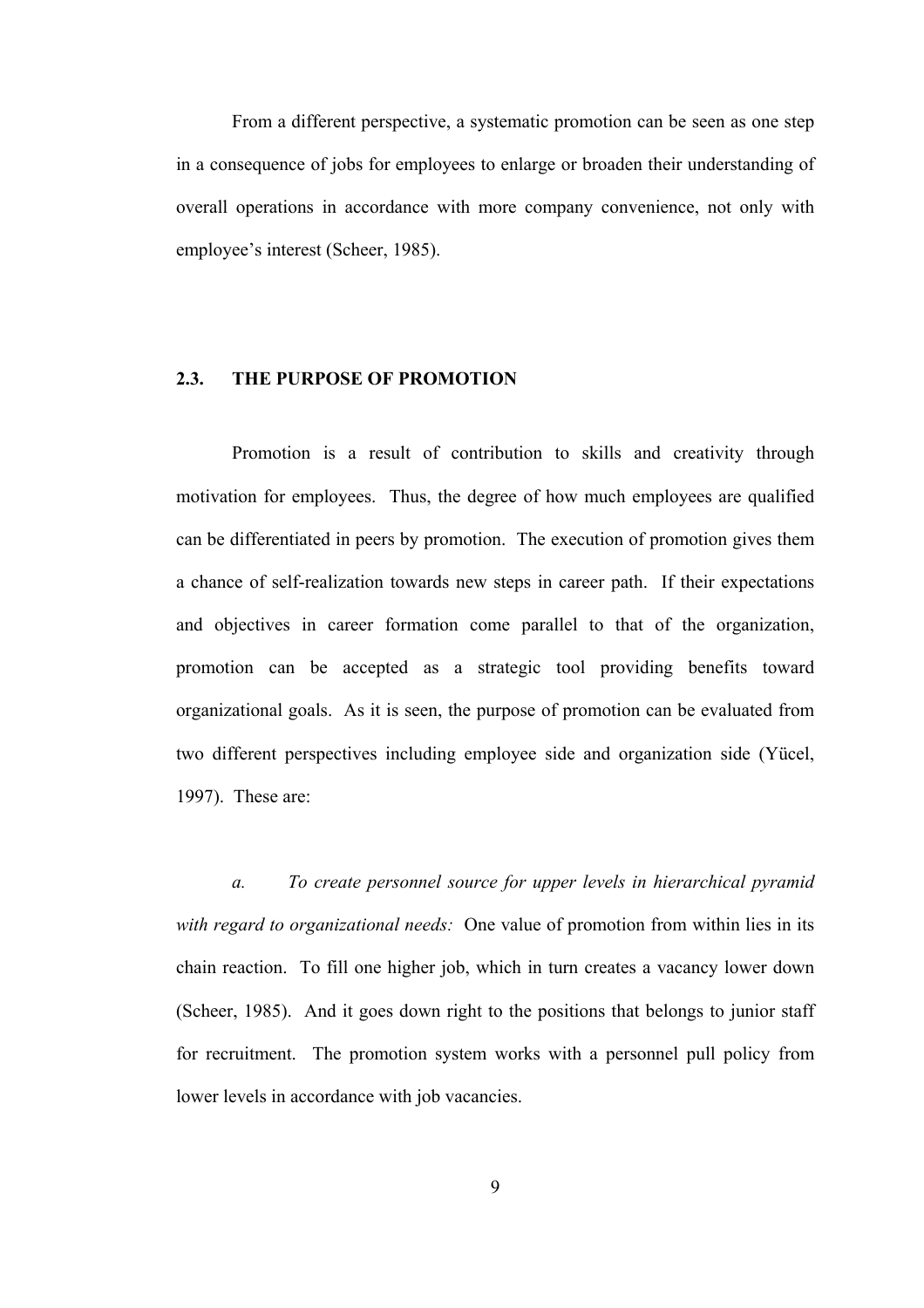b. *To provide satisfaction for employees:* When a system involves human factor, psychology plays an important role in shaping the structure of process. To talk about satisfaction, we must go down into motivation in psychology. The strength of a tendency to get promotion depends on how much an employee places importance on a higher grade as a reward. This is the motivation that makes an employee competitive, creative, and courageous to nurture his/her talent toward promotion. Thus, the more motivation is, the more satisfaction one gets.

Baker *et al.* (1988) point out that promotions in organizations serve two important and distinct purposes. First, individuals differ in their skills and abilities, jobs differ in the demands they place on individuals, and promotions are a way to match individuals to the jobs for which they're best suited. This matching process occurs over time through promotions as employees accumulate human capital and as more information is generated and collected about the employee's talents and capabilities. A second role of promotions is to provide incentives for lower level employees who value the pay and prestige associated with a higher rank in the organization.

### **2.4. THE MOTIVATION THEORIES RELATED TO PROMOTION**

The motivation theories directly related to promotion are Herzberg's twofactor theory, McChelland's need theory, and expectancy theory.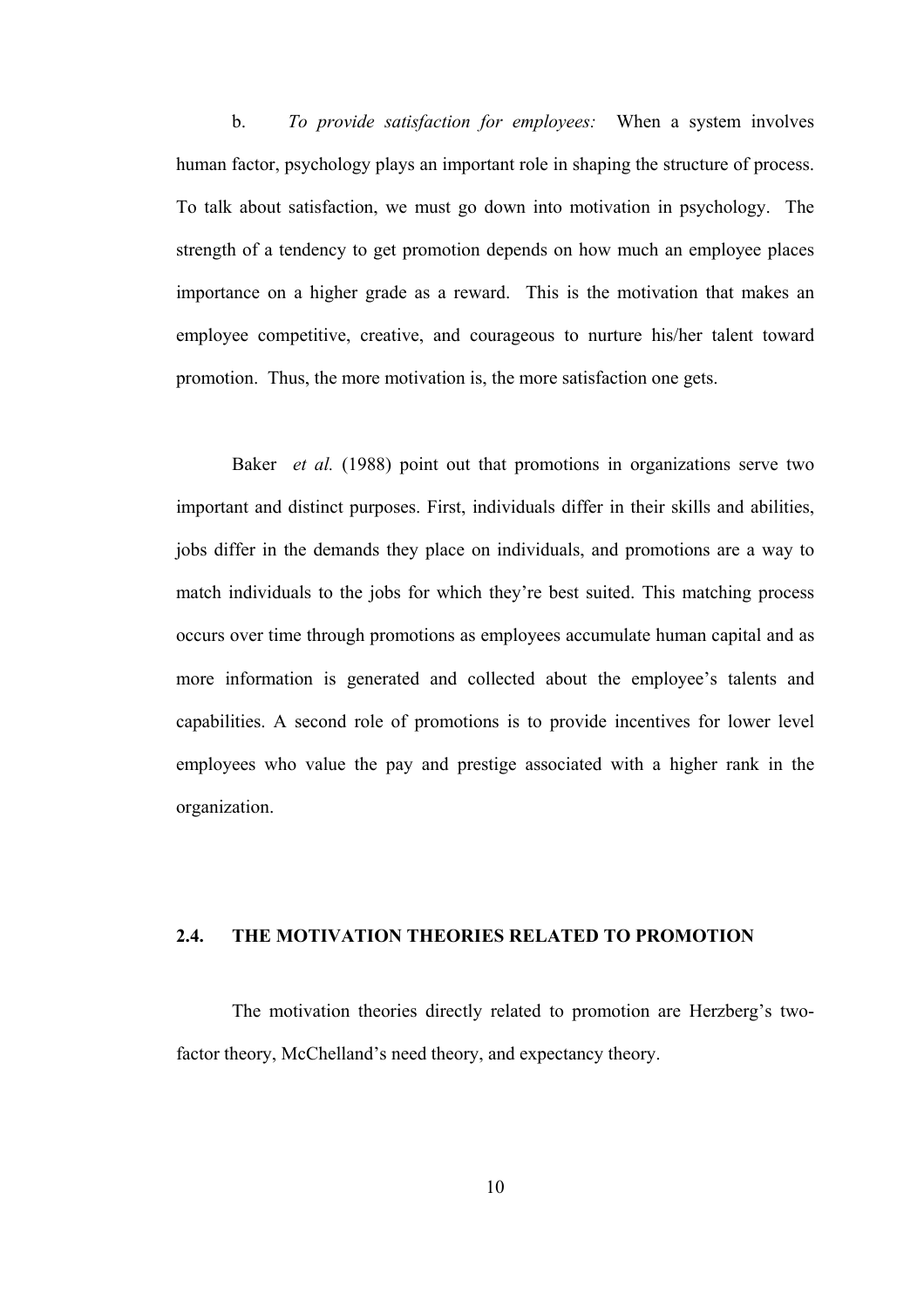#### **2.4.1. Herzberg's Two Factor Theory**

Herzberg's two-factor theory is interested in people's satisfied and dissatisfied needs at work. Work conditions related to satisfaction of the need for psychological growth are named motivation factors. Work conditions related to dissatisfaction caused by discomfort or pains are named hygiene factors (Nelson *et al.*, 1997).

The hygiene factors are not the main focus for psychological growth or individual development. However, the motivation factors are considered as tools to lead a person to contribute to the work and themselves in the organization. They directly affect a person's motivational drive to do a good job. When we examine motivators for job satisfaction below, it is seen that they all are the elements that constitute promotion. The motivation factors are: (Herzberg, 1982)

- a. Achievement,
- b. Recognition of achievement,
- c. Work itself,
- d. Responsibility,
- e. Advancement,
- f. Growth,
- g. Salary.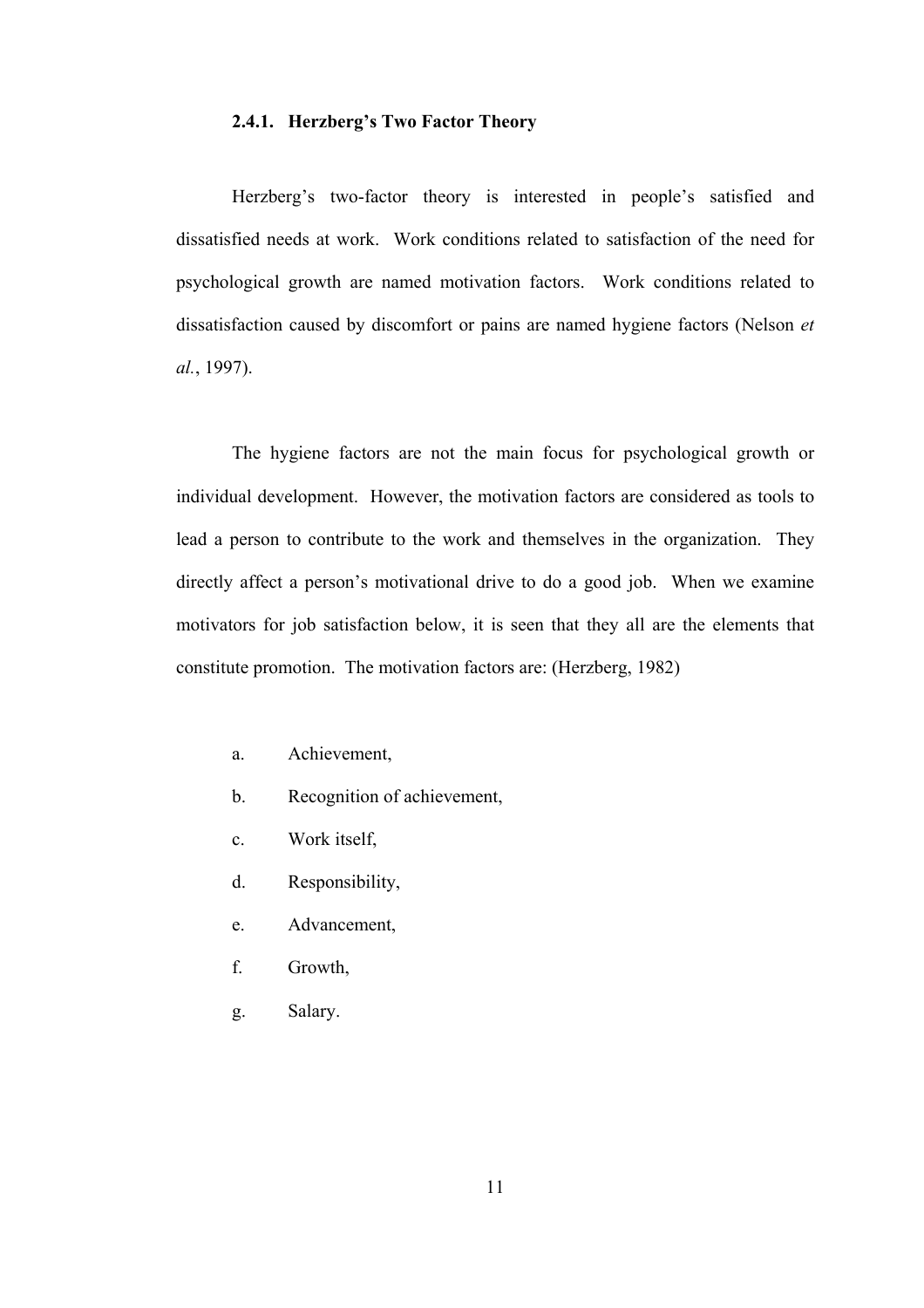In a chain reaction, the satisfaction of one or more of these factors above naturally leads anyone at work toward promotion. Only the result varies according to how promotion is perceived in terms of types.

#### **2.4.2. McChelland's Need Theory**

McChelland's Need Theory focuses on personality rather than satisfaction and dissatisfaction. In the theory, the three basic points, which shows variation depending on personality, are accepted as achievement, power, and affiliation.

The need for achievement deals with the issues of excellence, competition, challenging goals, persistence, and overcoming difficulties (Nelson *et al.*, 1997). A person with a high need for achievement always seeks for a position one-step ahead that satisfies his/her need.

The need for power deals with making an impact on others and events. A person with a high need for power tries to catch an opportunity to control other people. If promotion gives this power, the person will have an urge to get promoted at whatever he/she pays for it.

However, the need for affiliation is concerned with close interpersonal relationships including mutual understanding. This fundamental point is seen away from what urges people for promotion.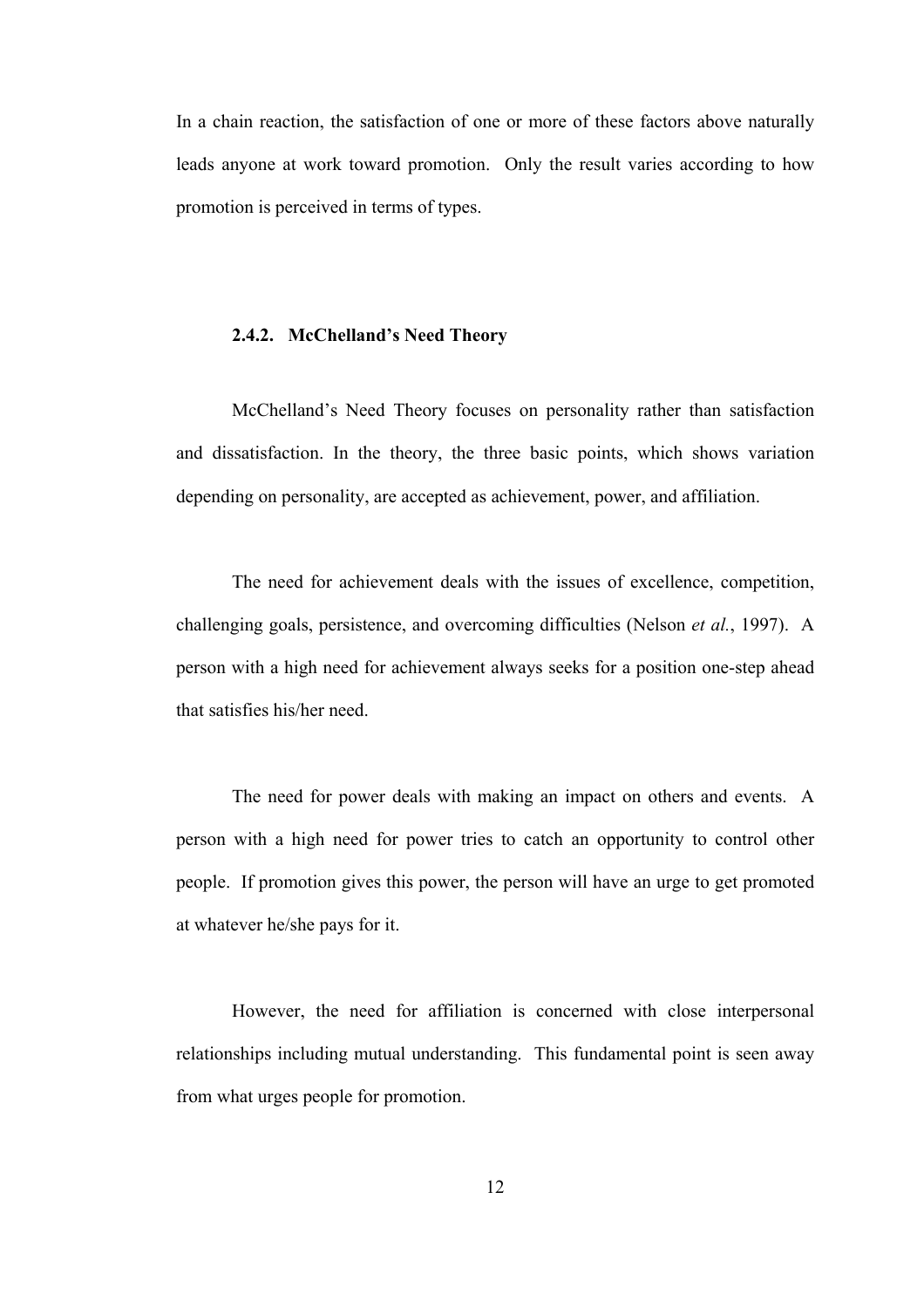#### **2.4.3. Vroom's Expectancy Theory**

Vroom's Expectancy theory offers a model of how rewards for performance affect behavior. A person's motivation increases as long as he/she believes that effort is for performance and that performance is for rewards, assuming the person wants the rewards (Nelson *et al.*, 1997). In the same context, Whetten *et al.* (1998) wrote that:

"Motivation is manifested as work effort and that effort consists of desire and commitment. Motivated employees have the desire to initiate a task and the commitment to do their best. Whether their motivation is sustained over time depends on the remaining elements of the model, which are organized into two major segments: (1) the effort  $\rightarrow$  performance link and (2) the outcomes  $(rewards) \rightarrow satisfaction link$ . These crucial links in the motivational process can be best summarized as questions pondered by individuals asked to work harder, change their work routine, or strive for a higher level of quality."

All people place different value on each reward, but promotion is a combination of many rewards such as higher salary, power, authority, and responsibility. That is why people prefer promotion in common to satisfy their needs. In general, promotions are good for the motivation of all the staff as they see their peers being rewarded for good performance and it gives employees the feeling that they can grow in the organization.

According to Baker *et al.* (1988), in order to provide incentives, this model predicts the existence of reward systems so that a worker's expected utility increases with observed productivity. These rewards can take many different forms, including praise from superiors and co-workers, implicit promises of future promotion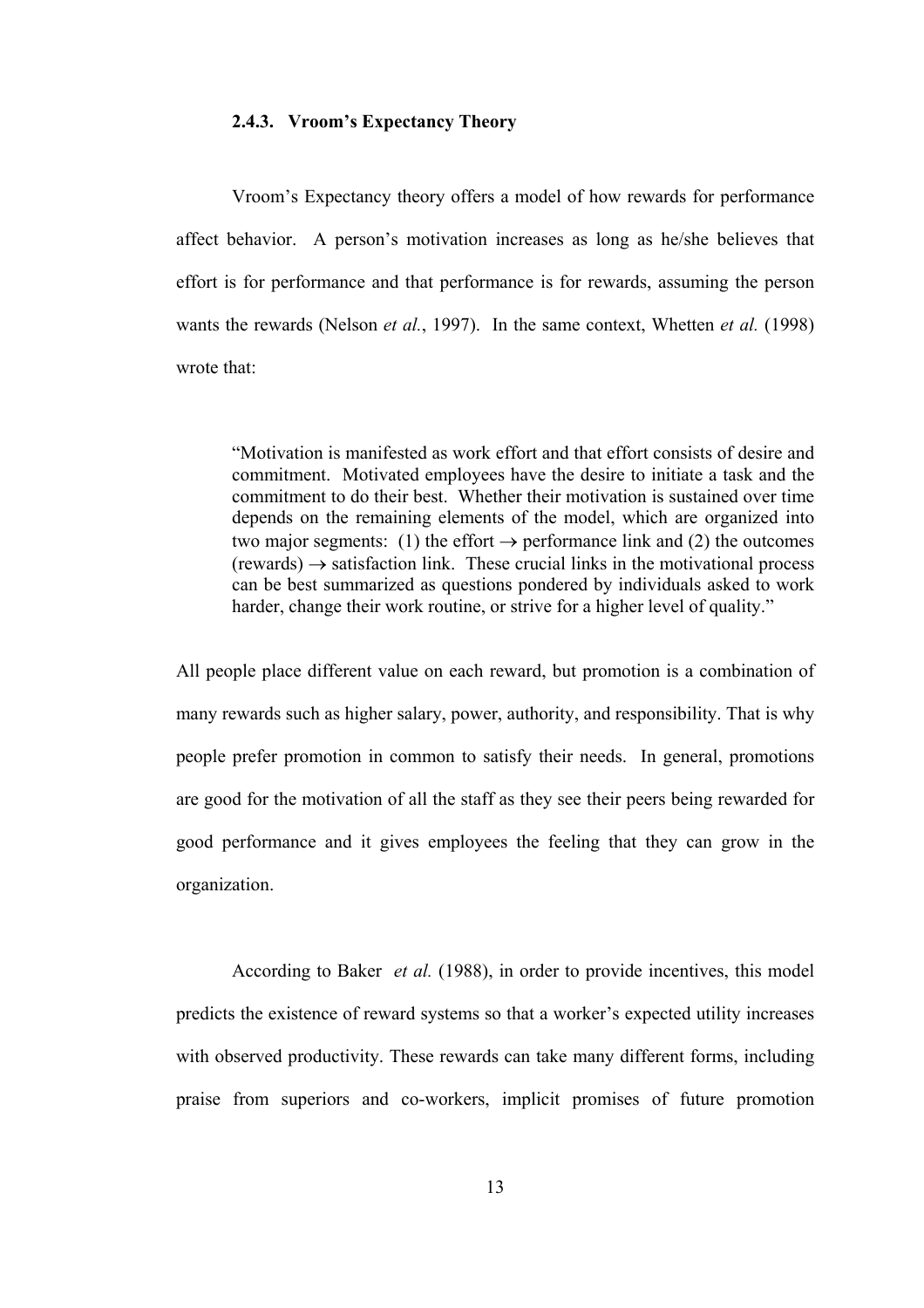opportunities, feelings of self-esteem that come from superior achievement and recognition, and current and future cash rewards related to performance.

Unfortunately, promotion incentives are reduced for employees who have been passed up for promotion previously and whose future promotion potential is doubtful, and incentives will be absent for employees who clearly fall short of the promotion standard or who cannot conceivably win a promotion tournament. In addition, promotion possibilities provide no incentives for anyone to exceed the standard or to substantially outperform his or her coworkers (Baker *et al.*, 1988).

#### **2.5. PROMOTION STRUCTURE**

#### **2.5.1 Promotional Career Paths**

Every organization must determine how employees should normally progress from one position in grade to another. The answer to this question lies in promotional career paths. Before we go any further we need a definition of "career", Addison, (2000) gives five distinct meanings of career.

- a. Career as advancement through vertical movements upwards the traditional definition,
- b. Career as profession associates vertical movement through a profession,
- c. Career as a life long sequence of jobs,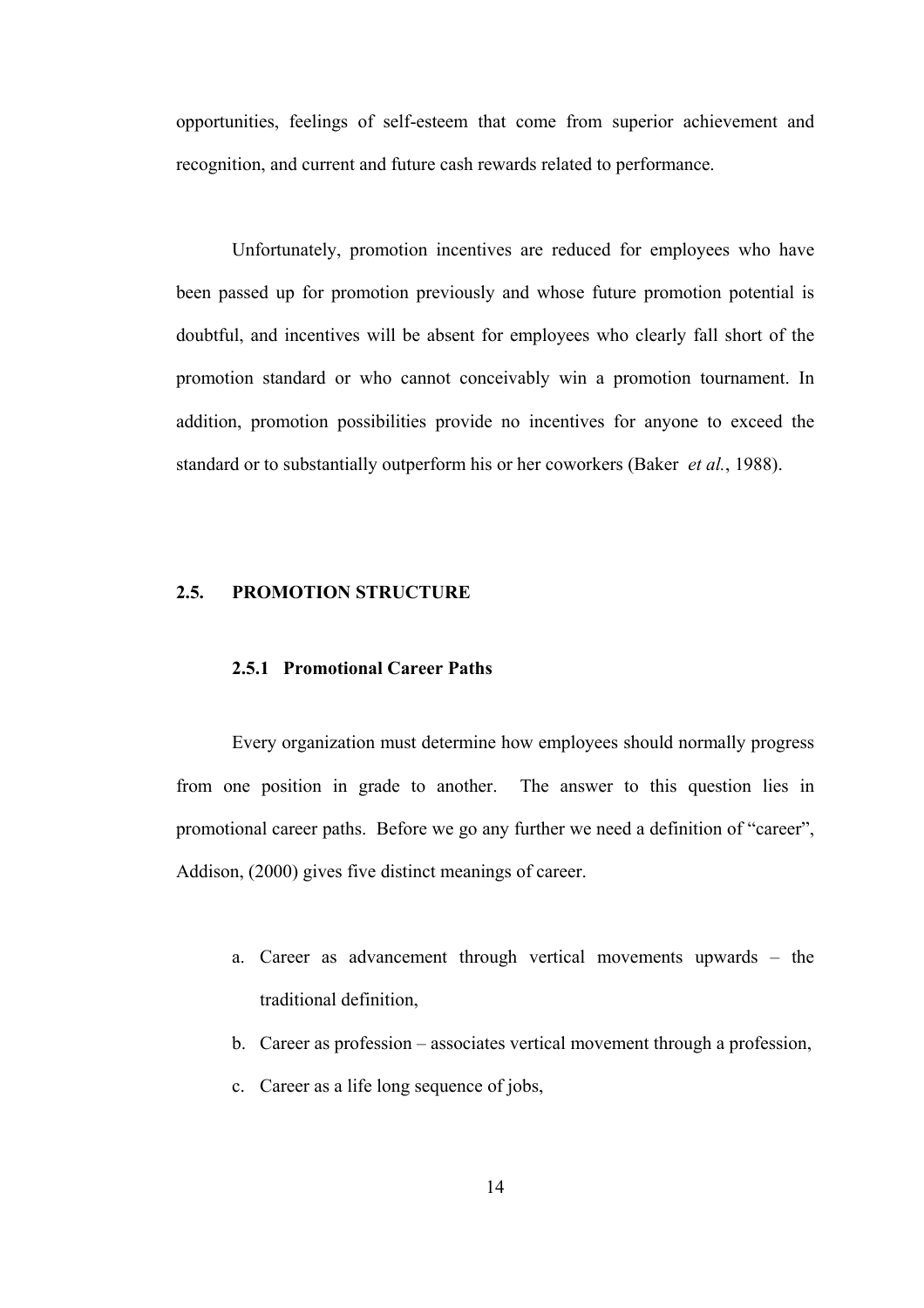- d. Career as a sequence of role related experiences,
- e. Career as a life long sequence of work attitudes and behaviors emphasis on the pattern of movement between work roles and subjective experiences of the individual.

The meanings show that promotion shapes its frame around career. Therefore, the progress at work knits both of them together. Promotion is a transition between one stage of career and another. It has to follow the career path constructed upon organizational structure in order to grow in the organization. In other words, development of individuals enables them to move through promotional career path.

A well-designed career path offers many advantages to an organization: (Sayles *et al.*, 1981)

- a. It creates increasing challenge, employee growth, and on the job learning. It offers the individual an opportunity to grow to his or her full potential,
- b. It plays a complementary role for the organization's qualified employees toward ideal,
- c. It is an important source of motivation through promotion, because promotion is one of the most highly visible rewards for the fine performance,
- d. It allows the organization to appraise people on the basis of their actual performance rather than their potential,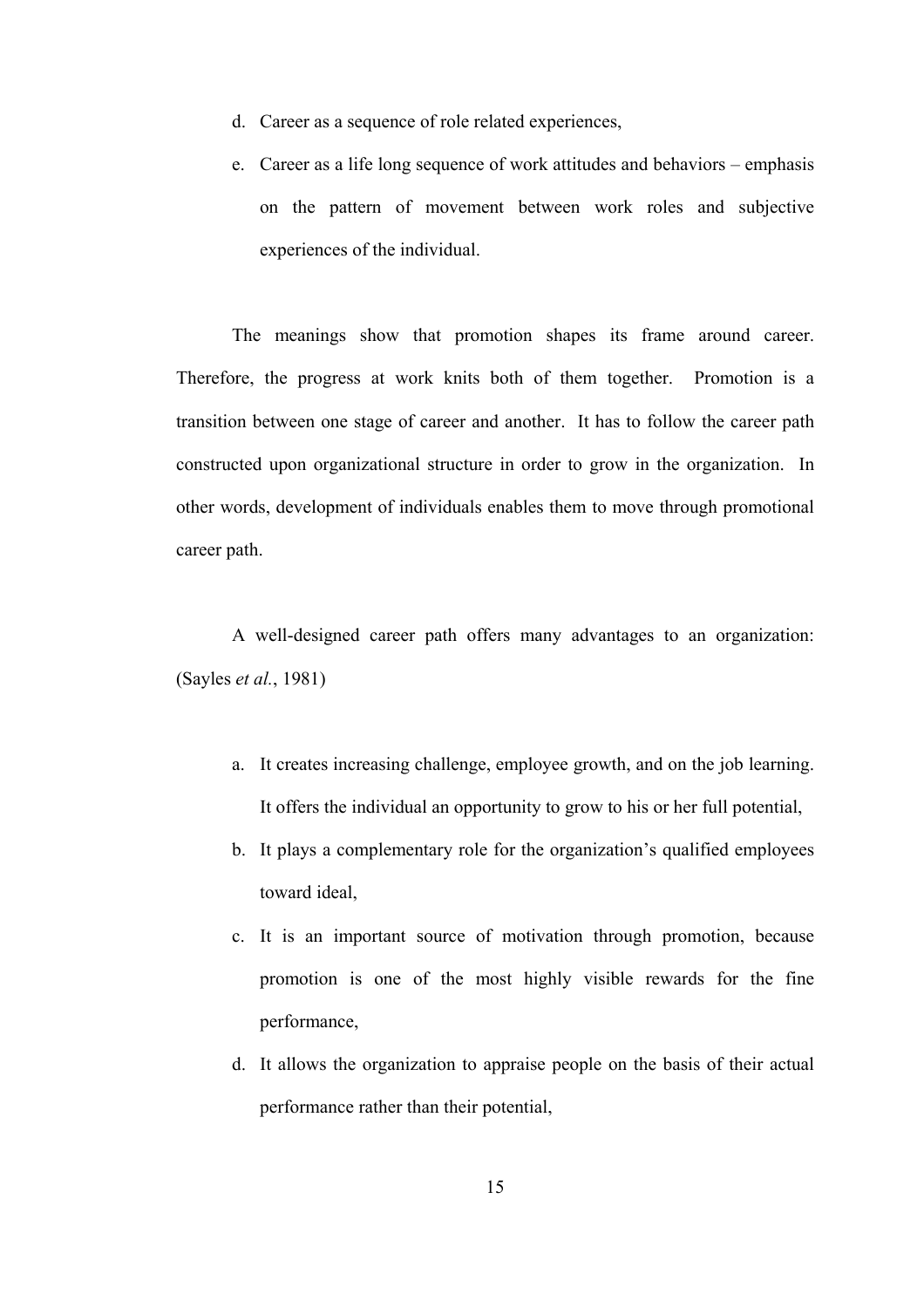- e. Promotion through a career ladder is often cheaper than hiring fully qualified candidates from outside the organization,
- f. Promotional programs provide the best means for most organizations to meet affirmative action goals.

However, rather than encouraging the opening-up career paths for everyone, management in some areas has to close off career access, because of the problem of career bottlenecks (Junor, 1997). Non commissioned officer advancement after transition to officer career path faces with somewhat similar limitation in Turkish Army.

#### **2.5.2 Types of Promotion within Organizations**

The change in the complexity of the organizational structure offers three different promotion types within organizations; vertical promotion, horizontal promotion, and cross promotion (Yücel, 1997). Experience, skills, training, and managerial qualifications are detrimental factors for all promotion types. Although there is a wider range of career paths in definition, only some of them are related to promotions within organizations.

a. *Vertical Promotion:* Vertical promotion can be defined as movement up to a higher position in the pyramidal design of organizations. The transition in the hierarchy of the organization is vertical. It means more authority and responsibility together with rise in salary. It is conducted through vertical career path.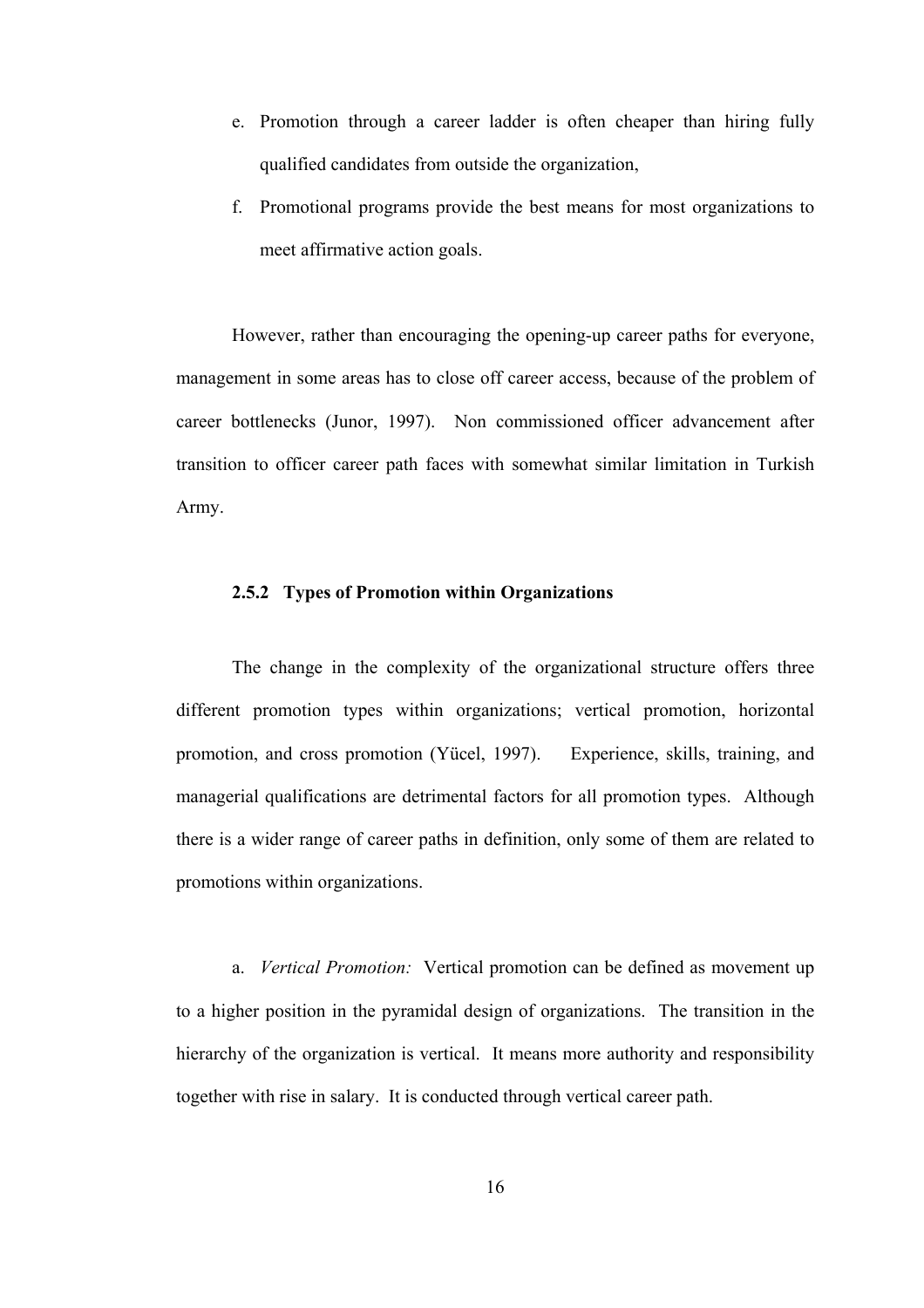b. *Horizontal Promotion:* It refers to sideway moves into different jobs at the same level. On contrary to vertical promotion, the transition in this type of promotion is horizontal. It is very simple way of promotion following horizontal career path. Although it does not provide any employee a rise in authority, responsibility, and salary, it can give prestige, privilege, and comfort according to position. The horizontal promotion can be justified in terms of a need for variety and interest, and may broaden a person's skills if pursued systematically.

c. *Cross Promotion:* Cross promotion involves a combination of the horizontal and vertical models. According to the need of organizations, both promotion processes are conducted across from one department to another within organization. It has the highest responsibility in the promotion types.

Other than formal promotional types, the informal promotion refers to the need of self-actualization, but it occurs rarely (Yücel, 1997).

### **2.6. PROMOTION CRITERIA**

The criteria principles of promotion are affected from many variables such as environment, organizational culture, economic and legal frame, and managerial policy.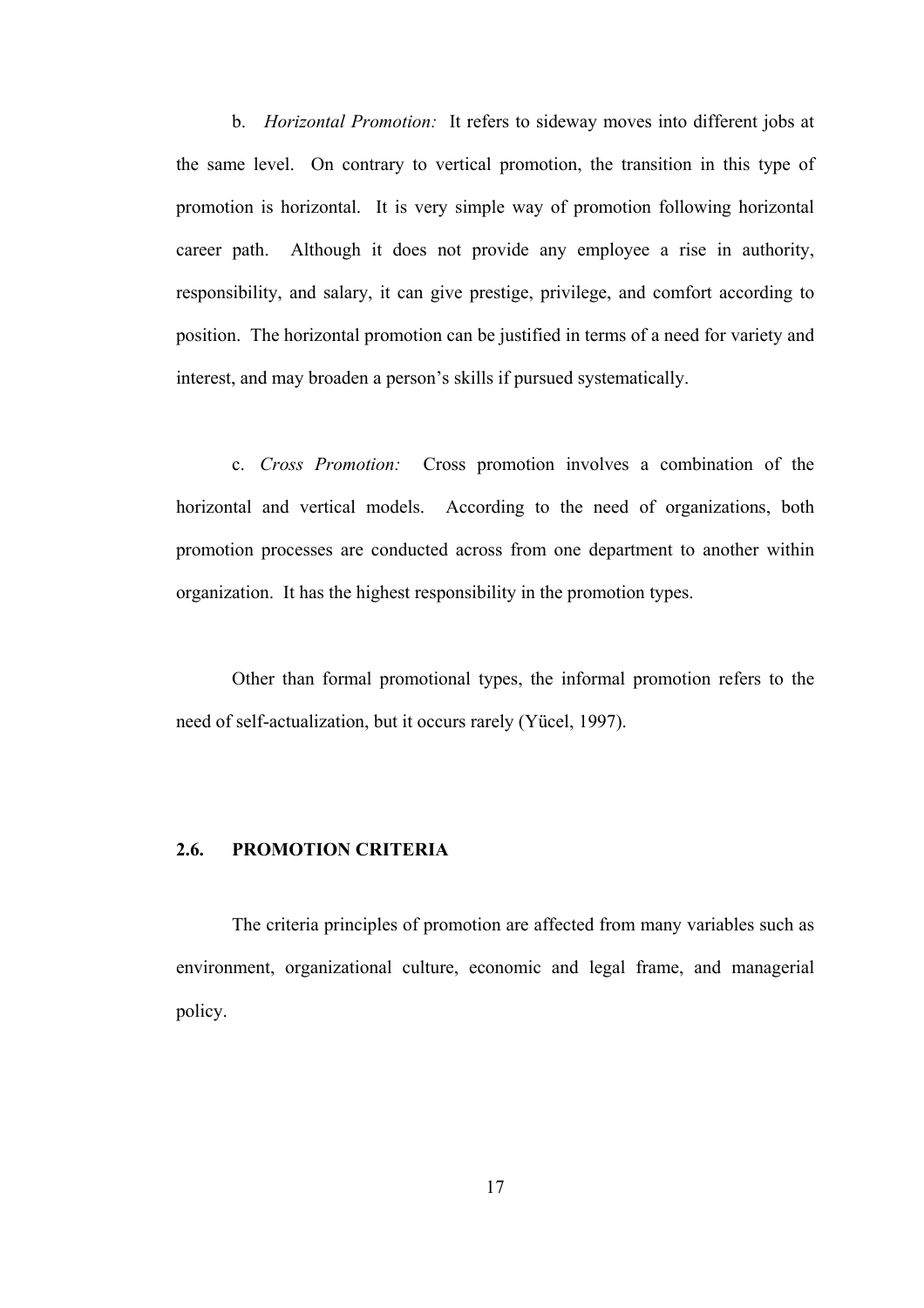The promotion criteria can be first divided into two groups as direct criteria and indirect criteria. The direct promotion criteria include seniority, merit, ability, exams, training, and on-job evaluation. However, indirect criteria include nepotism, political nepotism, favoritizm, ethnic, and religious factors. (Yücel, 1997, and Sayles *et al.*, 1981).

#### **2.6.1. Direct Promotion Criteria**

#### *2.6.1.1. Merit*

What emerges consistently is an image of a world in which competition has squeezed every organization to promote only the most productive individuals, in which all slack has been eliminated. If good performance deserves promotion, the best performers should be advanced. Good performance may lie in the quality of job, skills, proficiency, persistence, motivation, initiative, adaptability, the ability to learn new tasks and interpersonal skills. Differences in merit may not be easily measured. Performance on some jobs reflects the impacts of many different people chance factors, so individual merit can be hard to measure. Therefore, effective performance appraisal helps build trust in the system.

For the sake of efficiency, the proper and rational use of personnel sources is very important for organizations. The merit-based promotion system attracts ambitious professionals impatient with the seniority-based promotion system,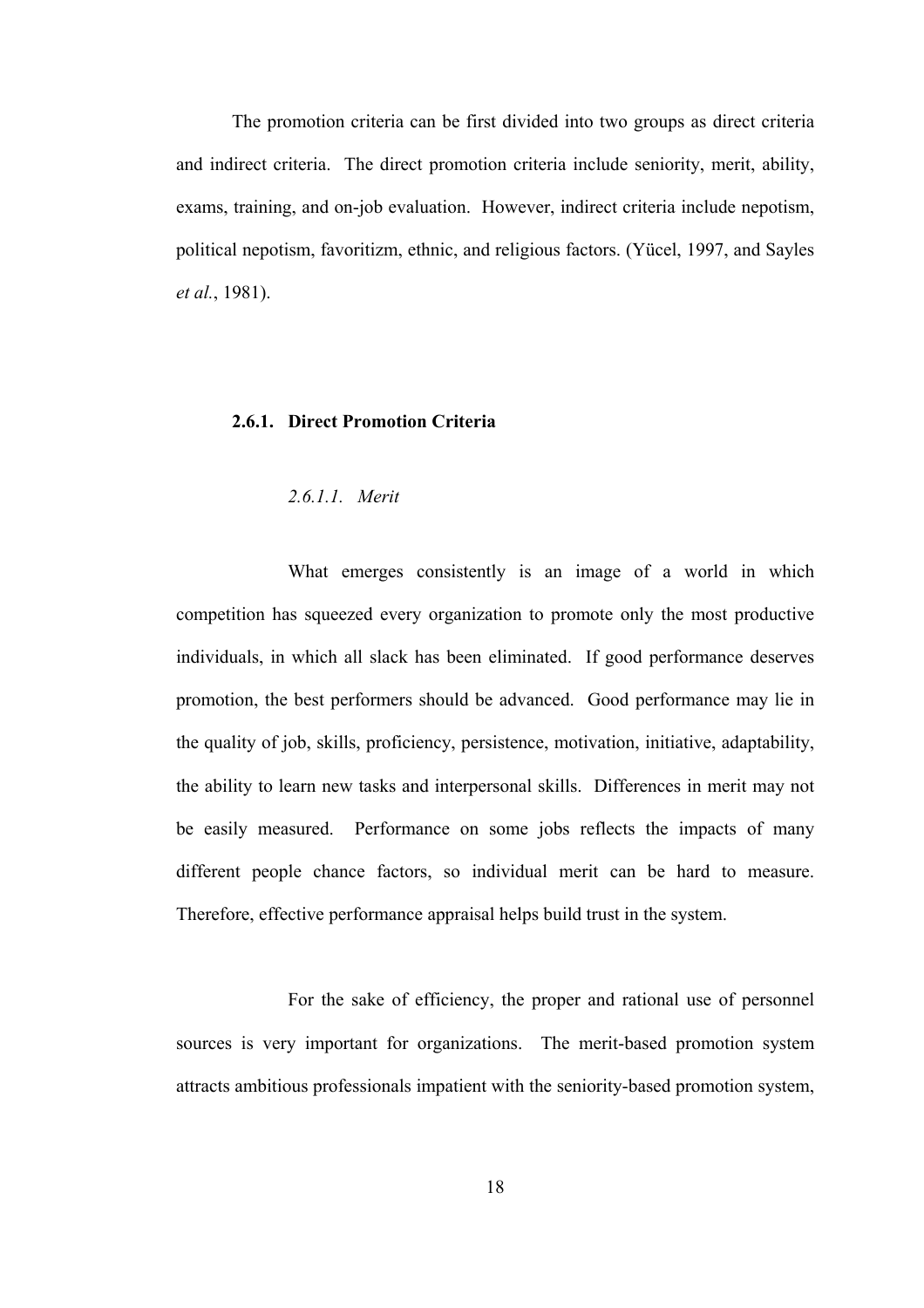because promotions based on merit advance employees who are best qualified for the position, rather than those with the greatest seniority. Therefore, those, who are able to contribute more to the outcome of the organization, should be considered for promotion on the merit base. Otherwise, corrupted system makes efficiency go down in the whole organization.

In short, the benefits and disadvantages of merit systems are outlined below: (Encina, 2000)

Advantages:

- a. Employee job-related abilities can be better matched with jobs to be filled,
- b. Motivated and ambitious employees can be rewarded for outstanding performance,
- c. Performance is fostered,
- d. People can be hired for a specific job, rather than for ability to be promotable.

Disadvantages:

- a. Merit and ability are difficult to measure in an objective, impartial way,
- b. Supervisors may reward their favorites, rather than the best employees, with high merit ratings,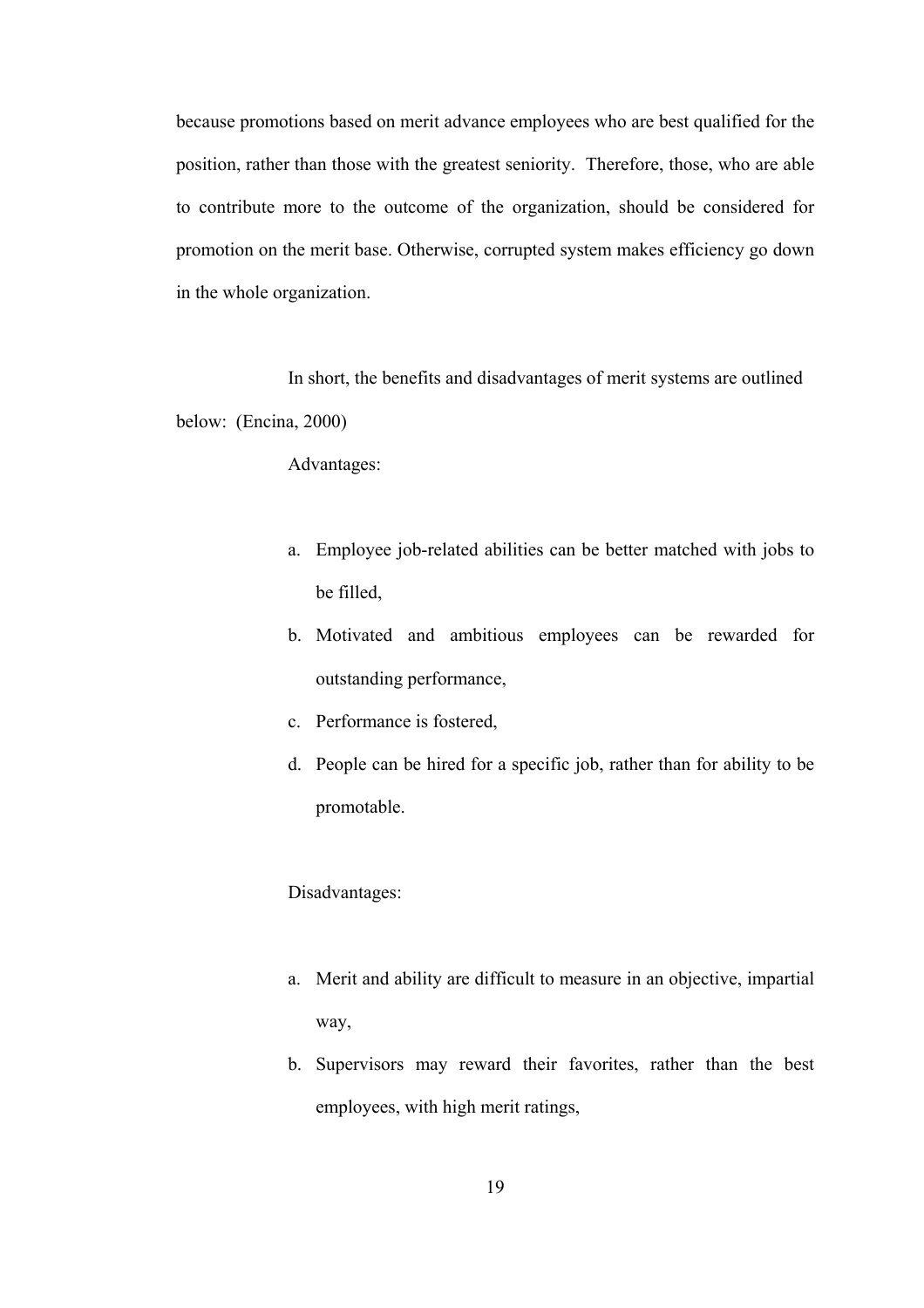- c. Disruptive conflict may result from worker competition for merit ratings,
- d. Unlawful discrimination may enter into merit evaluations.

### *2.6.1.2. Seniority*

The use of subjective criteria such as merit and ability leads many employees to feel that promotions are not made fairly. To come closer to objectivity, seniority takes its place among the decision criteria. This obvious criterion, seniority, means length of continuous service in a grade. In other words, seniority is computed in years and days of employment based on elapsed time from the date of entrance to employment. The amount of accumulation of seniorities during the period of employment is prime determinant in promotion. In a straight seniority system, an employee would enter the organization at the lowest possible level and advance to higher positions as vacancies occur. With this criterion, employee is deemed to have greater relevant seniority than any other employee for such a position. It is the oldest criteria for promotion to depend on. In addition to this, why seniority is accepted more than other criteria, is that rewarding seniority encourages loyalty and commitment and promotes cooperation (Ivancevich *et al.*, 1983 and Encina, 2000).

The ease of measurement of this criterion makes it close to objectivity. Therefore, the general acceptance of promotion based on seniority is more common than that of others.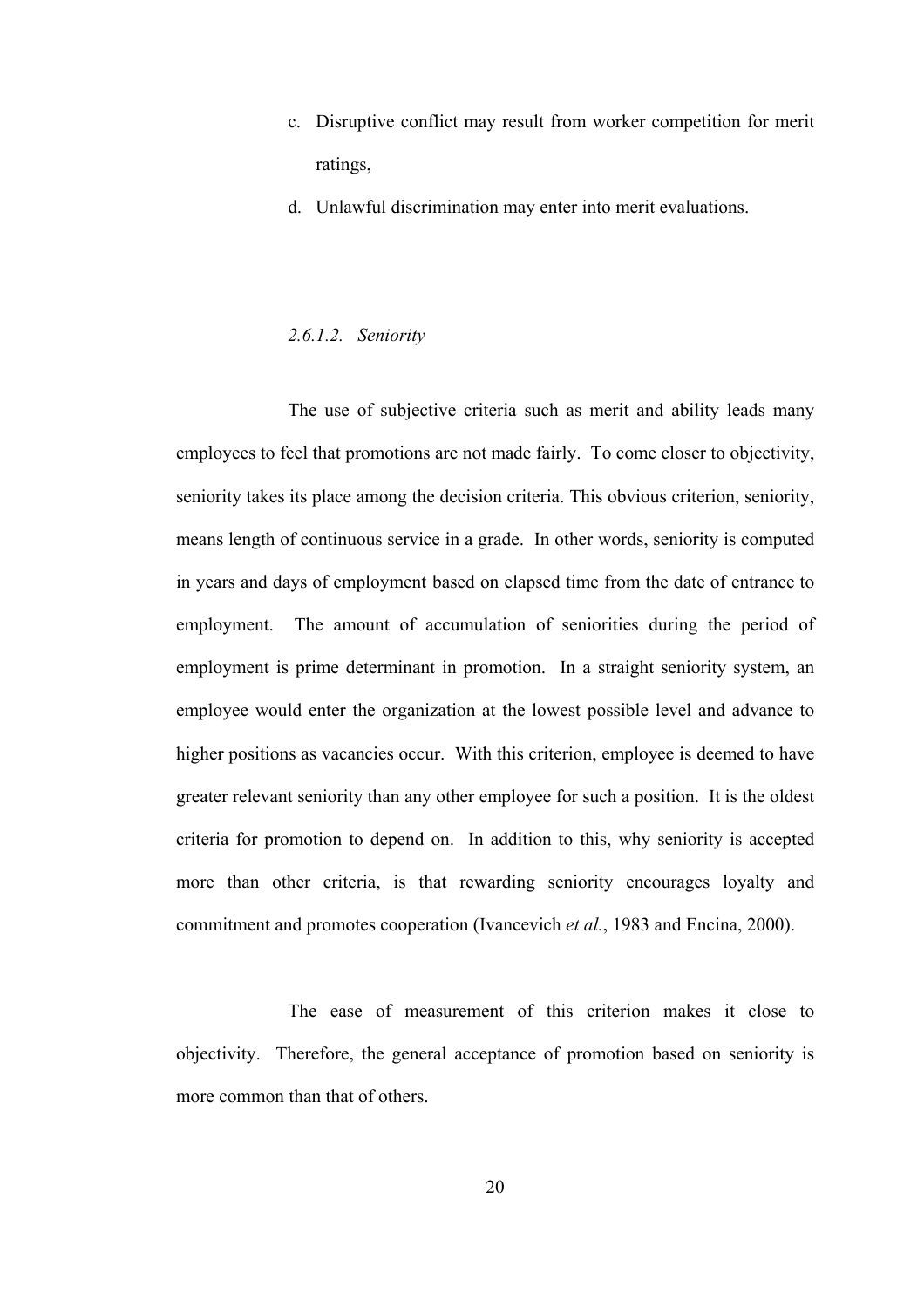However, promotions primarily on the basis of qualifications, demonstrated skills and abilities, and past performance of duty can be governed by seniority when two or more employees have equal qualifications and have demonstrated equal ability and skill through past performance of duty (SLU Promotion Policy, 1998).

Length of service is thought to be correlated with ability. Over time, an employee learns more about job and its requirements. Also with age grading, older people are assumed to deserve more privileges (Sayles *et al.*, 1981).

Apart from all, employees can be promoted only as fast as length of service permits. While the seniors may be set in their ways, the juniors may be highly ambitious. If good performers are not promoted relatively rapidly, they will leave or reduce their efficiency. Therefore, it gives no way for competition and prevents motivation. Thus, creativity gets lost under the burden of seniority-based promotion. In Turkey, some current government systems working with senioritybased promotion are away from responsibility, sensibility, and efficiency (Tutum, 1994).

Excess capacity in cadre leads the system to inefficiency in senioritybased promotion. It is also a loophole in this system that unqualified personnel may fill the vacancies (Yücel, 1997). It serves only as an incentive or reward for people who are not capable of being promoted along with their peers. These people compete for promotion against individuals who have not been in the system as long and take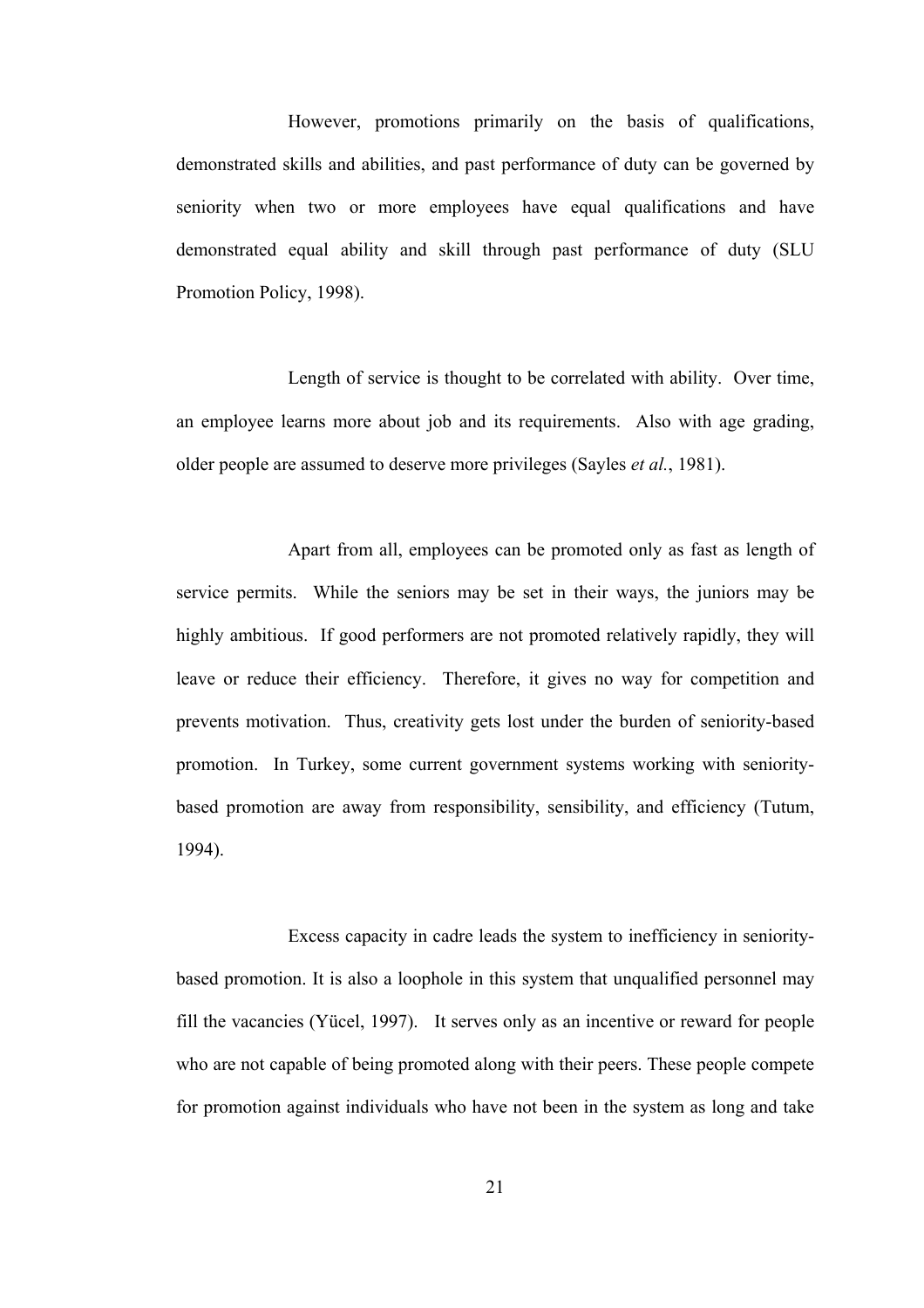up the slots of those who are younger, more ambitious and perhaps better future leaders.

In addition to all, many organizations have at least two scales for describing the seniority of staff. One scale is related to the organizational appointment hierarchy (which resemble a managerial career path hierarchy). Another is related to the salary grade of the staff (which is often the scale used to define a technical career path). The salary is more stable than the appointment hierarchy scale (which may change each time the organization is restructured). It is generally accepted that appointment levels is tied to each salary grade (Khoong, 1996).

In summary, the benefits and disadvantages of using seniority in promotion decisions follow as: (Encina, 2000)

## *Advantages:*

- a. Employees get to experience many jobs on the way up the promotional ladder, provided that they stay long enough and openings develop. Jobs can be grouped into different ladders such that experience on one job constitutes good training for the next,
- b. Cooperation between employees is generally beyond competition,
- c. Employees need not seek to gain favor with supervisors for promotion. If, for example, a supervisor's direction violates the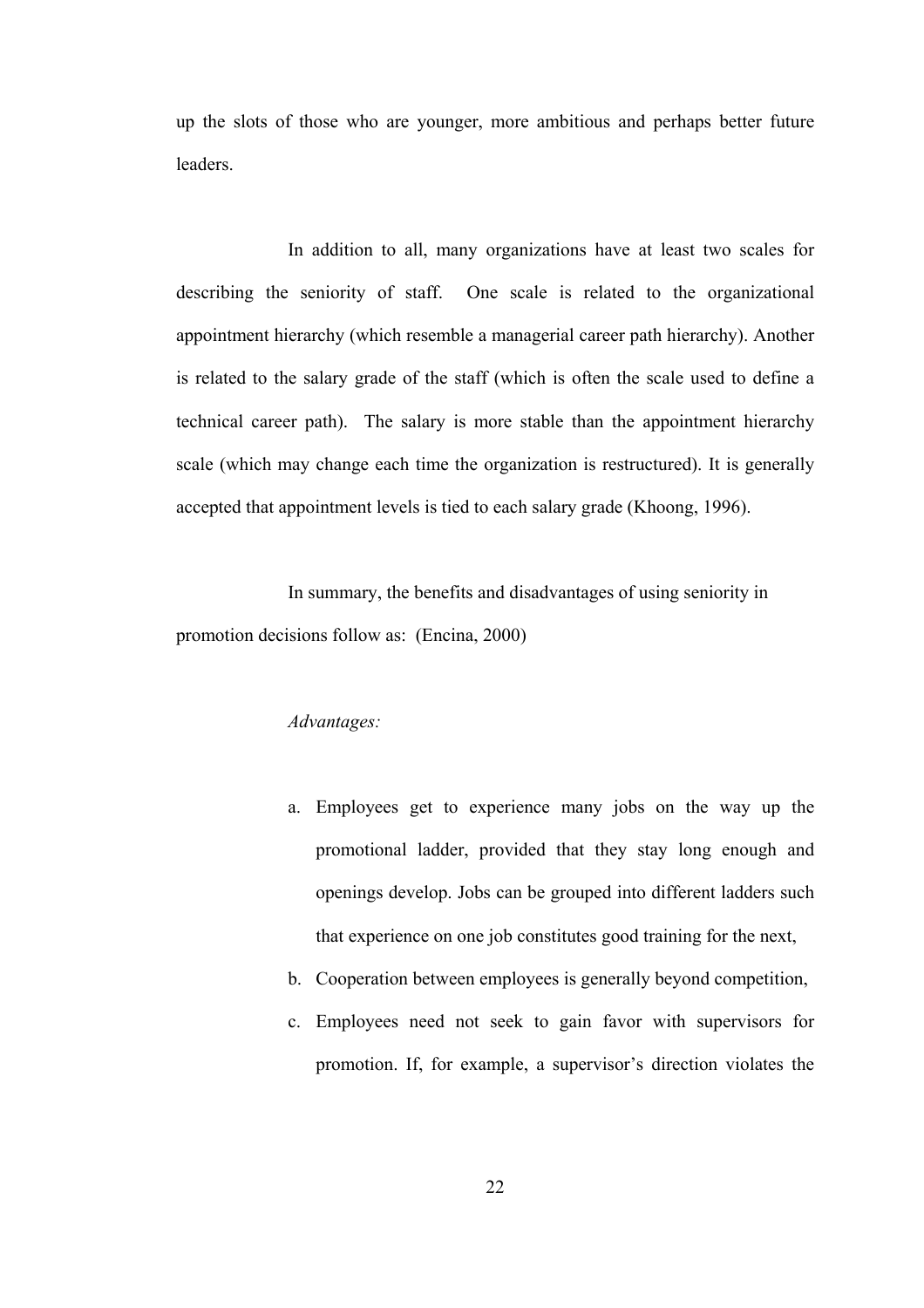interests or policy of the ranch, employees might have less hesitation not to follow it.

## Disadvantages:

- a. Some employees may not be able or want to do certain jobs into which a strict seniority system would propel them. Employees should be able to opt not to accept an opportunity for promotion,
- b. Ambitious workers may not be willing to "wait their turn" for higher-level jobs that they want,
- c. Employee motivation to work as well as possible is not reinforced,
- d. Employers would tend to hire over skilled people at entry level, so they have the capacity for promotion.

It is also impossible under the pyramidal structure of any organization to get and keep school graduates until a fixed retirement age and offer the majority of them pay raises and promotions on the basis of length of service (Imada, 1995)

## *2.6.1.3. Seniority & Merit Together*

Seniority and merit combination in the promotion process may obtain a different mix of benefits (Encina, 2000). In doing so, there are many possible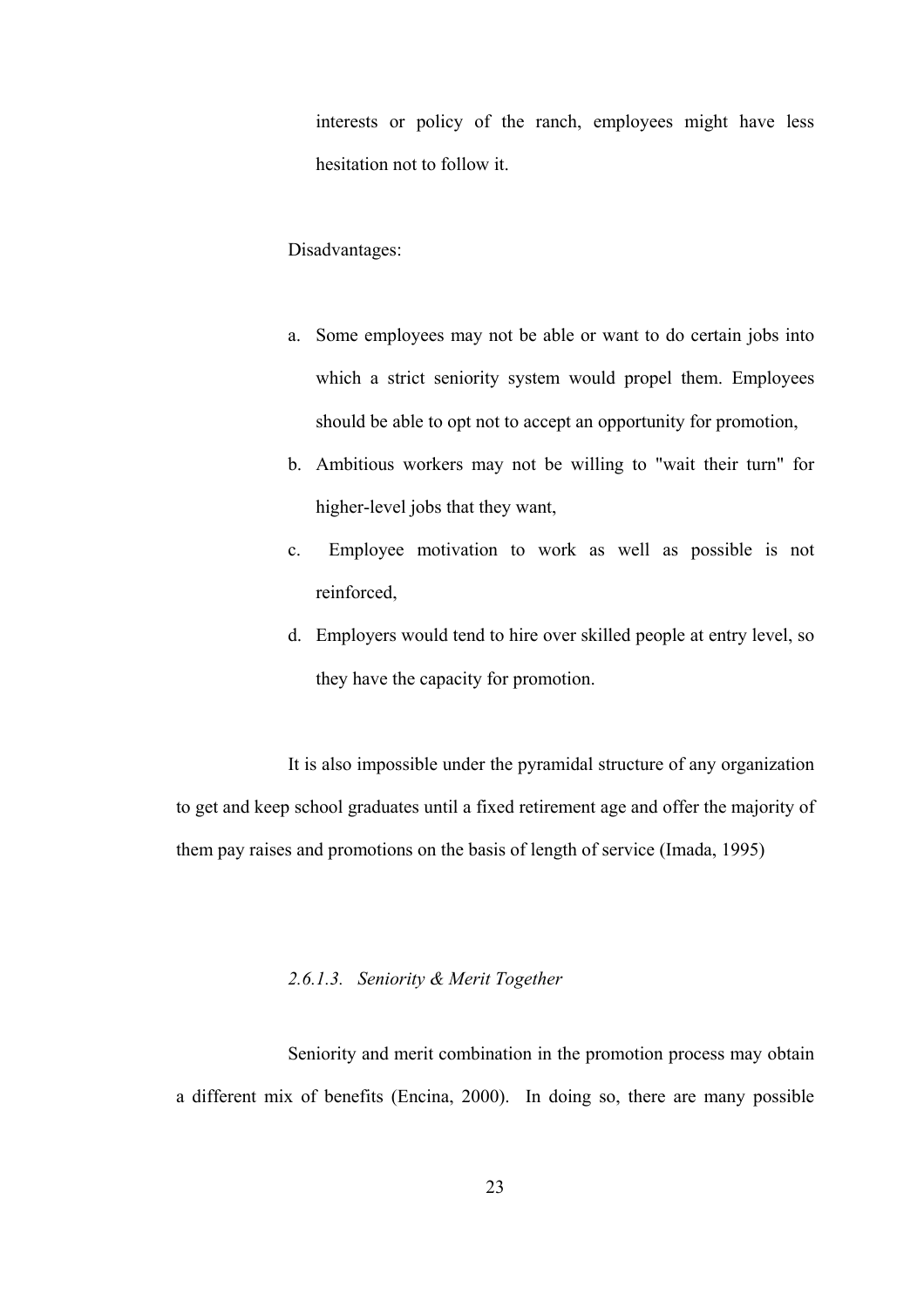variations leading to different results. For example, you could promote the most senior person minimally qualified for a job, or you could choose the most senior of the three best-qualified workers. An effective blend may combine good points from each.

Multi step-wise promotion system is also an adjustment to seniority based promotion (Imada, 1995). The rules of promotion change from the uniform seniority-based system to speed race-oriented scheme to the tournament raceoriented system according to the initial stage, the middle stage and the latter stage of a person's career. At the initial stage of a person's career, the system is strongly colored by seniority and is gradually becoming race-oriented to get quick or slow promotion. As the stages of career advance, the principles of competition appear and finally separate the winner from the loser.

#### *2.6.1.4. Ability*

It refers to potential performance. An employee may be doing fine on his current assignment, but he/she may lack the ability to take on more responsibility. Individuals differ in characters, ability, and attitudes. There is not any rule that a good teacher should always be a good principal in a school.

Long-term factors are also relevant. The individual best suited for an immediate promotion may not have the greatest long-term potential. The best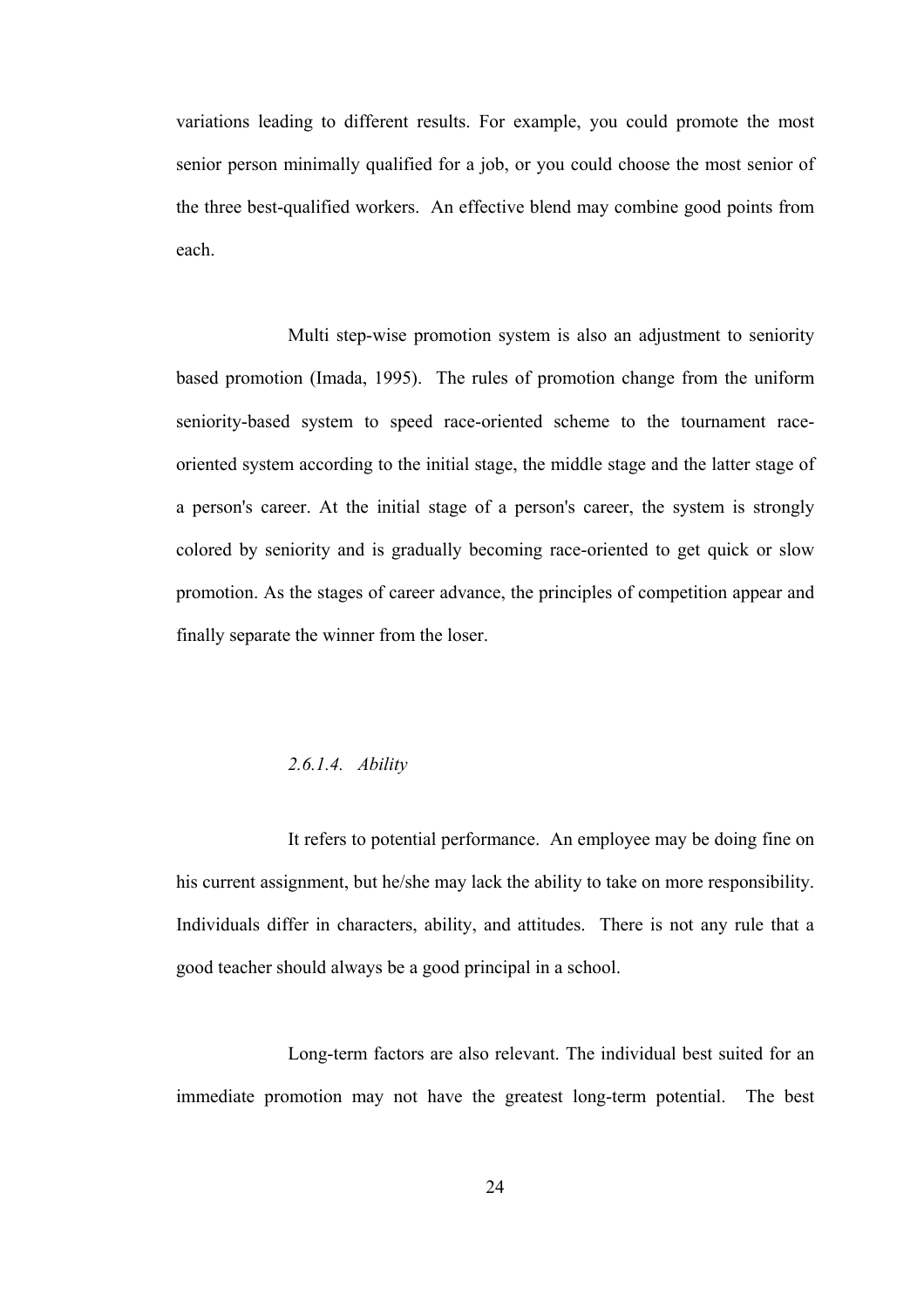candidate in the short-run may be a senior employee who has the ability to move only one more step up the promotional ladder. Under the circumstances, it may be better to promote a younger person who will eventually advance into higher management (Sayles *et al.*, 1981).

#### *2.6.1.5. Promotion Exams*

Whatever the criteria are, promotion exams can be integrated with each selected criterion due to its positive effect toward objectivity. It cerates competition in the pursuit of evaluation of acquired skills, information, experience. Although promotion exams are seen as an objectivity factor in promotion, they sometimes are not preferred owing to being time consuming and need of proficiency in execution.

#### *2.6.1.6. In - Service Trial*

The evaluation of this criterion consists of a period before consideration of promotion. The cost of promotion decisions lead organizations this kind of rational evaluation. Instead of carrying the burden of wrong promotional decisions, this evaluation period is helpful to understand employees' eligibility. After completion of this period, if the employee fails to succeed, the employee may return to the former classification without loss of seniority. If the former job has not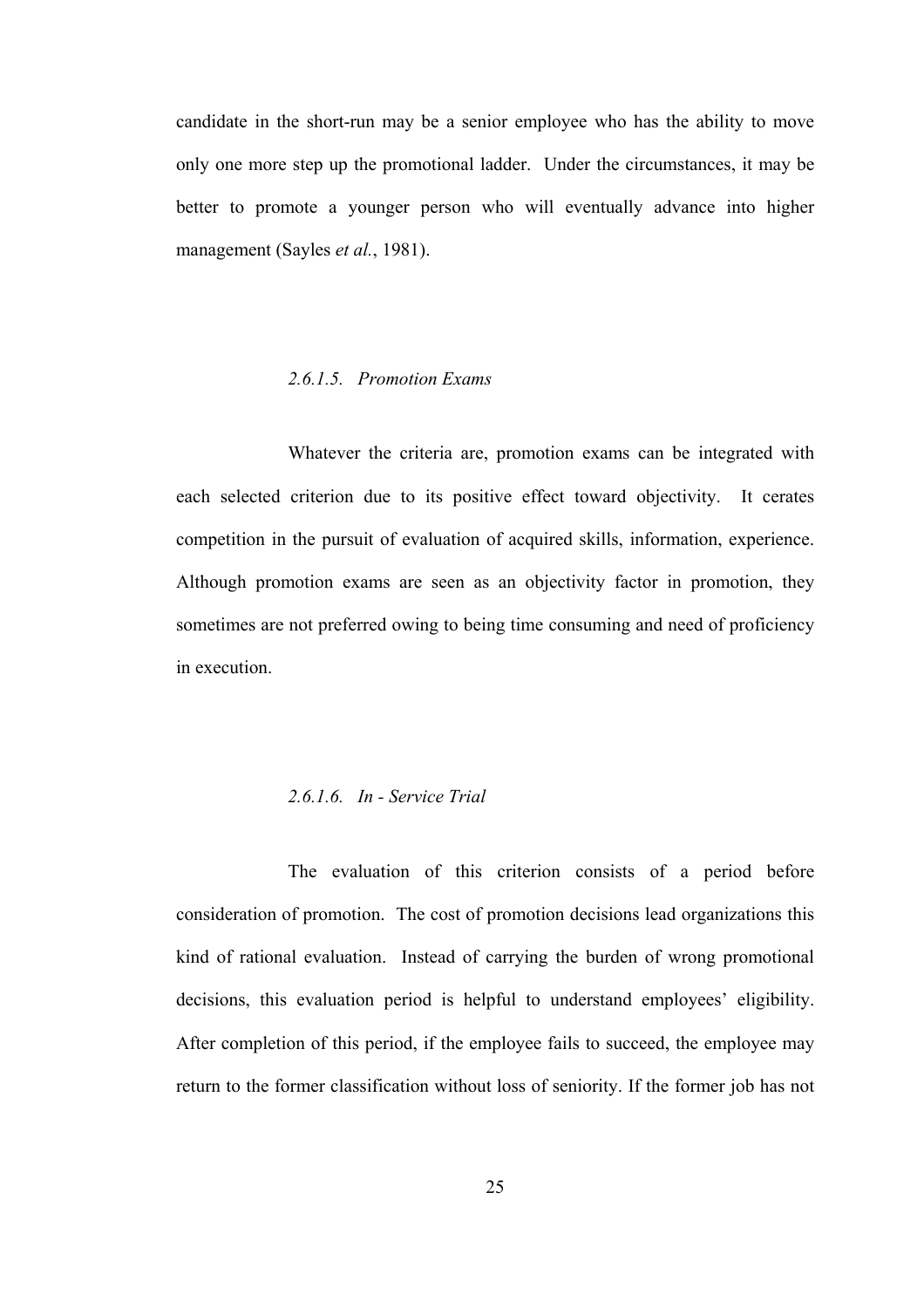been posted, the employee may return to the former job. The process's inclination to objectivity can be the reason of preference among promotion criteria.

#### *2.6.1.7. Training*

In promotion, training is required to gain relevant skills for a higher grade. Therefore, everyone is evaluated with level of her/his training for promotional consideration. In spite of efficiency and productivity after training, it is a force that has the promotion cost go up. A consistent training is a must for a permanent improvement toward promotion. From this context, the qualification of training should be determined according to requirements of positions. Every step in training makes you closer to be promoted.

#### **2.6.2. Indirect Promotion Criteria**

In general, these criteria are not a determinant for an objective promotion selection. What you belong must not be higher in degree than what you have in terms of skills, ability, experience, and performance among promotion preferences. They are nothing more than the things that make promotion system deviate from objectivity.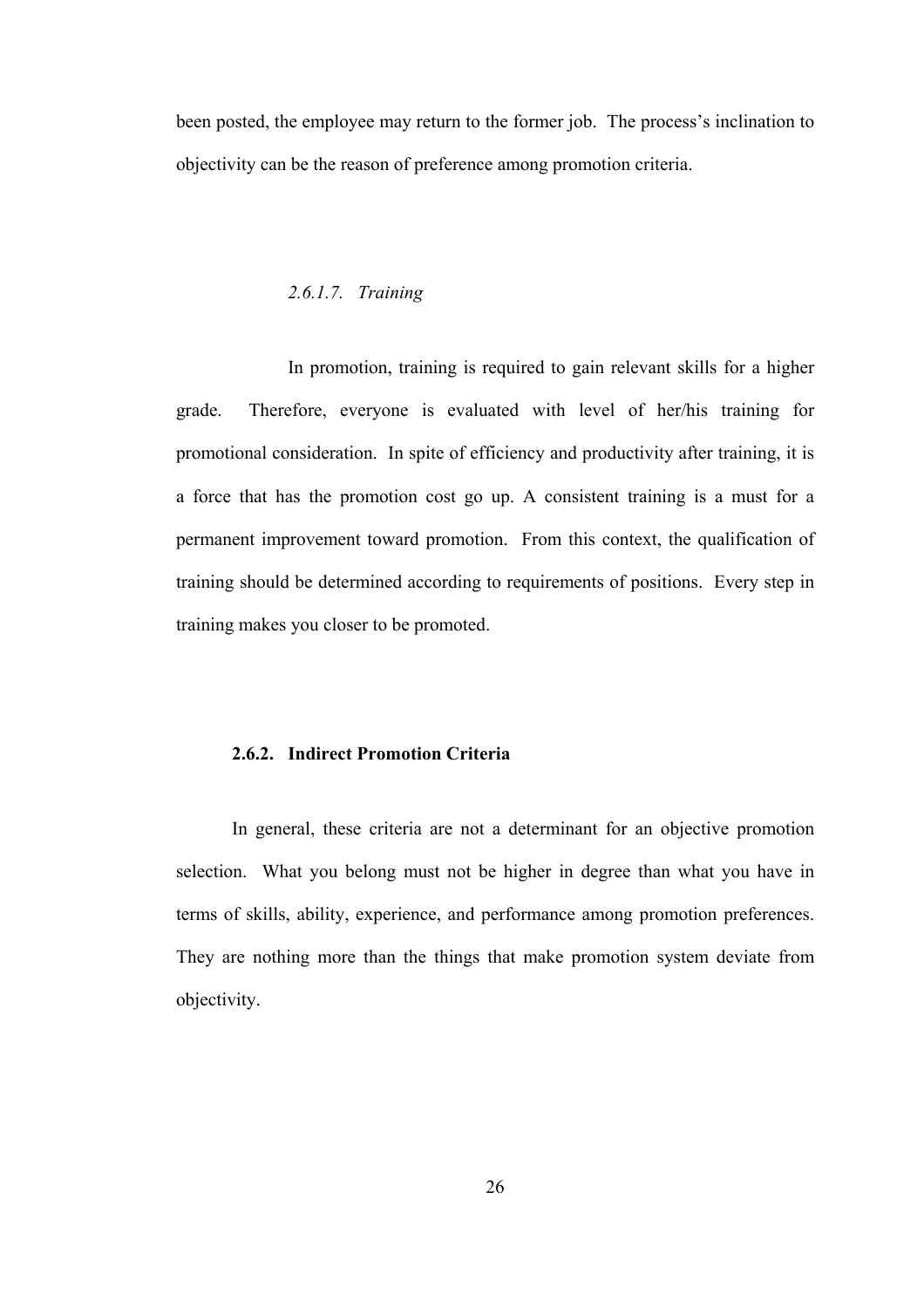## **2.7. THE FACTORS AFFECTING AN EFFICIENT PROMOTION SYSTEM**

Before planning promotion, it is a must to make clear the factors that affecting promotion system. Yucel, (1997) stated relevant fundamental factors as personnel policies, promotion policies, environmental changes, and psychological factors. Since our approach to the promotion model consists of mostly quantitative variables, we prefer to focus on the first two ones, which include more quantitative variables rather than the last two ones.

#### **2.7.1. Personnel Policies**

Personnel policies, the core of HRM, consist of everything right from general to detail in terms of planning or implementation. They are the initial steps toward consistent and efficient operations in organizations. Personnel policies get detail in recruitment, selection, training, retention, separations, retirement, transfers, promotions, staffing, and personnel need analysis. Promotion especially gets its shape over all those.

In addition to this, job analysis, cadre planning, and career planning in personnel need analysis serve promotion planning very much as well (Yucel, 1997). Only one of them means nothing without others.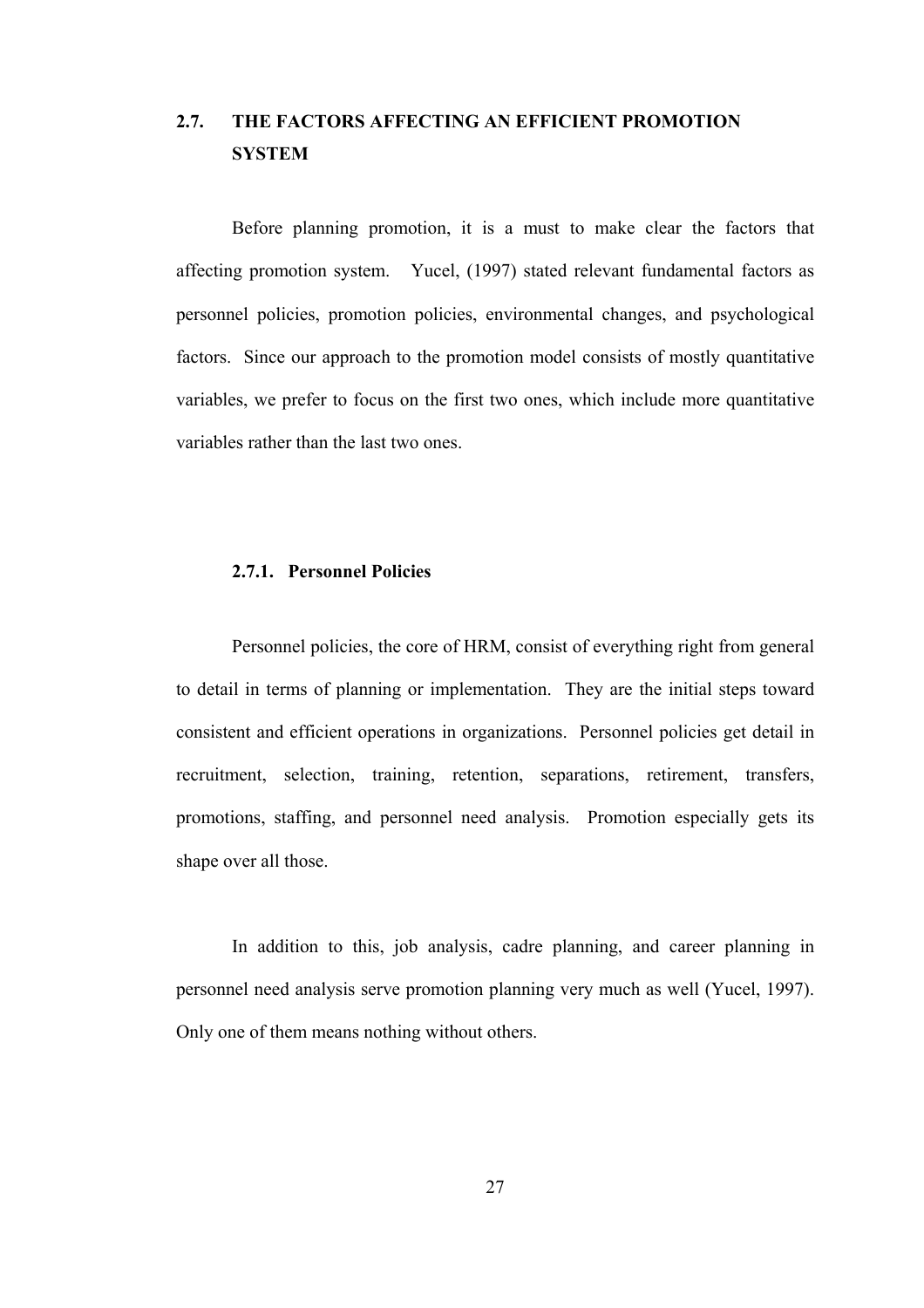Job analysis, the first step before personnel planning, determines the job qualifications for employees. It is also the core of personnel appraisal system. Thus, it creates considerable standards applied to promotion, which is thought to be last step in planning process (Uyargil, 1989).

Cadre is defined in Macmillan Dictionary as personnel forming the nucleus of a larger group or organization. On the other hand, it simply refers to each post forming the organization. Therefore the available employee inventory should be compatible with cadre capacity. Employee inventory never exceeds cadre capacity, which is a limitation in promotions. Cadre planning determines, for each individual, the list of posts that he/she can possibly move to which. So it is obvious that cadre and career planning are knitted each other to give way to promotions.

#### **2.7.2. Promotion Policies**

The qualified personnel in every level of organizations are very important for future operations. This expectancy is fulfilled only with promotion policies supported by powerful personnel policies.

In practice, promotion policies may affect employees' hopes for advancement and the productivity of workforce. For example, policies that all but guarantee promotions to present employees may discourage worker development.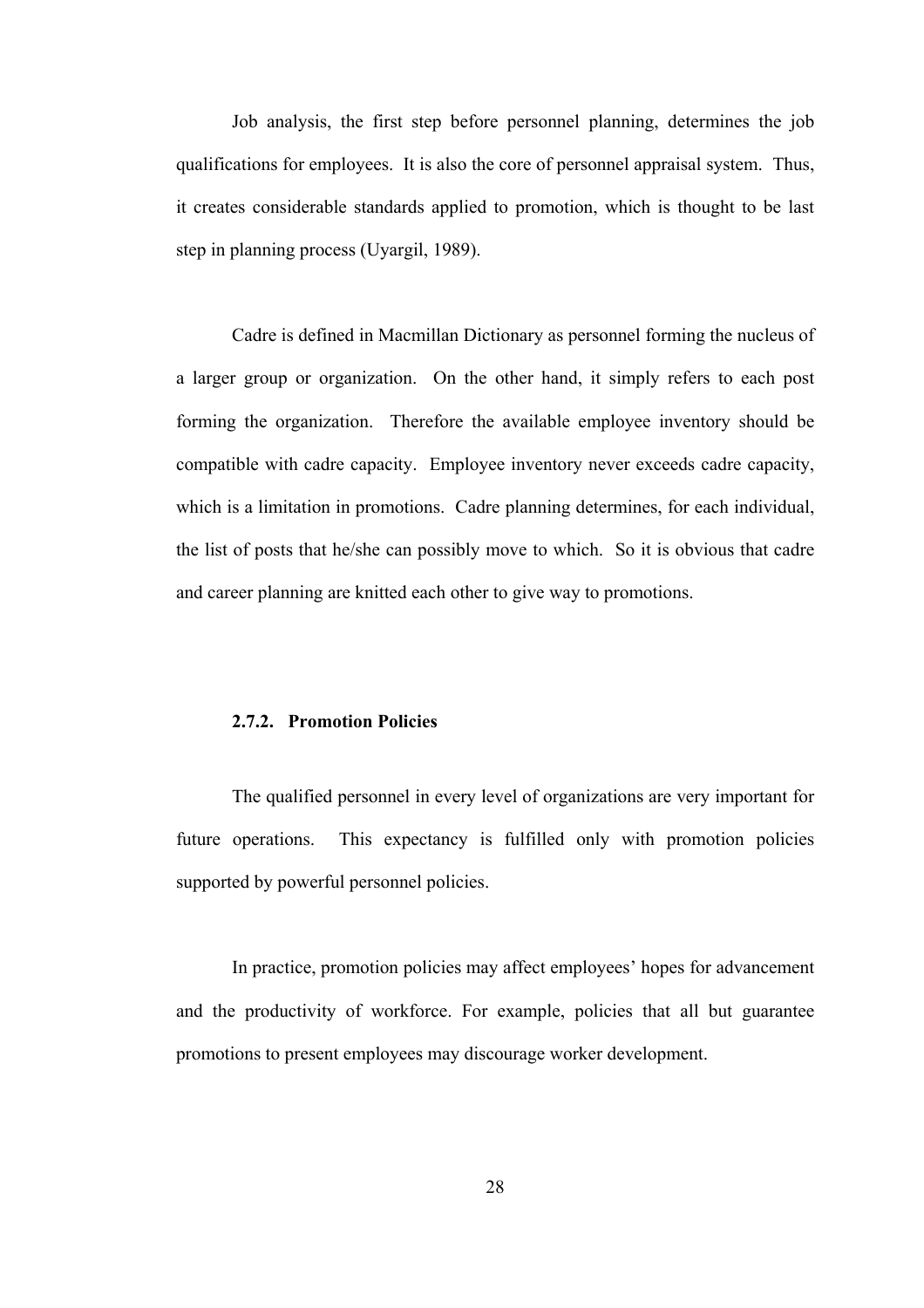Methods to follow, eligibility criteria for promotion, an objective appraisal system and authorized people to consider for promotion must be determined clearly in promotion policies. For example, suitability of posts, suitability of individuals and, expected time needed before movement to each post can determinant in policymaking. Organizational needs give a formation to the plans of promotion polices. If we think that the organization is in a continuous change, these plans must be reviewed periodically for commitment to the policies.

## **2.8. ANALYTICAL APPROACH TO PROMOTION**

#### **2.8.1. Mathematical Promotion Models in Manpower Planning**

The mathematical models in promotion can be used to analyze manpower policy, assist in promotion planning, and grasp the fundamentals of manpower flow process. More about what we can do with models follows as: (Grinold *et al.*, 1977)

- a. Forecast the future manpower requirements that will be satisfied by the current inventory of personnel,
- b. Analyze the impact of proposed changes in policy, such as changes in promotion or retirement rules, changes in salary and benefits, and changes in the organization's rate of growth,
- c. Explore regions of possible policy changes and allow a planner to experiment with and perhaps discover new policies,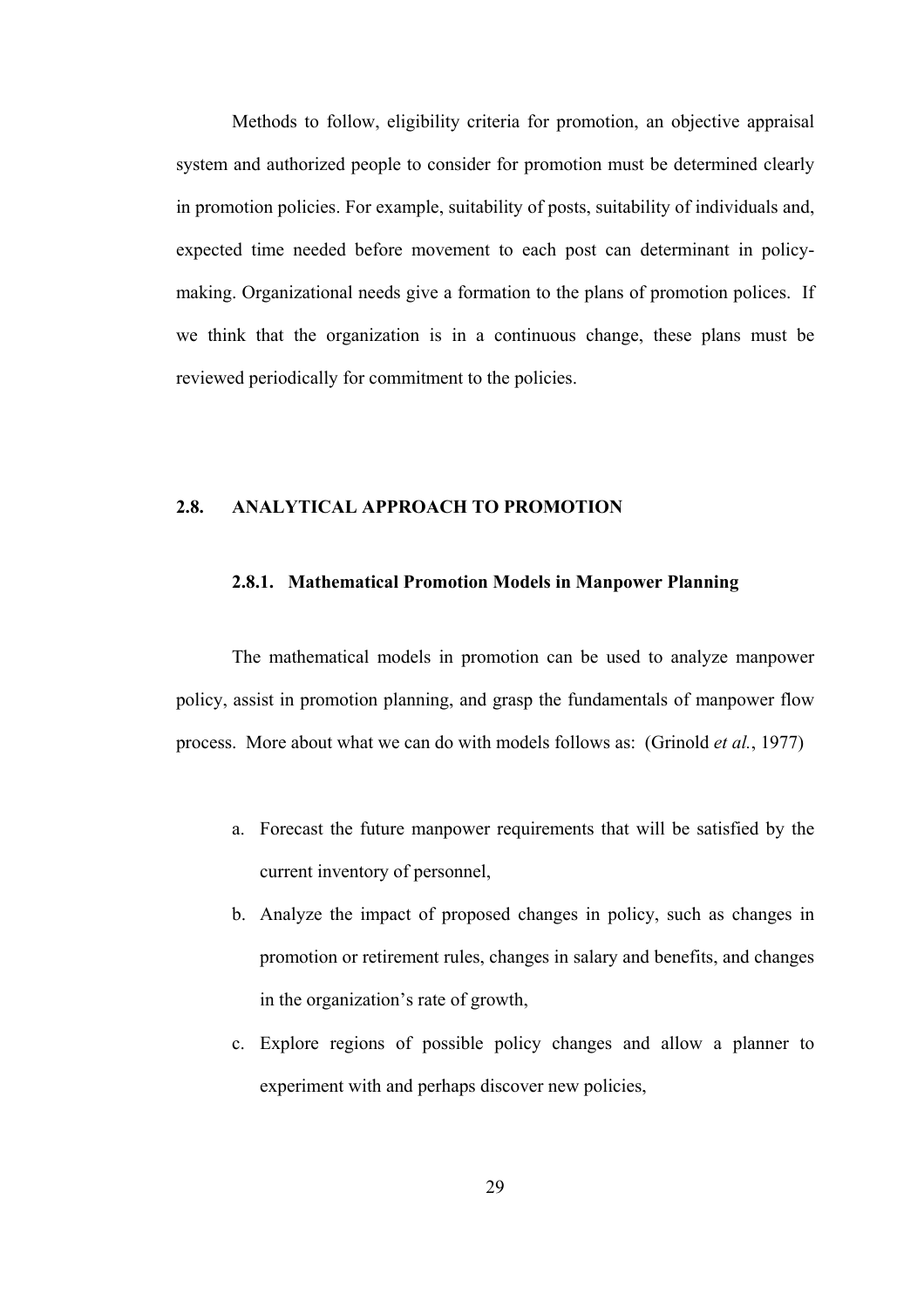- d. Test the rationale of historical policy for consistency, and establish the relations among operating rules of thumb,
- e. Understand the basic flow process, and thus aid in assessing the relative operational problems,
- f. Designs systems that balance the flows of manpower, requirements, and costs,
- g. Structure the manpower information system in a manner suitable for policy analysis and planning.

The models are constructed to relate organization or system performance to manpower policy. The effects of changes in policy, both in short and long term, can be predicted and quantified with the mathematical models.

It must be known that it is out of reach to model every aspect of real world system. Therefore, every model necessarily contains a number of assumptions. As long as we know the system constraints and understand the model's logic, our interpretations will be more valuable within these limitations and lead us to alternative polices for the manpower systems.

Since armed forces are manpower incentive, the use of proper mathematical models in promotion is obviously of central importance in planning for armed forces. It is the unique difference from the usual organizations that military manpower planning problems deals with a relatively stable labor force (the military career).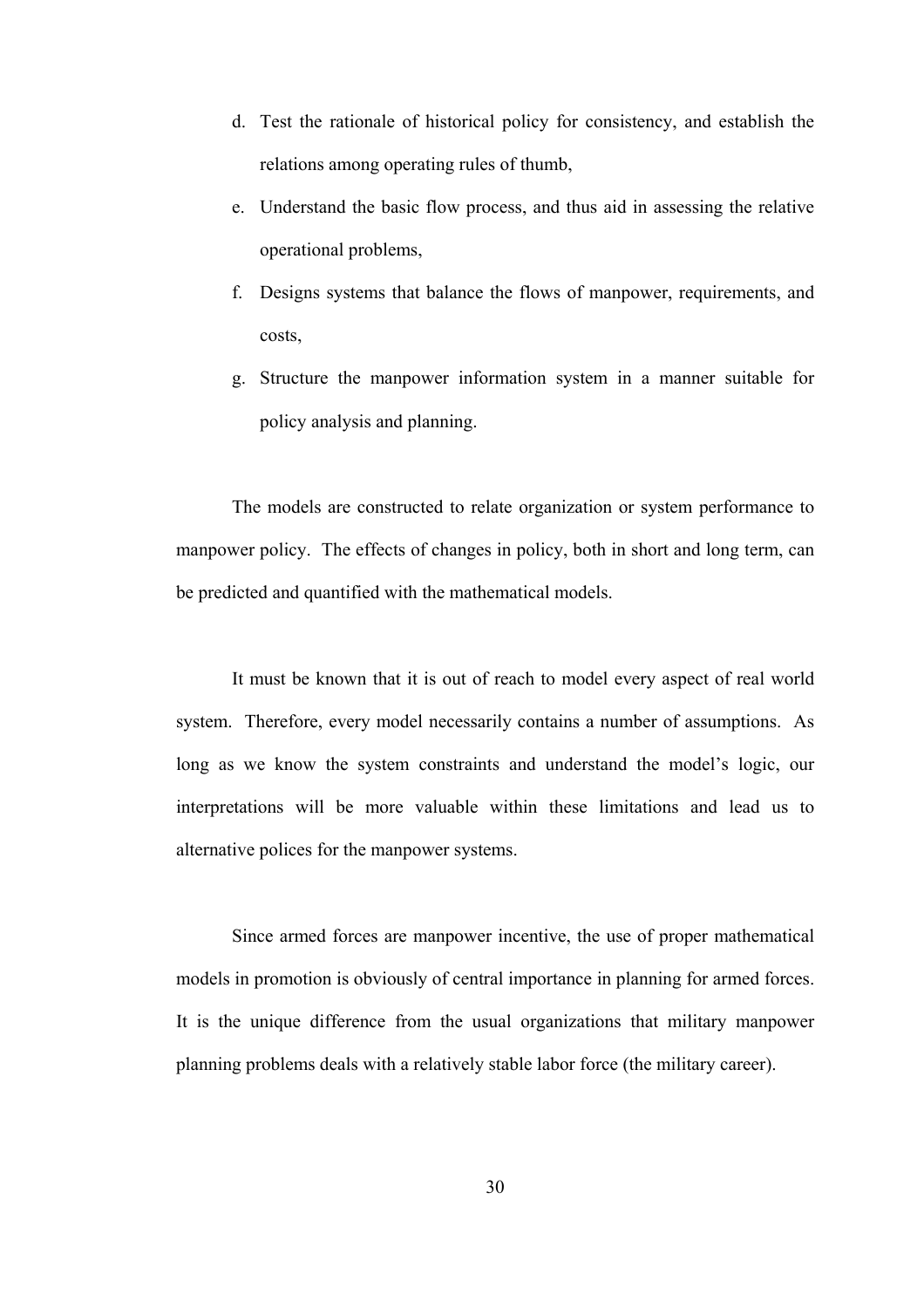#### **2.8.2. Promotion Model Development Studies in the Army**

Related manpower planning studies about armed forces has been put forth in many models so far. Bres *et al.* (1980) developed a gal programming model to determine the allocation of officer sources for the present and future requirements in different specialty areas of the Navy. The importance of this model lies in that it includes many sources supplying officers for a variety of specialty areas, called warfare community, instead of single source and community. When we consider promotion, we will see that it covers the organization's manpower stocks as a whole, described in grade-stream-age combinations. To get a more detailed and consistent work, we should look at subsets of population, e.g. specific divisions or special pools (Khoong, 1996). Therefore the system frame is placed on various warfare communities dependent on commissioning programs and time-in-service. In this model, officer inventory requirements are specified within each community by the number needed at any time–in-grade (TIG)'s. Then, the main objective is the allocation of sources to the requirements of the Navy communities with possible least deviations, because officers shows a different career behavior that differs according to their sources. While achieving objectives, the model minimizes the difference between requirements and officer inventory in either positive or negative way. What makes the model explicitly recognized is also its unique time based characteristics with time-in-grade.

Rates used in the model were obtained from historical or other estimation procedures, because they were thought to be uncontrollable. It is important to know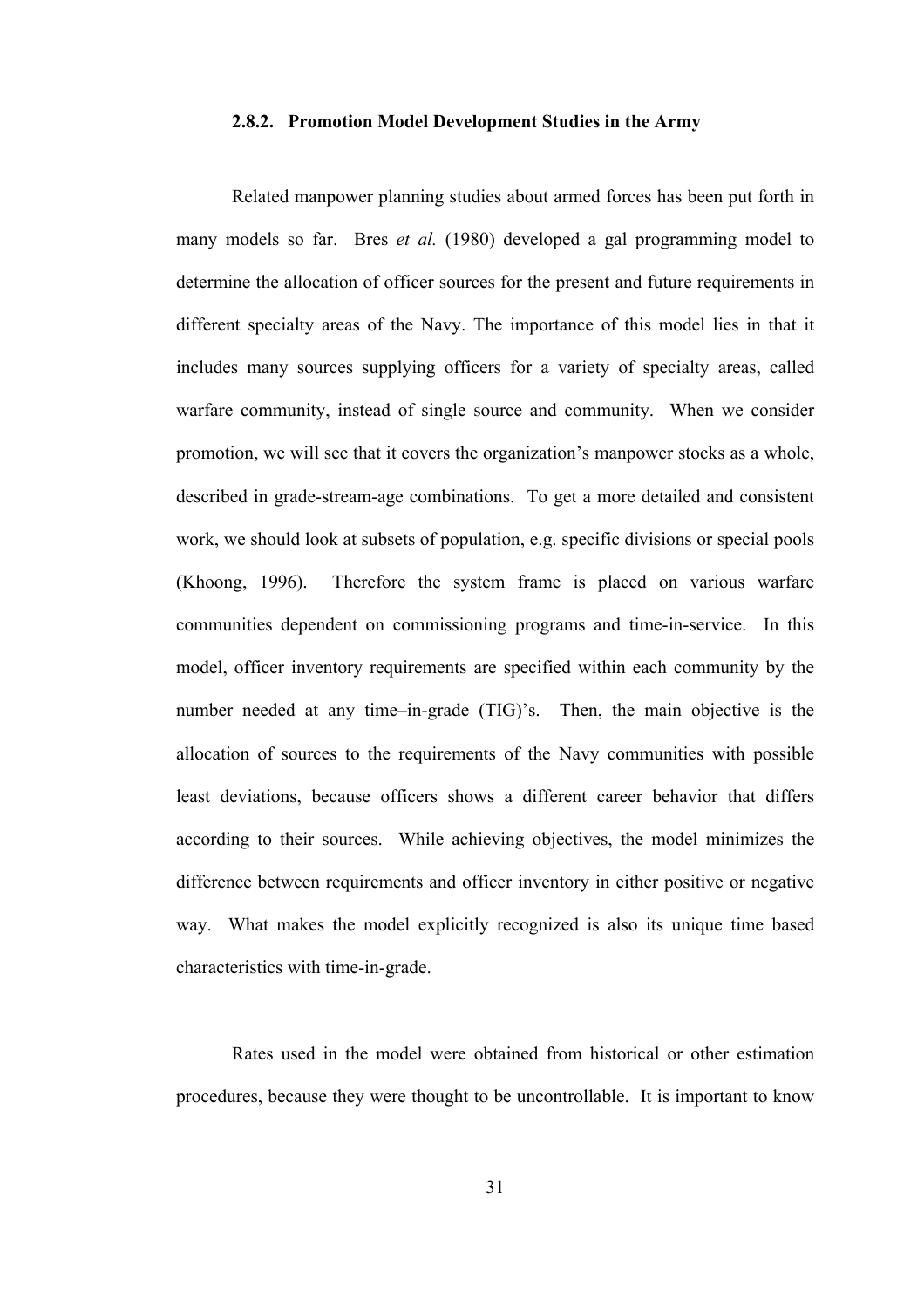in the models whether parameters are controllable in short or long terms. Khoong (1996) clears this point by saying that promotion rates are moderately controllable in the shot term but highly controllable in the long term through the career prospectuses. According to him, historical data can give good indicators on expected future behaviors of highly uncontrollable parameters, but give good indicators on expected future behaviors of highly controllable parameters.

Whereas the model deals with only one community, the effective use of the model for further use can be managed by trade-offs between requirements in various officer communities.

Apart from previous model, Gass *et al.* (1988) developed a model to project the strength of the active U.S. Army for 20 years in a way that it serves long-range manpower plans. The model involves the interaction of gains, losses, promotions, and reclassifications to determine the impact of existing policies over the long term and to determine changes that might be required to reach a desired force. Grades, skill, TIG are determinants of officer inventory and requirements where the number of officers is major changing variable for classifications.

This personnel goal-programming model is analyzed in two forms; that are the manpower planning model and the manpower requirement model. The models are constructed upon current system to adjust it to future requirements. Therefore initial officer inventories for each grade in the model are given. Accessions and separations serve as gains and losses respectively. The core of the process generally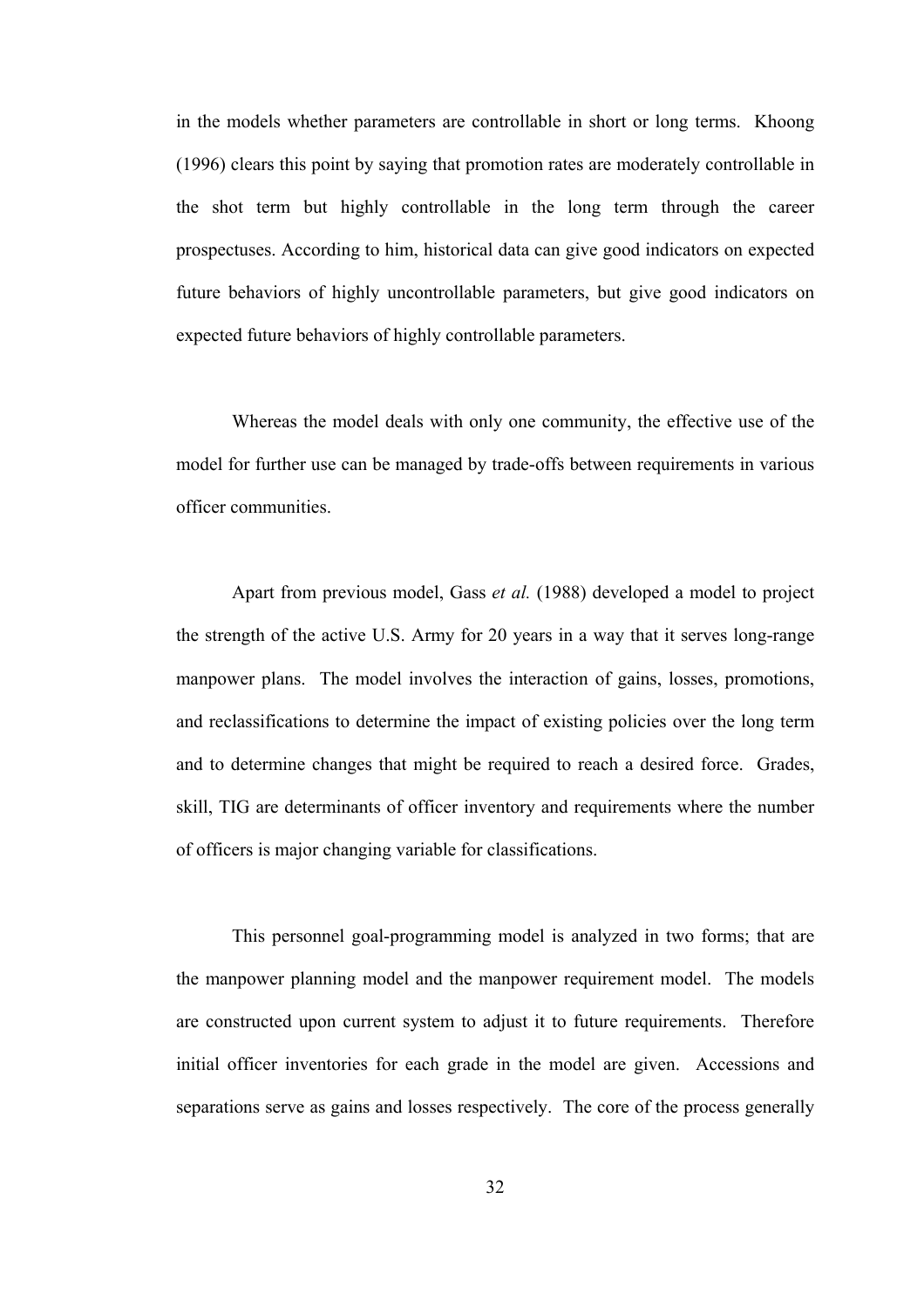depends on promotions, transfers to other skills, and costs of the force in terms of weights. Work on current system enable analyst to use fixed rates of separation and promotion. Also possible accessions by grade and TIG were given and added, as required, to form part of the officer inventory.

To reach the desired force within the Army, the objective function, which was controlled by grade target and total force target, was designed to minimize all deviations in separations, promotions, grade targets, and total force target. The importance of deviations in the function is given with weights attained to them. Gass's two models' constructions differ in the implementation of skill and TIG indices, which means that either one of the indices is variable while the other one is stable.

In a similar study, Candar (2000), in his master thesis, analyzed feasibility of a new promotion system and capability of balancing the number of officers related with their ranks in The Turkish Army. In his thesis, he developed an optimization model to find optimum promotion rates per rank, per year for the only warfare community of armor.

Another model is developed by Collins *et al.* (1983). This goal-programming model allows military manpower analysts to simulate and analyze the effects of manpower policy and program changes or the size and composition of the active duty forces. This "Accession Supply Costing and Requirements" model was designed to optimize the input of manpower accessions with supply, end strength, and man-year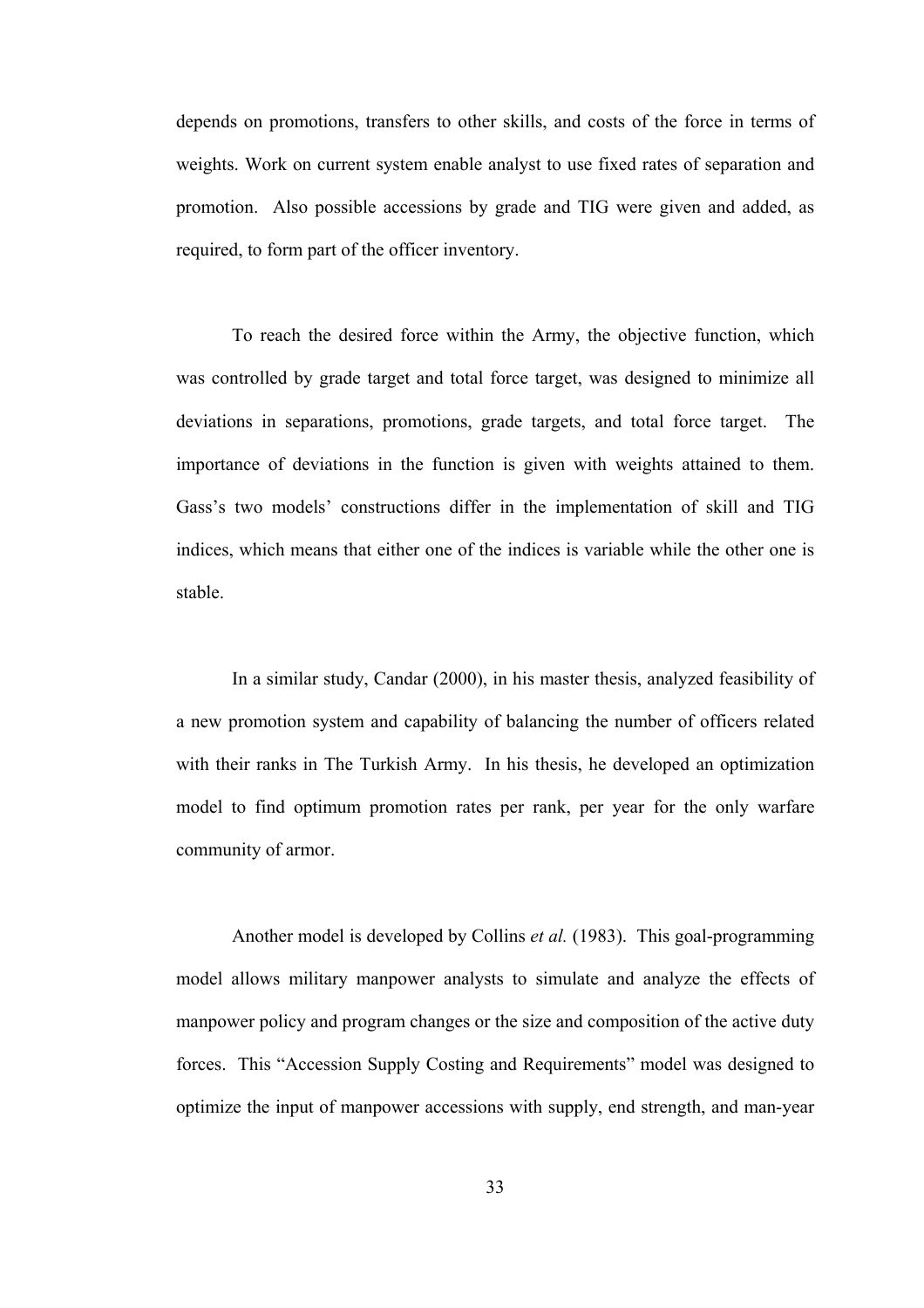constraints, and to determine the cost of the resultant force. Only length of service is a determinant factor in the model rather than both length of service and grades / ranks.

Also a model by Reeves *et al.* (1999) is related to a military reserve manpower-planning model. It is a multi objective model for manpower planning in a company-sized military unit. It includes five different objectives as minimizing the staff without special schooling, maximizing military education, maximizing mutual support missions, minimizing underachievement of skill training, and, minimizing underachievement of required training. The determinants in the model are grades, activities as objectives, time period, skill level and, education level.

#### **2.8.3. Markov Chains**

Many systems, which consist of a number of states, can have the property that given the present state, the past states have no influence on the future. This property is called the Markov property, and systems having this property are called Markov chains (Stone *et al.*, 1972).

In the definition of Markov chains, Freedman, (1983) propose a stochastic process, which moves through a countable set of states. At any stage, the process decides where to go next by a random mechanism which depends only on the current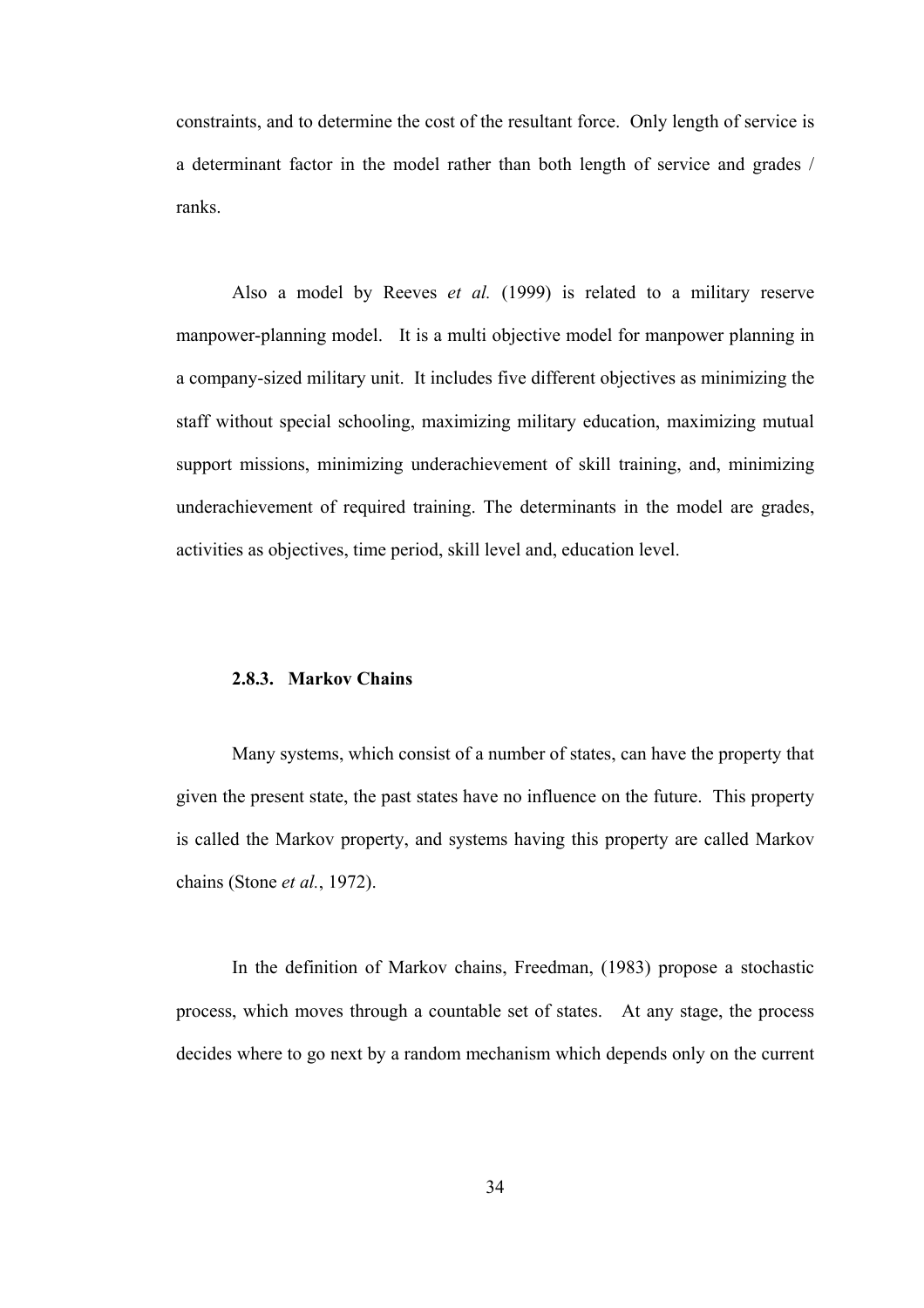state, and not on the previous history or even on any time. Then he defines these processes as Markov chains with stationary transitions and many states.

Markov chain refers to the behavior of an informationally closed and generative system that is specified by transition probabilities between that system's states. The states can be general as to ranks, categories, and pay levels. The probabilities of a Markov chain are usually entered into a transition matrix indicating which state follows which other state. The order of a Markov chain corresponds to the number of states from which probabilities are defined to a successor.

The key property of a Markov chain is that the ``future'' depends only on the ``present'', and not on the ``past''. A Markov chain is a stochastic process such that:

- a. It has states,
- b. It has Markovian transitions,
- c. It has stationary transition probabilities,
- d. It has a set of initial probabilities.

Although our model consists of a flow model similar to markov chain, in determination of optimal TIG's, the result is dependent on cadre rather than transition probabilities. Therefore the model avoids any reference to probabilities. However, the ideal transition probabilities, which should be obtained for a perfect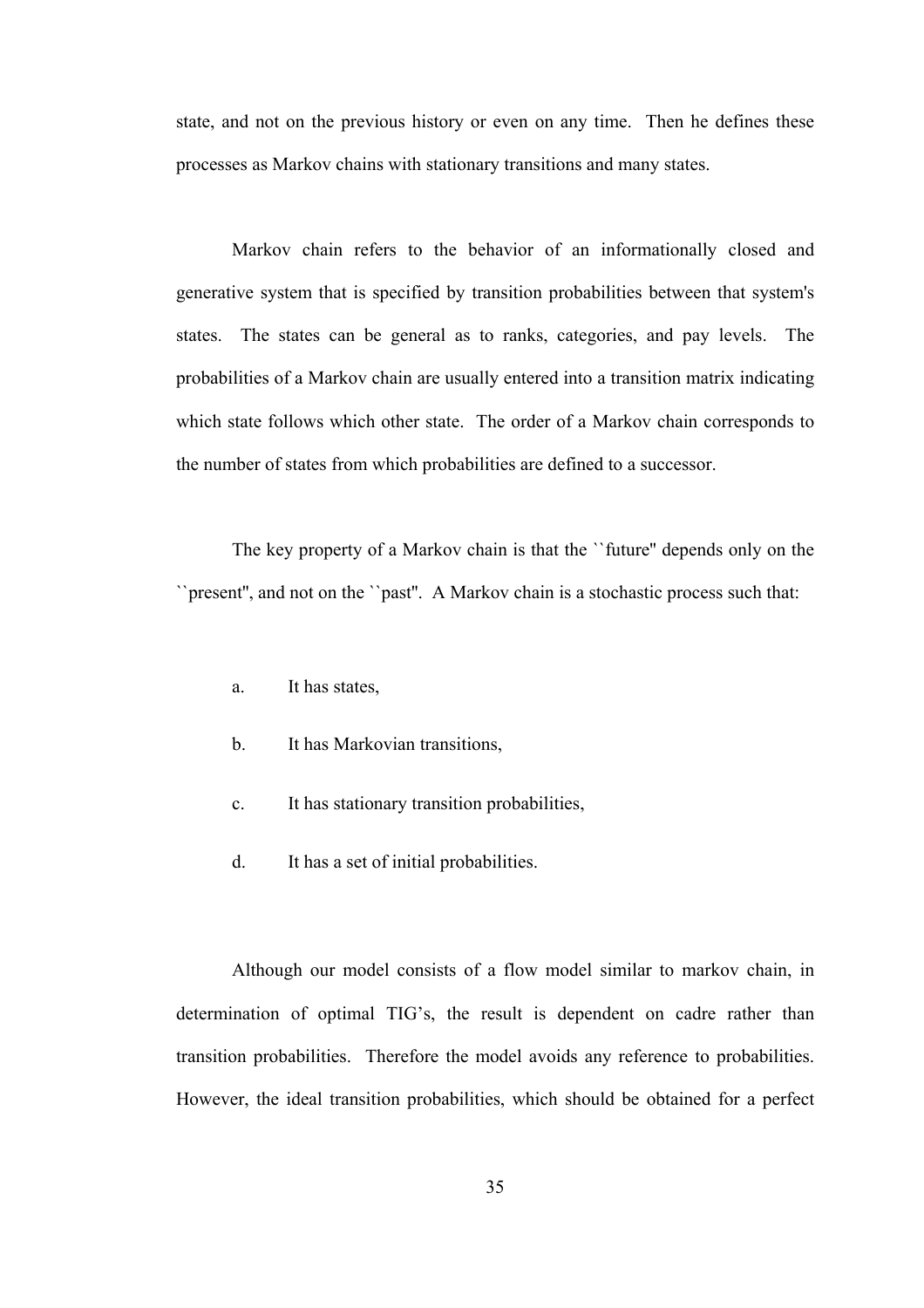flow, will be side products of our model at each rank. To some extend, the development is the inverse of what markov process follows initially to the result as a forecast.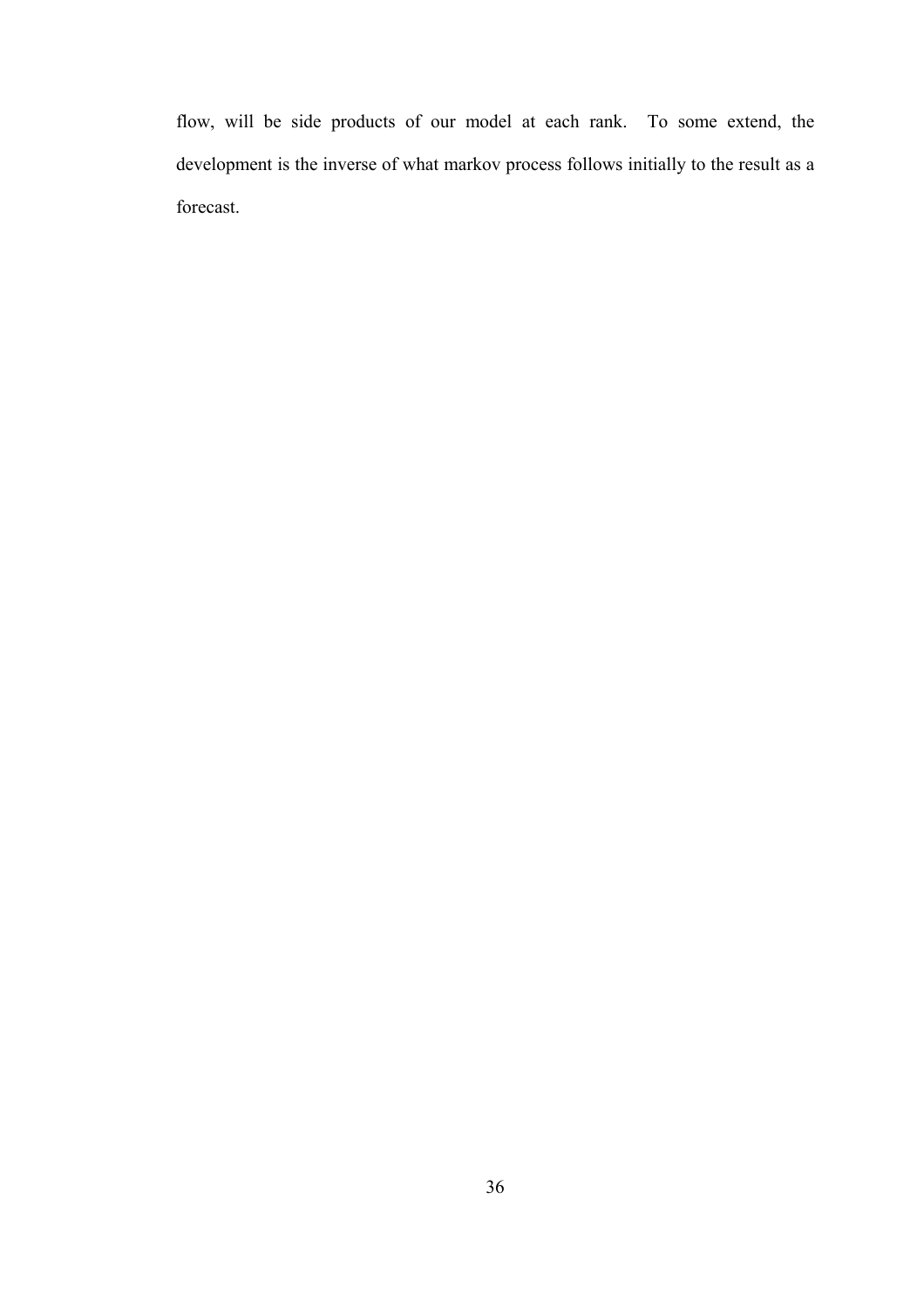## **CHAPTER 3**

# **3. A BRIEF REVIEW OF THE TURKISH ARMY PROMOTION SYSTEM**

## **3.1. GENERAL**

The Turkish Army as a big and hierarchical organization has a degree of vertical differentiation among levels of management. In promotion system context, this differentiation is obviously seen in a series of ranks. The size of the Army does not permit any Army officer to have large span of control. Therefore, a hierarchical rank system is an inevitable consequence of this hierarchical structure. In career ladder, the ranks for the Turkish Army are listed in Table 3.1 according to seniority.

Organizational assignments of officers to different units are made according to their ranks. These Army units are compatible with a hierarchical structure as ranks are. In an organizational tree structure, larger units consist of all smaller units in size as successive branches of the tree. All basic units in the Turkish Army are listed below in an order of size from large to small: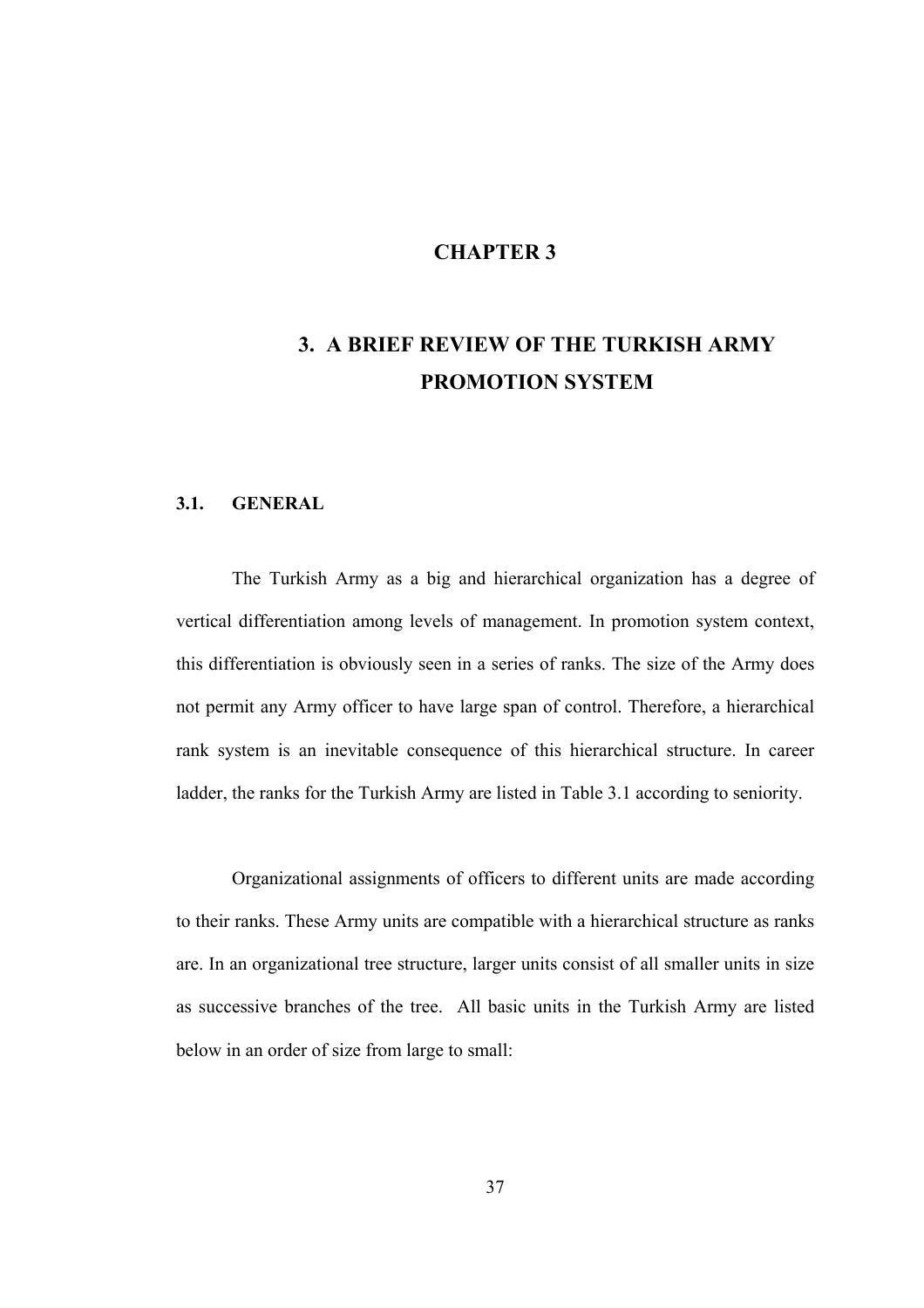- a. Army
- b. Army Corps
- c. Brigade
- d. Regiment  $= 3$  Battalion  $+$  Headquarter (Exceptional unit in the current system)
- e. Battalion =  $3$  Company + Headquarters
- f. Company =  $3$  Team
- g. Team / Platoon



### **Title Abbreviation**



**Table 3. 1.** Ranks in an Order of Seniority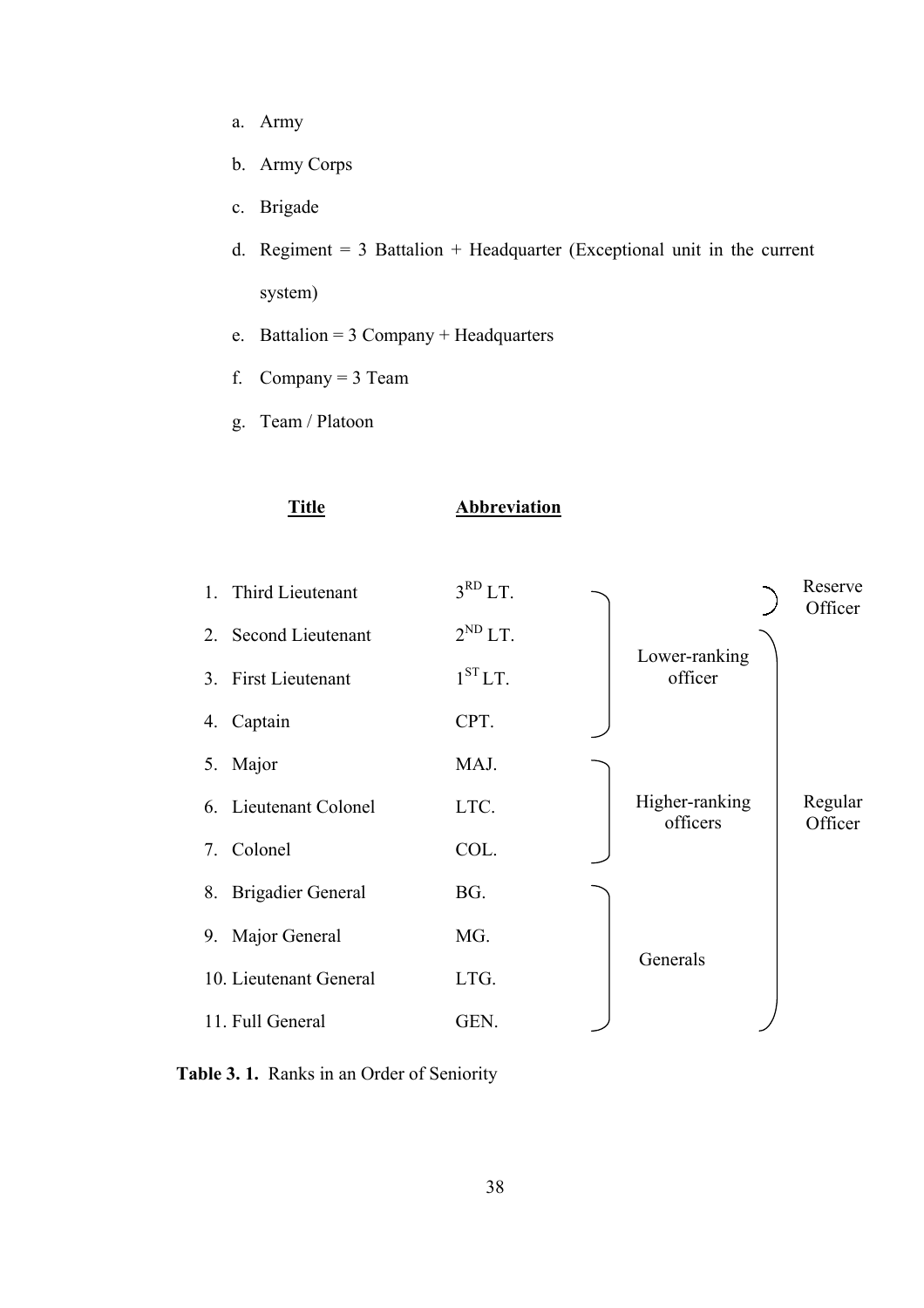The relevant assignments for regular officers according to their ranks are;

**2nd Lt.-** (one star) He is the youngest officer who is fresh out of training school. He can be an executive officer for a captain and would be given command of a team, platoon or large squad.

**1st Lt.**- (two stars) He is an executive officer for Captain. He would be given command of a team, platoon or large squad and he does mostly administrative duties.

**Captain**- (three stars) He commands COMPANIES, or can be assigned to administrative duties.

**Major**- (bay leaf and one star) He is usually executive officer for Lt. Colonel or in command of very small units or battalions. He can also be assigned to administrative jobs.

**Lieutenant (Lt.) Colonel**- (bay leaf and two stars) He is in charge of BATTALIONS or for administrative duties.

**Colonel**- (bay leaf and three stars) He is usually for administrative duties or in command of REGIMENTS.

Generals have a different promotion process in the system so that the focus of our study will be just on the ranks of COL. and below for regular officers. Therefore, there is no need to provide details about generals in the study.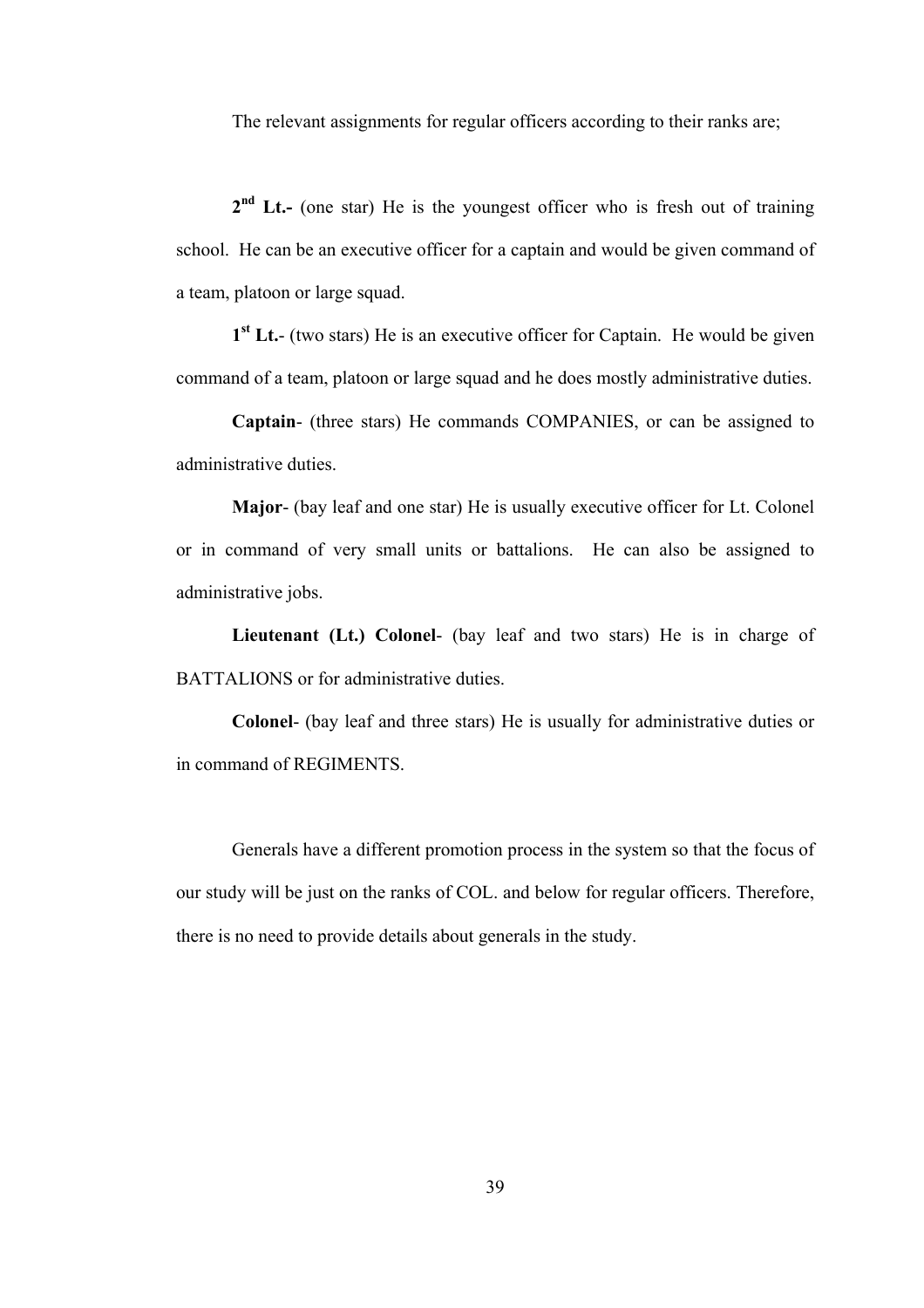## **3.2. CURRENT PROMOTION SYSTEM**

The initial sources of regular officers are;

- a. The Army Academy
- b. Universities and Colleges

(1) Include any cadet who studies at universities as an undergraduate for the Army

(2) Include any civilian university-graduate candidate who applies to be an officer

- (3) Include any reserve officer ( $3<sup>rd</sup>LT$ .) who wants to be a regular officer
- c. Eligible Non-commissioned officers
- d. Officers with a contractual agreement

As a criterion, every officer in the current traditional promotion system has to be eligible for promotion as long as the personnel completes a predesignated period for each rank's TIG requirement. TIG requirements for each rank are listed in Table 3.2. Another criterion for eligibility to promote is average performance appraisal score in the same rank.

The education period in the Army Academy is 4 years. If this period exceeds 4 years for the officers whose source is different from the Army Academy, this excess amount of education is subtracted from the officer's  $(2<sup>nd</sup> LT.) TIG.$  For example, doctors study 6 years at the Army Medical School – 2 years more than an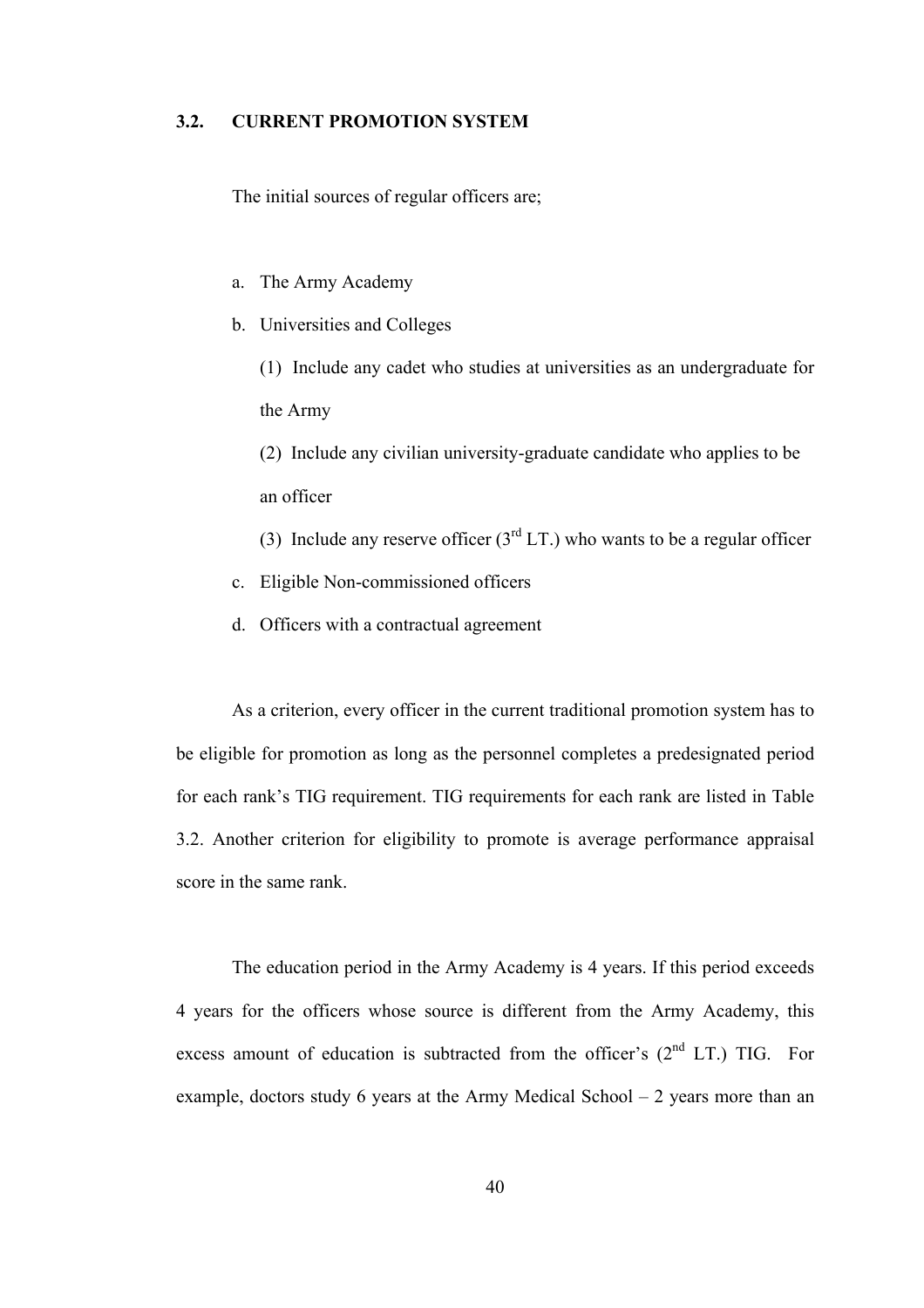Army Academy graduate. Thus, they spend only 1 year, instead of 3 years, to be promoted to  $1<sup>st</sup>$  LT. This implementation helps them to fill the gap between themselves and their peers.

| Rank       | <b>TIG</b> |  |  |  |
|------------|------------|--|--|--|
| 2LT        | 3 years    |  |  |  |
| 1LT        | 6 years    |  |  |  |
| <b>CPT</b> | 6 years    |  |  |  |
| <b>MAJ</b> | 5 years    |  |  |  |
| <b>LTC</b> | 3 years    |  |  |  |
| COL.       | 5 years    |  |  |  |

**Table 3. 2.** TIG Requirements in the Current Promotion System in Peace

Due to the need of permanent officer positions at higher ranks, the eligible officers are considered for promotion according to their relative performance appraisal score. The only difference is that eligible COL.'s personal files are sent to Supreme Military Council instead of the relevant department in the Turkish Army Headquarters. In the Council, COL. is considered for promotion to BG according to his/her personal file.

In addition to standard TIG requirements, there are some opportunities that offer an early promotion to officers. The first of which is the graduation from the Turkish Military Academy (Harp Akademileri), which gives 2 years seniority for promotion. The second is the graduation of the Turkish Armed Forces Academy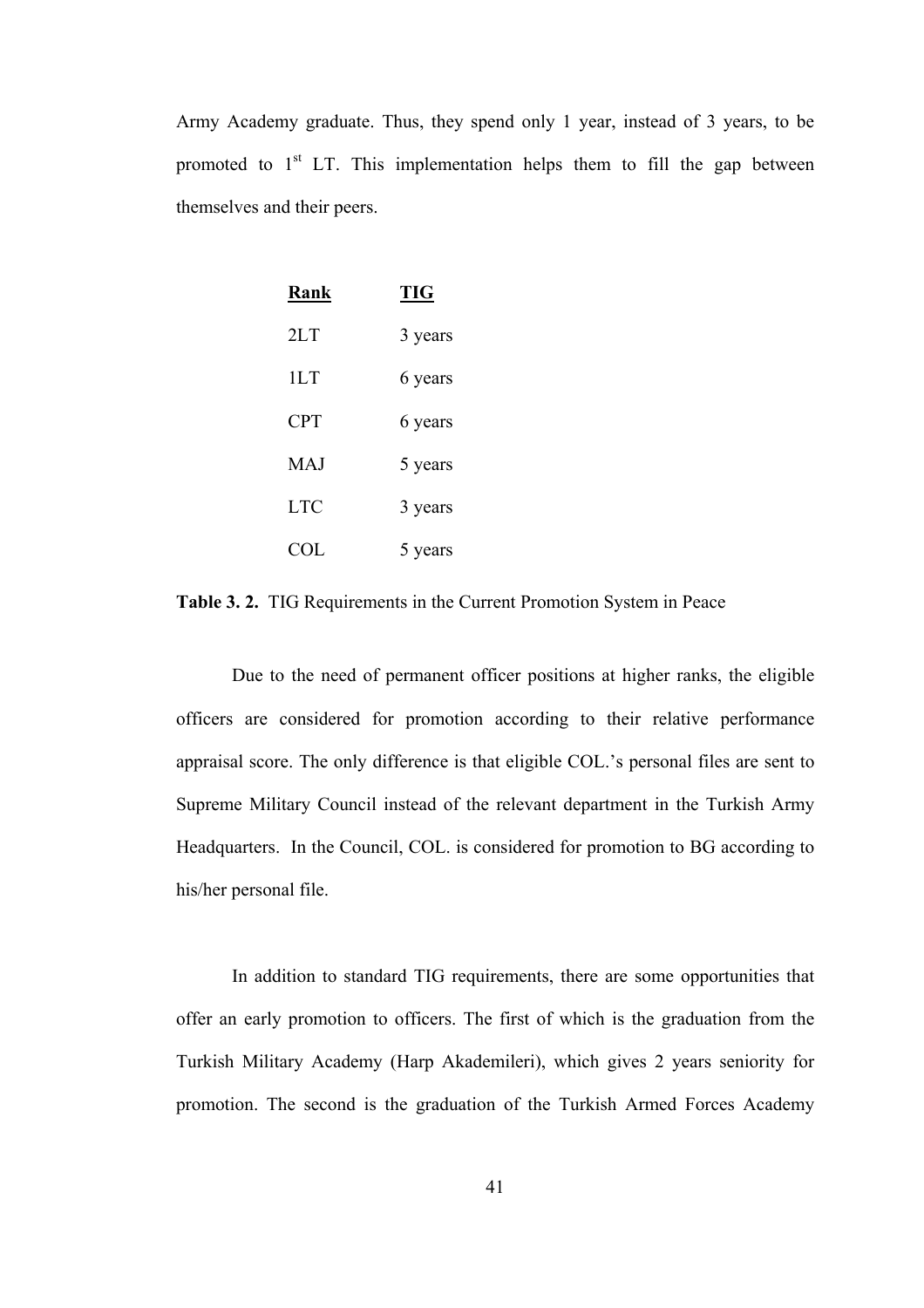(Türk Silahlı Kuvvetler Akademisi), which gives 1-year seniority for promotion to only staff officers. The opportunities related to education are;

- a. 1-year seniority for Master Degree
- b. 1-year seniority for PhD
- c. 1-year seniority after being an associate professor
- d. 1 more year for a second master or PhD degree

The seniority gained by education cannot exceed 4 years in total. Also, some merit criteria are reasons for a 1-year early promotion. 8% of each combat category or 4% of each support category is exactly promoted to Captain and Major in this process. The selected officers for early promotion should be first comers in performance evaluation.

The promotion decisions for all personnel in the Turkish Army are put into practice on August 30 of every year, but for some exceptions reserved in provisions of law.

The need for target positions for a higher rank is determined as a total sum of the need of different warfare communities / categories. See Table 3.3 for categories. Although staff officers are accepted in a category in the career ladder, their promotion evaluation is handled in a different perspective than the systematic approach. Therefore, staff officers are excluded from Table 3.3. In this context, the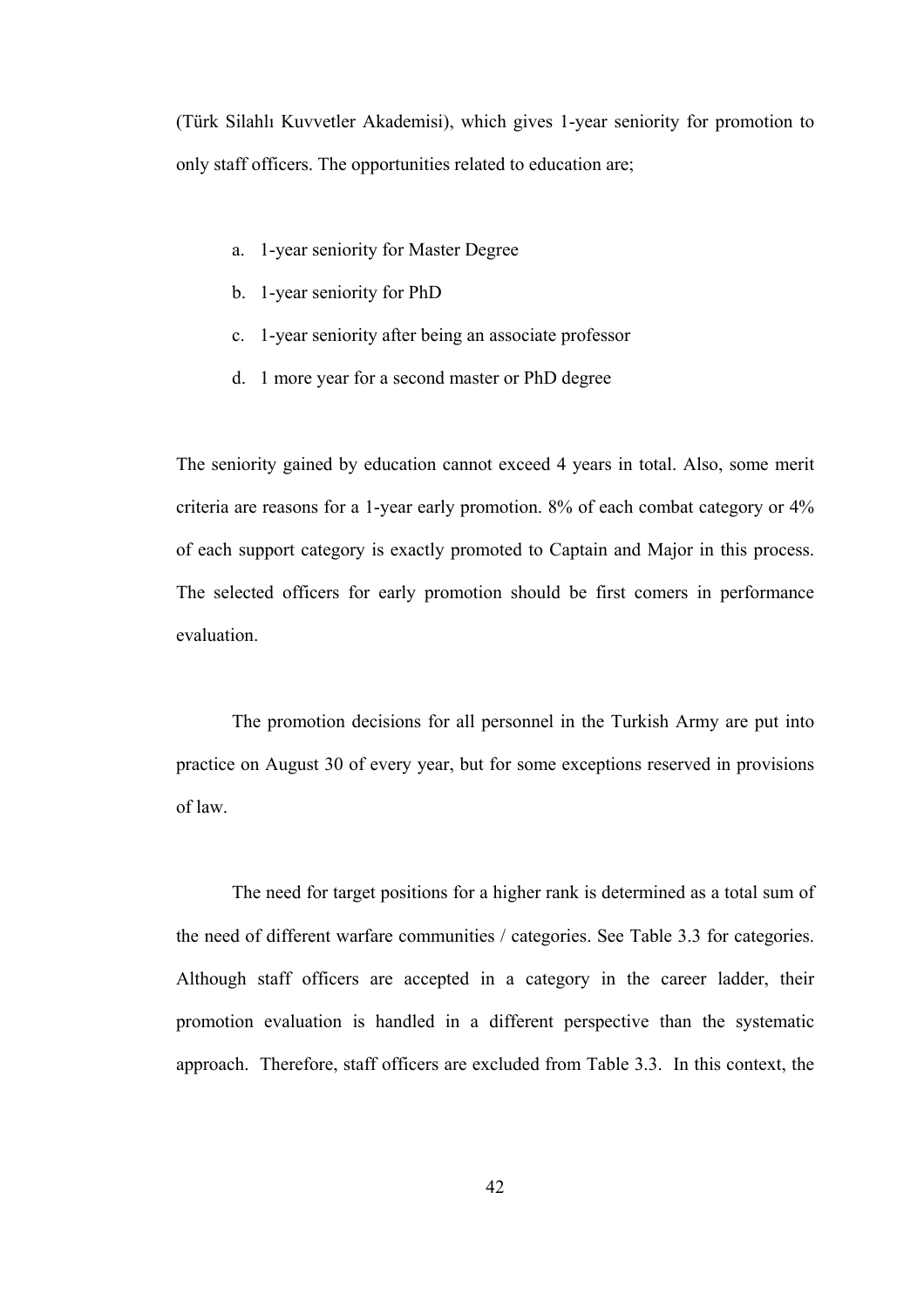promotion selection process in each warfare category is unique to itself. The outcome of total promotion system is an integrated result of each category.

The officers who fail to be promoted to a higher rank due to lack of positions will wait until the positions are available. Their performance will be appraised every year, in case of promotion. Subject to the needs of the Army, officers pending a chance for promotion may selectively continue on active duty at a higher rank. Maximum time constraints for each rank to wait are shown in Table 3.4.

If officers were not promoted until the upper bound of either time constraint, they would be retired. However, the number of MAJ. and LTC. pending a chance for promotion must not exceed 30% of their own rank's cadre and they are retired under provisions of law. All in all, the factors affecting current officer inventory aside from mentioned above are;

- a. Transfers between personnel career categories,
- b. Casualties due to;
	- (1) Voluntary retirement
	- (2) Compulsory retirement
	- (3) Separation (Due to disciplinary sanctions and health)
	- (4) Deaths and Resignations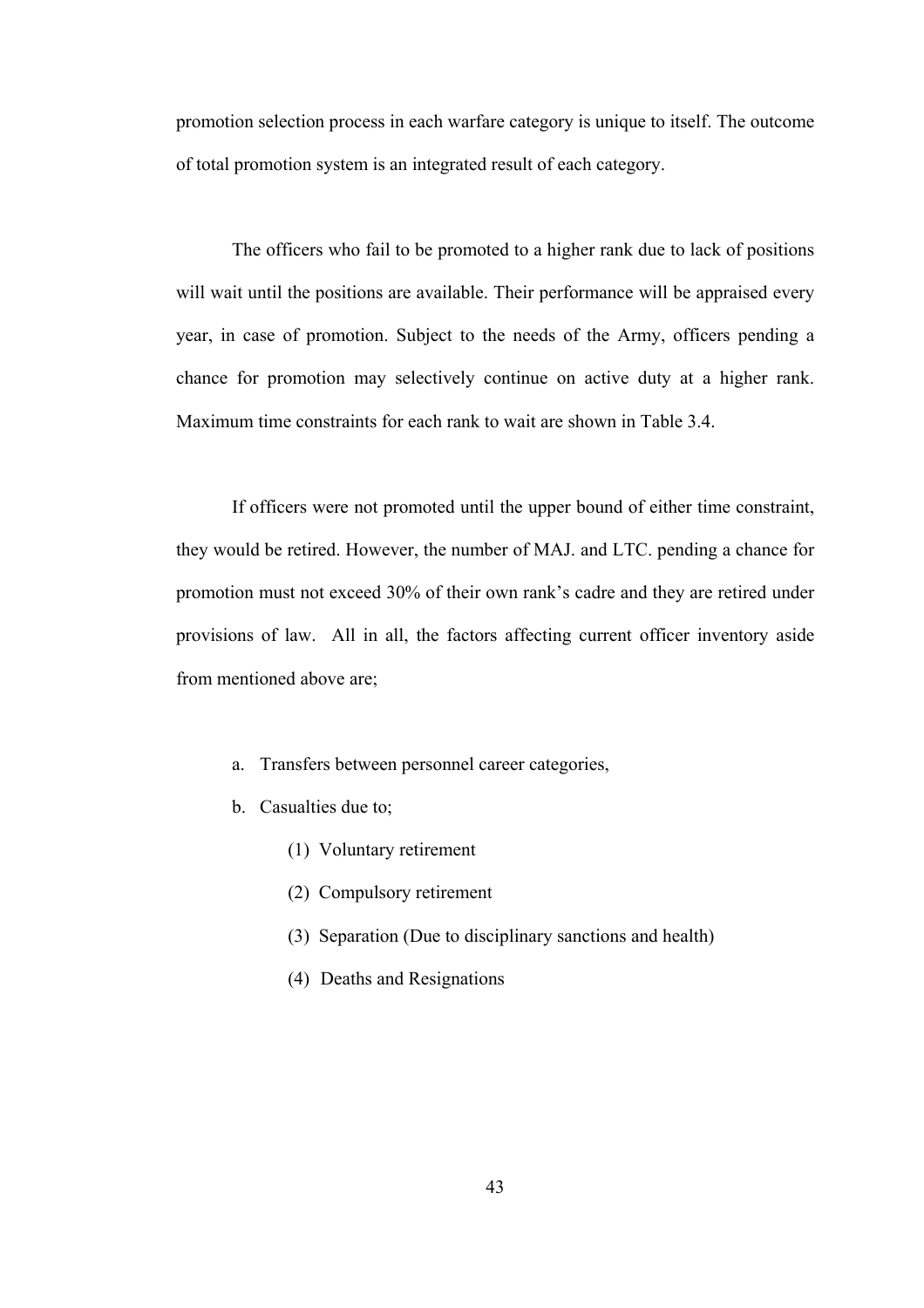## **Title**

- 1. Infantry (Combat)
- 2. Armor (Combat)
- 3. Field Artillery (Combat)
- 4. Aviation (Combat)
- 5. Air Defense (Combat)
- 6. Military Intelligence (Combat)
- 7. Engineering (Combat)
- 8. Signal (Combat)
- 9. Transportation (Support)
- 10. Quartermaster (Support)
- 11. Ordnance (Support)
- 12. Personnel Affairs (Support)
- 13. Finance (Support)
- 14. Engineer (Support)
- 15. Army Medical Specialist Doctor (Support)
- 16. Dental Specialist Dentist (Support)
- 17. Medical Service (Support)
- 18. Pharmacist (Support)
- 19. Veterinary (Support)
- 20. Chemist (Support)
- 21. Law (Support)
- 22. Army Band (Support)
- 23. Technician (Support)
- 24. Instructor/Teacher (Support)
- 25. Cartographer (Support)

#### **Table 3. 3.** Army Warfare Communities / Categories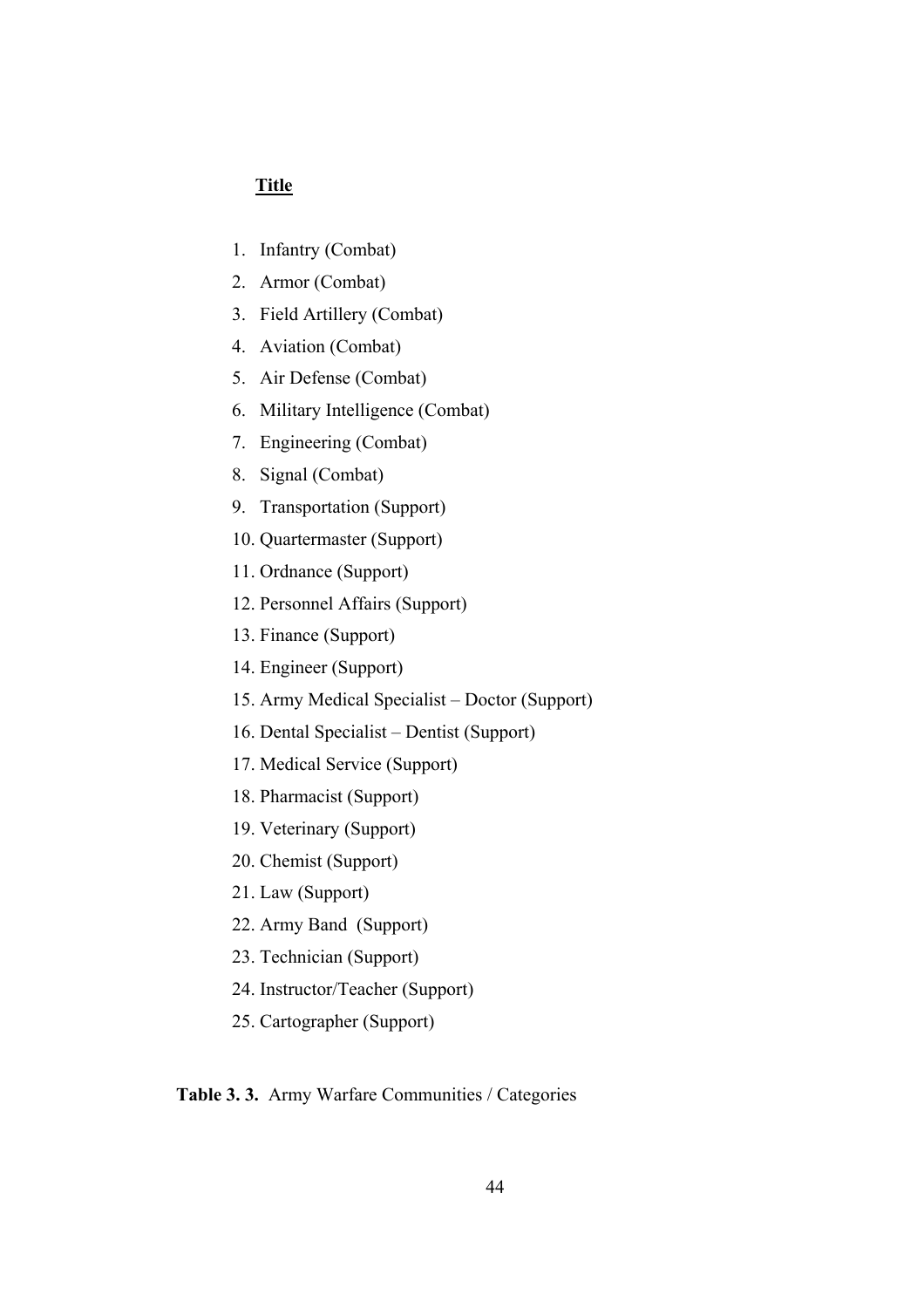| Rank                | <b>Time Constraints</b>                                                     |
|---------------------|-----------------------------------------------------------------------------|
| $2^{nd}LT$ .        | Maximum age determined by law (42)                                          |
| 1 <sup>st</sup> LT. | Maximum age determined by law (46)                                          |
| CPT.                | After the completion of the 21 <sup>st</sup> year active duty of service OR |
|                     | Maximum age determined by law (50)                                          |
| MAJ.                | After the completion of the $22nd$ year active duty of service              |
|                     | <b>OR</b> Maximum age determined by law (55)                                |
| LTC.                | After the completion of the $25th$ year active duty of service OR           |
|                     | Maximum age determined by law (58)                                          |

**Table 3. 4.** Maximum Time Constraints to Wait for Promotion at the Same Rank

More details about the Turkish Army Promotion System can be examined in Turkish Republic Ministry of Defense, Code 926 Turkish Armed Forces' Personnel Law of 1967.

#### **3.3. EVALUATION OF THE CURRENT PROMOTION SYSTEM**

If fullness ratio of target positions for a higher rank is low, the current system is nothing more than an automatic promotion system. In automatic promotion system, usually nothing works in accordance with regulations other than TIG. On the other hand, every officer is promoted to a higher rank as long as officer is eligible for required TIG regardless of performance appraisal. Therefore, more available positions than present officer inventory cannot prevent any officer from promotion to a higher rank. This is an inevitable result of imbalance in the system between need and inventory.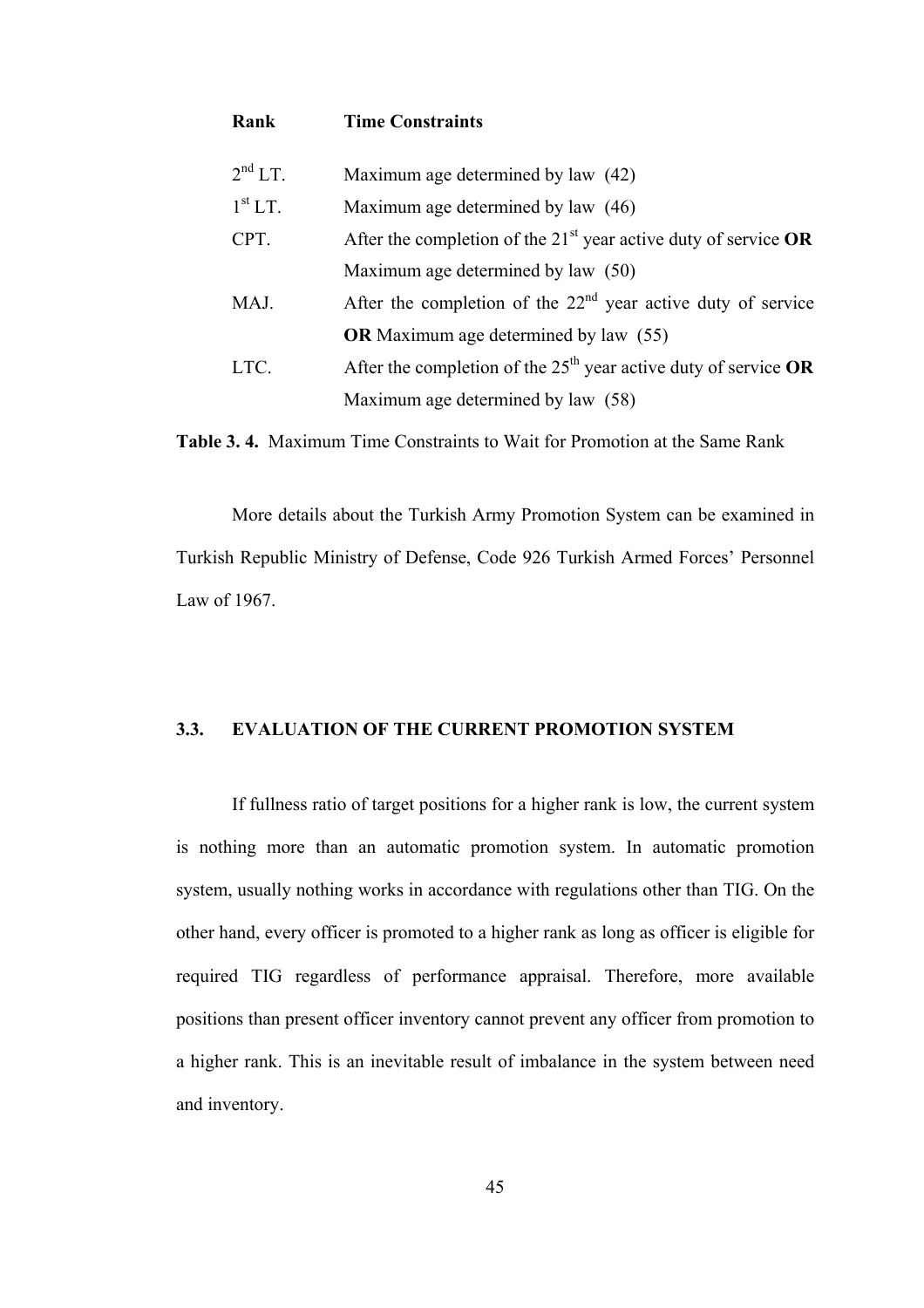Personnel recruitment is a long-term plan to meet promotion expectations in the current system. In spite of this, this plan can give positive outcomes with a loyalty, but there are a lot of reasons for the implementation to deviate from the plan. In practice, one of the reasons is that the internal primary military sources, Army Military Academy and Military Medical School, are limited with their capacity. Furthermore, it seems very difficult to increase the capacities because of cost. Outsourcing for officers is also another alternative for personnel recruitment to get rid of most of the education cost. Although it seems feasible, it is still at the initial stage. Even if it were a part of the solution to the problem, the reflection of the result would not be adequate for a long period of time. Thus, the implementation will continue to give way to automatic promotion, which has been involuntarily followed since 1967. Therefore, the system should be handled as a whole. The primary policy for the system must be to get rid of temporary treatments with instant remedies.

The current promotion system with its emphasis on time in service and time in grade complacency, gives people respect for their experience, but not for their performance. The officers who have been in so long at a rank according to fixed TIG's do not need to study to get promoted. All they have to do is to show up. This makes the system unfair for the hard-working young service members in terms of TIG. Rewarding people primarily for the time spent either in service or in grade does not encourage nor nurture the talent of employees. Therefore, when motivation goes down, competence and creativity will vanish through low performance. It is completely opposite to the spirit of promotion. The presence of seniority based promotion system can, of course, lead the organization to loyalty but reduce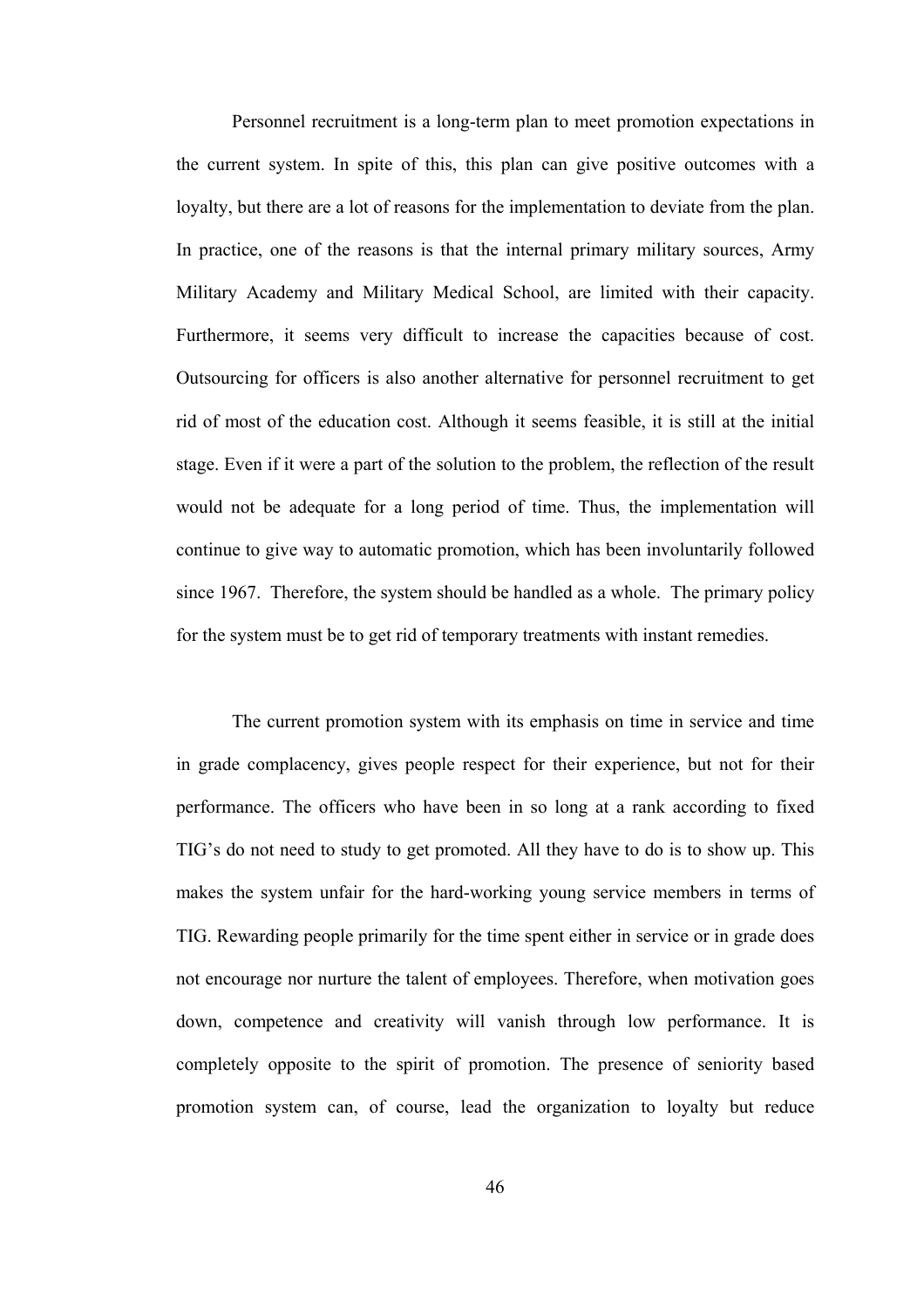motivation. Therefore, the efficiency of the system cannot be sacrificed for the sake of objectivity as in seniority criterion. It is a question why we do not follow a rational merit-based promotion system.

When we consider promotion as a reward in the working environment, the merit criterion seems to be compatible with the relevant motivation theories. However, it is more subjective due to measurement difficulties. It is possible that the insistence in the objectivity can make the HRM department in The Turkish Army Headquarters construct a new system including a well-balanced mixture of merit and seniority criteria.

## **3.4. THE NEW PROMOTION SYSTEM FOR THE TURKISH ARMY UNDER CONSIDERATION BY THE HRM DEPARTMENT OF TURKISH ARMY**

The requirements of the millennium in the Human Resource Management urge The Turkish Army to do some revisions in the promotion system. Therefore, the relevant HRM department in the Turkish Army Headquarters proposed a new promotion system as a draft, but it still needs to be developed in a scientific perspective to get an acceptance all over the Turkish Armed Forces.

Here, we presented only differences between the current and the draft promotion system. The draft promotion system is thought to overcome many disadvantages of the previous system. The contour of those is drawn in the previous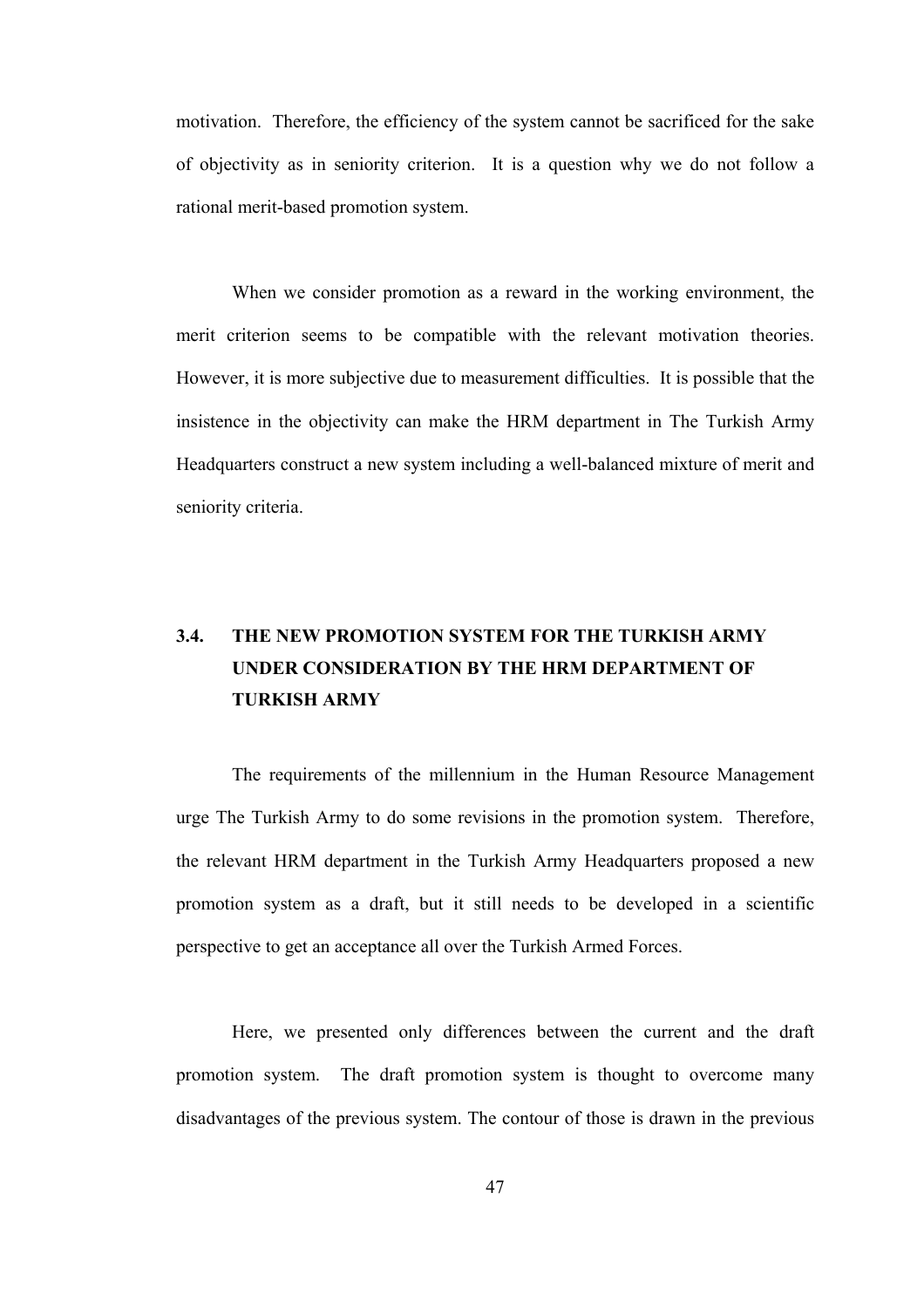section, which consists of an improper balance between officer need and present officer inventory, and an unfair promotion process to distinguish low and high performer.

A proper performance appraisal system is going to be a backbone of this draft system along with flexible TIG requirements including minimum and maximum points in years to promote. See Table 3.5 for TIG requirements in the draft system. Because of complete integration of performance appraisal and TIG ranges, the draft system is called flexible promotion system. If one fails to be selected for regular promotion in any range of TIG, this person will be subject to further military regulations in officer promotion.

| Rank | <b>Range for TIG to Promote</b> |  |  |
|------|---------------------------------|--|--|
|------|---------------------------------|--|--|

| 2LT        | 3 years (fixed) |
|------------|-----------------|
| 1LT        | 4-7 years       |
| <b>CPT</b> | 4-7 years       |
| <b>MAJ</b> | 4-7 years       |
| <b>LTC</b> | 3-7 years       |
| COL.       | $4-13$ years    |

| Table 3.5. TIG Requirements for the Regular Promotion in the Draft System |  |  |  |  |  |  |  |  |
|---------------------------------------------------------------------------|--|--|--|--|--|--|--|--|
|---------------------------------------------------------------------------|--|--|--|--|--|--|--|--|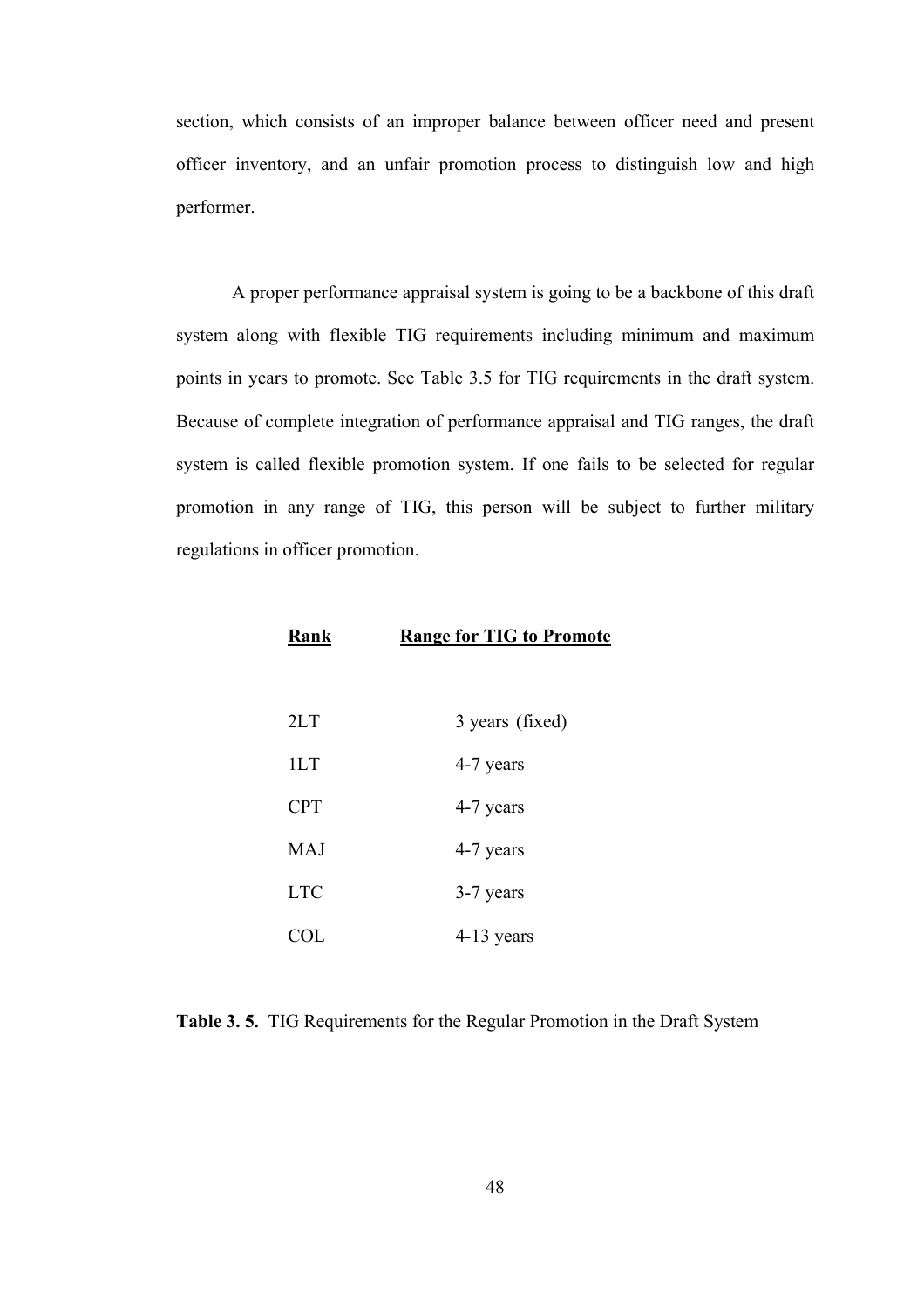The flexible promotion system gives way to competition and professional development for officers. Also, it gives an opportunity to young officers to promote to higher ranks in younger ages. For example, according to the draft system with flexible TIG's, an officer is expected to be a COL in 18 years and a General in 22 years at least. However, in the current system, an officer can promote to COL in 20- 23 years and to General in 25-28 years with possible exceptional early promotions.

#### **3.4.1. The Principles of the Draft Promotion System**

The flexible promotion system is based on overall demonstrated performance and potential abilities. Therefore, performance appraisal system will be reviewed for objective criteria. There will be no promotion owing to education and academic training.

Total service period is 31 years as it is in the present promotion system. In case of failure, to be selected for promotion out of TIG range;

a. 1 LT and 2LT will be continuously considered for promotion to the next higher rank for 41 years (age limitation), if there is any available position,

b. CPT will be continuously considered for promotion to MAJ until the end of 21-year active duty service, if there is any available position,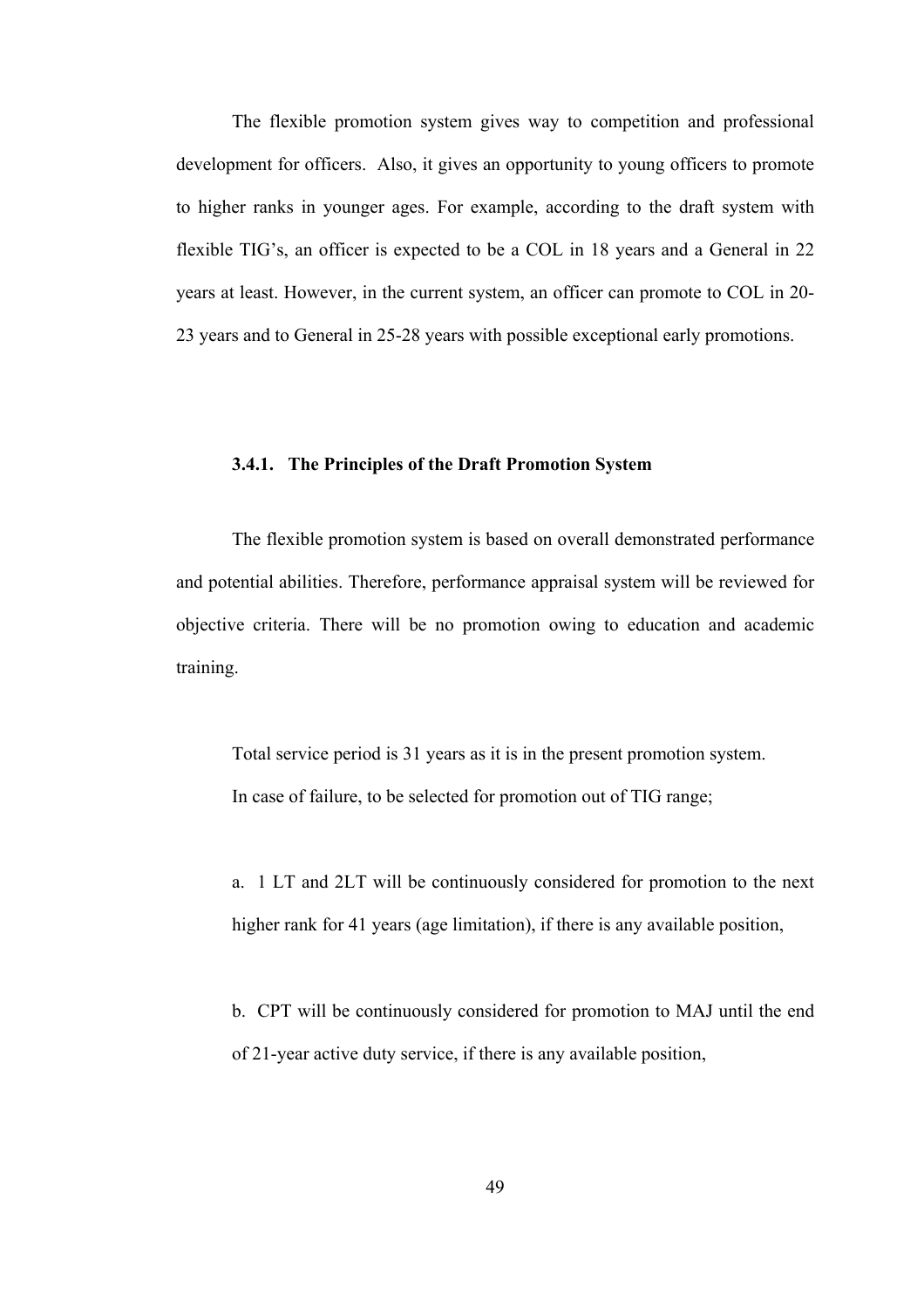c. MAJ will be considered for promotion to LTC until the end of 24-year active duty service, if there is any available position,

d. LTC will be considered for promotion to COL until the end of 28-year active duty service, if there is any available position,

The total number of MAJ or LTC waiting for reconsideration for promotion after failure to be selected promotion cannot exceed 30% of the cadre in the belonged rank. In case of violation, those officers, who come last in evaluation according to their demonstrated performance, potential abilities, and the first date of rank regardless of seniority and precedence, will be retired.

For COL, in case of failure to be selected for promotion after 13 years in the same rank, retirement is inevitable.

All regular officer ranks including MAJ, CPT and  $2<sup>nd</sup>$  LT are considered in 4 different groups for promotion to the next higher grade. LTC is considered in 5 different groups for promotion to the next higher grade. There isn't any group requirement for COL in consideration for promotion to the next higher grade. According to position vacancies and requirements, the percentage to be promoted is accepted as a guideline every year. These percentages for each rank are determined for each group in this rank. The reason for grouping is to conduct a fair and equitable promotion selection. Thus, the balance in consideration for promotion is gotten among officers in the same rank with different TIG's in the accepted ranges.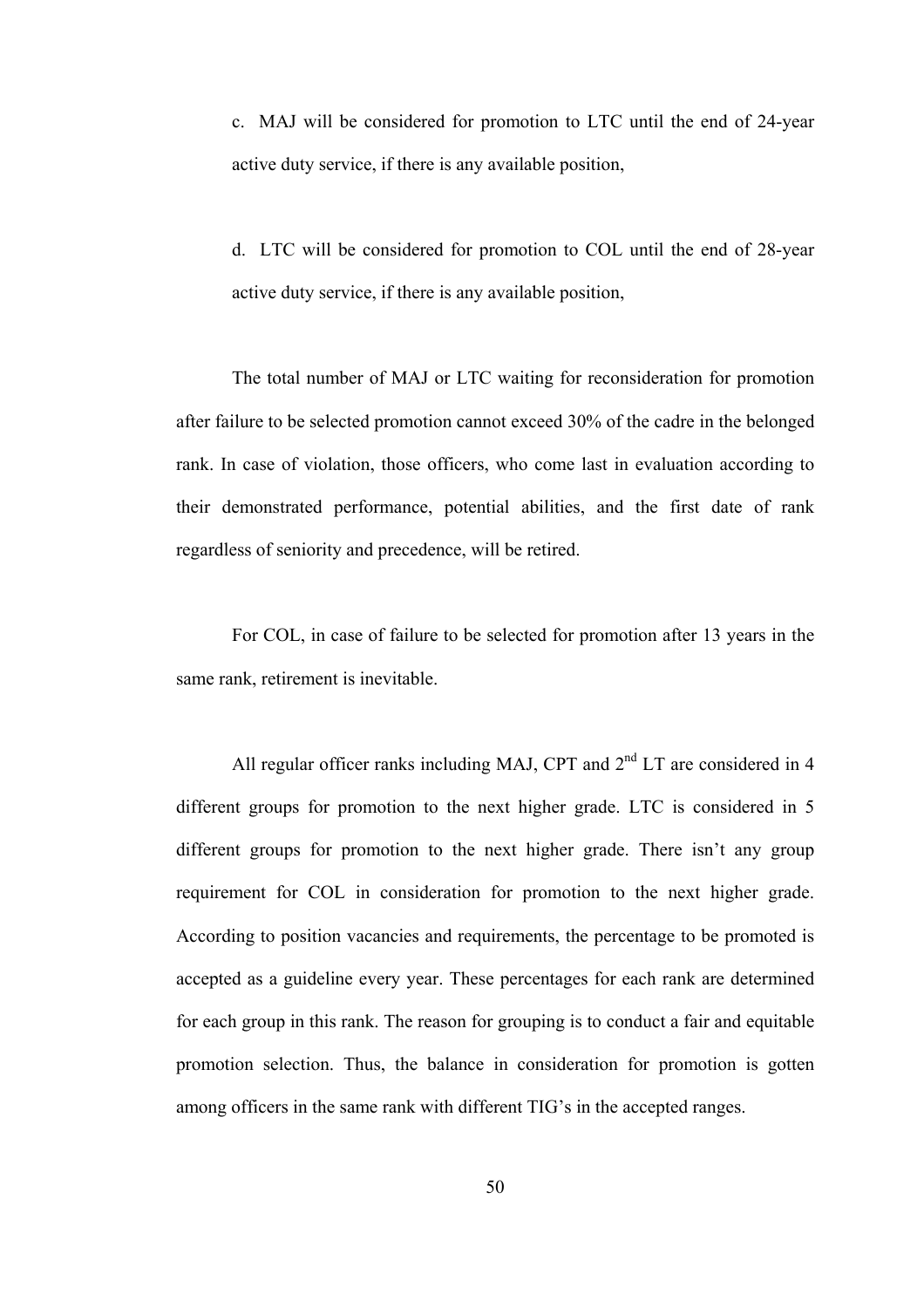The promotion principles for each rank in detail are:

**Second Lieutenant**: After the training school, the fresh officers who complete 3-year TIG requirement are promoted to  $1<sup>st</sup> LT$  as it is in the current system.

**First Lieutenant:** Officers in this rank are considered in 4 different groups for promotion to CPT. The promotion percentages to be applied to each group is different from each other. These percentages determine the number of people to promote to CPT in each group. These groups are not necessarily disjoint; can overlap each other. The groups are evaluated in a successive order instead of simultaneous evaluation.

> *Group 1***:** The officers in this rank, who complete 4, 5 and 6 years in service of the same rank, are considered for promotion to CPT in this group.

> *Group 2:* The officers in this rank, who fail to promote to CPT in the same promotion term after being considered for promotion in the first group, are considered for promotion to CPT in this group.

> *Group* 3: The officers in this rank who, fail to promote to CPT in the same promotion term after being considered for promotion in the first and second group, are considered for promotion to CPT in this group.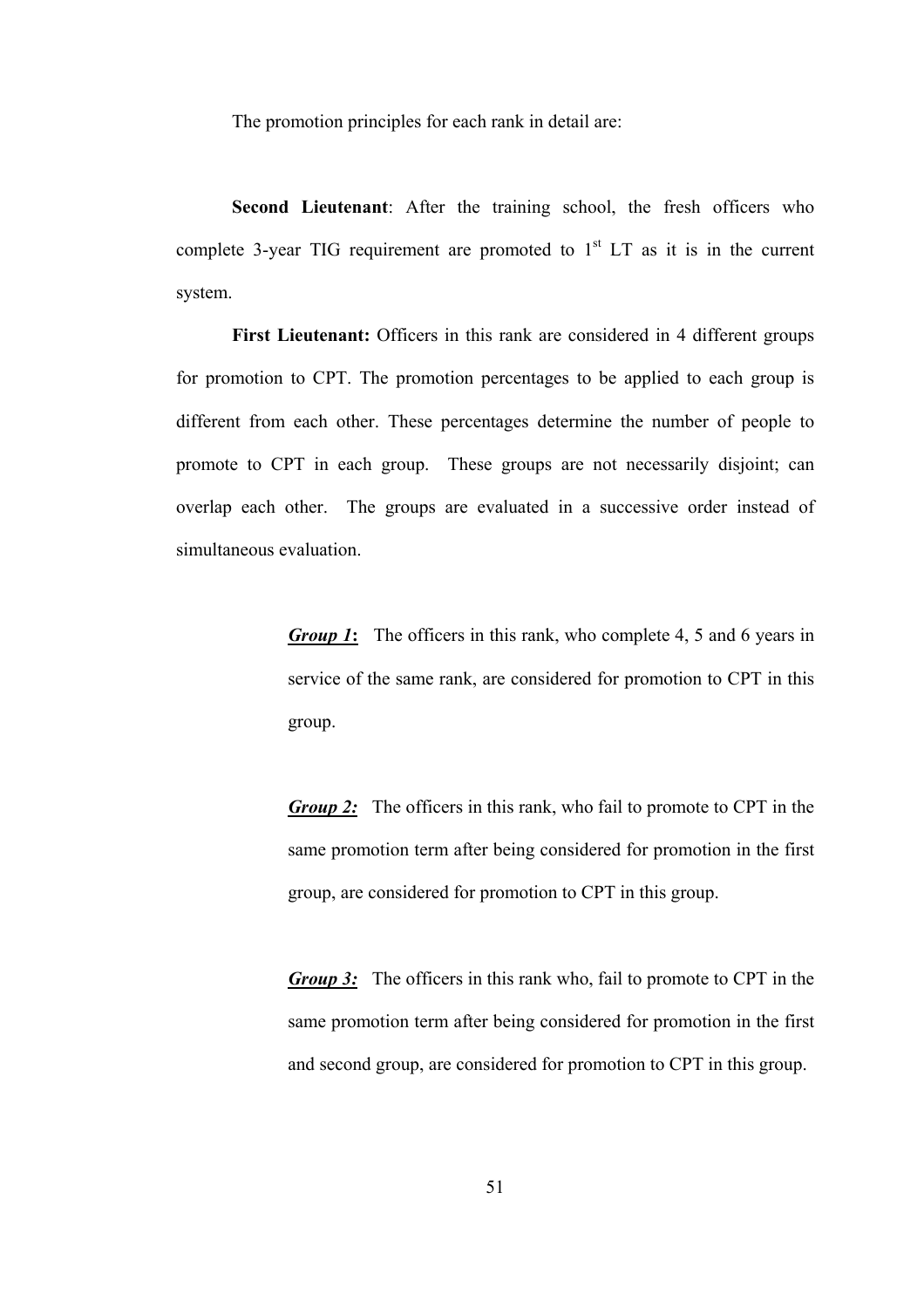*Group 4:* The officers in this rank who; fail to be promoted to CPT in previous years and complete 7 and more years in service of the same rank are considered for promotion to CPT in this group, if there is room in CPT for promotion. Otherwise, they will continue to wait for promotion under provisions of law. This reconsideration for CPT can continue up to the end of the 21-year active duty service.

Details in each group for different ranks up to MAJ are the same except maximum service year at each rank. The only difference for the groups at the rank of LTC is that this rank includes 5 groups depending on TIG range, so these group partitions are different from those of other ranks. The partition at the rank of LTC is done with the same logic as it is at the other ranks.

However, the configuration of all groups at each rank and their respective evaluation shade upon validity and fairness of the groups in promotion. It seems that the group process is unfortunately nothing more than that of the whole evaluation of any rank for promotion, because successive evaluation left no room for weak officers to promote fairly. If groups covered different segments of the inventory of any rank, the fairness in the process would be achieved.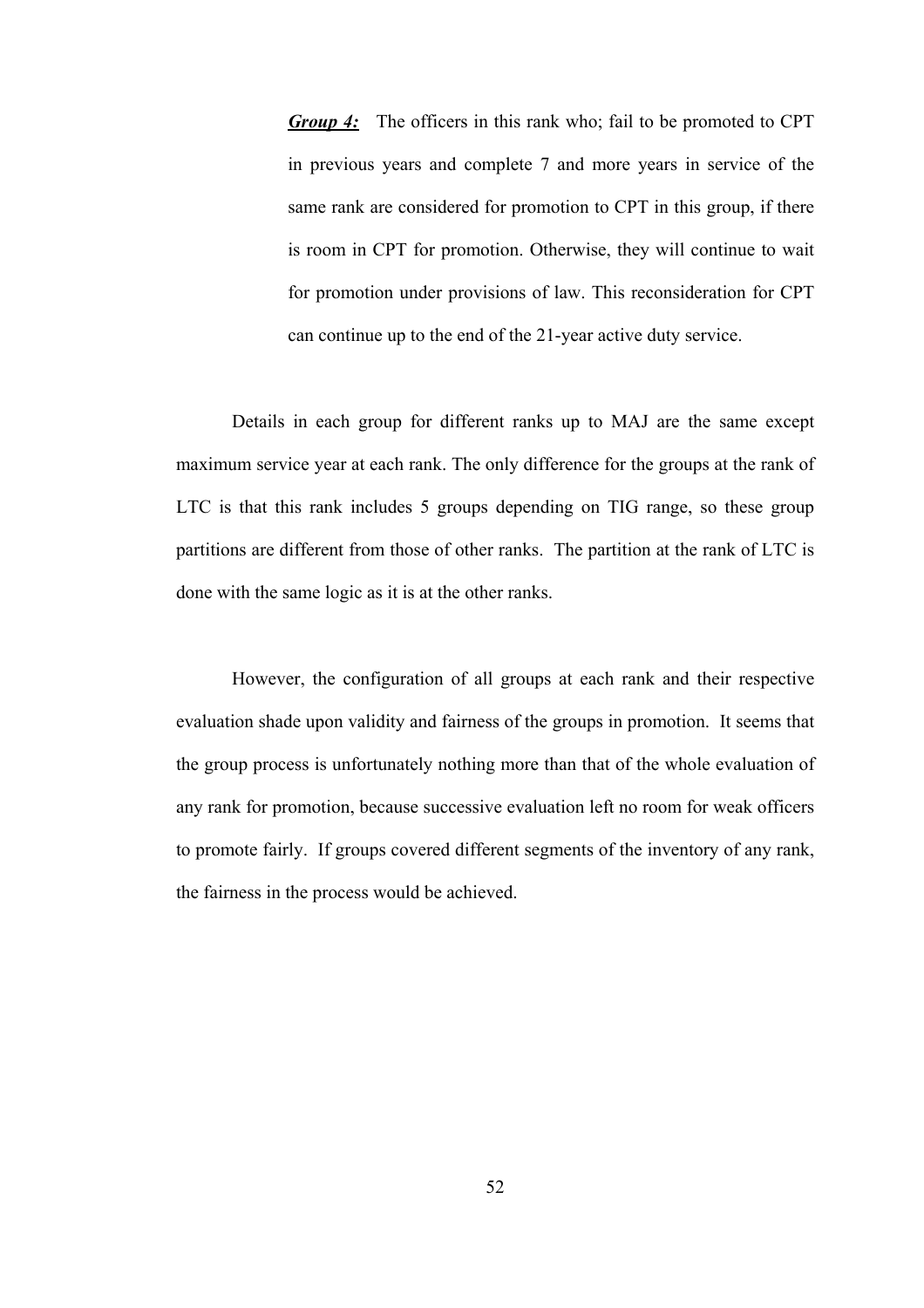## **CHAPTER 4**

# **4. DESCRIPTION OF THE PROBLEM AND PROPOSED MODEL**

## **4.1. PROBLEM STATEMENT**

The drawbacks of the current promotion system – those explained in Chapter 2 - are mostly avoided in the draft promotion system. Although the draft system seems to stand on a rational base, the validity of manpower-planning model in the system is open to be tested. One of the determinants in the model to be tested is TIG range requirements at each rank.

The test criterion is the optimization results of TIG ranges in the draft promotion system. In this test process, the compatibility of TIG with cadre and yearly inflow inventory at each rank is a criterion for optimization. The yearly inflow inventory means the number of officers who begin service at any rank every year. In addition, the system flow in the determination of TIG ranges is compared to that of the draft system.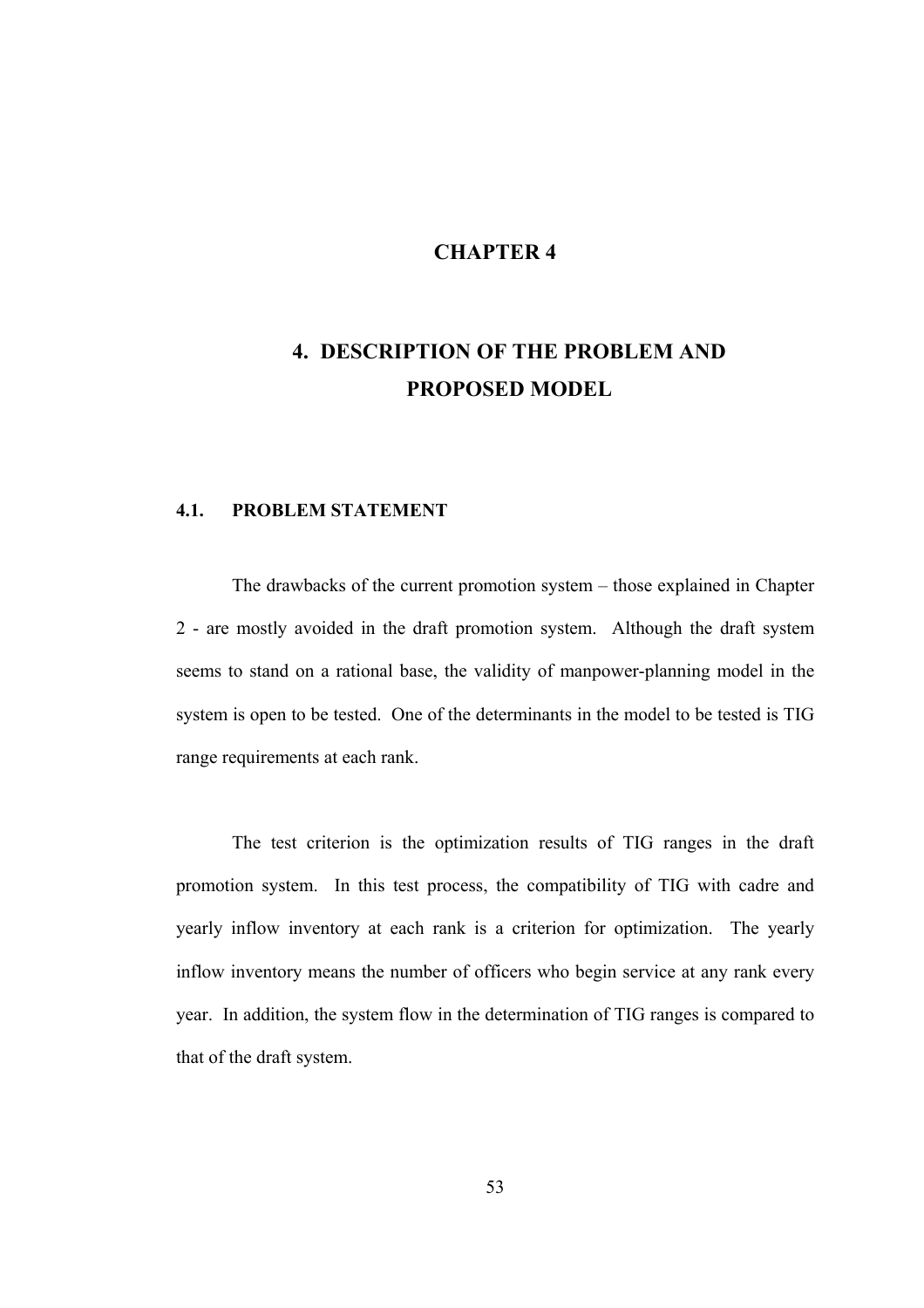The current approaches mentioned in the previous chapter deal with expected personnel requirements, projected personnel strength, and personnel supply forecasting rather than TIG optimization. It is seen that TIG is used as only a determinant index in some models. However, in our model, it is a decision variable to find a common value for all warfare categories at each rank.

Apart from this, Gass *et al.* (1988) and Bres *et al.* (1980) lean their models on Markov flows. As stated in the literature review, to be truly Markovian it must be true that, given you have been in some grade t years, the probability of being promoted to the next grade is always the same, independent of t. Therefore, it is certainly not true in any military system and have very little practical use. Instead, we did not construct our model upon promotion probabilities and we used a descriptive process toward the optimization.

All models except the one by Bres *et al.* (1980) do not need to analyze the system in terms of each warfare categories, because their model's general form could be applicable to different warfare categories separately. If the model needed any consistency among the warfare categories, it would be necessary to handle all categories together in one model as done in this study.

The answer to this problem makes the system stand on considerable foundations. In an analogy, the determination of the base length of hierarchical pyramid with a constant height can help The Turkish Army to see ahead in further manpower planning. Especially, the value of inflow inventory for each category at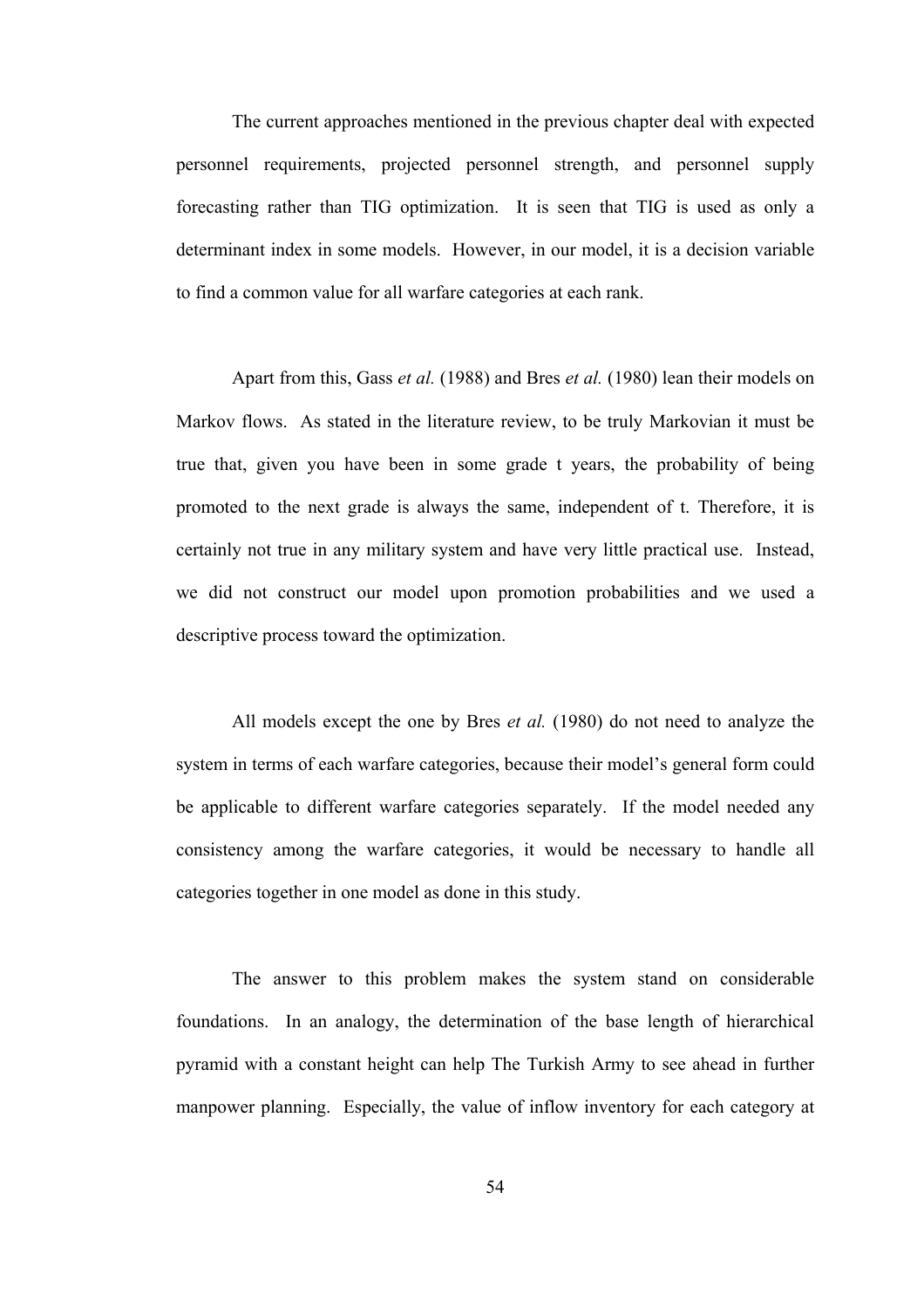the rank of lieutenant can shape the internal military source capacities. Also the proper TIG ranges prevent any extreme cadre violations in the system so that the explicit structure of the hierarchical organization can be kept intact.

### **4.2. DESCRIPTION OF THE RESEARCH**

The research is designed to construct a manpower-planning model to obtain a considerable criterion in The Turkish Army promotion system. Mostly quantitative research methods are used rather than qualitative research methods. Therefore, the optimization model should require mostly computational variables rather than variables including experiences, perceptions, words, thoughts, feelings, behaviors. Although qualitative variables in real world settings of military environment are other inevitable components of the model through a successful result of TIG requirements for each rank, it is assumed that personnel strength targets, personnel resource capacity, retirement ratios, and other computational variables play more crucial role in the construction of the optimization model than qualitative variables. Moreover, the difficulty in converting qualitative variables into quantitative variables is another factor that makes us use quantitative research in our study.

#### **4.2.1. General Resource Framework**

The considerable studies and efforts parallel to the shaping future in The Turkish Army make the human resource management system close to modern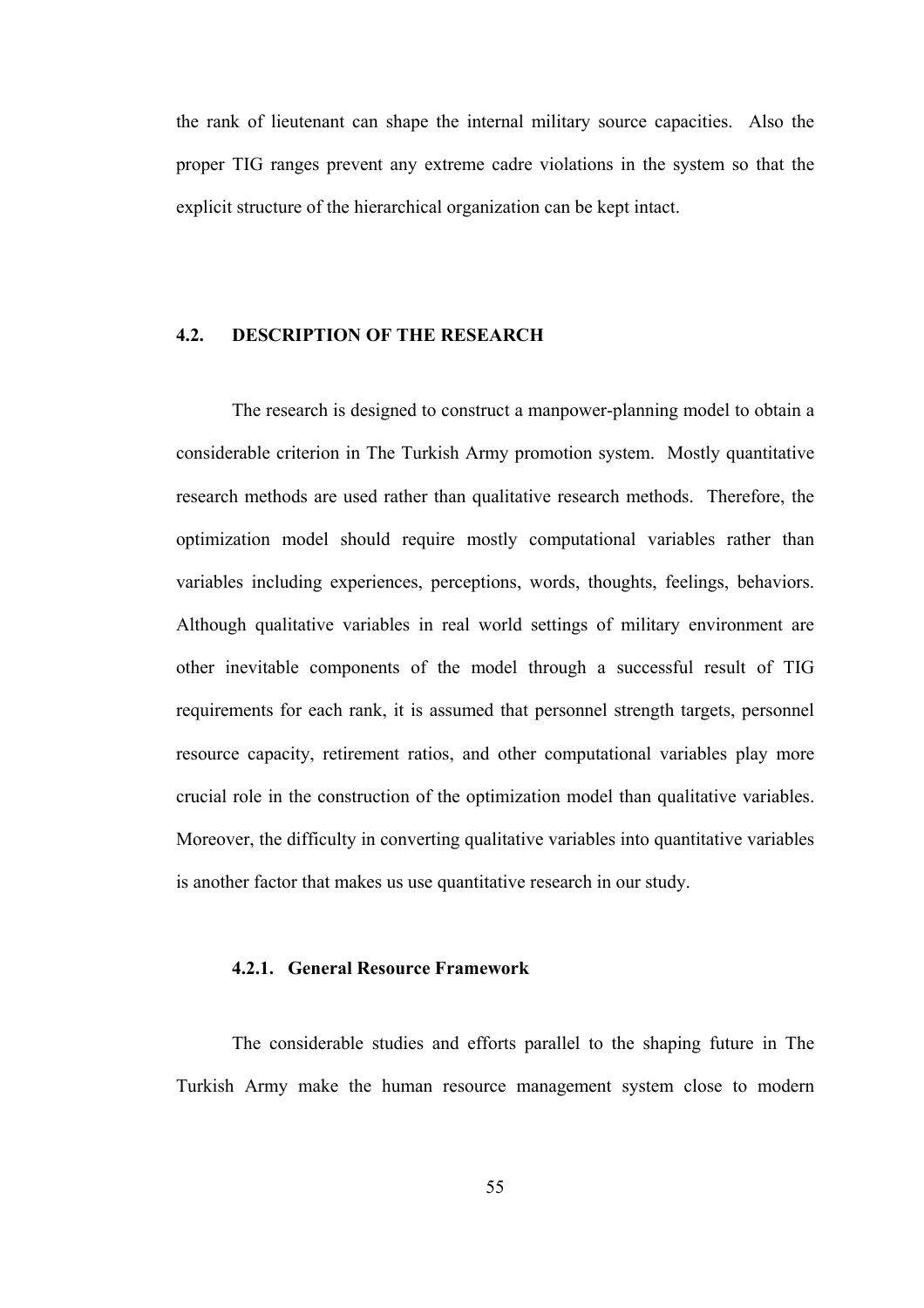concepts. From this context, the proposed draft plan, by The Turkish Army HRM Department, about promotion system gives a prior direction to my study. The criteria proposed in the draft plan are examined to construct an effective manpower model. The objective of the manpower-planning model in my dissertation is the determination of time–in-grade, almost the same for all warfare categories, for promotion at each rank.

#### **4.2.2. Research Methods**

Literature survey including books, articles and papers about promotion and manpower planning / models are used for data collection along with Internet survey. They help me to draw the contour of the study with some descriptions, real world applications, and processes.

To analyze data, I used parametric techniques in statistics. The data from The Turkish Army Headquarters are first investigated with descriptive analysis to obtain workable data by the help of some Plug-ins in Windows Excel. Then, software named GAMS is used for optimization of data through the constructed model. The General Algebraic Modeling System (GAMS), a decision support tool, is specifically designed for modeling linear, nonlinear and mixed integer optimization problems.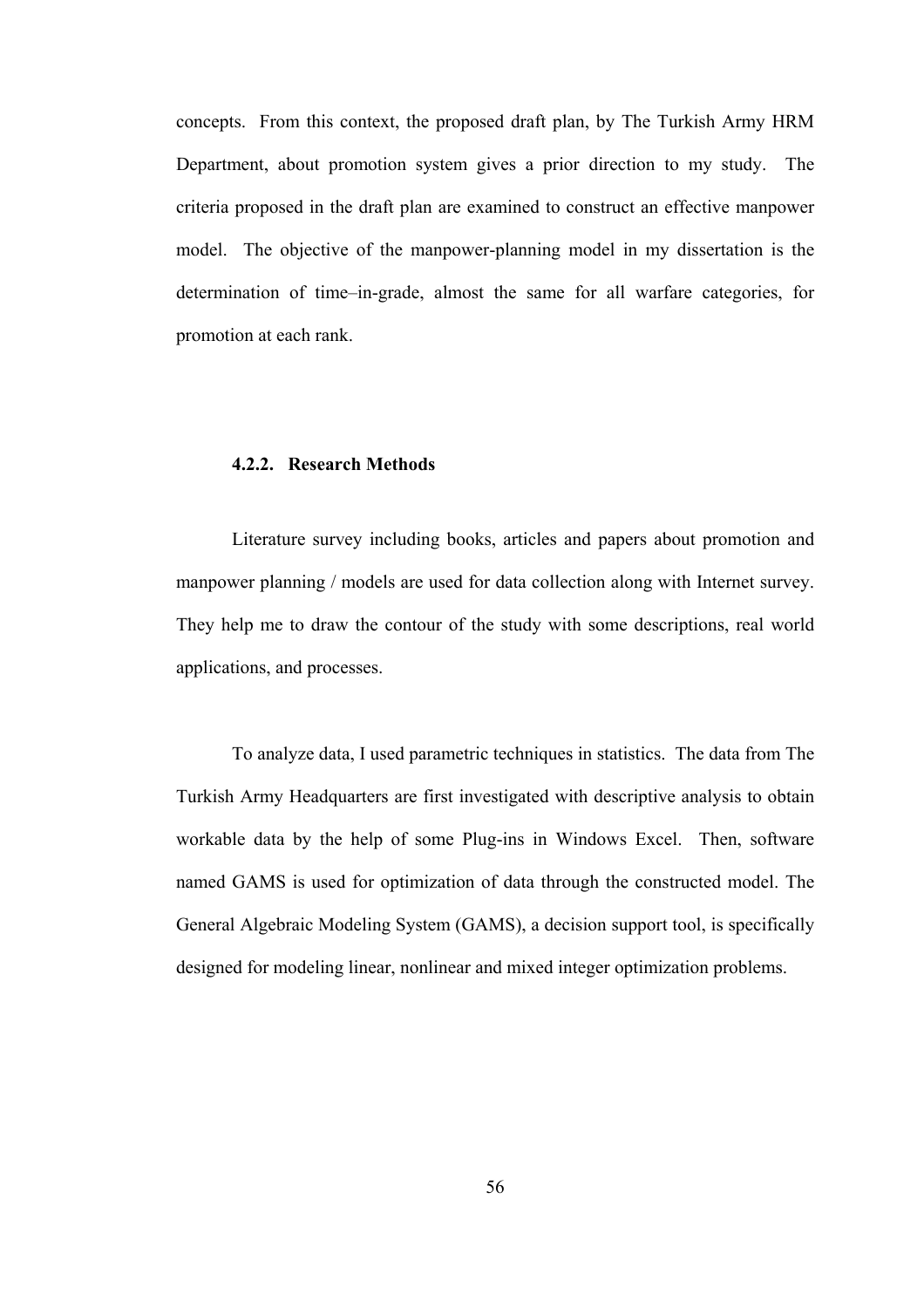## **4.3. THE CONSTRUCTION OF THE MODEL**

My manpower model consists of 6 different major classes of manpower. As an exact portioning rule related to the eventual purpose of the Turkish Army, officers are classified by ranks (second lieutenant, first lieutenant, captain, major, lieutenant colonel, and colonel). Due to automatic promotion from second lieutenant to first lieutenant, those two ranks are considered as a single rank named lieutenant in our model. In other words, the mentioned automatic promotion, which makes us modify the model, refers that the probability of promotion for the officers at the rank of second lieutenant is 1, which is fixed. The given three-year fixed TIG at the rank of second lieutenant enables the model to handle these two ranks together as a unique rank. Another reason behind the consideration is that the ranks of second lieutenant and first lieutenant cover the same positions to be assigned such as platoon commander, team commander. There is nothing to differentiate these two ranks for any assignment.

Furthermore, there are 25 career specialty areas as warfare communities within each rank such as infantry, artillery, and aviation. See Table 3.3 for a complete warfare category list except staff officers. Each officer in the organization is identified as a member of one and only one rank and one warfare community. In addition, approximate values are used for the data in the model instead of real ones in the system due to security requirements of the Turkish Army.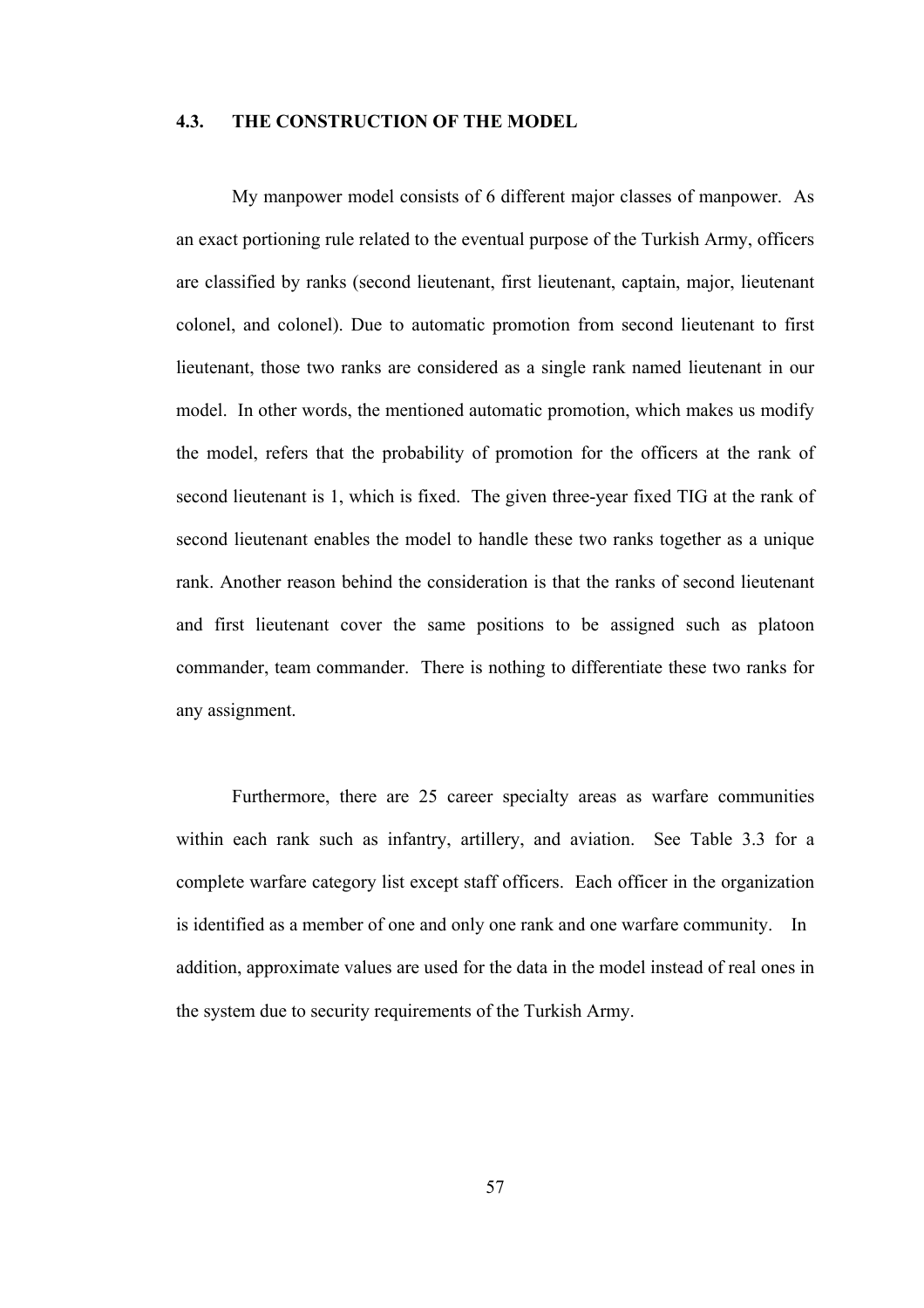The evaluation over time in this manpower system necessitates an interaction between different ranks through time. New officers join the system and officers in the system remain at one rank for a time, then either move to a higher rank or leave the system. In this process an officer can serve maximum 31 years right from the beginning of the rank of Second Lieutenant to the end of the rank of Colonel. The transitions for promotions between ranks are determined by TIG as a major eligibility factor. The second determinant factor here in the model for promotions is individual performance of officers. It helps us to shape the hierarchical pyramid in the organization through promotions. In spite of the fact that the model is based upon ideal personnel flow, the unexpected variations in the system flow are thought to be compensated with personnel reserves at each rank. What I mean with reserves is the number of officers pending for promotion to a higher rank after maximum TIG. These reserves occupy a percentage of target positions at each rank. In addition, the reserves are the compulsory accumulations based on the difference between inflow inventory and outflow inventory at each rank. The outflow inventory means the number of officers who promote to a higher rank. What makes the accumulation in reserves compulsory and doesn't let anyone to be put out of the system for a while is the law. Age and total service time limitations in the law are other determinants to set the reserves at each rank, because anyone in The Turkish Army has the rights guaranteed by law to stay in service until he/she faces with either of these limitations. See Table 4.1 for maximum calculated waiting time at each rank on the basis of age and service limitations set by the law. Therefore, the total accumulation toward the calculated limitations at each rank gives the total reserves. That the reserves are not held apart from cadre makes the system vulnerable to big variations in the rate of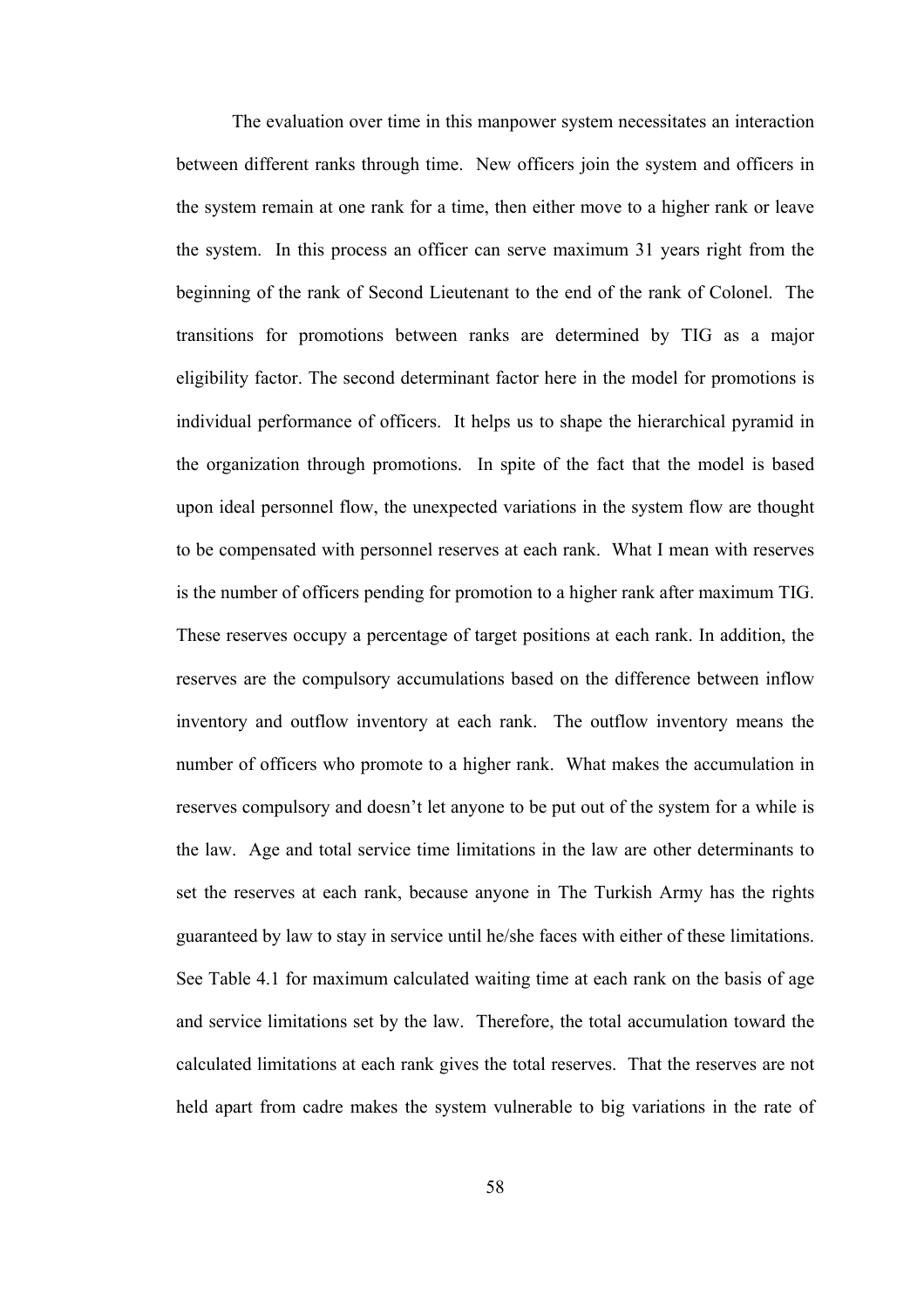promotions. It means that the higher the promotion needs get, the bigger the gaps between the cadres and current inventories after promotion are. However, this drawback is got rid of by successive completion of cadre from each previous rank's reserve until the aggregate need is compensated with recruitments at the rank of lieutenant. As it is seen, for the sake of a flawless flow in the system, we have to bear this accumulation in each rank toward the limitations stated in the personnel law. In spite of this, it is required to carry a reserve of 35% of each rank's cadre to provide every officer a broad and fair opportunity for promotion.

|                                                                          | <b>Colonel</b>               | Lieutenant<br>Colonel                                      | <b>Major</b> | <b>Captain Lieutenant</b> |
|--------------------------------------------------------------------------|------------------------------|------------------------------------------------------------|--------------|---------------------------|
| <b>FORMULATION</b><br>Given Limit - Min. Time in<br>Service <sup>1</sup> | $\qquad \qquad \blacksquare$ | $\left[28-(3+1+1+1)\right]24-(3+1+1)\left[21-(3+1)\right]$ |              | $18 - 0^2$                |
| <b>RESULT</b><br><b>Max. Waiting Time at Each Rank</b>                   |                              | 22                                                         | 19           | 18                        |

**Table 4. 1.** Maximum Calculated Waiting Time at Each Rank on the Basis of Age and Service Limitations Set by the Law

In practice, the amount of these reserves can be increased according to further need forecasts but not to be decreased owing to the law. These accumulations or reserves for each rank decrease also the circulation area of officers for promotion in a steady state system. It means a decrease in either TIG's or yearly inflow inventory.

 $\overline{a}$ 

<sup>&</sup>lt;sup>1</sup> The detailed minimum times in services for all ranks are demonstrated in Table 4.5.

 $2^2$  The limitation for the rank of Lieutenant set by the law is on the basis of age. When we assume that the initial age is 23 at the beginning of service period at work, an officer at the rank of lieutenant can serve maximum 41-23=18 years to the Army.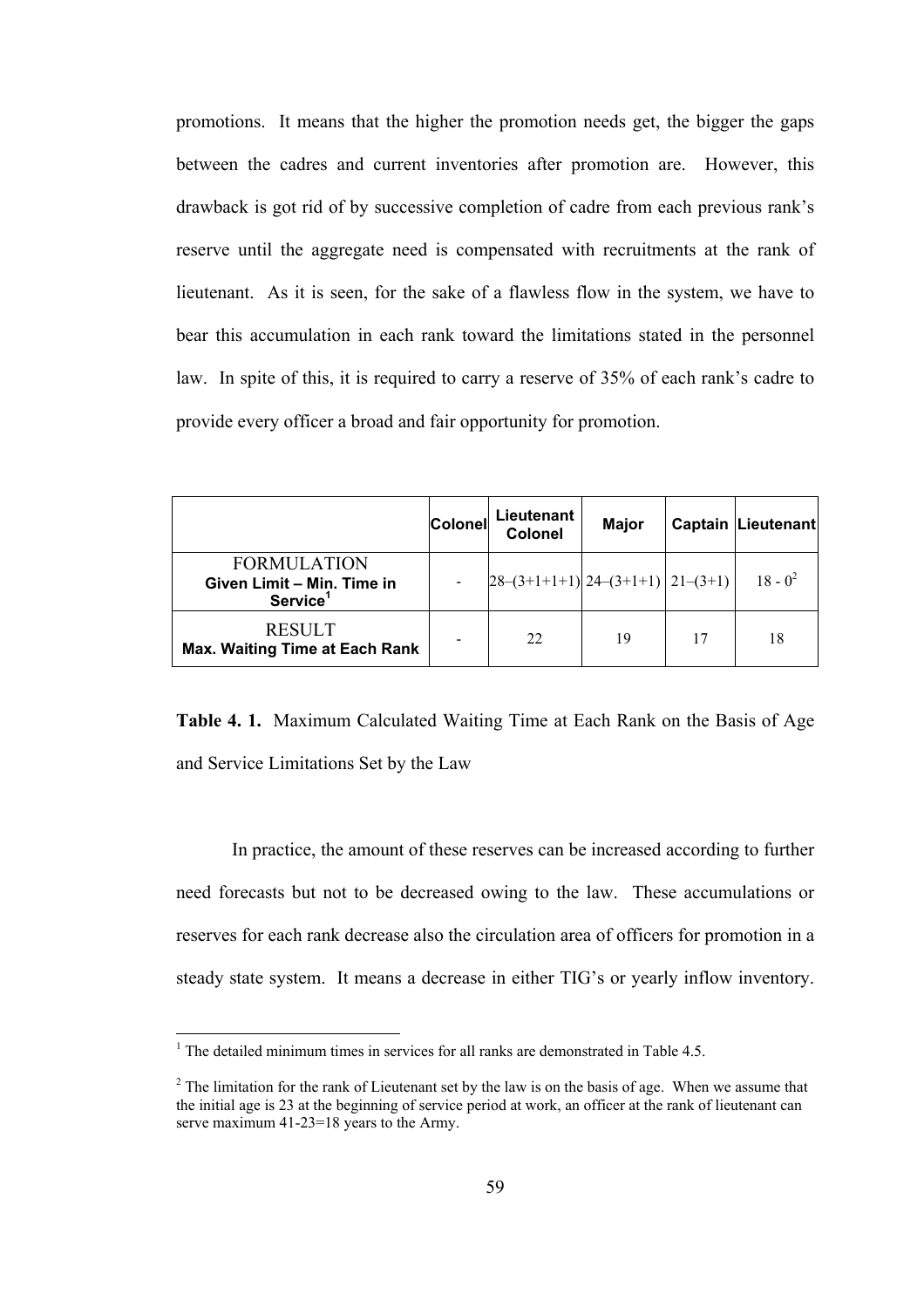Of course, as model requires, the excess amount of personnel leaves the system in consideration of all constraints.

In the model, it is assumed that the promotion rates are proportional with personnel needs, and personnel needs are proportional with individual performance and cadre. However, there is an inverse proportion between personnel needs and TIG's. In the retrospective assessment of US Defense Officer Personnel Management Act of 1980 by Rostker *et al.* (1993), it is supported that a decline in officer cadre causes an increase in TIG. Therefore, the model is placed on TIG's and cadre. Then, the formulation of TIG is:

$$
TIG = \frac{Cadre}{Yearly Inflow Inventory}
$$

The performance effect on personnel needs is solved with a flexible personnel reserve in the system as mentioned above.

We assume that the total number of target positions, cadre, in the system remained constant. The system is accepted where no demotions can occur and where a person cannot advance more than one rank per year. For a perfect flow of replacements to fill the vacated positions, all these vacancies are filled by appointing new individuals into the higher rank. There are no vacancies left unfilled.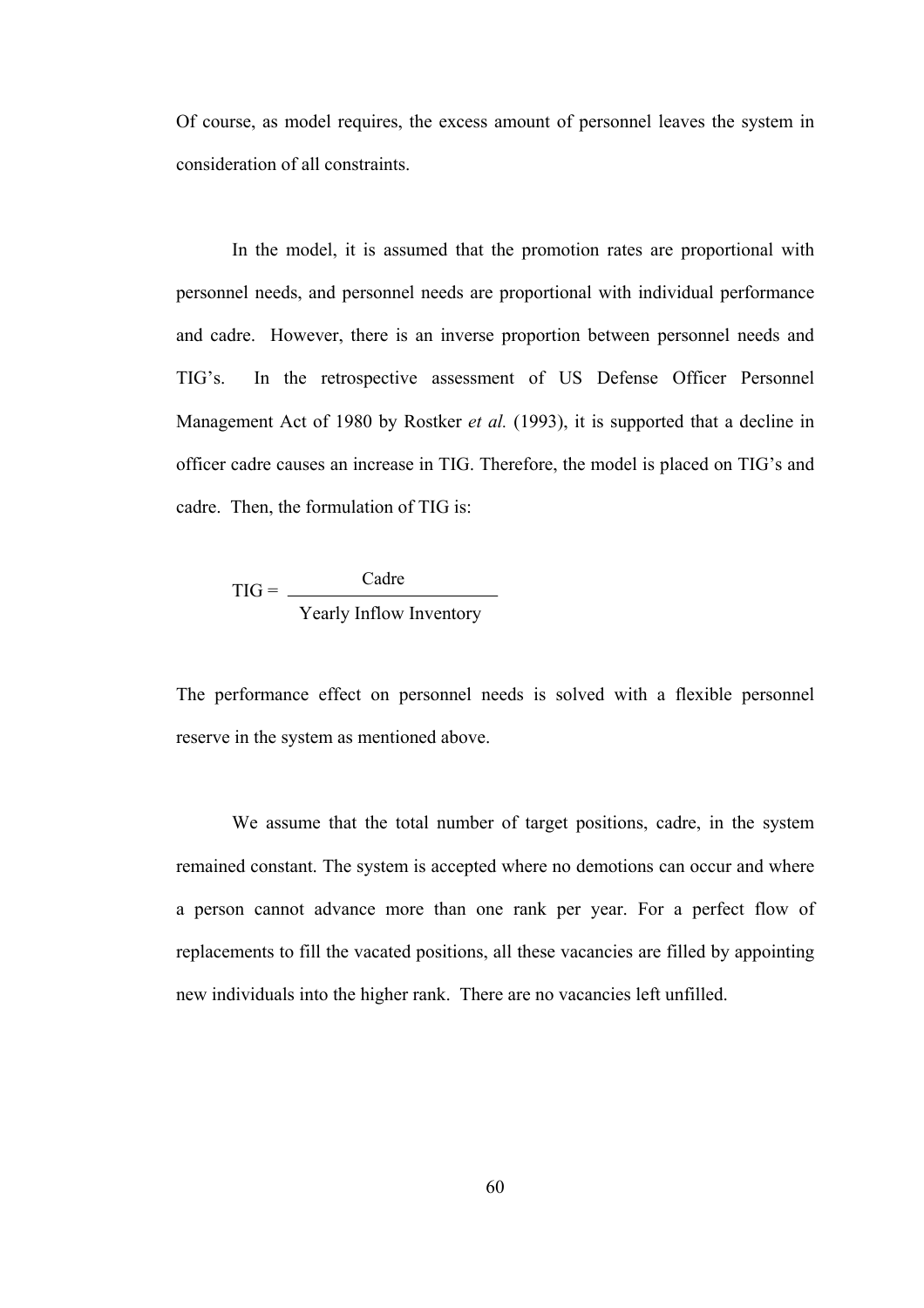The current officer sources are The Army Academy, military and civilian colleges and universities, eligible Non-Commissioned officers, and officers with a contractual agreement for The Army. Although there is a capacity limitation for The Army Academy and Military Colleges and Universities, it is relaxed as a constraint to learn the exact capacity need for a revision. Therefore, the variations in the officer supply depend only on the amount of need. The need-dependant supply doesn't restrict the model in terms of capacity for all personnel sources.

Given casualties are also evaluated according to warfare communities, which they belong, in an aggregate sense. Consequently, they are reflected to the model in order to project the yearly inflow inventory. The casualty rates for each rank and category are shown in Table 4.2.

|                |                                                                                         | Colonel | Lieutenant<br><b>Colonel</b> | Major | Captain | Lieutenant |
|----------------|-----------------------------------------------------------------------------------------|---------|------------------------------|-------|---------|------------|
| 1              | <b>INFANTRY</b>                                                                         | 0.157   | 0.056                        | 0.073 | 0.052   | 0.035      |
| $\overline{c}$ | <b>ARMOR</b>                                                                            | 0.157   | 0.056                        | 0.073 | 0.052   | 0.035      |
| 3              | <b>ARTILLERY</b>                                                                        | 0.157   | 0.056                        | 0.073 | 0.052   | 0.035      |
| $\overline{4}$ | <b>AVIATION</b>                                                                         | 0.157   | 0.056                        | 0.081 | 0.056   | 0.019      |
| 5              | <b>AIR DEFENCE</b>                                                                      | 0.157   | 0.055                        | 0.069 | 0.049   | 0.035      |
| 6              | <b>MILITARY INTEELIGENCE</b>                                                            | 0.157   | 0.054                        | 0.070 | 0.041   | 0.032      |
| 7              | <b>ENGINEERING</b>                                                                      | 0.158   | 0.057                        | 0.078 | 0.052   | 0.035      |
| 8              | <b>SIGNAL</b>                                                                           | 0.157   | 0.056                        | 0.072 | 0.052   | 0.035      |
| 9              | <b>TRANSPORTATION</b>                                                                   | 0.156   | 0.056                        | 0.070 | 0.050   | 0.035      |
| 10             | <b>QUARTERMASTER</b>                                                                    | 0.157   | 0.059                        | 0.087 | 0.044   | 0.035      |
| 11             | <b>ORDNANCE</b>                                                                         | 0.157   | 0.056                        | 0.072 | 0.051   | 0.035      |
| 12             | <b>PERSONNEL</b>                                                                        | 0.155   | 0.051                        | 0.057 | 0.038   | 0.021      |
| 13             | <b>FINANCE</b>                                                                          | 0.156   | 0.055                        | 0.069 | 0.031   | 0.020      |
| 14             | <b>ENGINEER</b>                                                                         | 0.154   | 0.054                        | 0.077 | 0.028   | 0.025      |
| 15             | <b>ARMY MEDICAL SPECIALIST</b>                                                          | 0.009   | 0.026                        | 0.061 | 0.022   | 0.011      |
| 16             | <b>DENTAL SPECIALIST</b><br><b>MEDICAL SERVICE</b><br><b>PHARMACIST&amp; VETERINARY</b> | 0.155   | 0.055                        | 0.063 | 0.021   | 0.021      |
| 17             | <b>LAW</b>                                                                              | 0.153   | 0.049                        | 0.054 | 0.035   | 0.015      |
| 18             | <b>INSTRUCTOR/TEACHER</b>                                                               | 0.154   | 0.049                        | 0.057 | 0.021   | 0.012      |

**Table 4. 2.** The Casualty Rates (%) for Each Rank and Category on Cadre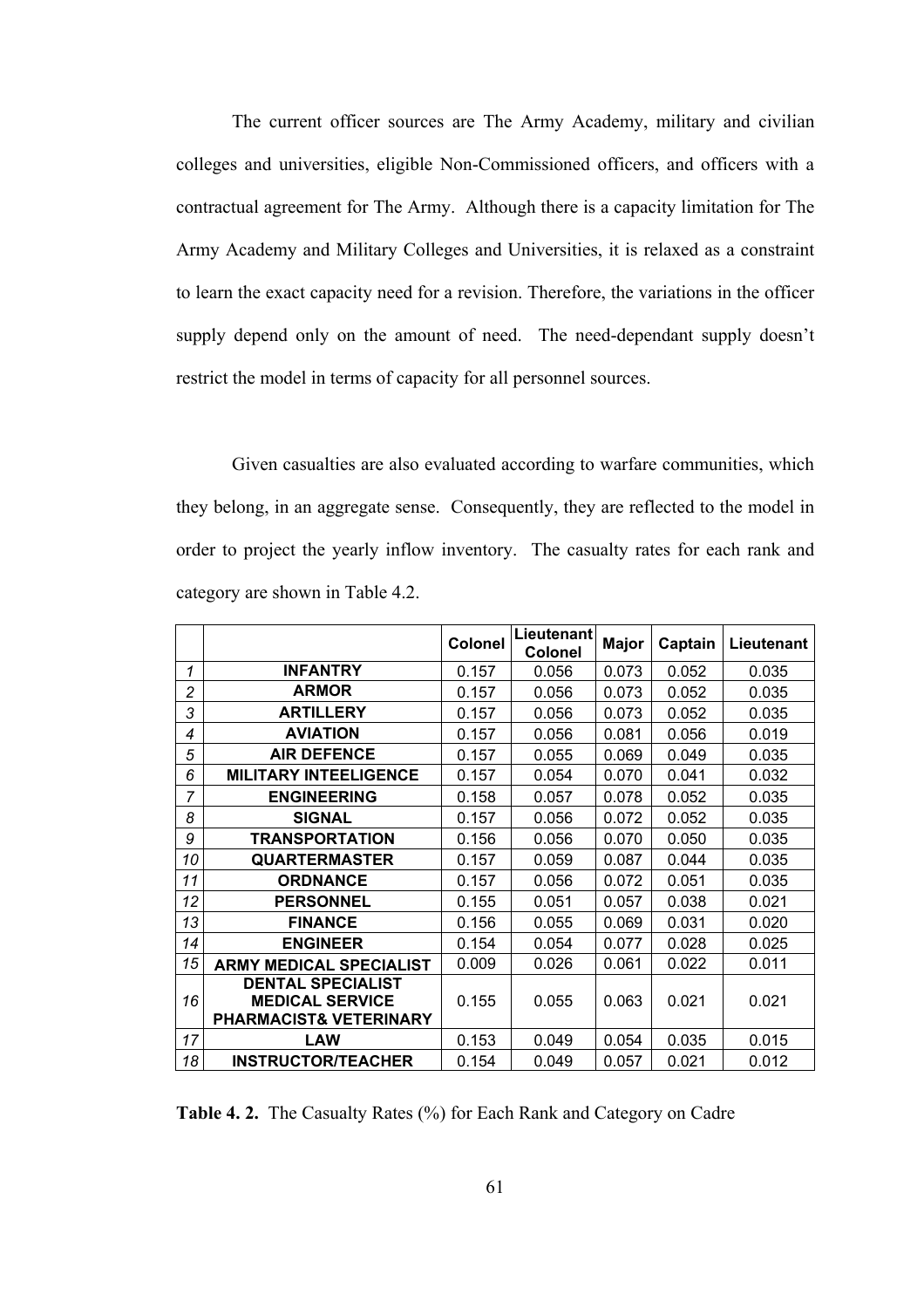The flow of inventories, separations, and promotions can be visualized as a flow through a network as shown in Figure 4.1. The figure represents a reduced dimension and thus does not represent the complete and true problem. In other words, it represents only one warfare community and three levels of rank to understand the flow in the system.

If we think that there are different cadres for each warfare community, the differentiation in their TIG's is inevitable with regard to the formula of TIG. However, it is possible to reduce the difference among their TIG's by adjusting yearly personnel transitions. In other words, these adjustments are done in order to have a fair TIG distribution among the warfare categories. For this reason, the goal of the model is to minimize the deviations in TIG's of different warfare communities. So we expect to obtain a common TIG in a fair manner to apply throughout The Army for determination of each rank's yearly personnel needs. In this context, non-linear programming gives us way for optimization of the model.

All in all, we will follow the assumptions below, which were mentioned so far, in this construction of the model:

- a. Second lieutenant and first lieutenant are assumed as a single rank named lieutenant.
- b. Each officer in the Army is assumed to be identified as a member of one and only one rank and one warfare community.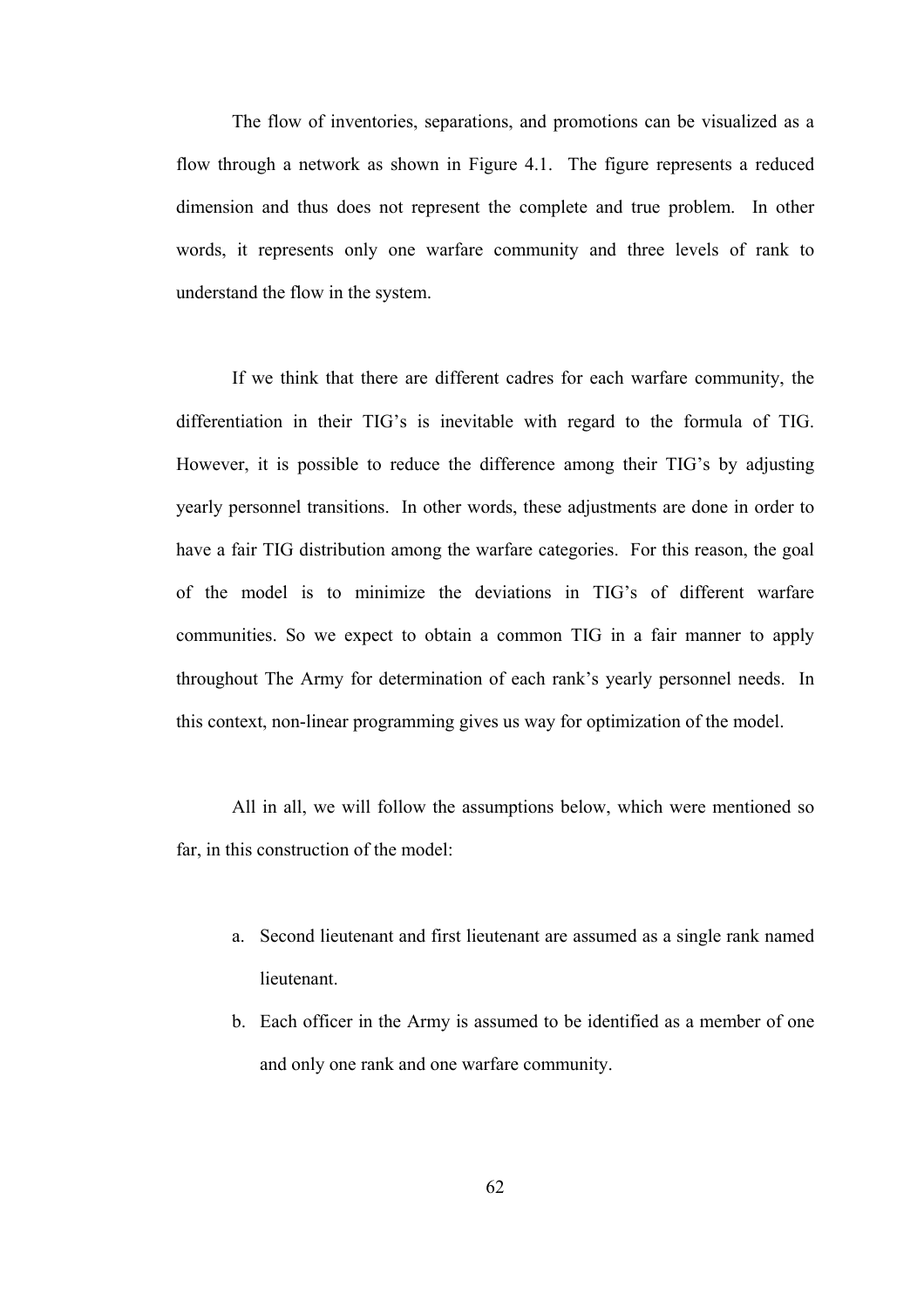

**Figure 4. 1.** A Reduced Size Network Flow Diagram of the Turkish Army Promotion System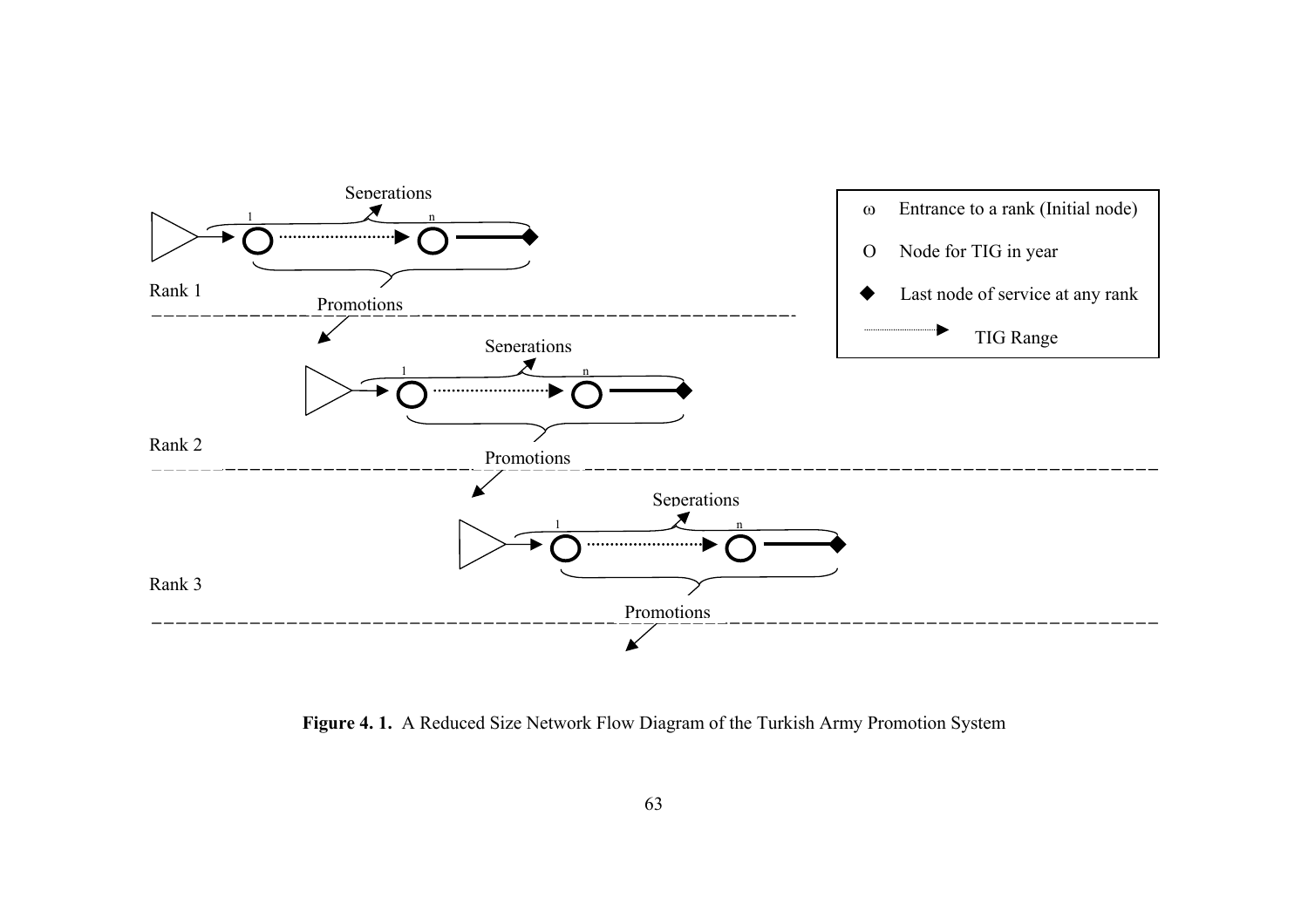- c. In the personnel flow system of the Army, it is simply assumed that new officers join the system. An officer who has already entered the system either remain at the same rank or promotes to a higher rank or leaves the system at the decision epochs (i.e. August  $30<sup>th</sup>$  of each year)
- d. It is assumed that the model is based on ideal personnel flow.
- e. It is assumed that the promotion rates are proportional with the cadre.
- f. It is assumed that the total number of target positions, cadre in the system remained constant for each rank and warfare community.
- g. It is assumed that there exist no demotions nor multiple rank advancements at one time occur in the system.
- h. It is assumed that all vacancies of higher ranks are filled by appointing new individuals from lower ranks. There are no vacancies left unfilled.

#### **4.3.1. Elimination and Grouping the Data**

According to the objective function of the model, the optimal result forms a bell shape around the TIG averages of each rank. Therefore, where  $\mu_i$  is average cadre and  $\sigma_i$  is its standard deviation for *i*= *lieutenant, captain, major, etc.,* whatever the number of categories / warfare communities is, any cadre/s extremely away from their own average  $(\pm 3 \sigma)$  force the time-in-grade's average shape around on the side of surplus with regard to TIG formulation. The formula shows the direct proportion between TIG and Cadre so that the variation in the cadre average can be observed in the TIG average in the same way. This is an unwanted consequence of cadres which are out of acceptable limitations representing the  $\mu \pm 3\sigma$ . For this reason, we use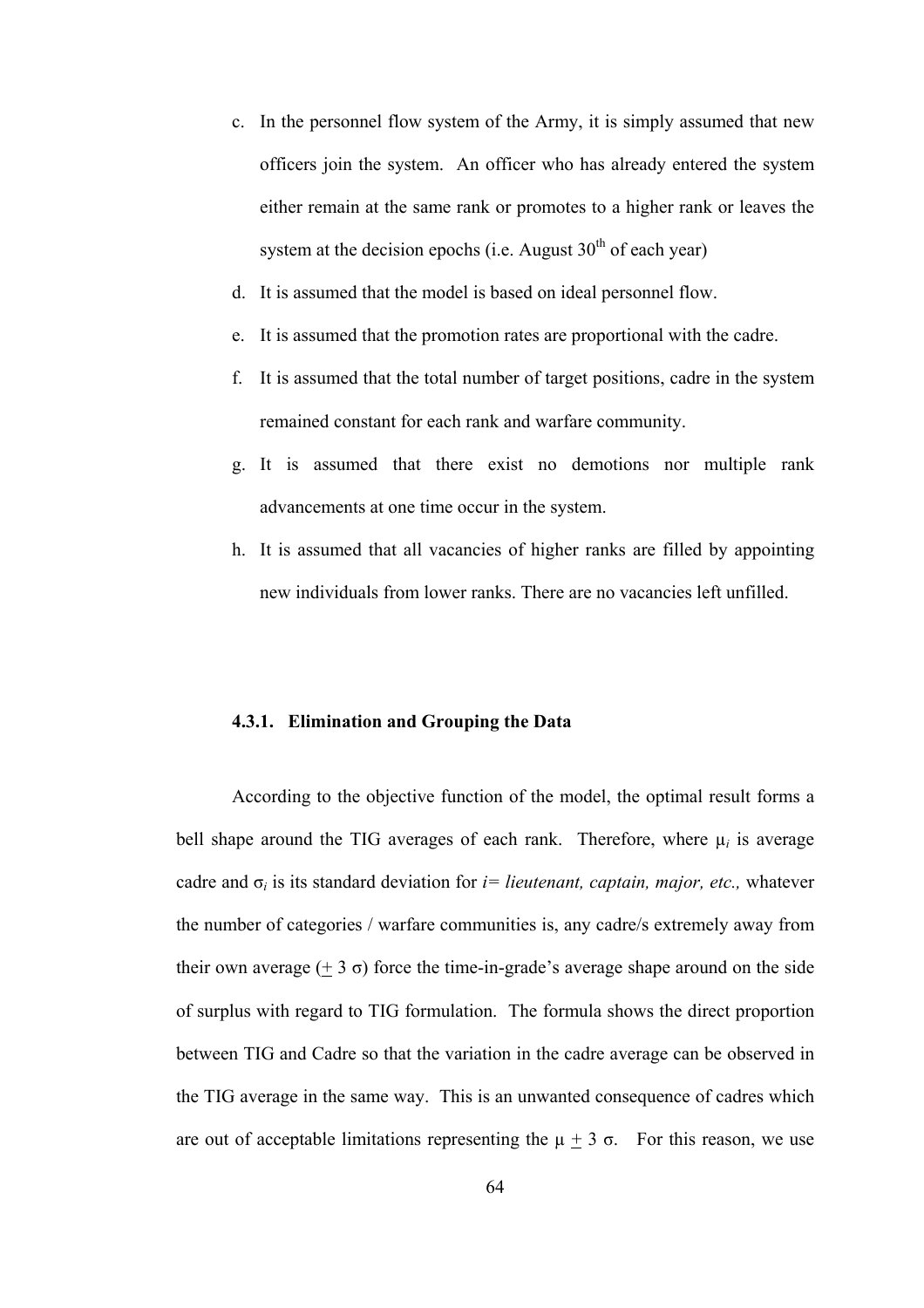grouping and elimination among warfare communities to prevent constructing an unintentional constraint. The grouping depends on the similarity in expertise area, and elimination is dependent on requirements of personnel regulations. The hierarchical pyramid structure and  $\mu + 3\sigma$  are determinants of elimination and grouping. Especially in the latter process, the selection of categories is firstly done by a priority classification among the categories.

The implementation of the model depends on the original cadre data for each rank and warfare category. See Table 4.3 for the original data of the model.

First, as it is seen from Table 4.3, the cadre numbers for each warfare community form a hierarchical pyramid all along the career path right from the rank of lieutenant to that of colonel. The pyramid structure is similar for all warfare communities. The hierarchical pyramid structure forms in a way that cadres are inversely proportional with the level of ranks. In other words, although cadres are high in number at low ranks, they are low in number at higher ranks. However, the categories of Cartographer, Technician, and Chemist violate the rule of pyramid structure. Therefore, the irregularity weed out with the agreement of Turkish Army Headquarters by eliminating the category of Technician for further planning and grouping the categories of Cartographer, Chemist, and Engineer together as the category of Engineer. The revised table after process is shown in Table 4.4.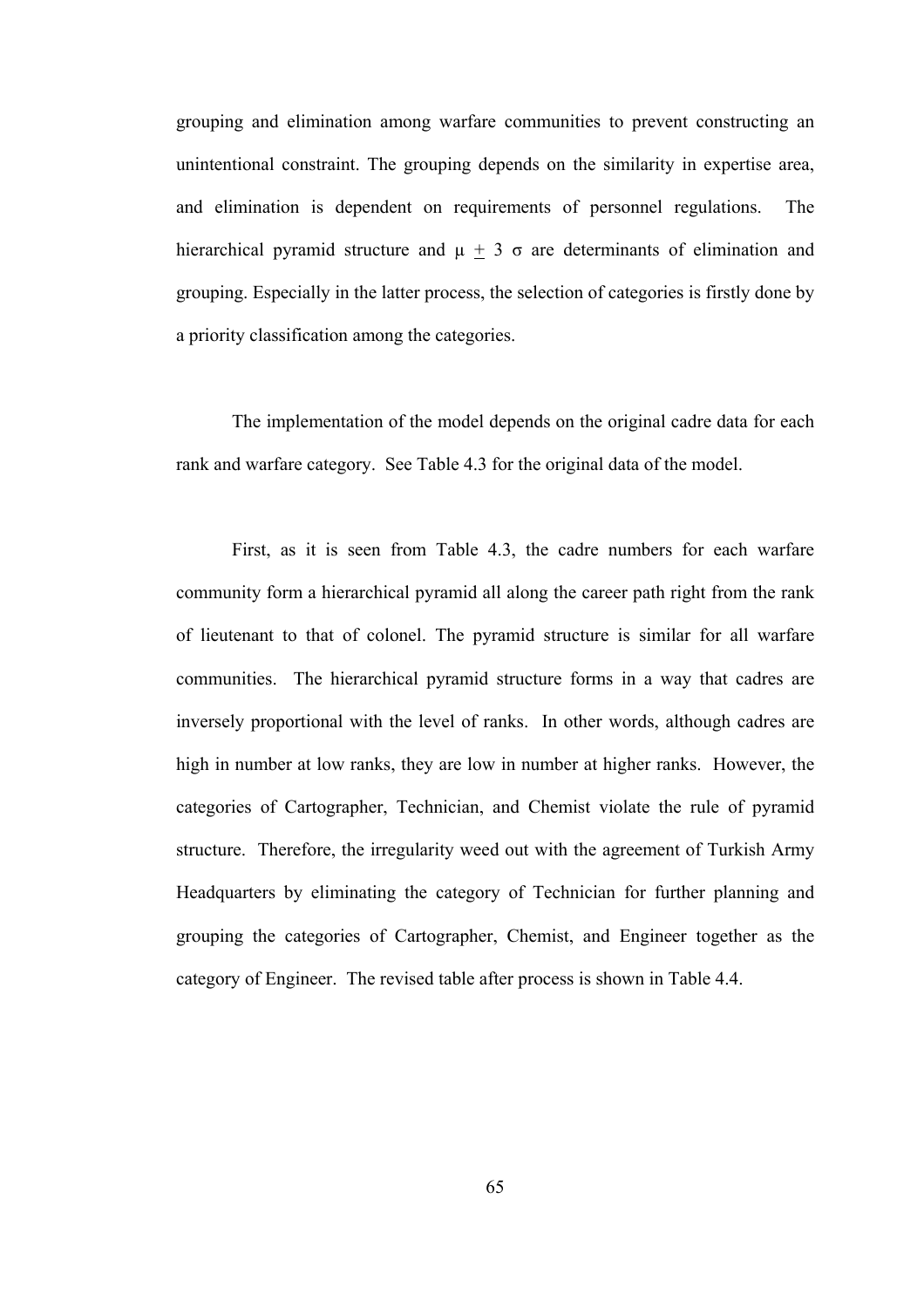|                |                                          | <b>Colonel</b> | Lieutenant<br><b>Colonel</b> | <b>Major</b>   | Captain      | Lieutenant     |
|----------------|------------------------------------------|----------------|------------------------------|----------------|--------------|----------------|
| 1              | <b>INFANTRY</b>                          | 227            | 396                          | 707            | 1359         | 2236           |
| $\overline{c}$ | <b>ARMOR</b>                             | 130            | 195                          | 373            | 586          | 1091           |
| 3              | <b>ARTILLERY</b>                         | 193            | 317                          | 643            | 914          | 1475           |
| 4              | <b>AVIATION</b>                          | 45             | 76                           | 251            | 405          | 706            |
| 5              | <b>AIR DEFENCE</b>                       | 46             | 56                           | 127            | 180          | 416            |
| 6              | <b>MILITARY INTEELIGENCE</b>             | 75             | 101                          | 223            | 277          | 444            |
| 7              | <b>ENGINEERING</b>                       | 91             | 113                          | 225            | 366          | 625            |
| 8              | <b>SIGNAL</b>                            | 69             | 103                          | 265            | 504          | 792            |
| 9              | <b>TRANSPORTATION</b>                    | 45             | 78                           | 164            | 224          | 390            |
| 10             | <b>QUARTERMASTER</b>                     | 60             | 109                          | 227            | 354          | 420            |
| 11             | <b>ORDNANCE</b>                          | 100            | 141                          | 260            | 535          | 628            |
| 12             | <b>PERSONNEL</b>                         | 83             | 171                          | 297            | 408          | 491            |
| 13             | <b>FINANCE</b>                           | 27             | 35                           | 55             | 62           | 65             |
| 14             | <b>ENGINEER</b>                          | 57             | 101                          | 165            | 184          | 300            |
| 15             | <b>ARMY MEDICAL</b><br><b>SPECIALIST</b> | 142            | 223                          | 530            | 730          | 1002           |
| 16             | <b>DENTAL SPECIALIST</b>                 | 17             | 24                           | 47             | 76           | 150            |
| 17             | <b>MEDICAL SERVICE</b>                   | $\overline{7}$ | 16                           | 46             | 108          | 130            |
| 18             | <b>PHARMACIST</b>                        | 4              | 9                            | 18             | 35           | 46             |
| 19             | <b>VETERINARY</b>                        | 10             | 21                           | 54             | 63           | 83             |
| 20             | <b>CHEMIST</b>                           | 1              | 0                            | 1              | $\mathbf{0}$ | 0              |
| 21             | <b>LAW</b>                               | 21             | 36                           | 73             | 84           | 105            |
| 22             | <b>ARMY BAND</b>                         | $\overline{7}$ | 11                           | 28             | 34           | 38             |
| 23             | <b>TECHNICIAN</b>                        | $\mathbf 0$    | 0                            | 0              | 25           | $\overline{4}$ |
| 24             | <b>INSTRUCTOR/TEACHER</b>                | 72             | 115                          | 272            | 370          | 374            |
| 25             | <b>CARTOGRAPHER</b>                      | $\mathbf 0$    | 0                            | $\overline{2}$ | 1            | 8              |

**Table 4. 3.** The Original Data for the Model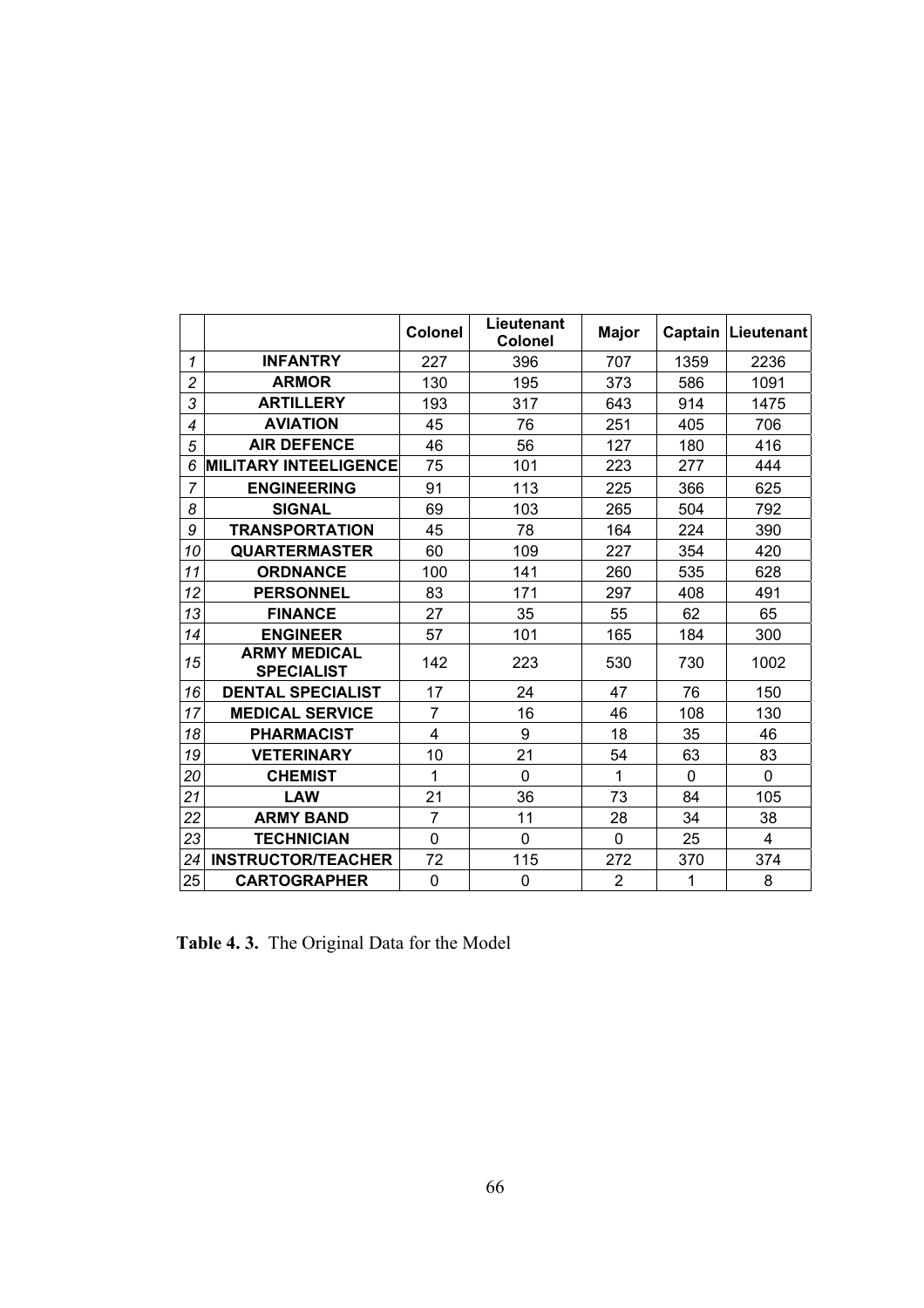|                |                                          | <b>Colonel</b> | Lieutenant<br><b>Colonel</b> | <b>Major</b> | Captain | Lieutenant |
|----------------|------------------------------------------|----------------|------------------------------|--------------|---------|------------|
| 1              | <b>INFANTRY</b>                          | 227            | 396                          | 707          | 1359    | 2236       |
| $\overline{c}$ | <b>ARMOR</b>                             | 130            | 195                          | 373          | 586     | 1091       |
| 3              | <b>ARTILLERY</b>                         | 193            | 317                          | 643          | 914     | 1475       |
| 4              | <b>AVIATION</b>                          | 45             | 76                           | 251          | 405     | 706        |
| 5              | <b>AIR DEFENCE</b>                       | 46             | 56                           | 127          | 180     | 416        |
| 6              | <b>MILITARY INTEELIGENCE</b>             | 75             | 101                          | 223          | 277     | 444        |
| $\overline{7}$ | <b>ENGINEERING</b>                       | 91             | 113                          | 225          | 366     | 625        |
| 8              | <b>SIGNAL</b>                            | 69             | 103                          | 265          | 504     | 792        |
| 9              | <b>TRANSPORTATION</b>                    | 45             | 78                           | 164          | 224     | 390        |
| 10             | <b>QUARTERMASTER</b>                     | 60             | 109                          | 227          | 354     | 420        |
| 11             | <b>ORDNANCE</b>                          | 100            | 141                          | 260          | 535     | 628        |
| 12             | <b>PERSONNEL</b>                         | 83             | 171                          | 297          | 408     | 491        |
| 13             | <b>FINANCE</b>                           | 27             | 35                           | 55           | 62      | 65         |
| 14             | <b>ENGINEER</b>                          | 58             | 101                          | 168          | 185     | 308        |
| 15             | <b>ARMY MEDICAL</b><br><b>SPECIALIST</b> | 142            | 223                          | 530          | 730     | 1002       |
| 16             | <b>DENTAL SPECIALIST</b>                 | 17             | 24                           | 47           | 76      | 150        |
| 17             | <b>MEDICAL SERVICE</b>                   | $\overline{7}$ | 16                           | 46           | 108     | 130        |
| 18             | <b>PHARMACIST</b>                        | 4              | 9                            | 18           | 35      | 46         |
| 19             | <b>VETERINARY</b>                        | 10             | 21                           | 54           | 63      | 83         |
| 20             | <b>LAW</b>                               | 21             | 36                           | 73           | 84      | 105        |
| 21             | <b>ARMY BAND</b>                         | $\overline{7}$ | 11                           | 28           | 34      | 38         |
| 22             | <b>INSTRUCTOR/TEACHER</b>                | 72             | 115                          | 272          | 370     | 374        |

**Table 4. 4.** The Revised Formation After Eliminating the Category of Technician and Grouping the Categories of Cartographer, Chemist, and Engineer Together as the Category of Engineer.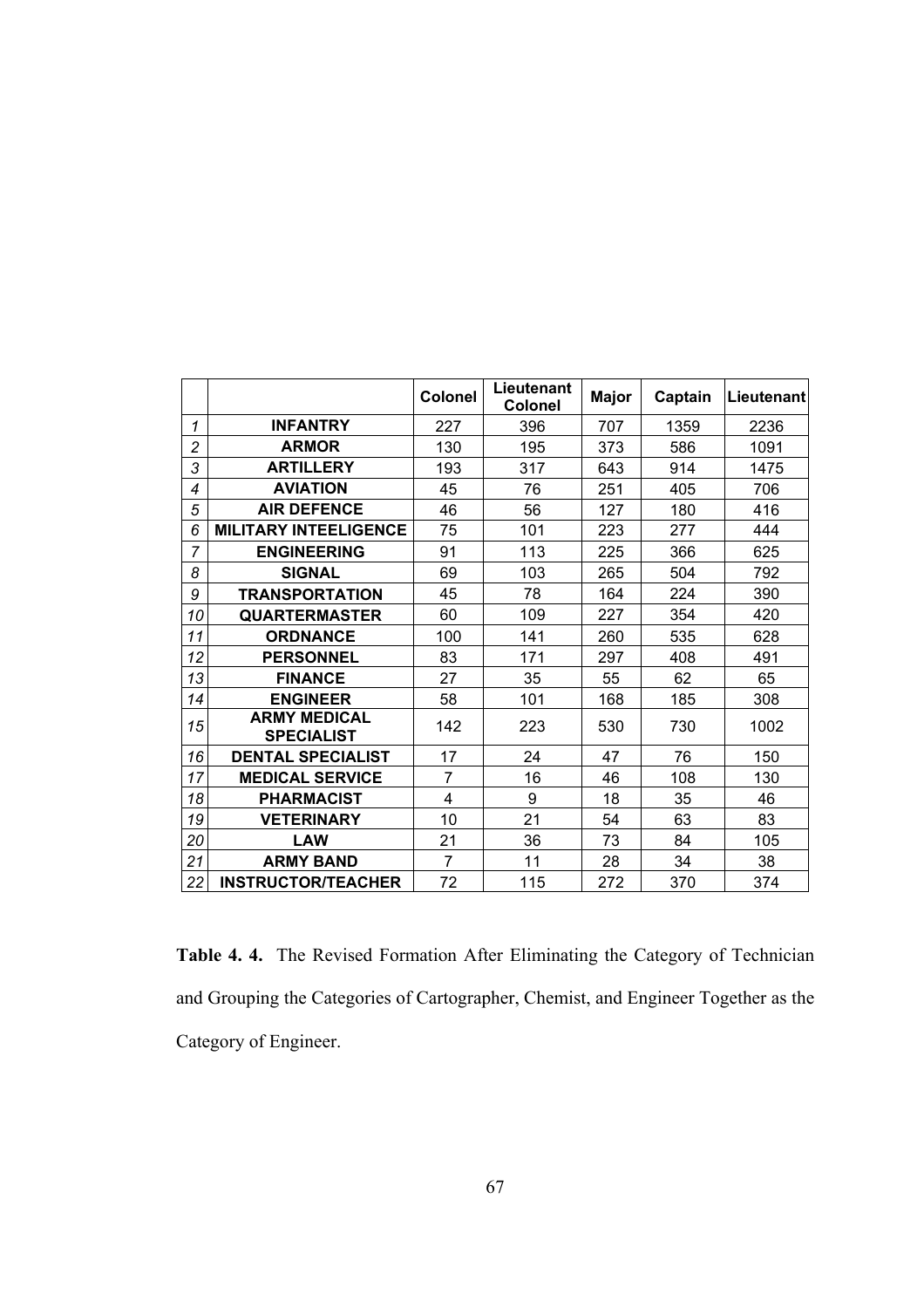Table 4.4 shows a complete pyramid structure for all categories throughout all ranks without any exception after correction.

Second, the priority in grouping and elimination of data is determined by the degree of consistency among the data in the model. When we assume that every officer in the system waits at least one year at each rank throughout 31-year service period, the allocation of TIG's for each rank in the model will be in the ranges in Table 4.5. The possible minimum lower bounds are determined to give the model maximum relaxation through solution.

|                    | Lower Bound | <b>Upper Bound</b> |
|--------------------|-------------|--------------------|
|                    |             |                    |
| Lieutenant         | $3+1=4^3$   | $31 - 4 = 27$      |
| Captain            | 1           | $31 - 7 = 24$      |
| Major              | 1           | $31-7 = 24$        |
| Lieutenant Colonel | 1           | $31-7 = 24$        |
| Colonel            | 1           | $31 - 7 = 24$      |

**Table 4. 5.** Possible TIG Ranges for Each Rank in the Model

 $\overline{a}$ 

<sup>&</sup>lt;sup>3</sup> The unification of the ranks of second lieutenant and first lieutenant into the rank of lieutenant force the TIG lower bound to be 3+1=4 for this rank. The given 3-year fixed TIG for second lieutenant and minimum TIG requirement for first lieutenant equals 4. Although TIG for the category of doctor at the rank of second lieutenant is 1 at most, TIG for it is considered 3 as well on the base of having a 6 year education period among peers. 4 The sum of all minimum TIG requirements at each rank other than the specified rank.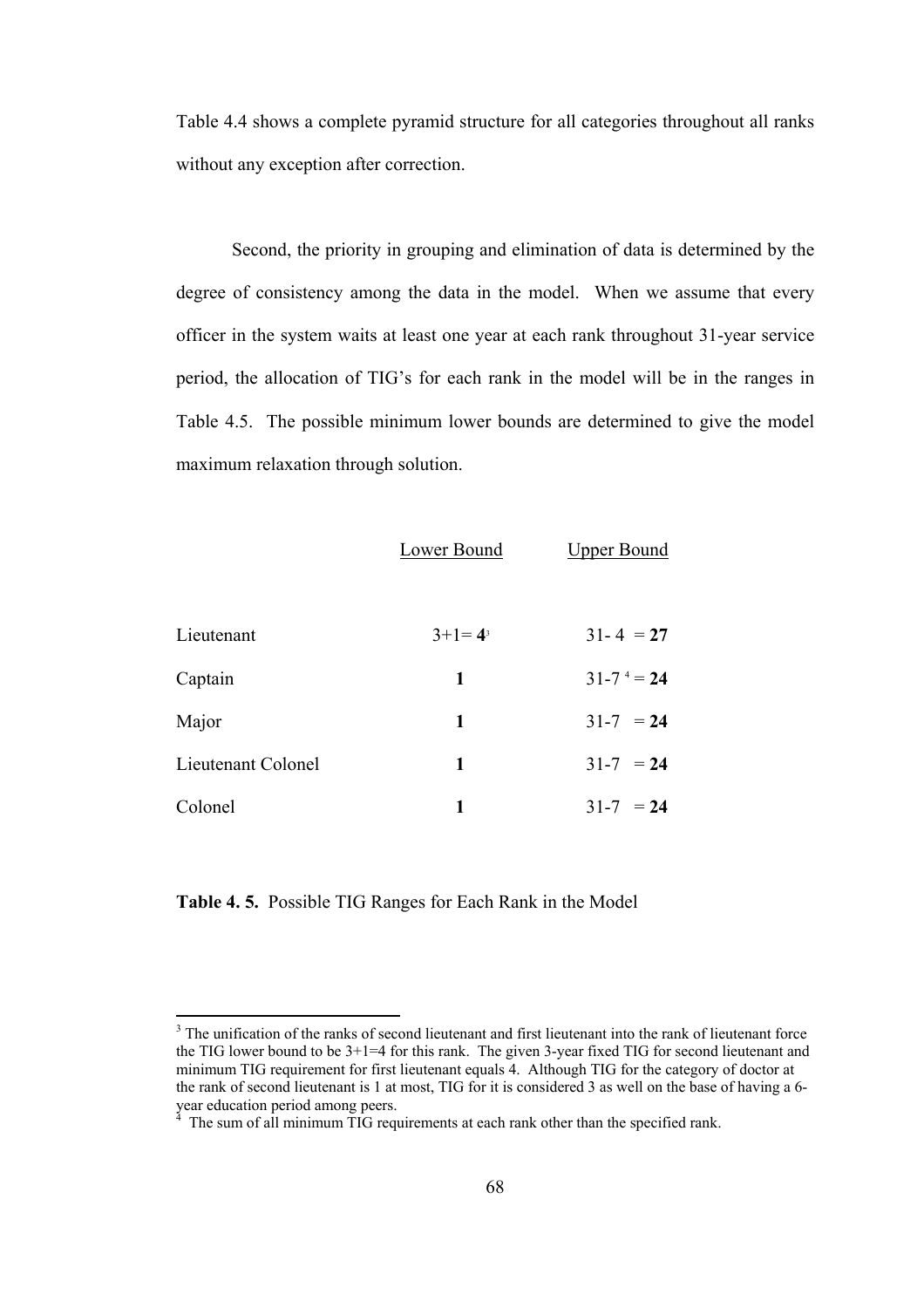The cadres for each rank should be compatible with these ranges to get the optimal solution. In consideration of TIG formula, we also assume that yearly inflow inventory is at least 1 and has no upper bound. Therefore, the upper bounds for cadres of each rank are determined as +INF. The lower bounds for cadres of each rank are determined to be equal to the upper bounds of TIG's as well. To prevent constructing an unintentional constraint by data, which is mentioned above, we chose the cadre data out of expected ranges for further consideration. Those from the original data in Table 4.3, which violate the ranges, are in Table 4.6 in terms of categories.

| Lieutenant   | Captain      | Major        | Lieutenant Colonel | Colonel           |
|--------------|--------------|--------------|--------------------|-------------------|
| Chemist      | Chemist      | Chemist      | Chemist            | Chemist           |
| Technician   | Cartographer | Technician   | Technician         | Technician        |
| Cartographer |              | Cartographer | Cartographer       | Cartographer      |
|              |              | Pharmacist   | Pharmacist         | Pharmacist        |
|              |              |              | Med-Service        | Med-Service       |
|              |              |              | Dental Specialist  | Dental Specialist |
|              |              |              | Veterinary         | Veterinary        |
|              |              |              | Army Band          | Army Band         |
|              |              |              |                    | Law               |

**Table 4. 6.** The Categories out of Minimum – Maximum Cadre Range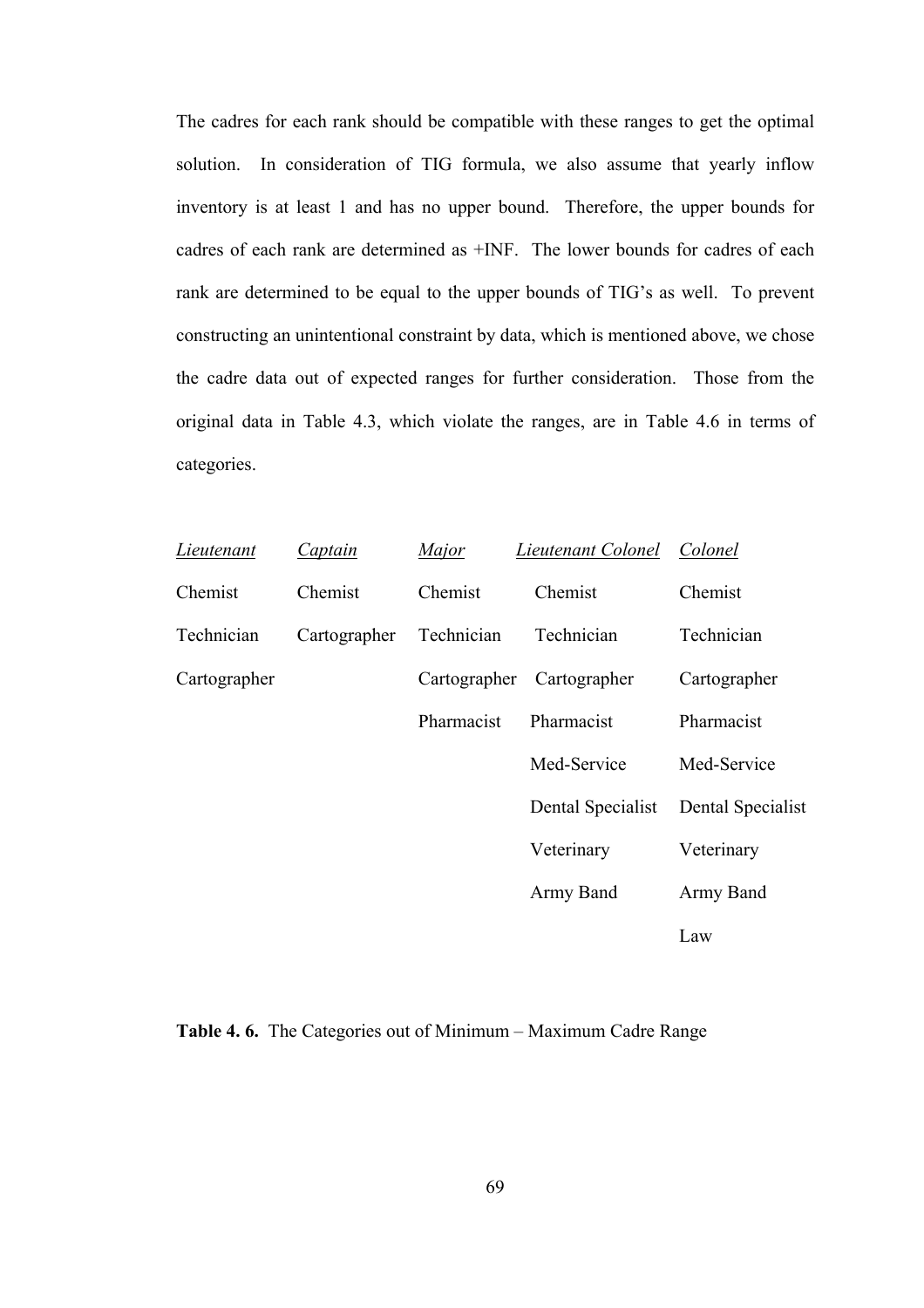From this context, the priority of categories for grouping and elimination is decided upon the repetition number at each rank in Table 4.6. The priority order is shown in Table 4.7. Thus, Table 4.7 with its first three choices justifies the hierarchical pyramid structure formation done above.

- 1. Chemist 6. Dental Specialist
- 2. Cartographer 7. Veterinary
- 3. Technician 8. Army Band
- 4. Pharmacist 9. Law
- 5. Medical Service

### **Table 4. 7.** Priority List for Further Consideration of Elimination and Grouping

Third, to determine the extreme values of cadres belonging to each category, I found the acceptable range between  $\mu$ +3 $\sigma$  and  $\mu$ -3 $\sigma$  for each rank. Those of which are out of the range cause any consideration of all categories for elimination and grouping. After the gradual elimination and grouping of some categories, which are in the priority list, the similar process continues until the all values of cadres are completely in the range. The iteration results for the given data are shown below:

*First Iteration:* In this operation, Table 4.8 is created by using the data in Table 44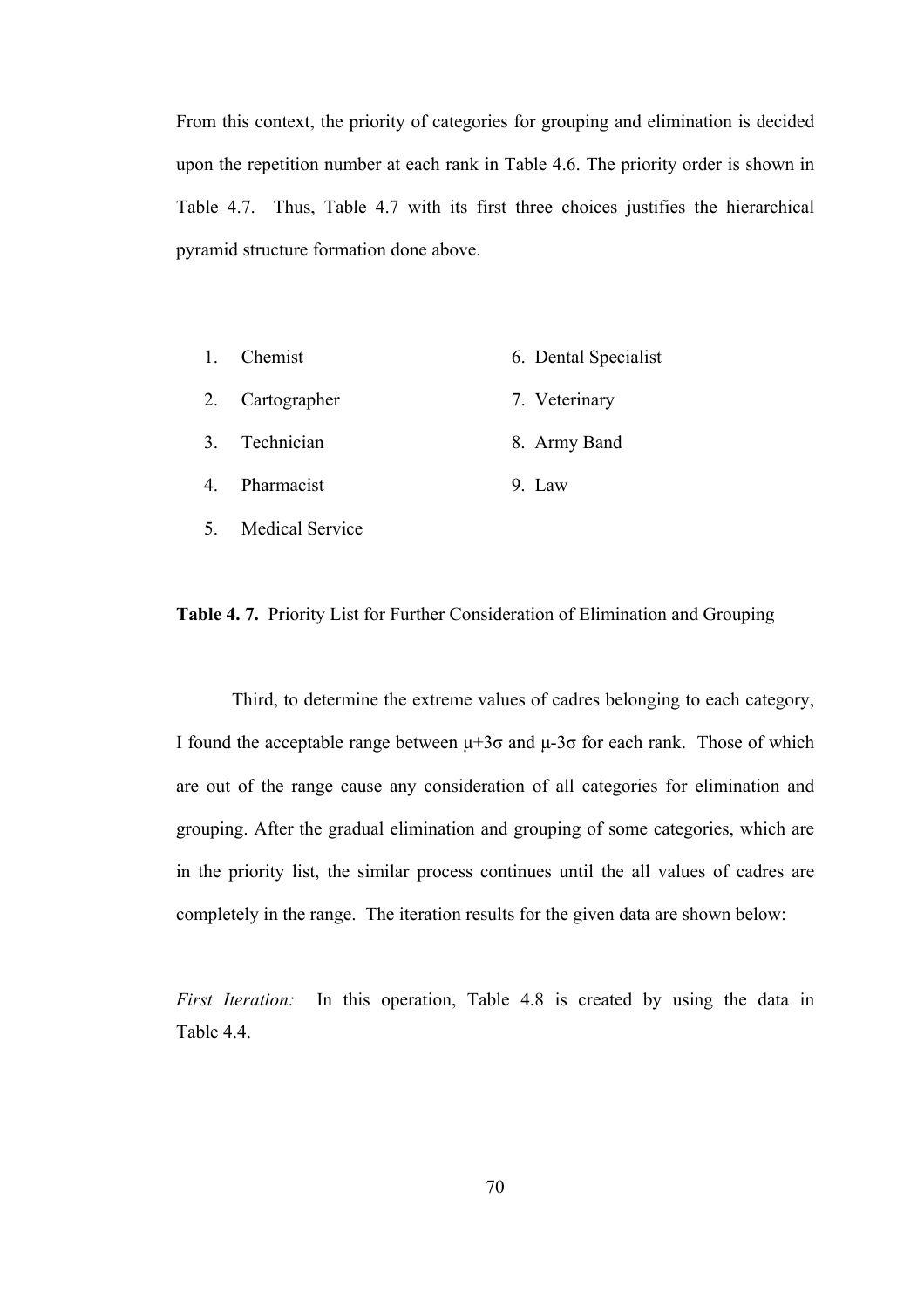|                 | <b>Colonel</b> | Lieutenant<br><b>Colonel</b> | <b>Major</b> | Captain | Lieutenant |
|-----------------|----------------|------------------------------|--------------|---------|------------|
| Average         | 70             | 111                          | 230          | 357     | 546        |
| Std. Dev.       | 59,81          | 99,97                        | 192,18       | 327,05  | 532,65     |
| 3 x (Std. Dev.) | 179,43         | 299,92                       | 576,54       | 981,16  | 1597,96    |
| $\mu + 3\sigma$ | 249            | 411                          | 806          | 1338    | 2144       |
| $\mu - 3\sigma$ | $-110$         | -189                         | -347         | $-624$  | $-1052$    |

**Table 4. 8.** Descriptive Analysis Results of the Data in Table 4.4.

According to Table 4.8, the category of Infantry is seen out of range at the rank of Captain and Lieutenant in terms of cadre. Thus, I group three categories including Dental Specialist, Medical Service, Pharmacist, and Veterinary together to keep the variation in acceptable limits with regard to priority list. Why I chose these three categories is that they represent the same expertise area. The revised table is shown in Table 4.9.

*Second Iteration:* In this operation, Table 4.10 is created by using the data in Table 4.9. In Table 4.10, although the category of Infantry is pulled into the range at the rank of Captain in terms of cadre, it is still out of range at the rank of Lieutenant. Therefore, I ignore the category of Army Band as a necessity of priority list. Then, the revised table is formed in Table 4.11.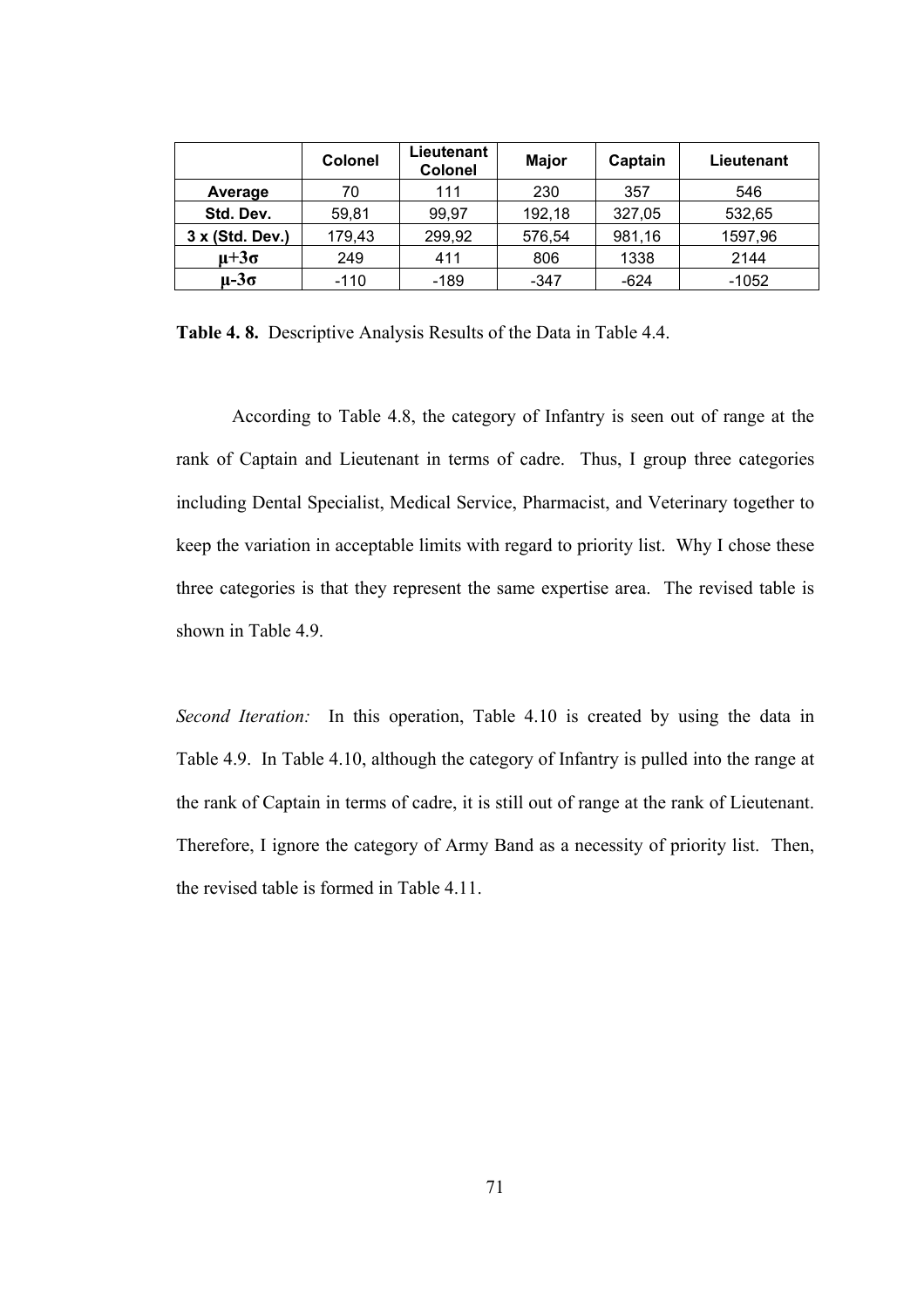|                |                                                                                              | Colonel        | Lieutenant<br>Colonel | <b>Major</b> | Captain | Lieutenant |
|----------------|----------------------------------------------------------------------------------------------|----------------|-----------------------|--------------|---------|------------|
| 1              | <b>INFANTRY</b>                                                                              | 227            | 396                   | 707          | 1359    | 2236       |
| $\overline{c}$ | <b>ARMOR</b>                                                                                 | 130            | 195                   | 373          | 586     | 1091       |
| 3              | <b>ARTILLERY</b>                                                                             | 193            | 317                   | 643          | 914     | 1475       |
| 4              | <b>AVIATION</b>                                                                              | 45             | 76                    | 251          | 405     | 706        |
| 5              | <b>AIR DEFENCE</b>                                                                           | 46             | 56                    | 127          | 180     | 416        |
| 6              | <b>MILITARY</b><br><b>INTEELIGENCE</b>                                                       | 75             | 101                   | 223          | 277     | 444        |
| $\overline{7}$ | <b>ENGINEERING</b>                                                                           | 91             | 113                   | 225          | 366     | 625        |
| 8              | <b>SIGNAL</b>                                                                                | 69             | 103                   | 265          | 504     | 792        |
| 9              | <b>TRANSPORTATION</b>                                                                        | 45             | 78                    | 164          | 224     | 390        |
| 10             | <b>QUARTERMASTER</b>                                                                         | 60             | 109                   | 227          | 354     | 420        |
| 11             | <b>ORDNANCE</b>                                                                              | 100            | 141                   | 260          | 535     | 628        |
| 12             | <b>PERSONNEL</b>                                                                             | 83             | 171                   | 297          | 408     | 491        |
| 13             | <b>FINANCE</b>                                                                               | 27             | 35                    | 55           | 62      | 65         |
| 14             | <b>ENGINEER</b>                                                                              | 58             | 101                   | 168          | 185     | 308        |
| 15             | <b>ARMY MEDICAL</b><br><b>SPECIALIST</b>                                                     | 142            | 223                   | 530          | 730     | 1002       |
| 16             | <b>DENTAL SPECIALIST</b><br><b>MEDICAL SERVICE</b><br><b>PHARMACIST</b><br><b>VETERINARY</b> | 38             | 70                    | 165          | 282     | 409        |
| 17             | <b>LAW</b>                                                                                   | 21             | 36                    | 73           | 84      | 105        |
| 18             | <b>ARMY BAND</b>                                                                             | $\overline{7}$ | 11                    | 28           | 34      | 38         |
| 19             | <b>INSTRUCTOR/TEACHER</b>                                                                    | 72             | 115                   | 272          | 370     | 374        |

**Table 4. 9.** The Revised Formation After Grouping the Categories of Dental Specialist, Medical Service, Pharmacist, and Veterinary Together.

|                 | Colonel | Lieutenant<br><b>Colonel</b> | <b>Major</b> | Captain | Lieutenant |  |
|-----------------|---------|------------------------------|--------------|---------|------------|--|
| Average         | 80      | 129                          | 266          | 414     | 632        |  |
| Std. Dev.       | 57,41   | 97,31                        | 184,39       | 321,44  | 529,20     |  |
| 3 x (Std. Dev.) | 172,24  | 291,94                       | 553,18       | 964,33  | 1587,59    |  |
|                 |         |                              |              |         |            |  |
| $\mu + 3\sigma$ | 253     | 421                          | 819          | 1378    | 2220       |  |
| $\mu - 3\sigma$ | -92     | $-163$                       | -287         | $-551$  | $-955$     |  |

**Table 4. 10.** Descriptive Analysis Results of the Data in Table 4.9.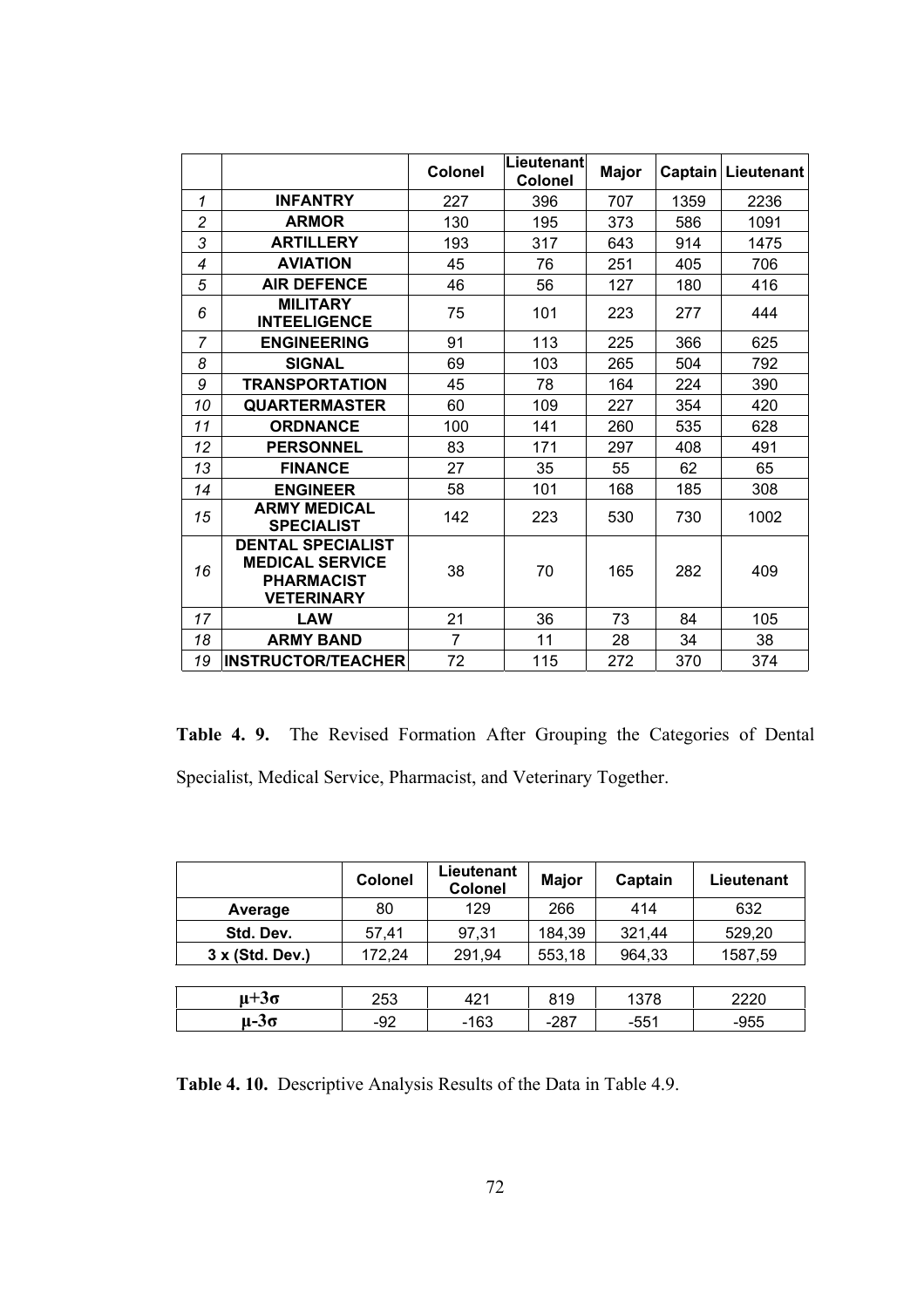|                |                                                                                              | <b>Colonel</b> | Lieutenant<br><b>Colonel</b> | <b>Major</b> | Captain | Lieutenant |
|----------------|----------------------------------------------------------------------------------------------|----------------|------------------------------|--------------|---------|------------|
| 1              | <b>INFANTRY</b>                                                                              | 227            | 396                          | 707          | 1359    | 2236       |
| $\overline{c}$ | <b>ARMOR</b>                                                                                 | 130            | 195                          | 373          | 586     | 1091       |
| 3              | <b>ARTILLERY</b>                                                                             | 193            | 317                          | 643          | 914     | 1475       |
| 4              | <b>AVIATION</b>                                                                              | 45             | 76                           | 251          | 405     | 706        |
| 5              | <b>AIR DEFENCE</b>                                                                           | 46             | 56                           | 127          | 180     | 416        |
| 6              | <b>MILITARY</b><br><b>INTEELIGENCE</b>                                                       | 75             | 101                          | 223          | 277     | 444        |
| $\overline{7}$ | <b>ENGINEERING</b>                                                                           | 91             | 113                          | 225          | 366     | 625        |
| 8              | <b>SIGNAL</b>                                                                                | 69             | 103                          | 265          | 504     | 792        |
| 9              | <b>TRANSPORTATION</b>                                                                        | 45             | 78                           | 164          | 224     | 390        |
| 10             | <b>QUARTERMASTER</b>                                                                         | 60             | 109                          | 227          | 354     | 420        |
| 11             | <b>ORDNANCE</b>                                                                              | 100            | 141                          | 260          | 535     | 628        |
| 12             | <b>PERSONNEL</b>                                                                             | 83             | 171                          | 297          | 408     | 491        |
| 13             | <b>FINANCE</b>                                                                               | 27             | 35                           | 55           | 62      | 65         |
| 14             | <b>ENGINEER</b>                                                                              | 58             | 101                          | 168          | 185     | 308        |
| 15             | <b>ARMY MEDICAL</b><br><b>SPECIALIST</b>                                                     | 142            | 223                          | 530          | 730     | 1002       |
| 16             | <b>DENTAL SPECIALIST</b><br><b>MEDICAL SERVICE</b><br><b>PHARMACIST</b><br><b>VETERINARY</b> | 38             | 70                           | 165          | 282     | 409        |
| 17             | <b>LAW</b>                                                                                   | 21             | 36                           | 73           | 84      | 105        |
| 18             | <b>INSTRUCTOR/TEACHER</b>                                                                    | 72             | 115                          | 272          | 370     | 374        |

**Table 4. 11.** The Revised Formation After Ignoring the Category of Army Band

According to Table 4.12, all data in Table 4.11 seem to satisfy the range limitations to keep variation at an acceptable level and could be used in the model.

|                 | <b>Colonel</b> | Lieutenant<br><b>Colonel</b> | <b>Major</b> | Captain | Lieutenant |
|-----------------|----------------|------------------------------|--------------|---------|------------|
| Average         | 85             | 135                          | 279          | 435     | 665        |
| Std. Dev.       | 56,17          | 95,74                        | 180,24       | 316,95  | 524,01     |
| 3 x (Std. Dev.) | 168,51         | 287,22                       | 540,72       | 950,85  | 1572,03    |
|                 |                |                              |              |         |            |
| $\mu + 3\sigma$ | 253            | 423                          | 820          | 1386    | 2237       |
| $\mu - 3\sigma$ | -84            | -152                         | $-262$       | $-516$  | $-907$     |

**Table 4. 12.** Descriptive Analysis Results of the Data in Table 4.11.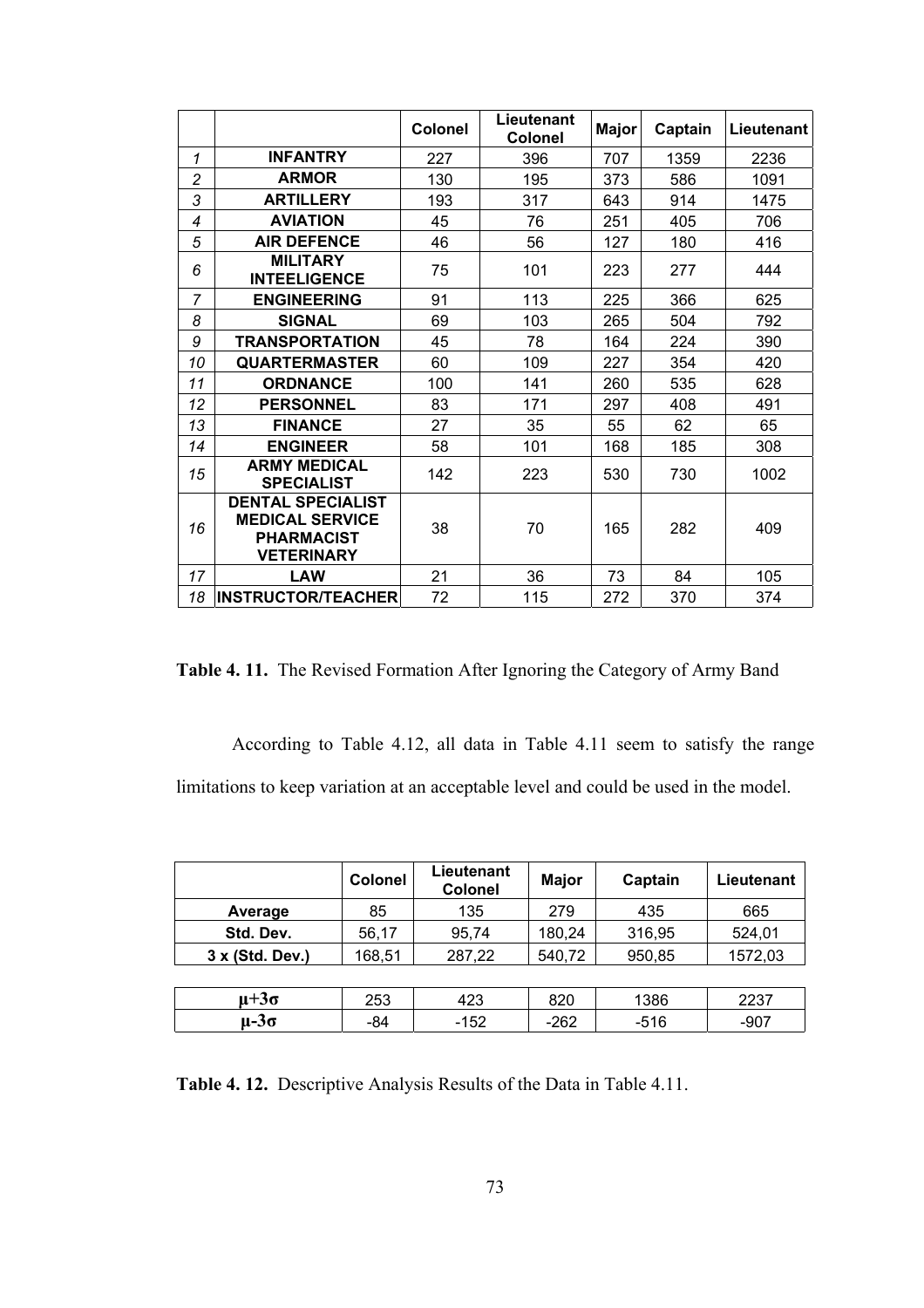### **4.3.2. The Algebraic Representation of The Problem**

1.Indices:

 $i = \text{ranks}$   $i = 1, ..., m;$ 

where *m* is the number of all ranks, which are:

- 1. Lieutenant
- 2. Captain
- 3. Major
- 4. Lieutenant Colonel
- 5. Colonel

 $j =$  warfare communities / categories  $j = 1, ..., n$ ;

where *n* is the number of all warfare categories, which are:

- 1. Infantry (Combat)
- 2. Armor (Combat)
- 3. Field Artillery (Combat)
- 4. Aviation (Combat)
- 5. Air Defense (Combat)
- 6. Military Intelligence (Combat)
- 7. Engineering (Combat)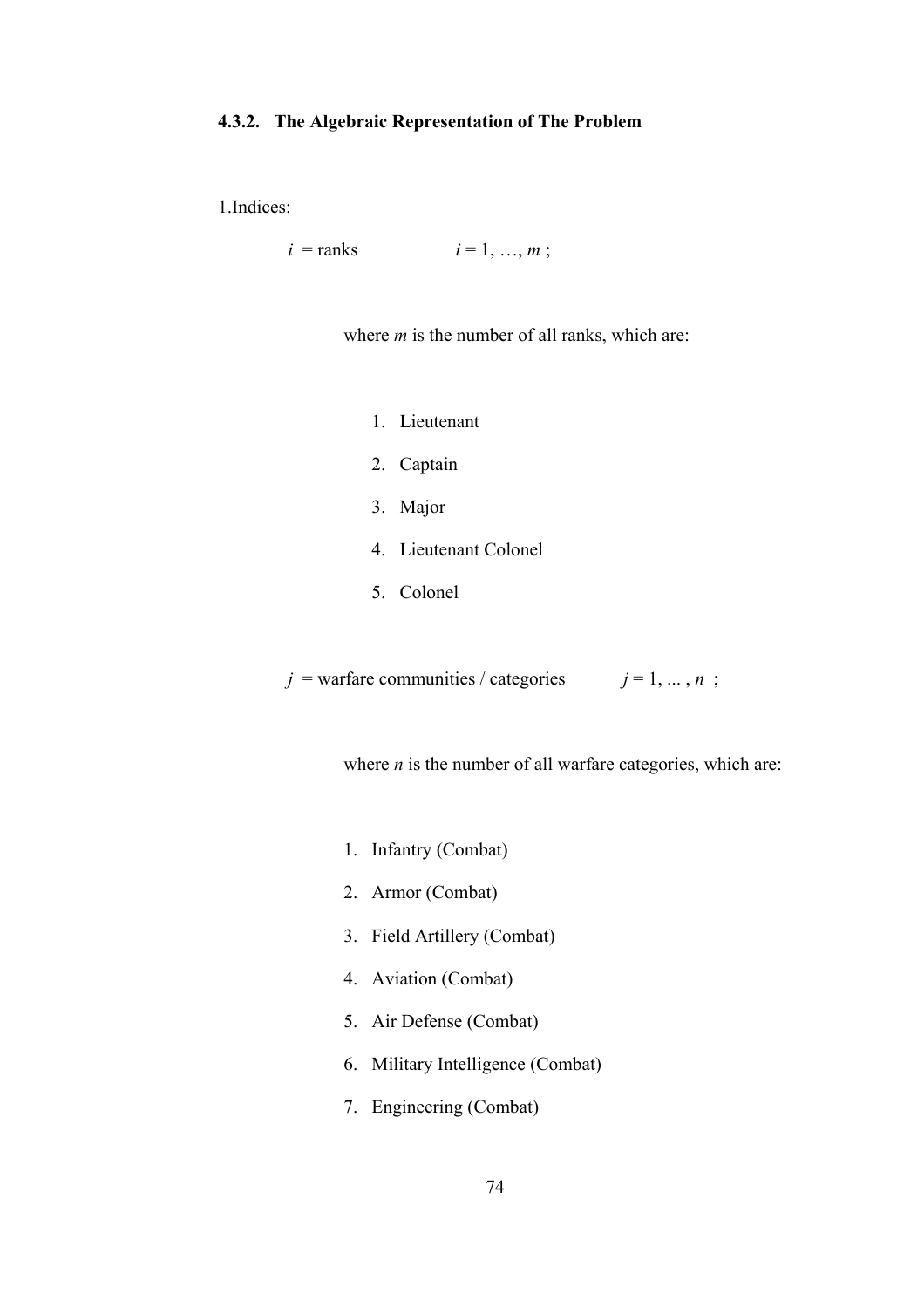- 8. Signal (Combat) 9. Transportation (Support) 10. Quartermaster (Support) 11. Ordnance (Support) 12. Personnel Affairs (Support) 13. Finance (Support) 14. Engineer (Support) 15. Army Medical Specialist – Doctor (Support) 16. Dental Specialist /Medical Service/Pharmacist/Veterinary (Support) 17. Law (Support) 18. Instructor/Teacher (Support)
- 2.Given Data and Parameters:
	- $a_{ij}$  = target officer need for rank i and category j

( person, constant over years)

 $s_{ij}$  = yearly average percentage of cadre in casualty for rank i and

category *j* (percent, constant over years)

 $r_i$  = maximum waiting time to put an officer out of the system at the rank *i* (year)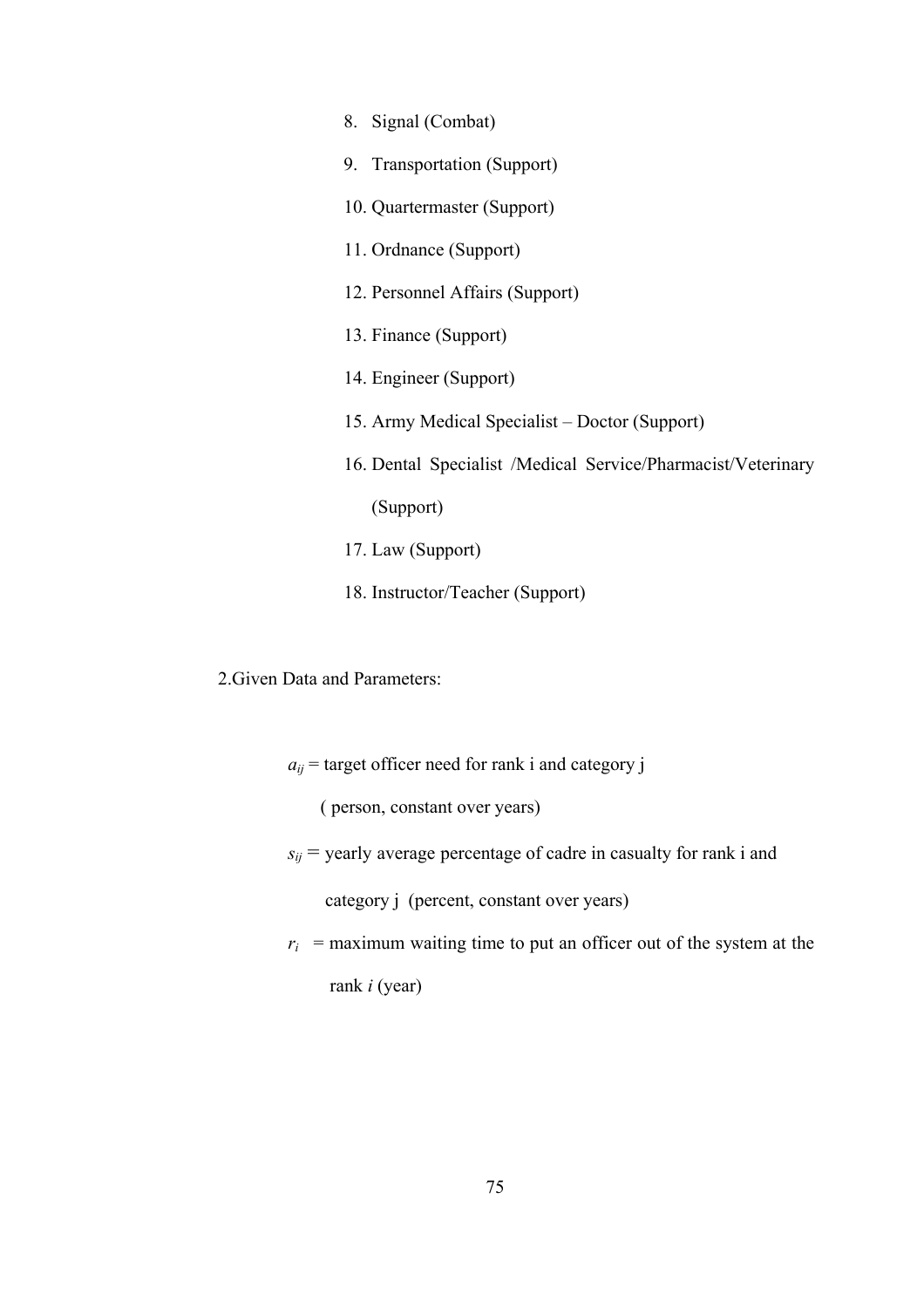## 3.Decision Variables:

 $x_{ij}$  = the average inflow officer inventory to meet the target need excluding casualty need (person per year),

where  $x_{ij} \geq 0$ , for all *i*,*j* 

 $h_{ij}$  = the average revised cadre after excluding reserves for rank *i* and category *j* (person)

*reserve*  $_{ij}$  = the accumulation in reserves for rank *i* and category *j* 

(person)

 $\overline{TIG}_i$  = the average TIG for rank *i* (year)

 $z =$  the value of objective function as a total variance of TIG's for each rank *i*

4.Constraints:

Define reserve for rank  $i$ ,  $i=1,...,m-1$ , and category  $j$ ,  $j=1,...,n$ :

*reserve*  $_{ij} = [x_{ij} - x_{i+1,j} - (s_{i+1,j} * a_{i+1,j})] * r_i$ 

Observe reserve for rank *i* and category *j*:

*reserve*  $_{ii} \le a_{ii} * 0.35$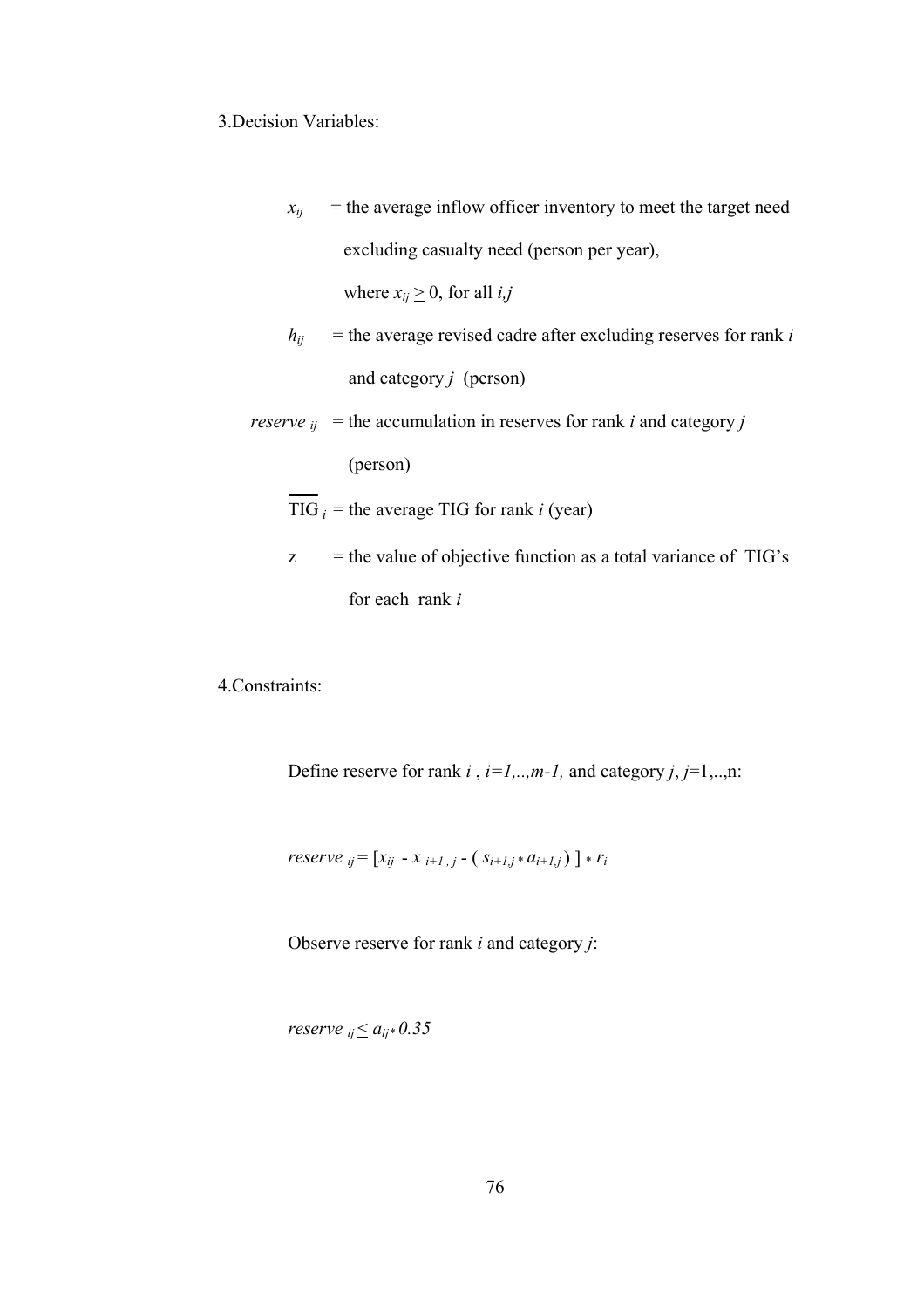Define the revised cadre after excluding reserves for rank *i* and category *j*:

 $hij = a_{ij}$  *- reserve*  $ij$ 

Define average TIG for rank *i*:

$$
\overline{TIG}_i = \frac{\sum_{j=1}^n h_{ij}/x_{ij}}{n}
$$

Observe the total TIG in the whole system:

$$
\sum_{i=1}^{m} \left[ \frac{\sum_{j=1}^{n} h_{ij} / x_{ij}}{n} \right] = 31
$$

Observe the minimum required inflow officer inventory per year for rank *i* and category *j*:

 $x_{ij} \geq 1$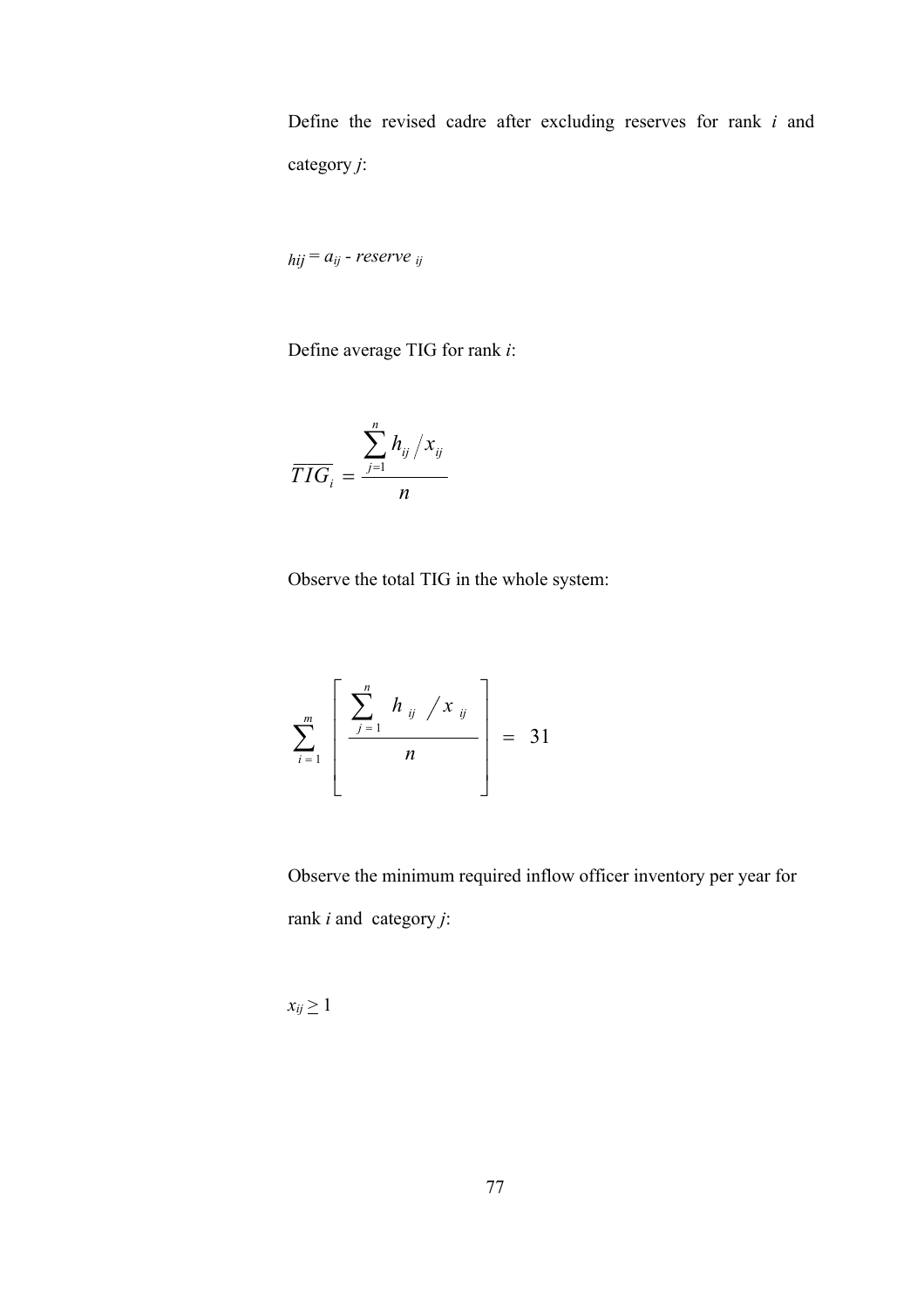Observe the minimum required TIG for rank *i*, *i*=2,..,m, and category *j*:

$$
h_{ij}/x_{ij} \geq 1
$$

Observe the minimum required TIG for the rank of lieutenant and category *j*:

$$
h_{1j}/x_{1j}\,\geq\,4
$$

Observe hierarchy structure between rank *i* and rank *i+1* for *i*=1,..*m*-1 and *j*=1,..*n*:

$$
[x_{i+1,j}+(s_{i+1,j} * a_{i+1,j})] \leq x_{ij}
$$

5.Objective Function:

$$
\text{Minimize} \quad z = \sum_{i=1}^{m} \frac{\sum_{j=1}^{n} \left[ h_{ij} / x_{ij} - \overline{TIG}_i \right]^{2}}{n-1}
$$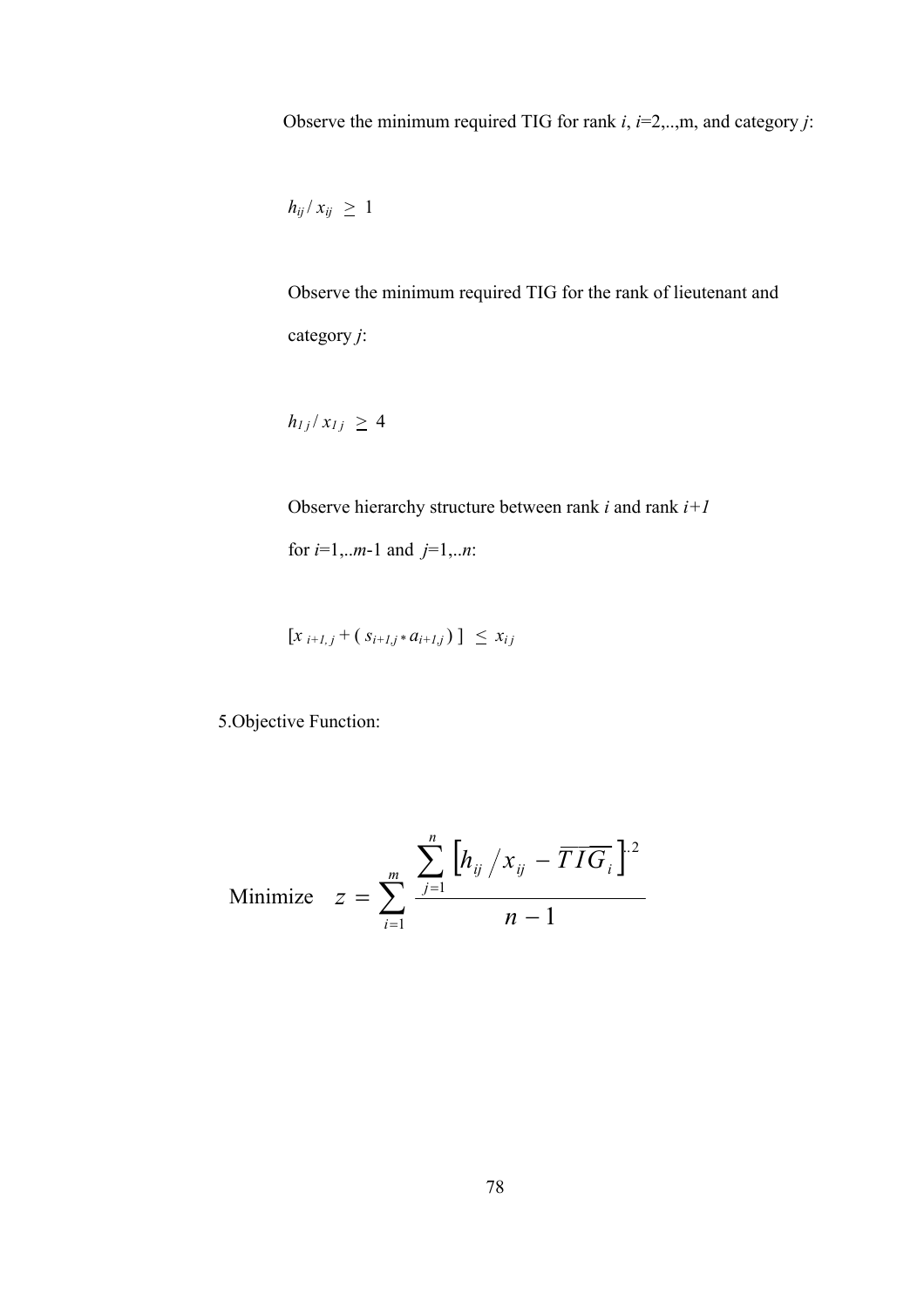The problem is formulated as a non-linear programming model. Although the decision variables are integer in nature, they are relaxed to be real numbers in the model. The reason to choose real numbers is that they are thought to belong to average values of decision variables over years. Therefore, the average values of decision variables justify the continuous values in results of the model.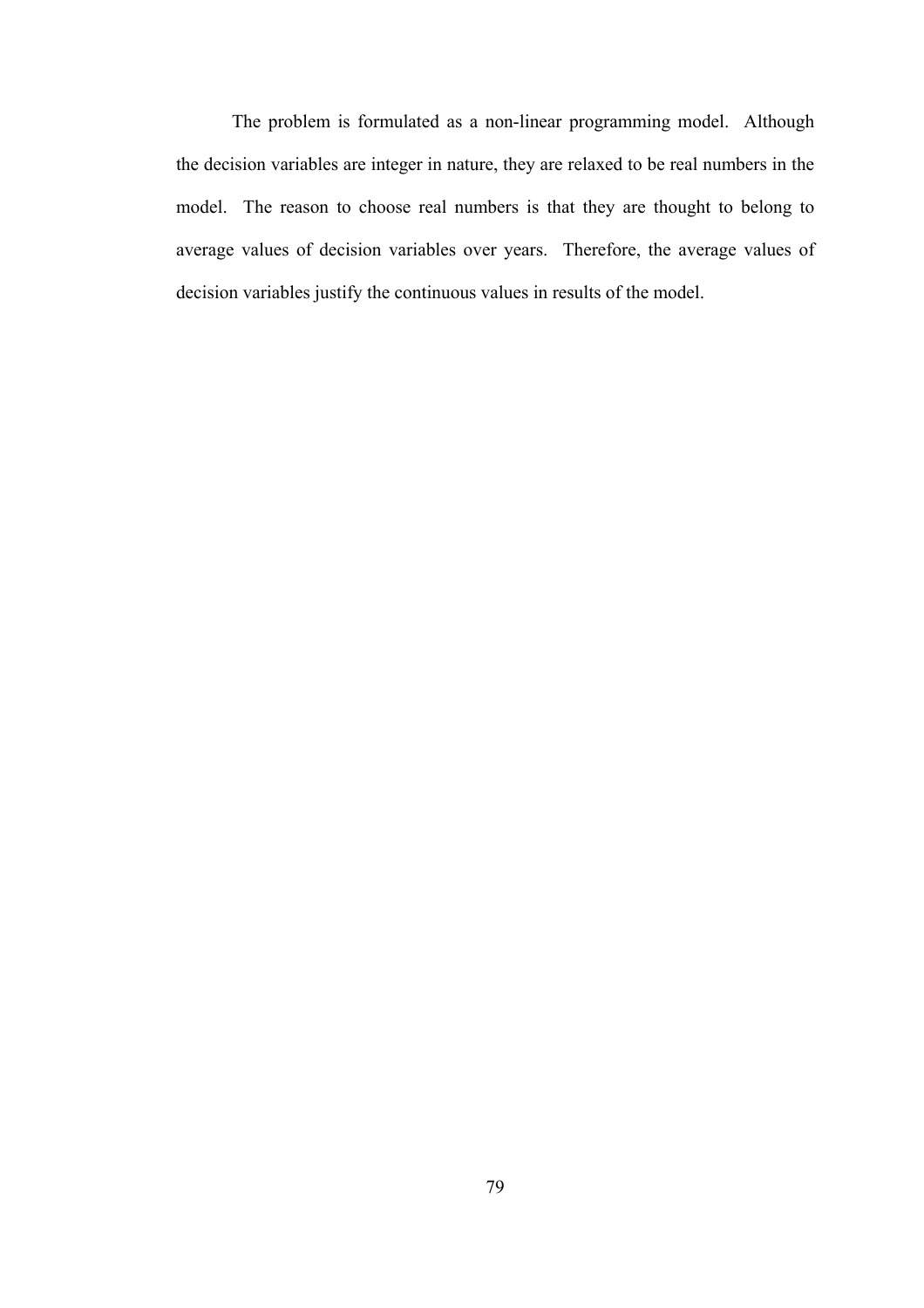# **CHAPTER 5**

## **5. DISCUSSIONS OF THE RESULTS**

## **5.1. RESERVE RATES**

Reserve rates influence the model and its optimal solutions. They are also decision variables and cannot be calculated or estimated easily. Therefore, we solve the model for several reserve rates and observe the system behavior, first. GAMS code of the model was run for reserve rates of 5%, 10%, 15%, 20%, 25%, … , 100%. The GAMS code of the non-linear model with equal weights for each rank is given in Appendix-A. Then, the results were analyzed for each run in terms of all TIG's and objective function. See Table 5.1 for the results with constant reserve rates for all ranks. Also, by using these results, Figure 5.1 displays the trend for TIG of each rank over given reserve rates together with objective values.

As it is seen from the Figure 5.1, it is observed that all trends of TIG's show less marginal change in common between the reserve rates of 5% and 45%. However, the objective values for all reserve rates are observed very close to zero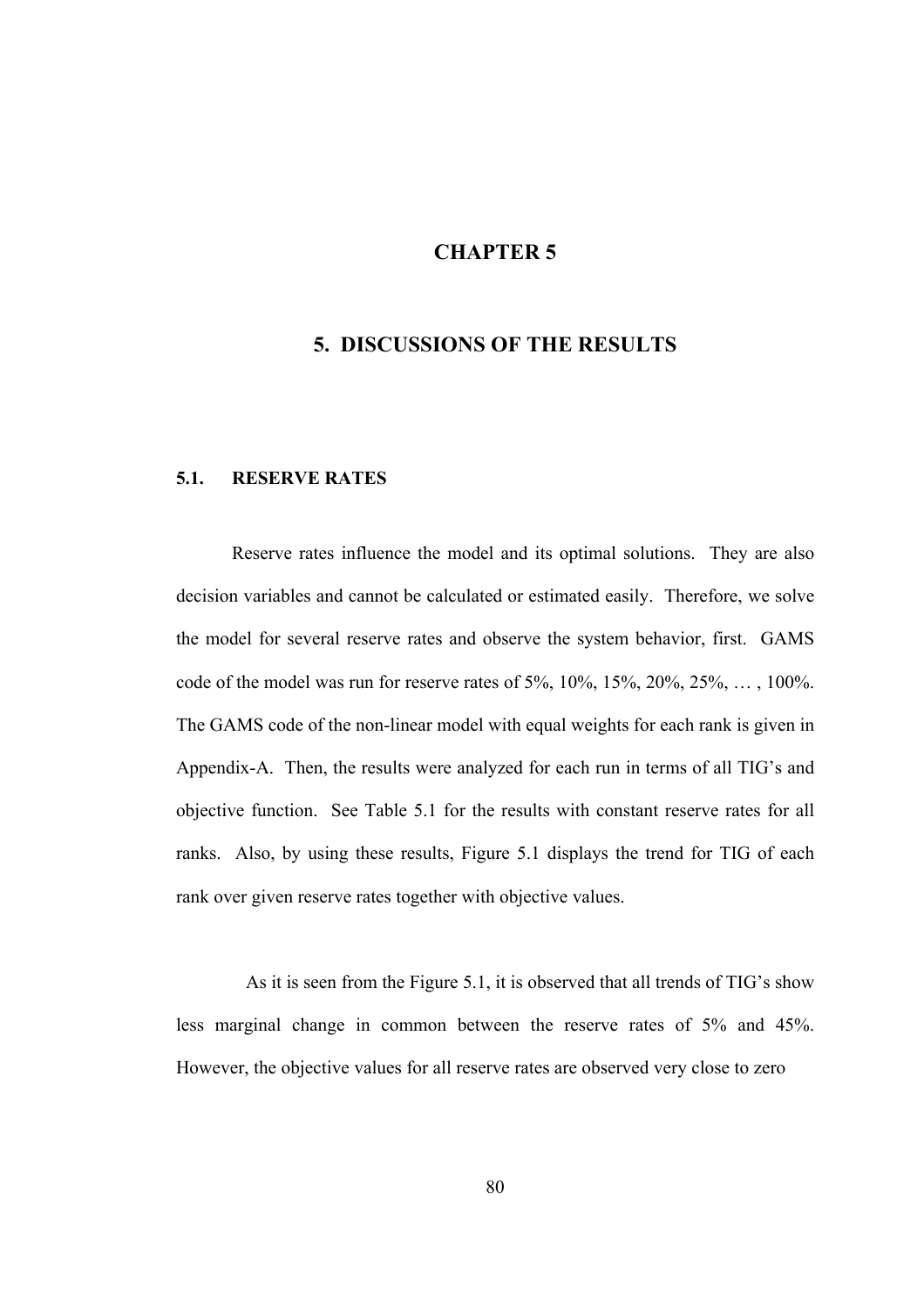

Figure 5. 1. The trends for TIG of each rank over given reserve rates together with objective values.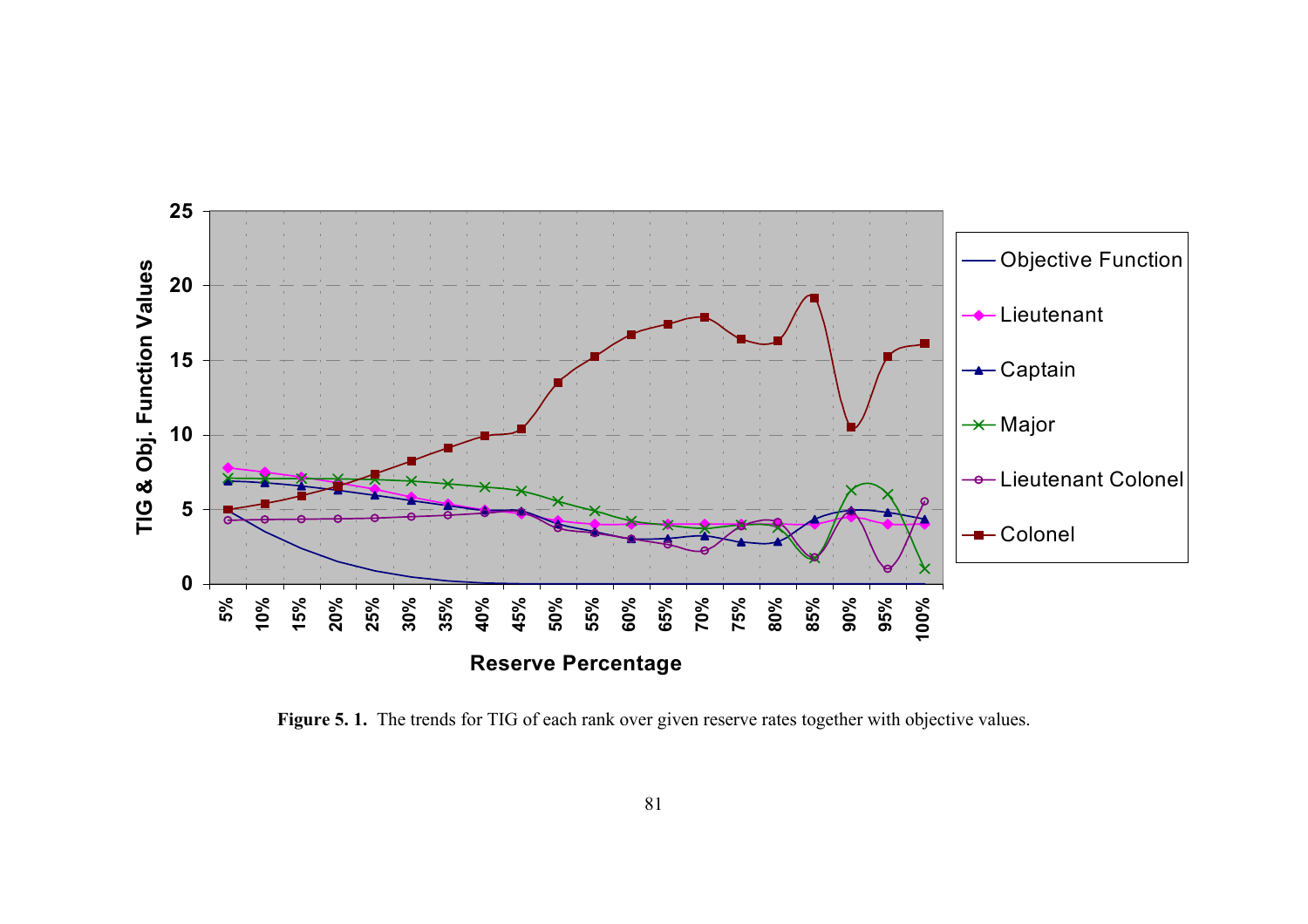after the value of 35% and above. Therefore, these two acceptable areas overlap between the reserve rates of 35% and 45%.

All in all, the last determined range for reserve rates, which is between 35% and 45%, could give some flexibility to The Turkish Army in execution of the plan through needs. What makes critical this range is that it never causes to change predetermined TIG's more than expected in the manpower-planning model.

|                           |       | <b>Reserve Rates</b> |       |       |       |       |       |        |
|---------------------------|-------|----------------------|-------|-------|-------|-------|-------|--------|
|                           | 5%    | 10%                  | 15%   | 20%   | 25%   | 30%   | 35%   | 40%    |
| <b>Objective Function</b> | 4,904 | 3,495                | 2,361 | 1,484 | 0,866 | 0.444 | 0,18  | 0,0471 |
| <b>TIG for Each Rank</b>  |       |                      |       |       |       |       |       |        |
| Lieutenant                | 7,785 | 7,479                | 7,143 | 6,775 | 6,333 | 5,815 | 5,356 | 4,956  |
| Captain                   | 6,901 | 6,773                | 6,558 | 6,278 | 5,925 | 5,577 | 5,243 | 4,935  |
| <b>Major</b>              | 7,074 | 7,065                | 7,067 | 7,022 | 6,981 | 6,893 | 6,699 | 6,482  |
| Lt. Colonel               | 4,262 | 4,307                | 4,329 | 4,359 | 4,398 | 4,497 | 4,588 | 4,733  |
| Colonel                   | 4,978 | 5,376                | 5,902 | 6,566 | 7,363 | 8,218 | 9,114 | 9,894  |

|                           | <b>Reserve Rates</b> |           |        |        |                               |           |  |  |
|---------------------------|----------------------|-----------|--------|--------|-------------------------------|-----------|--|--|
|                           | 45%                  | 50%       | 55%    | 60%    | 65%                           | 70%       |  |  |
| <b>Objective Function</b> | 0,00516              | 6,006E-17 |        |        | 4,927E-17 5,865E-17 4,579E-12 | 3,057E-10 |  |  |
| <b>TIG for Each Rank</b>  |                      |           |        |        |                               |           |  |  |
| Lieutenant                | 4,678                | 4,227     | 4      | 4      | 4                             |           |  |  |
| Captain                   | 4,886                | 4,011     | 3,495  | 3,004  | 3,031                         | 3,212     |  |  |
| <b>Major</b>              | 6,226                | 5,528     | 4,871  | 4,221  | 3,915                         | 3,699     |  |  |
| Lt. Colonel               | 4,814                | 3,734     | 3,406  | 3,004  | 2,639                         | 2,235     |  |  |
| <b>Colonel</b>            | 10,395               | 13,501    | 15,228 | 16,734 | 17,416                        | 17,855    |  |  |

|                                               | <b>Reserve Rates</b> |        |           |           |           |           |  |  |
|-----------------------------------------------|----------------------|--------|-----------|-----------|-----------|-----------|--|--|
|                                               | 75%                  | 80%    | 85%       | 90%       | 95%       | 100%      |  |  |
| <b>Objective Function</b> 3,134E-10 2,163E-09 |                      |        | 4,789E-10 | 3,332E-17 | 2,439E-18 | 3,491E-09 |  |  |
| <b>TIG for Each Rank</b>                      |                      |        |           |           |           |           |  |  |
| Lieutenant                                    | 4                    | 4      | 4         | 4,48      | 4         | 4         |  |  |
| Captain                                       | 2,79                 | 2,831  | 4,327     | 4,926     | 4,781     | 4,342     |  |  |
| <b>Major</b>                                  | 3,952                | 3,745  | 1,731     | 6,257     | 5,996     |           |  |  |
| Lt. Colonel                                   | 3,852                | 4,139  | 1,777     | 4,828     |           | 5,537     |  |  |
| <b>Colonel</b>                                | 16,407               | 16,285 | 19,165    | 10,509    | 15,222    | 16,12     |  |  |

**Table 5. 1.** The Results with Constant Reserve Rates for All Ranks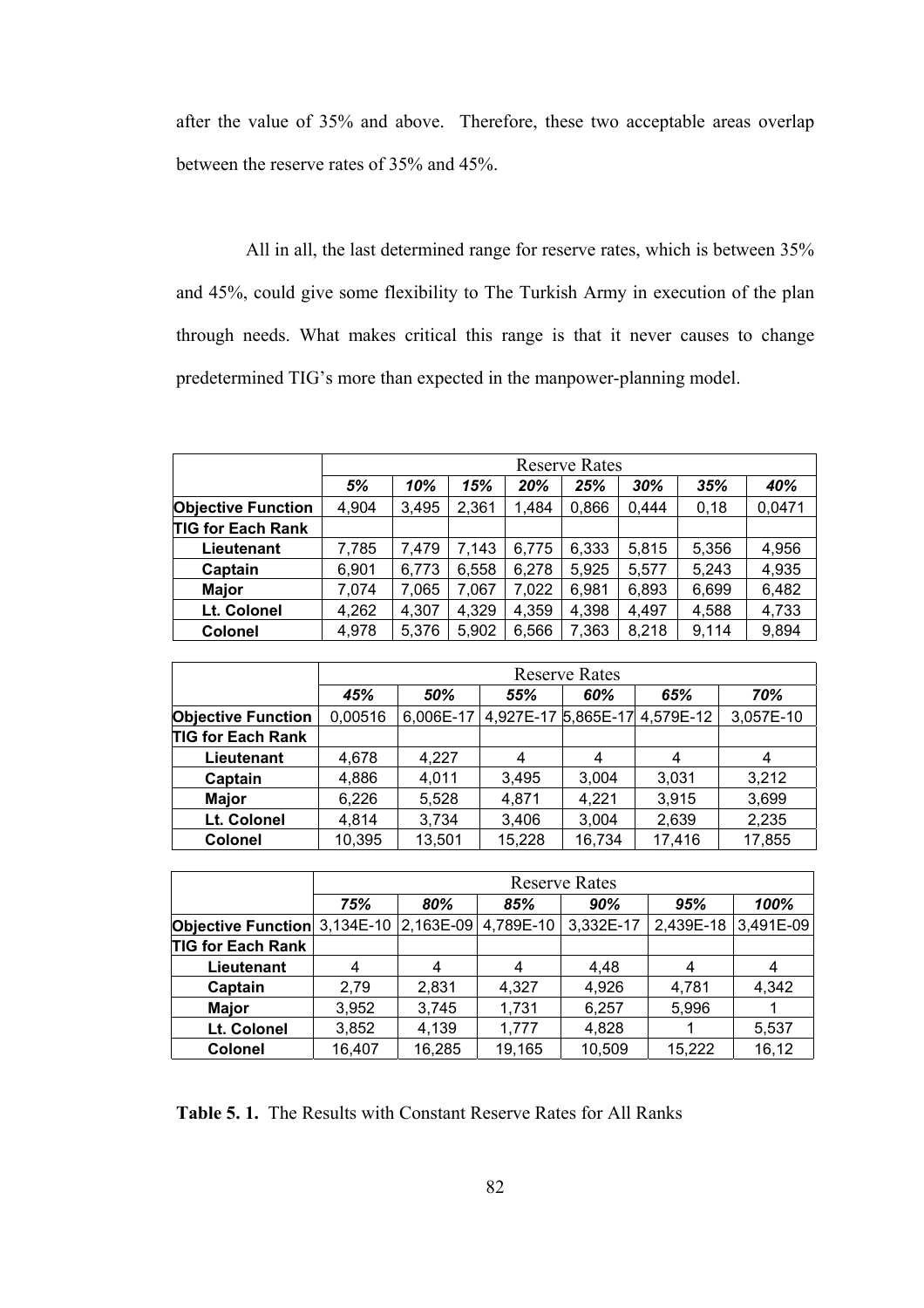From this context, on one hand, the original model gives the smallest objective value on the reserve rate of 61% with a little modification in GAMS code. See Table 5.2 for detailed TIG and objective function values, and Appendix-B for the GAMS code of the original model with some modification to obtain an optimal constant reserve rate for all ranks. However, the output at this point of reserve rate is not acceptable due to being out of the determined range. Therefore, the closer values to 61%, we choose for reserve rates in the model, the closer the results will be to optimal. Although the change in objective function is too small, the tendency of some TIG values to have a big marginal change makes us stick to the determined range of reserve rates. On the other hand, if I apply different reserve rates to each rank other than apply a constant reserve rate for all ranks throughout the model as in the original formation of the model, the results shape as in Table 5.3. See Appendix-C for GAMS code of the revised model for optimal reserve rates of each rank. According to results of the revised model, the reserve rates and TIG's are not exactly compatible with that of original model. This is the evidence of that rates of each rank are dependant of TIG's. If they were independent of each other, it would be expected that TIG's remain the same where optimal reserve rates are applied.

| Objective Function | TIG        |       |       |                                      |                |  |
|--------------------|------------|-------|-------|--------------------------------------|----------------|--|
|                    | Lieutenant |       |       | Captain   Major   Lieutenant Colonel | <b>Colonel</b> |  |
| 1.479E-15          | 4          | 2.897 | 4.078 | 2.957                                | 17.068         |  |

**Table 5. 2.** Optimal Values for Reserve Rate of 61%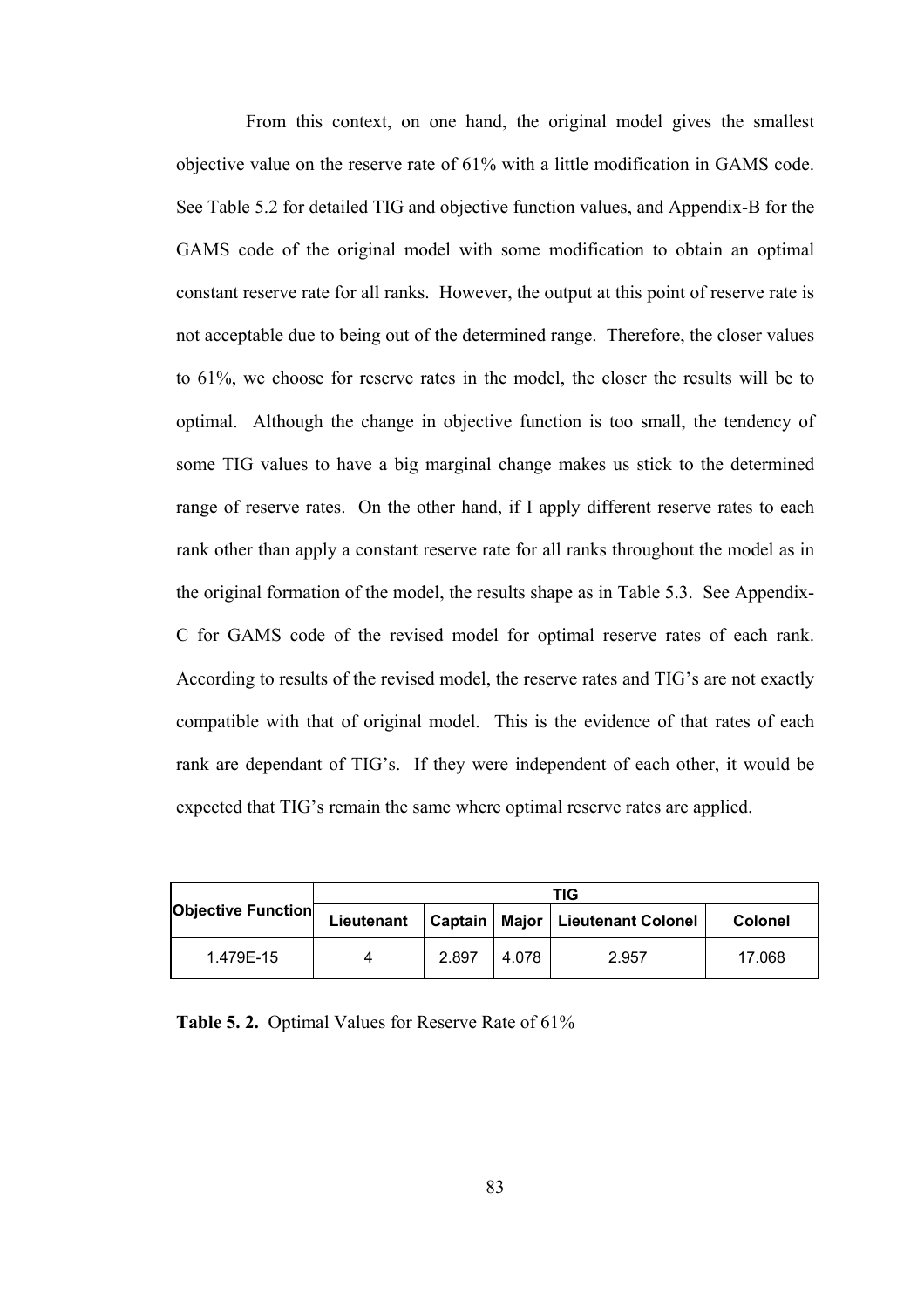|                        | Lieutenant | Captain | Major  | <b>Lieutenant Colonel</b> | <b>Colonel</b> |
|------------------------|------------|---------|--------|---------------------------|----------------|
| <b>Reserve Rates</b>   | 50.100     | 78.177  | 43.543 | 33.427                    | 0              |
| TIG                    | 4          | 1.590   | 6.686  | 5.263                     | 13.461         |
|                        |            |         |        |                           |                |
| <b>Objective Value</b> | 5.225E-14  |         |        |                           |                |

**Table 5. 3.** The Revised Model Output With Optimal Reserve Rates for Each Rank

In consideration of all discussed so far, I select the reserve rate of 35% from the range where the system is most stable to present the output of some decision variables. According to all given data, the results of the nonlinear model follow in Tables  $5.4 - 5.6$ .

Objective Value  $(z) = 0.180$ 

| <b>RANKS</b>       | <b>TIG'S</b> |
|--------------------|--------------|
| Lieutenant         | 5.356        |
| Captain            | 5.243        |
| Major              | 6.699        |
| Lieutenant Colonel | 4.588        |
| Colonel            | 9.114        |

**Table 5. 4.** Average TIG's for Each Rank  $[c (i)]$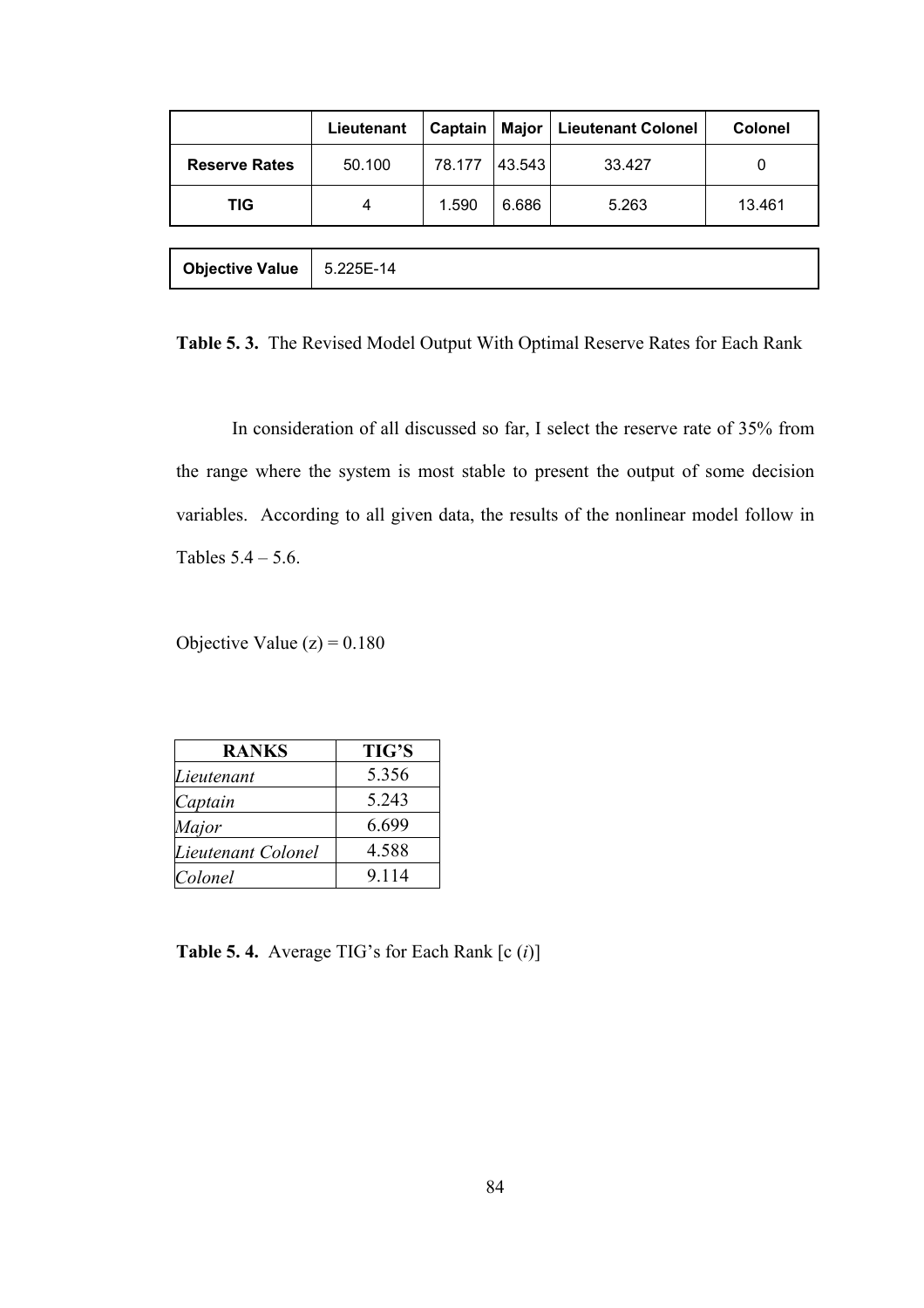| Warfare<br><b>Categories</b> | Lieutenant | Captain | <b>Major</b> | Lieutenant<br>Colonel | <b>Colonel</b> |
|------------------------------|------------|---------|--------------|-----------------------|----------------|
| Infantry                     | 281.883    | 170.848 | 91.969       | 65.001                | 24.912         |
| Armor                        | 135.548    | 84.788  | 49.229       | 36.03                 | 14.267         |
| Artillery                    | 205.334    | 136.945 | 78.462       | 54.525                | 21.181         |
| <i><b>Aviation</b></i>       | 86.559     | 50.407  | 21.793       | 12.913                | 5.008          |
| Air Defense                  | 44.342     | 27.433  | 16.335       | 12.285                | 5.063          |
| Intelligence                 | 62.912     | 45.604  | 27.76        | 20.354                | 8.231          |
| Engineering                  | 83.048     | 53.999  | 31.568       | 24.412                | 9.987          |
| Signal                       | 98.987     | 58.226  | 28.77        | 19.132                | 7.588          |
| Transport                    | 51.107     | 33.443  | 19.097       | 12.83                 | 4.939          |
| Quartermaster                | 69.449     | 51.2    | 26.412       | 17.344                | 6.585          |
| Ordnance                     | 98.741     | 65.94   | 36.206       | 27.381                | 10.977         |
| Personnel                    | 78.413     | 58.958  | 36.206       | 24.615                | 9.109          |
| Finance                      | 14.777     | 12.855  | 9.06         | 7.135                 | 2.894          |
| Engineering                  | 44.668     | 35.665  | 22.729       | 16.453                | 6.363          |
| Doctor                       | 143.988    | 115.095 | 59.409       | 39.967                | 15.584         |
| Medical                      | 47.485     | 33.61   | 17.41        | 10.973                | 4.179          |
| Law                          | 17.015     | 13.304  | 8.522        | 5.92                  | 2.305          |
| Teacher                      | 61.376     | 51.087  | 29.568       | 20.039                | 7.902          |

**Table 5. 5.** Yearly Inflow Inventory Excluding Casualties [x (*i,j*)]

| Warfare<br><b>Categories</b> | Lieutenant | Captain | Major   | Lieutenant<br>Colonel | Colonel   |
|------------------------------|------------|---------|---------|-----------------------|-----------|
| <b>Infantry</b>              | 726.598    | 463.557 | 91.058  | 97.891                |           |
| Armor                        | 365.181    | 141.613 | 43.303  | 29.76                 |           |
| Artillery                    | 375.496    | 196.25  | 117.521 | 66.938                |           |
| Aviation                     | 242.502    | 140.811 | 87.85   | 18.487                |           |
| Air Defense                  | 145.6      | 39.699  | 18.421  |                       | $\bullet$ |
| Intelligence                 | 107.123    | 37.983  | 37.086  | 7.653                 | $\bullet$ |
| Engineering                  | 180.302    | 82.982  | 13.582  | 1.04                  | $\bullet$ |
| Signal                       | 261.953    | 176.4   | 73.523  | 15.636                |           |
| <b>Transport</b>             | 116.339    | 48.719  | 36.099  | 19.161                |           |
| Quartermaster                | 48.121     | 85.655  | 50.111  | 29.458                |           |
| Ordnance                     | 99.273     | 187.25  | 17.654  | 15.481                |           |
| Personnel                    | 71.121     | 98.993  | 54.521  | 58.109                |           |
| Finance                      |            |         |         | 0.643                 | ٠         |
| Engineering                  | 68.814     |         | 15.619  | 25.483                | ٠         |
| Doctor                       | 230.986    | 126.767 | 132.126 | 39.704                |           |
| Medical                      | 143.15     | 98.7    | 49.151  | 19.889                |           |
| Law                          | 13.888     | 14.273  | 15.925  | 8.85                  |           |
| Teacher                      | 45.35      | 102.248 | 73.976  | 23.094                |           |

**Table 5. 6.** Total Accumulation in Reserves [reserve  $(i,j)$ ]<sup>5</sup>

 $\frac{5}{10}$  The symbol ". " for reserve  $(i,j)$  in the Table 5.7. means a value very close to zero.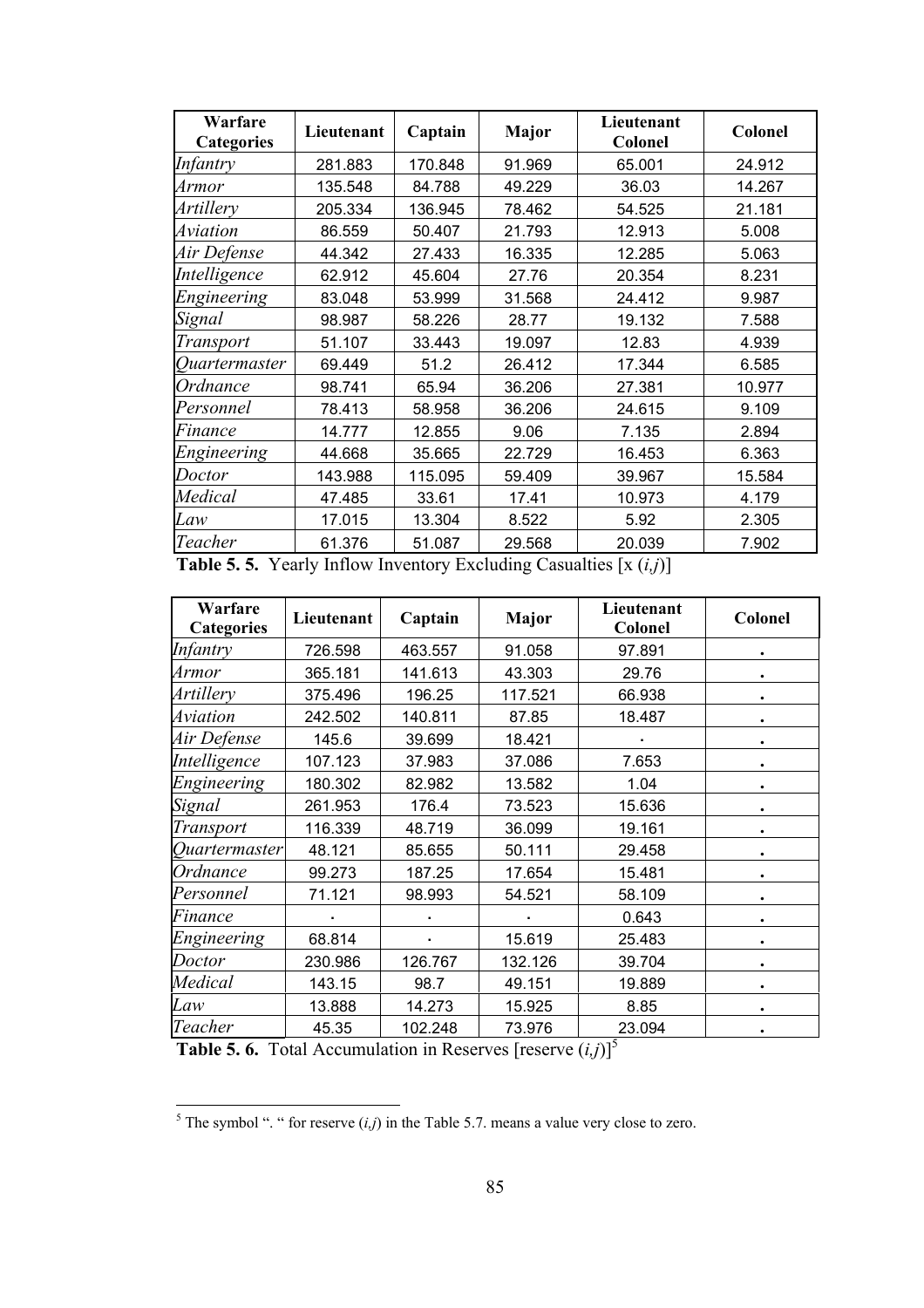#### **5.2. COMPARISON OF WEIGHTS OF THE MODEL**

I have used equal weights as a multiplier for each rank's total TIG variance in the objective function so far. However, I provide weights to support the analysis of the results. In determination of weights, I make use of hierarchical structure of the Turkish Army in terms of ranks. Thus, the weight of a rank is formed according to number of the previous rank in its span of control. The base unit is lieutenant in this formation. Then, the value of weights for each rank is adjusted in the way that their sum is equal to 5 as it is in equal weighted model. See Table 5.7 for weights of each rank to use in the objective function.

|                                               | <b>Lieutenant</b> | Captain | Major | <b>Lieutenant Colonel</b> | <b>Colonel</b> |
|-----------------------------------------------|-------------------|---------|-------|---------------------------|----------------|
| <b>Weights from</b><br>Hierarchical Structure |                   | 3       | 8     | 9                         | 27             |
| <b>Adjusted Weights</b>                       | 0.1042            | 0,3125  | 0.834 | 0,9375                    | 2,8125         |

**Table 5. 7.** Adjusted Weights for each Rank

Comparison of the results including both equal and adjusted weights as determinants is shown in Table 5.8. The results with adjusted weights are obtained after running of GAMS code of the modified original model. See Appendix-D for modifications of GAMS code of the revised model.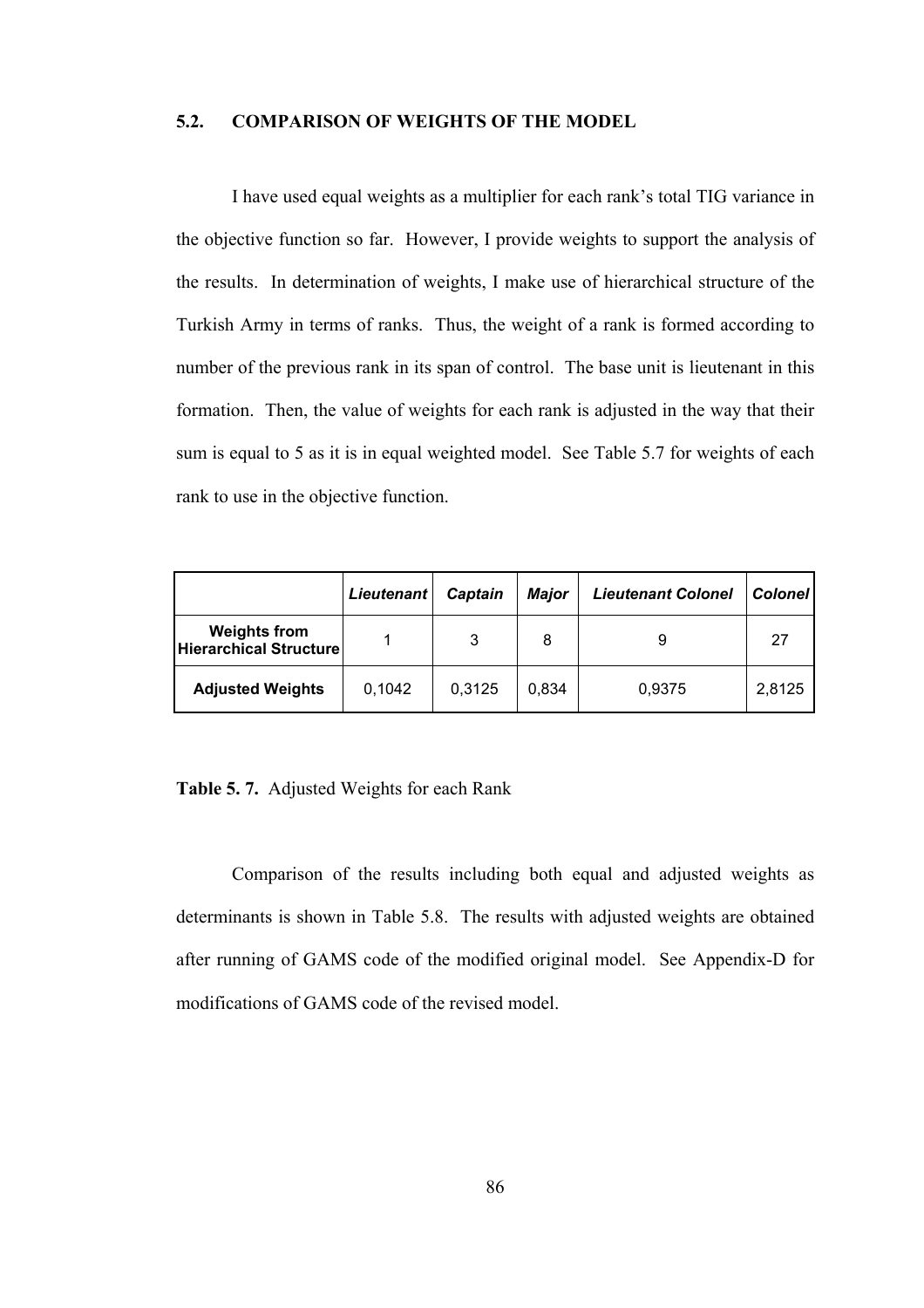From Table 5.8, the difference between the outputs of two models, which base on equal weights and adjusted weights respectively, is small enough to ignore. Although the objective value's change is around 2,8%, the absolute change in value is in thousandths. Therefore, the use of either weight multiplier in objective function of the model doesn't affect the results very much.

|       |                                                          | <b>With Equal</b><br>Weight | <b>With Adjusted</b><br>Weight | Change in<br>Value | Change in<br>Percentage |
|-------|----------------------------------------------------------|-----------------------------|--------------------------------|--------------------|-------------------------|
|       | Lt.                                                      | 5,356                       | 5,331                          | $-0,025$           | $-0,6%$                 |
| TIG's | Cpt.                                                     | 5,243                       | 5,256                          | 0,013              | 0.3%                    |
|       | Maj.                                                     | 6,699                       | 6,737                          | 0,038              | 0,7%                    |
|       | Lt. Col.                                                 | 4,588                       | 4,507                          | $-0,081$           | $-1,8%$                 |
|       | Col.                                                     | 9,114                       | 9,169                          | 0,055              | 0,6%                    |
|       | <b>Objective Value</b><br>(With Multiplier of Weight)    | 0,180                       | 0,0734                         | $-0,1066$          | $-59,22\%$              |
|       | <b>Objective Value</b><br>(Without Multiplier of Weight) | 0,180                       | 0,1851                         | 0,0051             | 2,8%                    |

**Table 5. 8.** Comparison Table of the Outputs for Equal and Adjusted Weights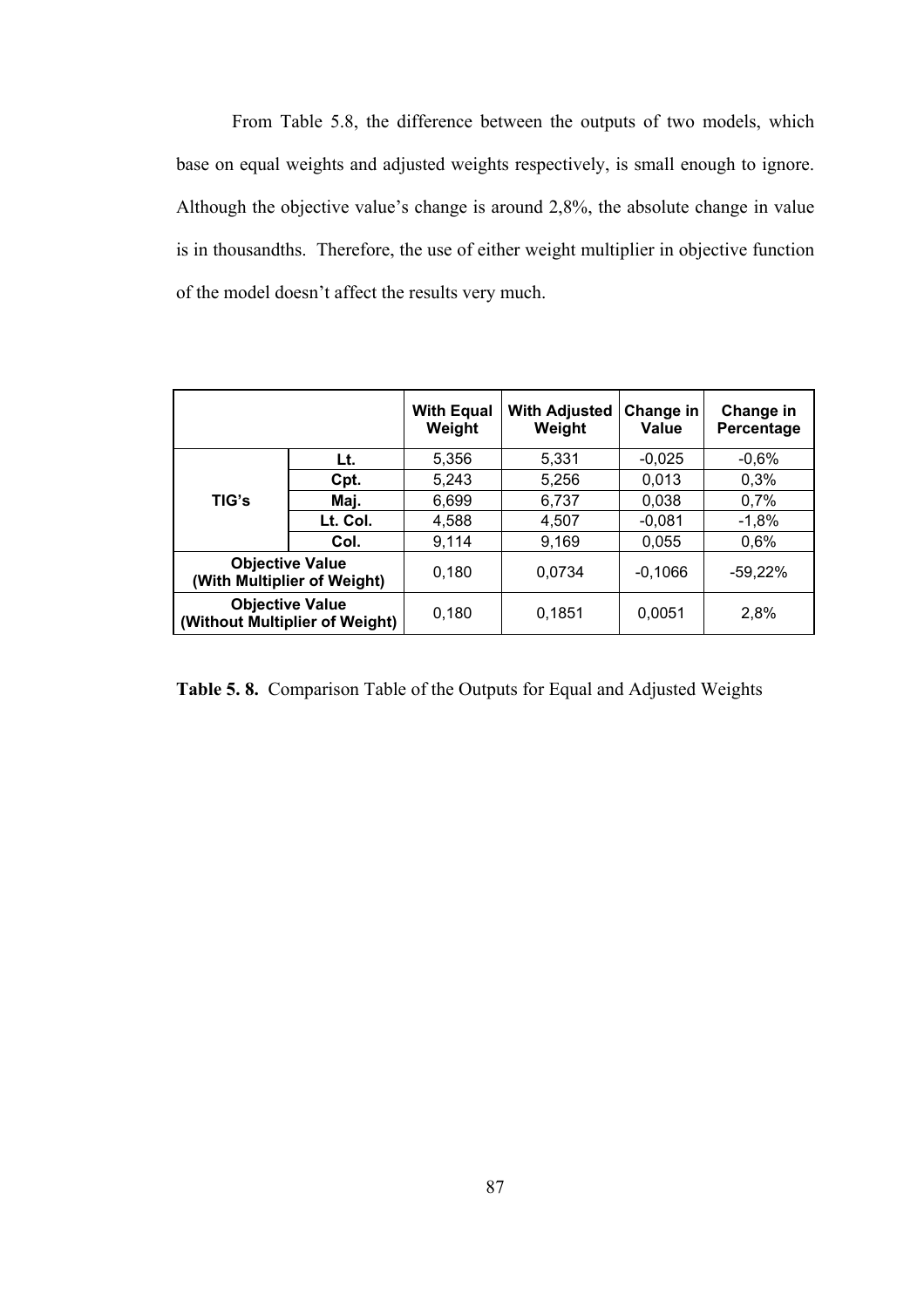## **CHAPTER 6**

## **6. CONCLUSION AND RECOMMENDATIONS**

It is seen that the draft promotion system in the Turkish Army provides many advantages to everyone in the organization such as increased motivation and competition. These validate the statement that HRM necessitates a majority of aspects of reforms in the  $21<sup>st</sup>$  century to give the deserved value of officers.

From this context, the thesis has described the development of a non-linear model for manpower planning in the Turkish Army. The model provides a computational methodology for analyzing the impact of the Army force structure on TIG's as it makes a transition to meet rank requirements. Furthermore, the model can allow the Turkish Army to evaluate simultaneously changes in the inflow inventories and reserves. It was tested by approximate data from the very system. Several runs of the model by checking the computational results and report forms are to reflect the expected structure of the Turkish Army. A special attention was also given to the construction of the model not to face with a bottleneck related to huge personnel inventory fluctuations in the system. Therefore, the usefulness and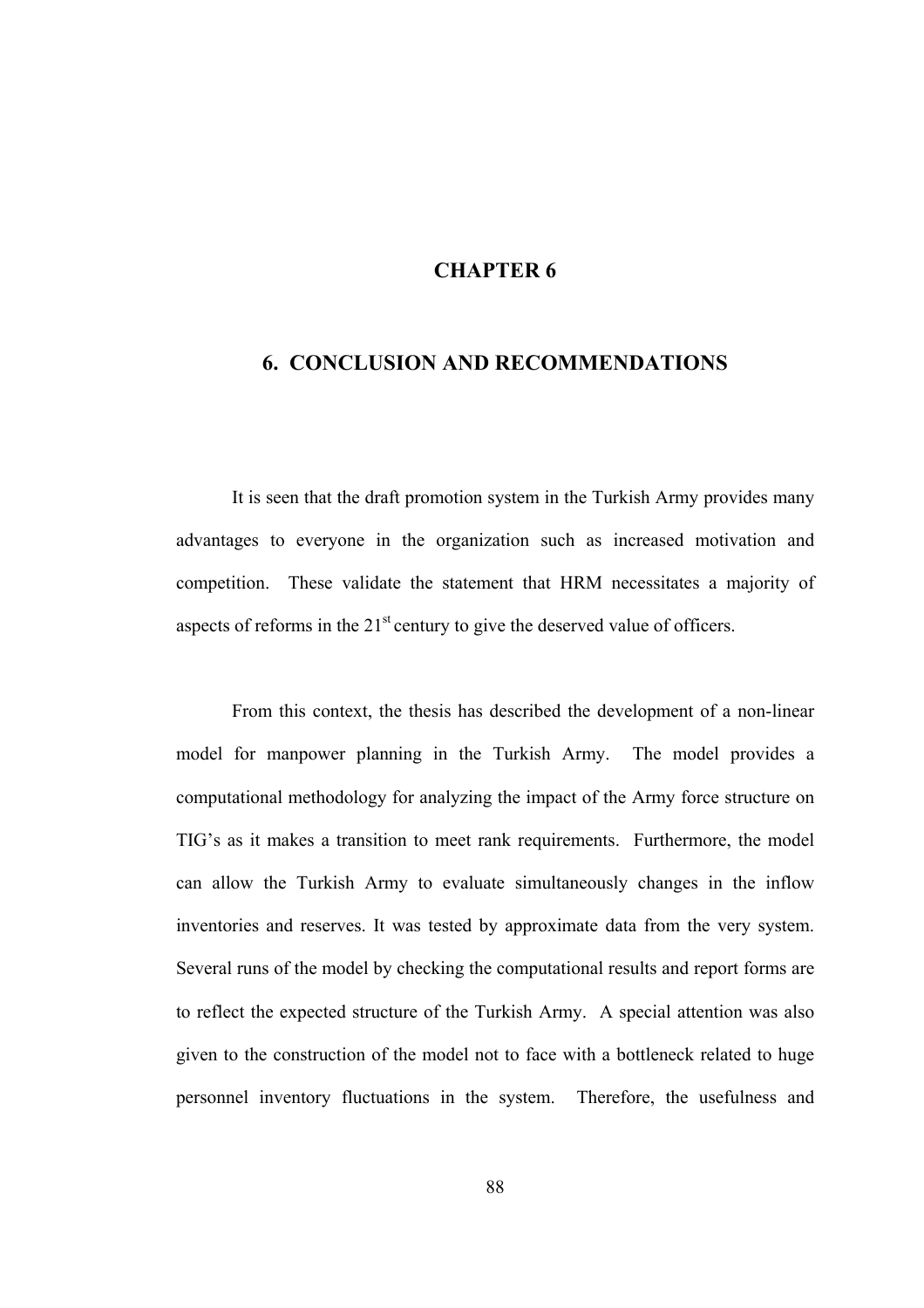applicability of the model and its solutions seems to be highly positive to implement in the real world.

The formation of TIG's in the draft promotion system of the Turkish Army shows that current cadres in the system give way to a pyramid structure, which bulges out in the head of the pyramid. It happens so, because the increasing trend in both cadre and TIG's toward higher ranks causes the inventory at those ranks increase. However, in our model, a TIG formation is observed from adjusted cadres, which is compatible with ranks. See Table 5.4 for average TIG's of each rank. Therefore, lower cadres at higher ranks mean shorter TIG requirement. However, great number of casualties at the rank of colonel due to retirement forces TIG requirement to be high. In addition to this, the pressure of higher ranks in terms of lower personnel requirement comes out with a longer TIG requirement at the rank of Major. This finding emphasis that the consistency of cadres in the system carries crucial importance due to its effect on TIG formation.

Although I obtain results on basis of given data, the Turkish Army Headquarters doesn't use fixed cadre in its hierarchical structure as I use fixed cadre in my model. Therefore, it is impossible for the Army headquarters to reach such results unless the total cadre for each rank is fixed. The continuously changing cadre every year is also a handicap in the draft promotion system, because it is not compatible with the Constitution (Item 128/2, 128, 10) in terms of providing equality.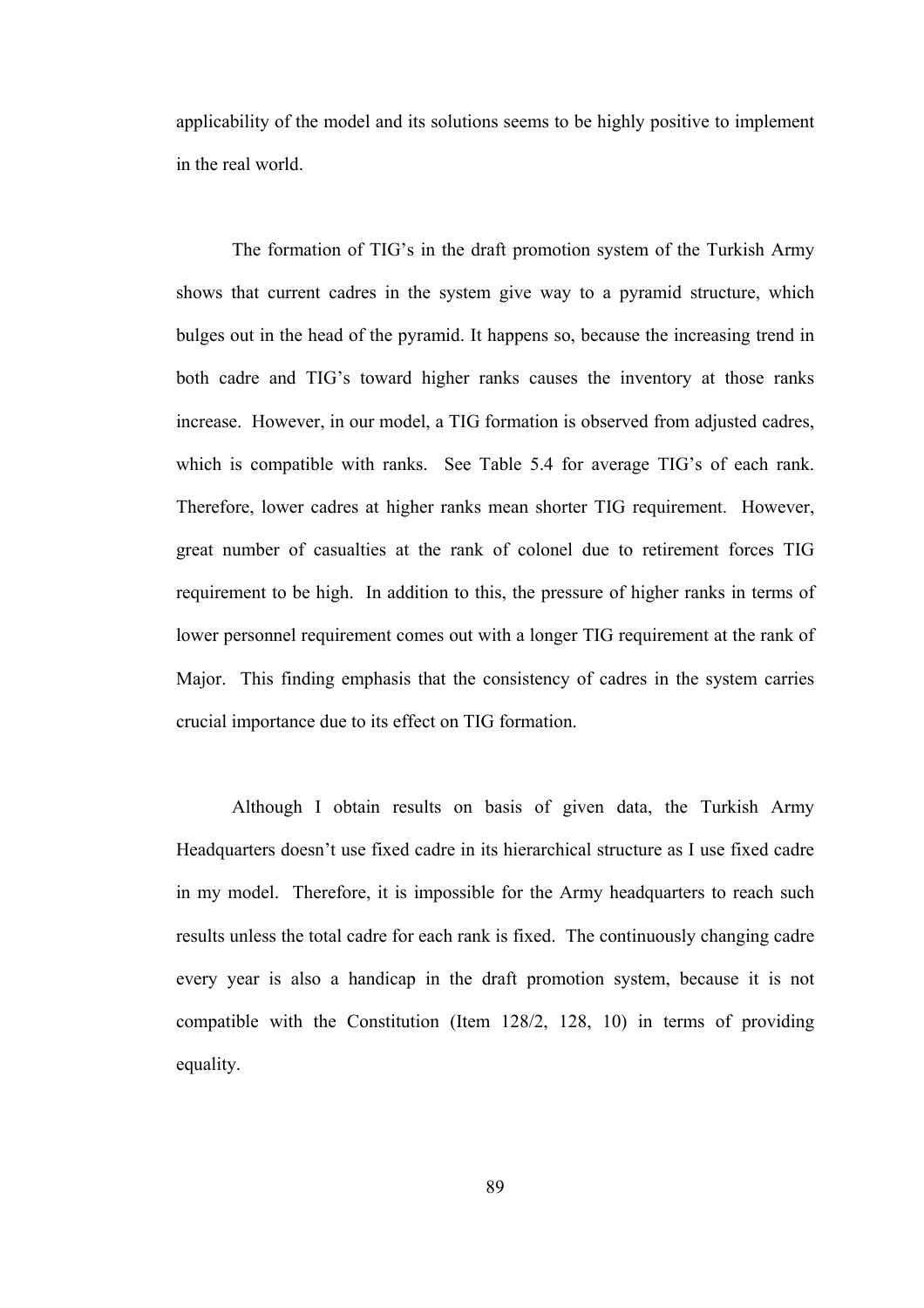The model that was developed and tested provides a basis for further development and implementation of an interactive manpower planning system in the Turkish Army. Such a system could improve both the consistency and quality of the personnel decisions.

The officer resources, which have a capacity problem, can make use of the findings of the optimization in determination of their capacity in advance. Thus, the Turkish Army promotion system can keep itself away from the capacity handicap for recruitment of officers at the rank of lieutenant. Perhaps, the capacity increases, which depends on the determination of required inflow number of officers (x*1j*, j=1,…, n) in the model, in military schools can shape some expenses of yearly defense budget.

As a further research, the lower bound of each TIG range for each rank can be investigated with qualitative research techniques. Here in the model, although I use minimum acceptable values for each TIG range as a lower bound, a revised model can shape the output in accordance with the new values of lower bound of TIG range, which could be the result of qualitative research. It is for sure that the configuration of our model doesn't show any difficulty for this revision. Thus, the lower bound of each TIG range could be obtained by a qualitative research along with the upper bounds from the original layout of the model. On the other hand, to give an exact range to qualitative study for TIG's of each rank in the model on quantitative base, we can run the model many times by tightening the lower bound of TIG's of each rank by one until the solution is infeasible. If not, the process will end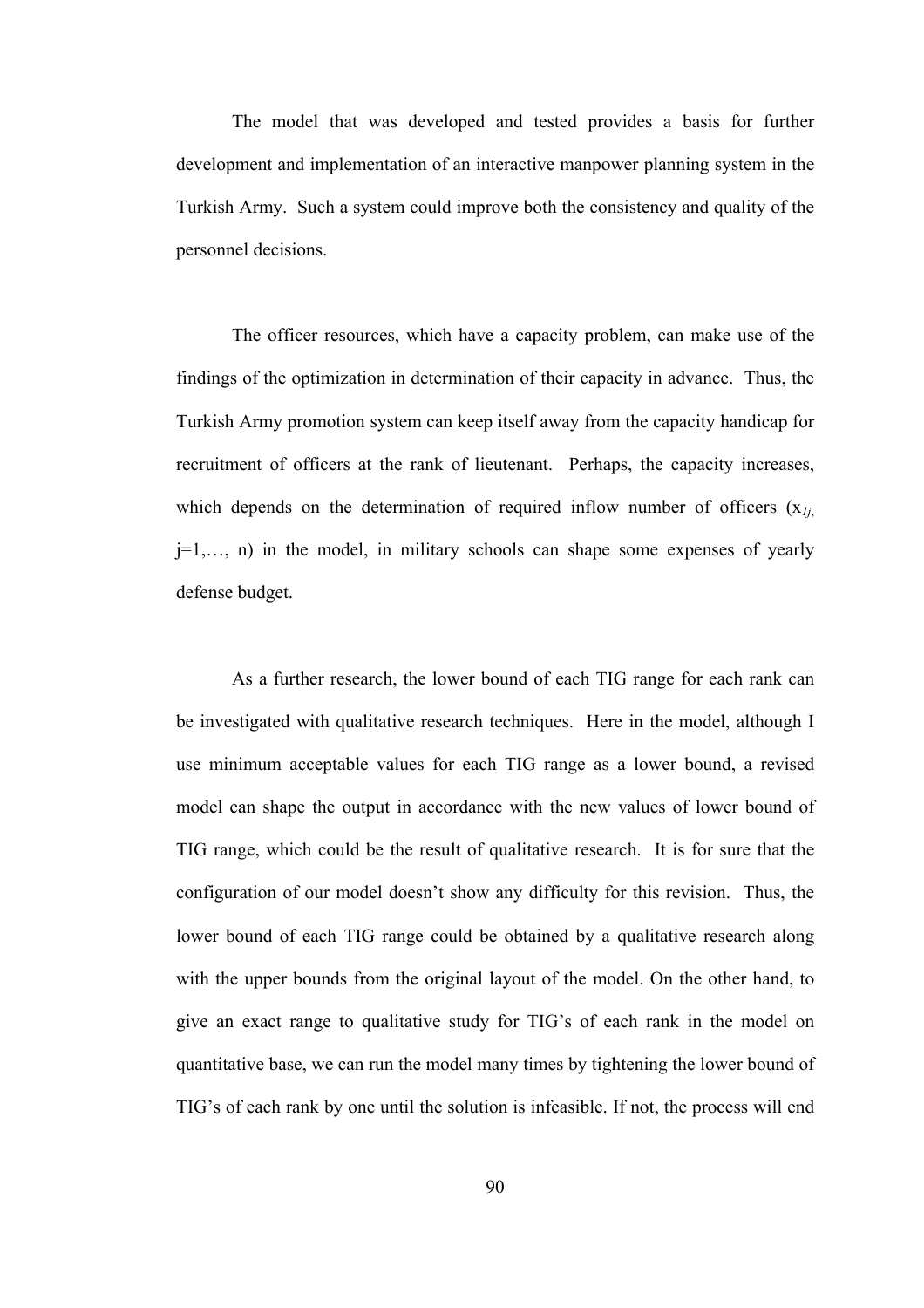at the upper bound of TIG's of each rank, which is the first upper integer after the average TIG values of each rank. Therefore, the number of repetition of the runs is finite. Why we chose this point, as an upper bound for TIG's is that the model can't go further than that point with a minimization objective. In the process the points where we find infeasible solutions for the model will shape the lower bounds of TIG's of each rank. Thus, we can obtain a range for all TIG's for variations.

Our model presenting a steady state manpower flow optimization needs also a transition plan to adapt the current promotion system to the findings of the constructed model. Without a transition process, a shock implementation of the results may result in a collapse of the flow in the model.

Modification of the model to include staff officers to the flow of the model can be done in the way that this warfare category shapes itself probabilistically in the range between the rank of senior  $1<sup>st</sup>$  Lieutenant and senior Captain. Then, the staff officers in flow of the system can be isolated from the other warfare categories rather than integration toward the retirement and promotion to General. The spectacular difference in formation of this category lies in that promotion is subject to special regulations.

The results other than TIG's are in aggregate sense for each rank. The decomposition of all values in terms of promotion groups (See 3.4.1. The principles of the draft promotion system for promotion groups) means nothing to the final value, instead the decomposition increase the complexity of the model. In spite of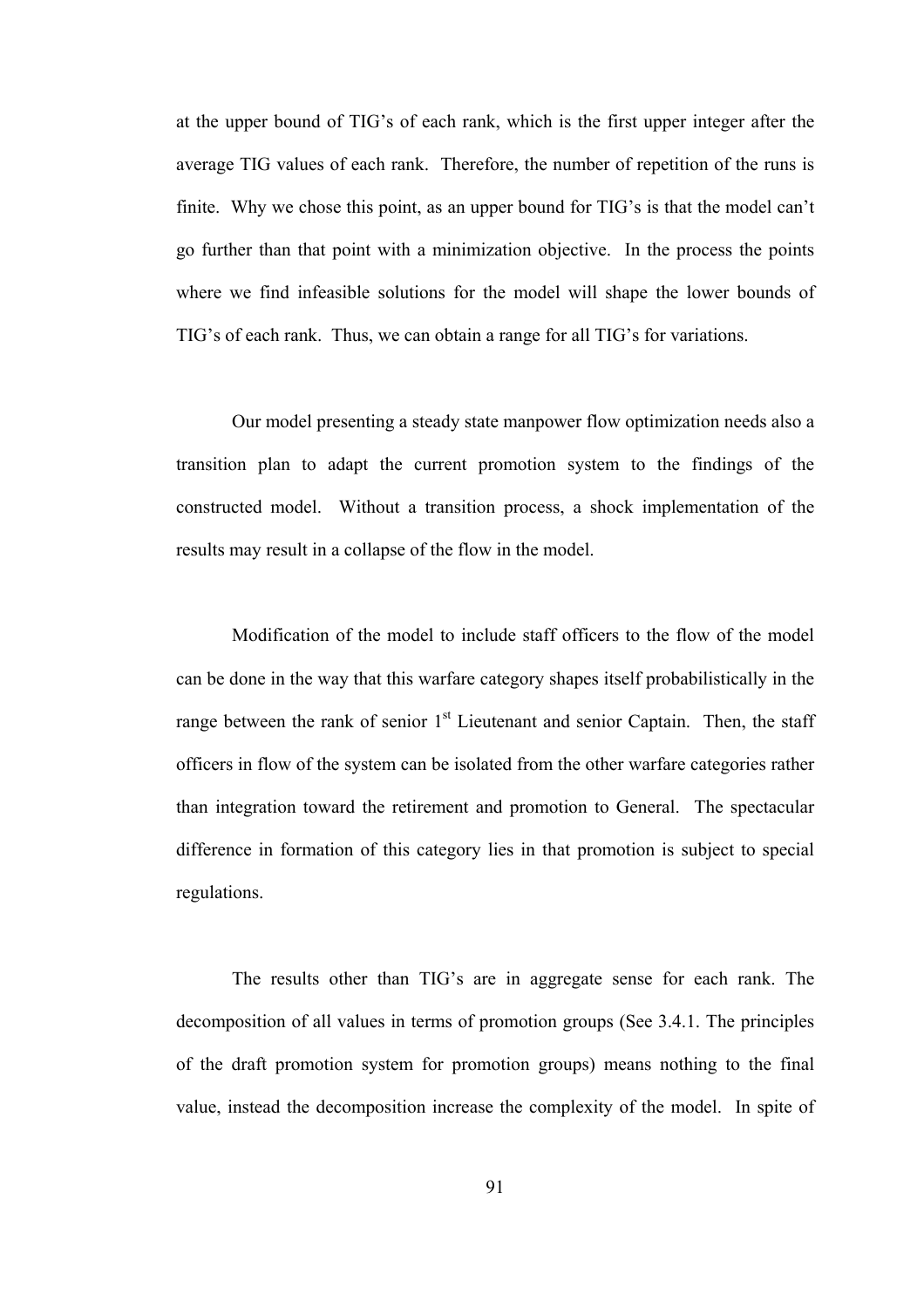this, a further study can be done for determining the promotion percentages and configuration for each promotion group at any rank to provide a fair ladder in promotion, which is compatible with the results of this model.

All in all, a perfect flow in the presented model lies in that the Turkish Army should make a detailed job description, job analysis, cadre analysis, and career planning in its Human Resource Management system to obtain the data to use in the presented model.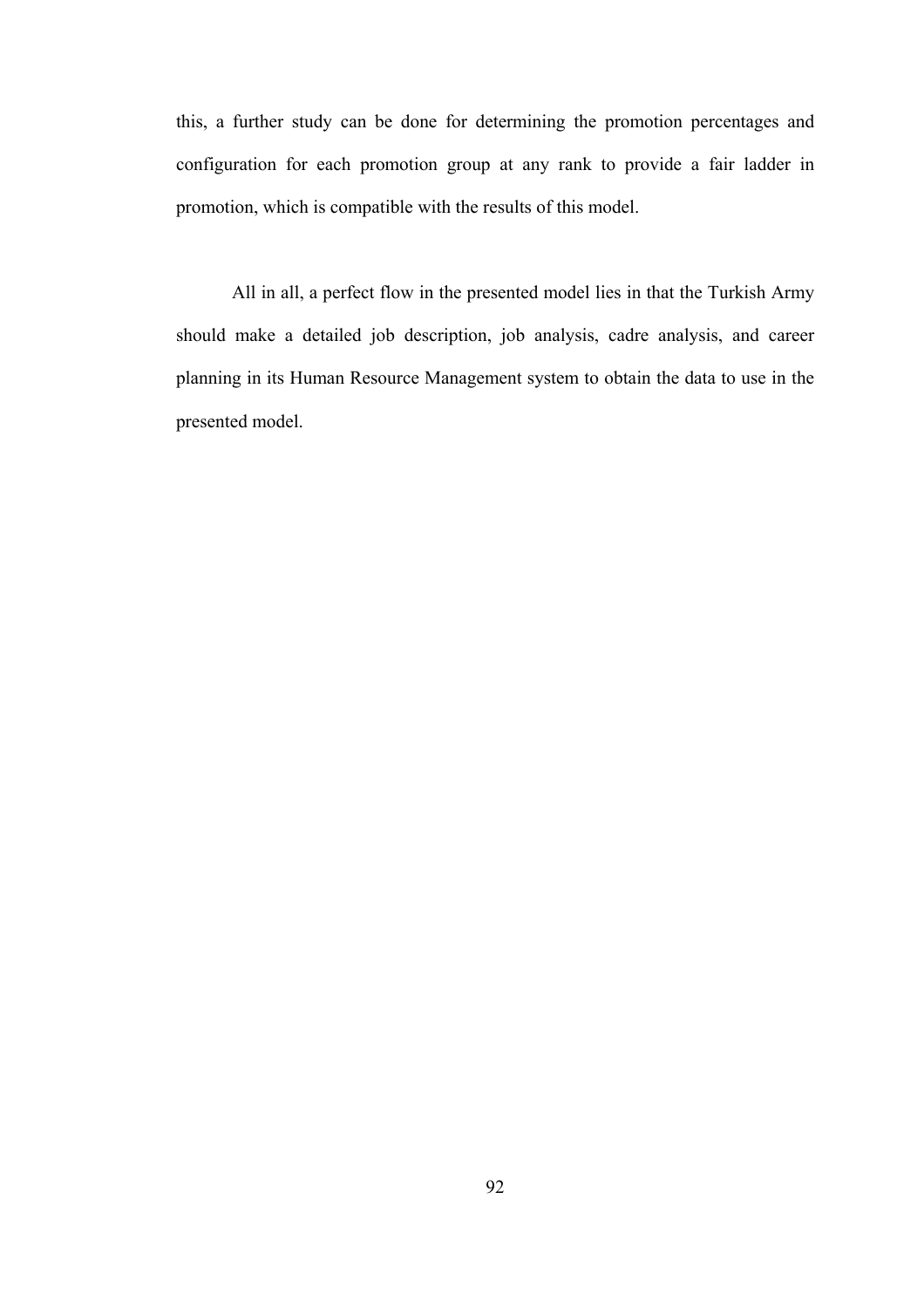## **SELECT BIBLIOGRAPHY**

- Addison, R. (2000), *Class Lecture Notes,* http://www.Lincoln.ac.nz/comm./subjects/bmkt204/lec14/htm, March 2001.
- Baker, G.P., Jensen, M.C., and Murhy, K.J. (1988), *Compensation And Incentives: Practice Vs. Theory,* Journal of Finance*,* vol. XLIII, No. 3, pp. 593 - 616.
- Bres, E.S., Burns, D., Charnes, A., and Coopers, W.W. (1980), *A Goal Programming Model For Planning Officer Accessions*, Management Science, Vol. 26, No. 8, p773-783.
- Candar, B.O. (2000), *A Goal Programming Model for Turkish Army Promotion and Manpower Planning System*, Master Thesis, Department of Industrial Engineering and Institute of Engineering and Science of Bilkent University, Ankara.
- Collins, R.W., Gass, S.I., Rosendahl, E.E. (1983), *The ASCAR Model for Evaluating Military Manpower Policy*, Interfaces, Vol. 13, Issue 3, p44-53.
- Encina, G.B. (2000), *Promotions, Transfers and Lay-Offs*, The Regents of the University of California Agricultural Extension, Stanislaus County, http://www.cnr.berkeley.edu/ucce50/ag-labor/7labor/04.htm, March 2001.
- Freedman, D. (1983), *Markov Chains*, R.R. Donnelley & Sons, Harrisonburg, VA, USA, p1.
- Gass, S.I., Collins, R.W., Meinhardt, C.W., Lemon, D.M., and Gillette, M.D. (1988), *The Army Manpower Long-Range Planning System*, Operation Research Society of America, Vol. 36, No. 1, p5-17.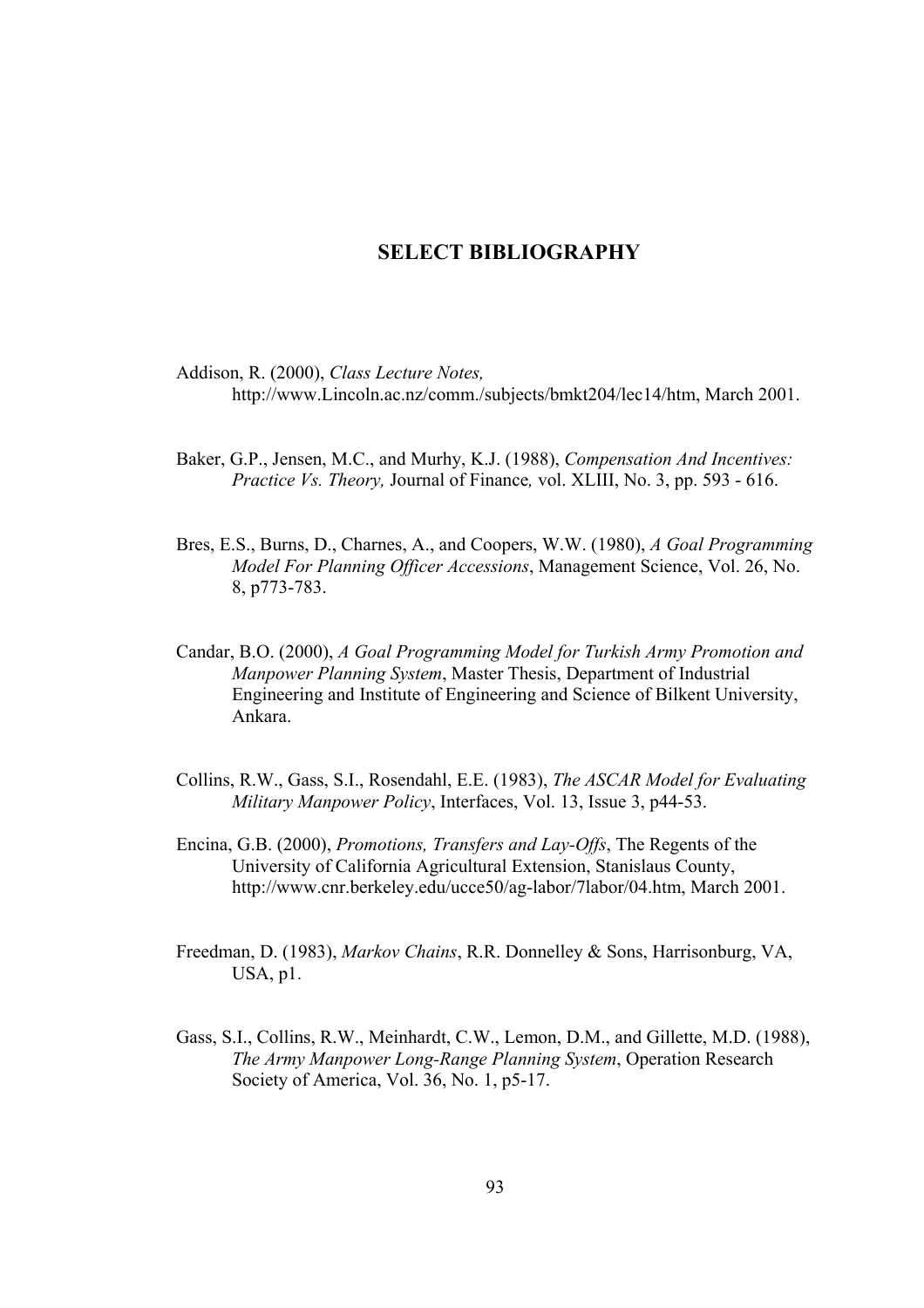- Grinold, R.C. and Marshall, K.T. (1977), *Manpower Planning Models*, North Holland Publishing Co., Amsterdam, p.xiii, xix.
- Herzberg, F. (1982), *The Managerial Choice, To Be Efficient or To Be Human*, Salt Lake City, Olympus.
- Imada, S. (1995), *Promotion Structure of White-Collar Workers,* The Japan Institute of Labour, Vol.34-No.09 September.
- Ivancevich, J.M., Donnelly, J.H., and Gibson, J.L. (1983), *Managing for Performance*, Revised Edition, Business Publications Inc., Plano, Texas, p227-228.
- Junor, A. (1997), *Lecture Notes*, http:/management.Canberra/edu/au/lec.../Unit3488+HRM2\_Lecture\_13-2 Recognition, career development, HR Planning, April 2001.
- Khoong, C.M. (1996), *An Integrated System Framework and Analysis Methodology for Manpower Planning,* International of Manpower, Vol. 18, Issue 1, p26- 48.
- Khoong, C.M. (1999), "Some Optimization Problems for Manpower Planning", *Information Knowledge and System Management*, Summer 99, Vol. 1 Issue 2, p159-168.

*Macmillan Contemporary Dictionary*, ABC Publishing Co., p801.

- Nelson, D.L. and Quick, J.C. (1997), *Organizational Behavior/ Foundations, Realities, and Challenges*, West Publishing Co., St. Paul, MN, p138, 141, 149.
- Reeves, G.R. and Reid, R.C., (1999), *A Military Reserve Manpower Planning Model*, Computers and Operations Research, Vol. 26, p1231-1242.
- Rostker, B., Thie, H., Lacy, J.L., Kawata, J.H., Purnell, S.W. (1993), *A Retrospective Assessment: The Defense Officer Personnel Management Act of 1980*, Published by RAND, p 7.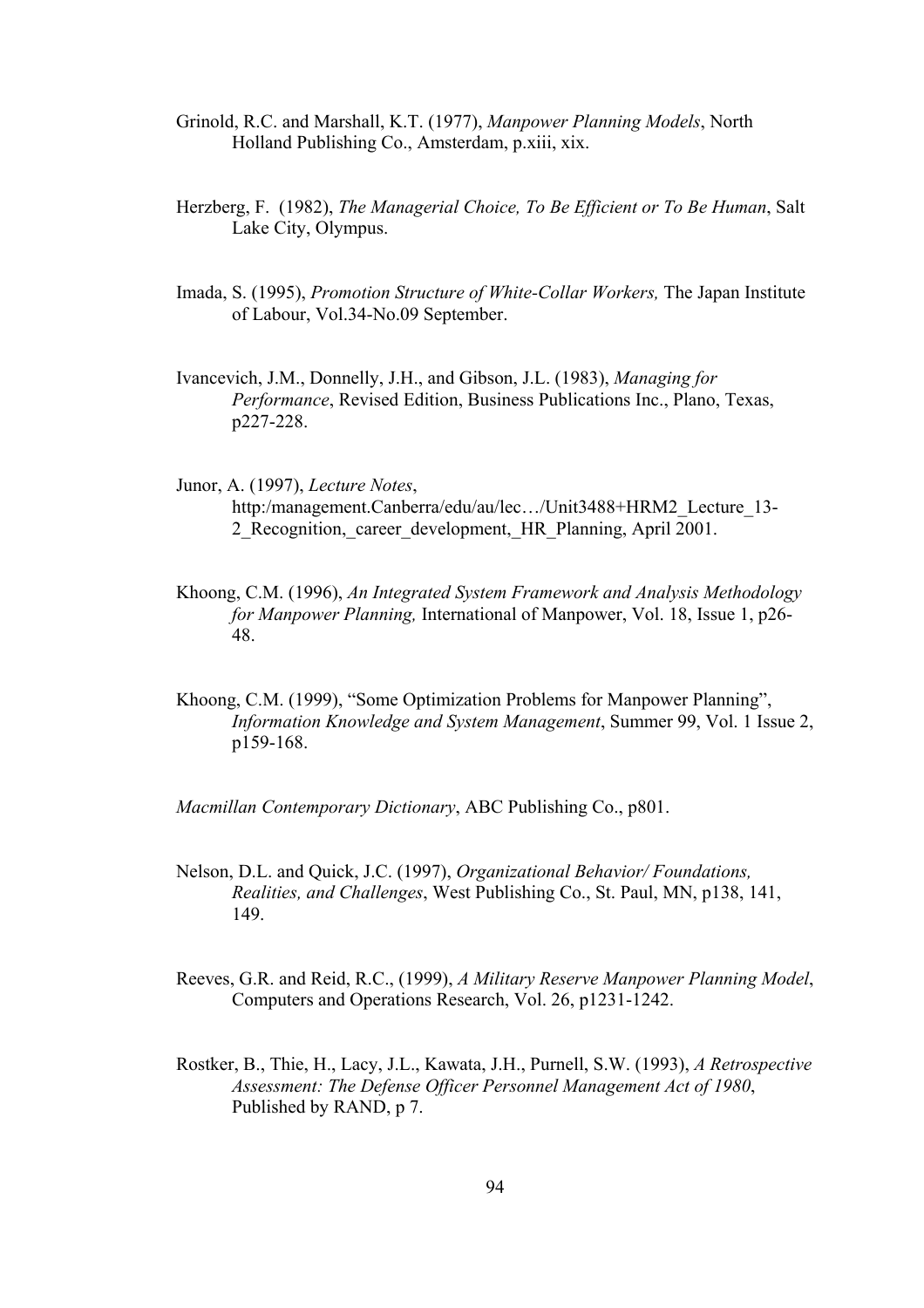- Sayles, L.R. and Strauss, G. (1981), *Managing Human Resources*, Second Edition, USA, p154, 167.
- Scheer, W.E. (1985), *Personnel Administration Handbook*, Third Edition, Dartnell Press, Chicago, Illinois, p191-193.
- Schuler, R.S. (1995), *Managing Human Resources*, West Publishing Co., St. Paul, MN, p110.
- Southeastern Louisiana University, (1998), *Promotion Policy,* http://www.selu.edu/Administration/Depts/HumanResources/hrochan2.htm#p romo, April 2001.
- Stone, C.J., Port, S.C., and Hoel, P.G. (1972), *Introduction to Stochastic Process*, Houghton Mifflin Company, USA, p1.
- Tortop, N. (1992), *Personel Yönetimi (Personnel Management)*, TODAİE Yayınları, DİE Matbaası, Ankara, p121.
- Turkish Republic Ministry of Defense, Code 926 Turkish Armed Forces' Personnel Law of 1967. Ankara.
- Tutum, C. (1994), *Kamu Yönetiminde Yeniden Yapılanma (Restructuring of Administrative Management in Govermental Activities),* TESAV (Toplumsal, Ekonomik, Siyasal Araştırmalar vakfı), Yayım No: 3, p54.
- Uyargil, C. (1989), *Performans Yönetimi (Performance Management),* İstanbul Üniversitesi, İşletme Fakültesi Dergisi, Vol. 8, Issue 2, November, İstanbul, p21.
- Yücel, R. (1997), *İnsan Kaynakları Yönetiminde Terfi ve Başarı Değerlendirme (Promotion and Performance Evaluation in Human Resource Management),* Doktora Tezi, T.C. Dokuz Eylül Üniversitesi Sosyal Bilimler Ensitüsü İşletme Ana Bilim Dalı, İzmir, p43, 44, 46.
- Whetten, D.A. and Cameron, K.S. (1998), *Developing Management Skills*, Fourth Edition, Addison-Wesley Educational Publishers Inc., p299.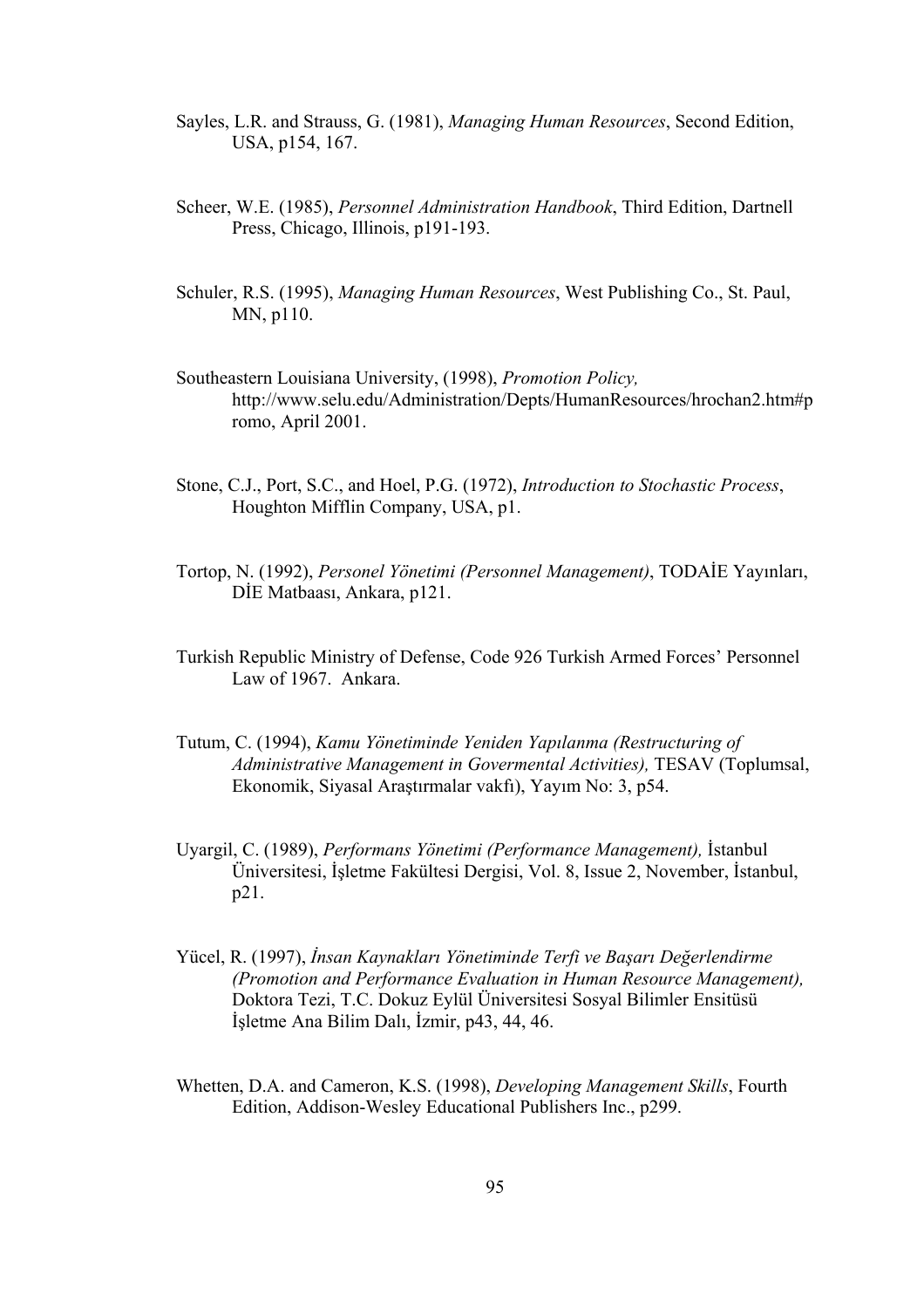### **APPENDIX A. GAMS CODE OF THE ORIGINAL MODEL**

This model, which is written in GAMS code below, gives equal weight to all ranks, and the variable "r rate" as *reserve rate* in the model is considered to be given for every run as a constant value.

Sets

| $\mathbf{i}$ | ranks |            |                |
|--------------|-------|------------|----------------|
|              |       | lieutenant |                |
|              |       | captain    |                |
|              |       | major      |                |
|              |       | ltcolonel  |                |
|              |       | colonel    |                |
| j            |       | categories |                |
|              |       | infantry   |                |
|              |       | armor      |                |
|              |       | artillery  |                |
|              |       | aviation   |                |
|              |       | airdefence |                |
|              |       | inteligenc |                |
|              |       | enginering |                |
|              |       | signal     |                |
|              |       | transport  |                |
|              |       | qumaster   |                |
|              |       | ordnance   |                |
|              |       | personnel  |                |
|              |       | finance    |                |
|              |       | engineer   |                |
|              |       | doctor     |                |
|              |       | medical    |                |
|              |       | law        |                |
|              |       | teacher    |                |
| Ŵ            |       | service    | $\overline{ }$ |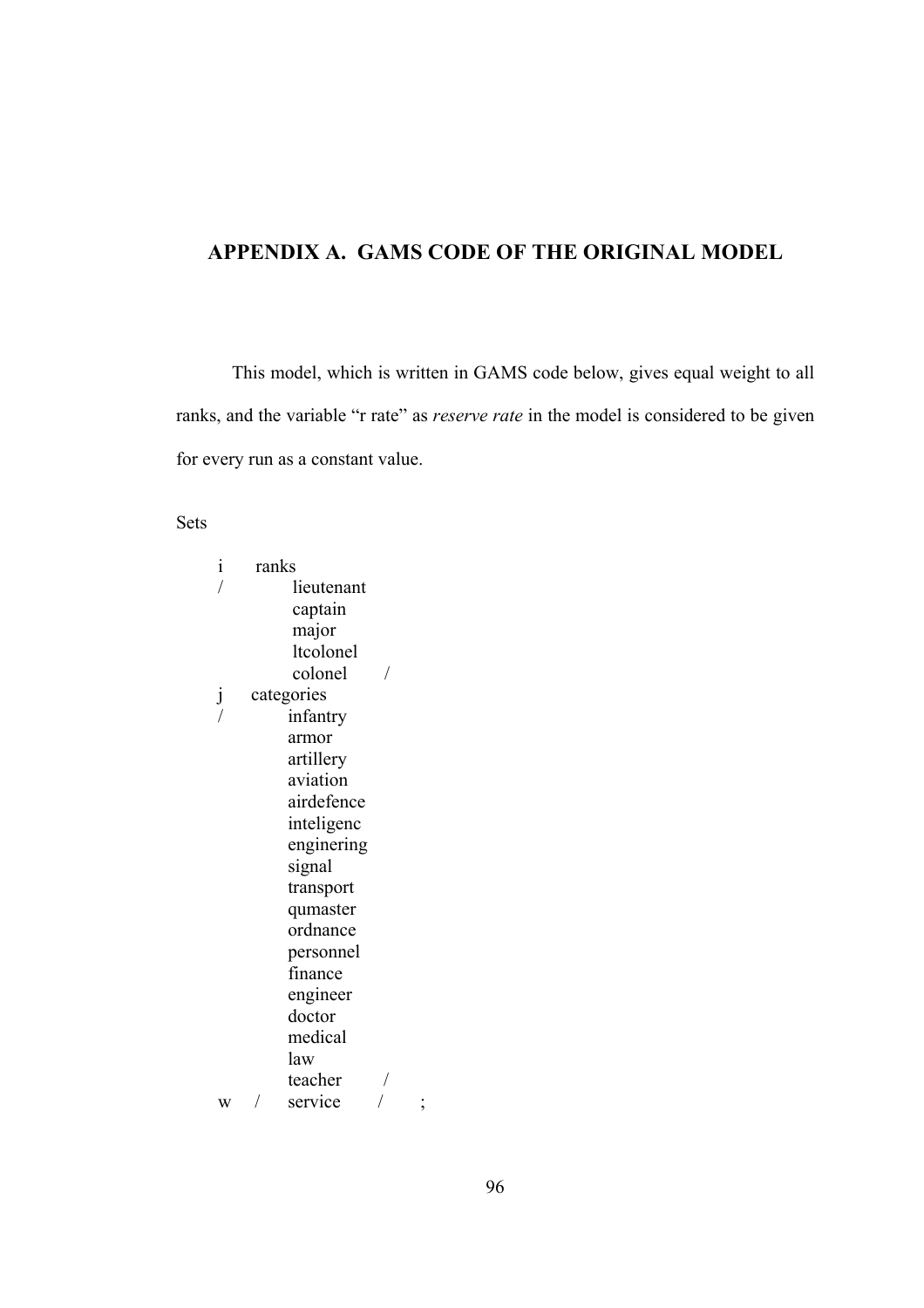Table  $r(i,w)$  maximum waiting time in years for each rank

|                  | service |
|------------------|---------|
| lieutenant       | 18      |
| captain          | 17      |
| major            | 19      |
| <b>ltcolonel</b> | 22      |
| colonel          | 0       |

#### Table  $s(i,j)$  percentage of cadre in casualty for rank i and category j

|            | infantry   | armor      | artillery |           | aviation | airdefence |
|------------|------------|------------|-----------|-----------|----------|------------|
| lieutenant | 0.035      | 0.035      | 0.035     | 0.019     |          | 0.035      |
| captain    | 0.052      | 0.052      | 0.052     | 0.056     |          | 0.049      |
| major      | 0.073      | 0.073      | 0.073     | 0.081     |          | 0.069      |
| ltcolonel  | 0.056      | 0.056      | 0.056     | 0.056     |          | 0.055      |
| colonel    | 0.157      | 0.157      | 0.157     | 0.157     |          | 0.157      |
|            |            |            |           |           |          |            |
| $^{+}$     | inteligenc | enginering | signal    | transport |          | qumaster   |
| lieutenant | 0.032      | 0.035      | 0.035     | 0.035     |          | 0.035      |
| captain    | 0.041      | 0.052      | 0.052     | 0.050     |          | 0.044      |
| major      | 0.070      | 0.078      | 0.072     | 0.070     |          | 0.087      |
| ltcolonel  | 0.054      | 0.057      | 0.056     | 0.056     |          | 0.059      |
| colonel    | 0.157      | 0.158      | 0.157     | 0.156     |          | 0.157      |
|            |            |            |           |           |          |            |
| $^{+}$     | ordnance   | personnel  | finance   | engineer  | doctor   | medical    |
| lieutenant | 0.035      | 0.021      | 0.020     | 0.025     | 0.011    | 0.021      |
| captain    | 0.051      | 0.038      | 0.031     | 0.028     | 0.022    | 0.021      |
| major      | 0.072      | 0.057      | 0.069     | 0.077     | 0.091    | 0.063      |
| ltcolonel  | 0.056      | 0.051      | 0.055     | 0.054     | 0.056    | 0.055      |
| colonel    | 0.157      | 0.155      | 0.156     | 0.154     | 0.159    | 0.155      |
| $^{+}$     | law        | teacher    |           |           |          |            |
| lieutenant | 0.015      | 0.012      |           |           |          |            |
| captain    | 0.035      | 0.021      |           |           |          |            |
| major      | 0.054      | 0.057      |           |           |          |            |
| ltcolonel  | 0.049      | 0.049      |           |           |          |            |
| colonel    | 0.153      | 0.154      |           |           |          |            |
|            |            |            |           |           |          |            |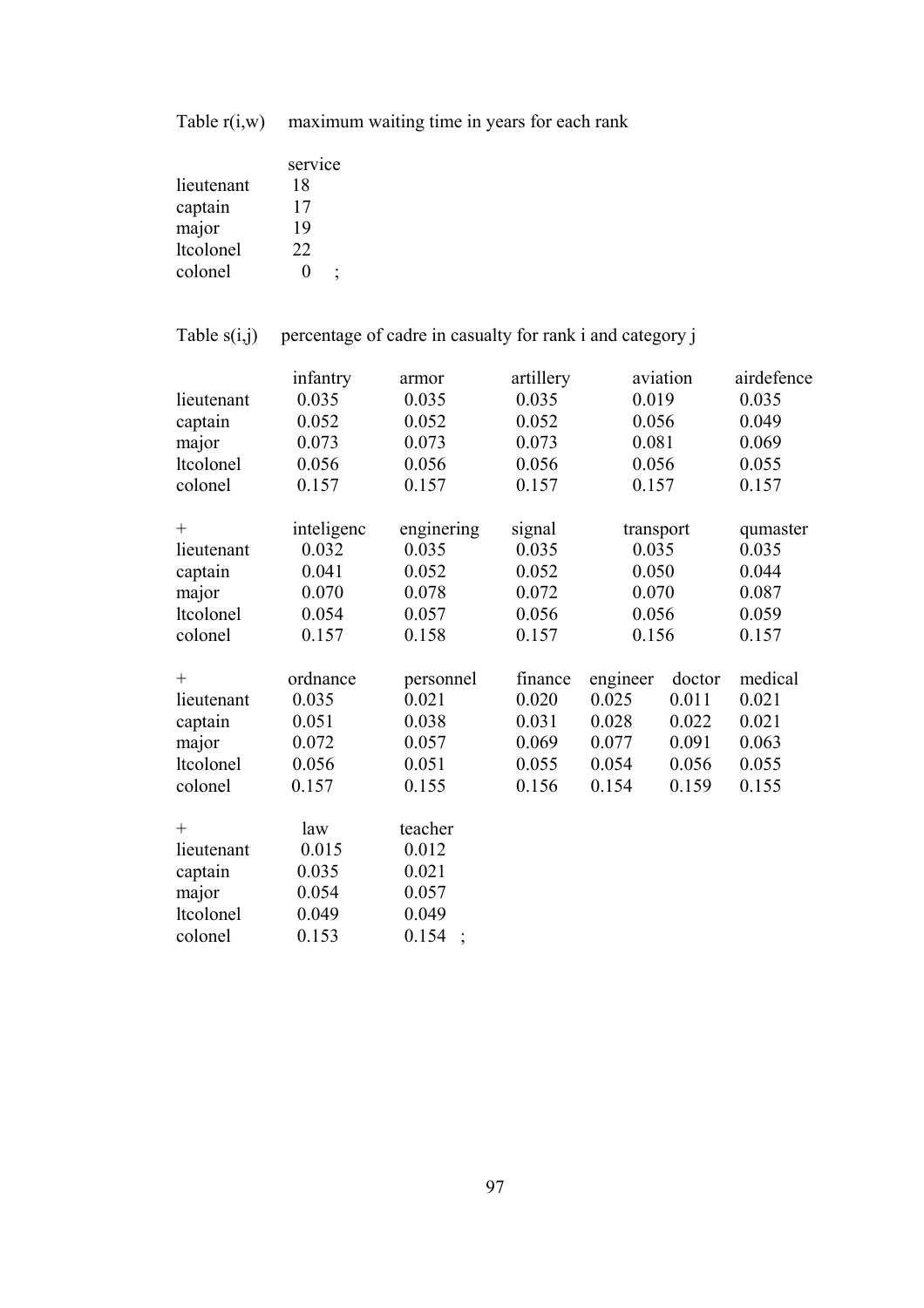| lieutenant<br>captain<br>major<br>ltcolonel<br>colonel           | infantry<br>2236<br>1359<br>707<br>396<br>227 | armor<br>1091<br>586<br>373<br>195<br>130 | artillery<br>1475<br>914<br>643<br>317<br>193 | aviation<br>706<br>405<br>251<br>76<br>45 |        | airdefence<br>416<br>180<br>127<br>56<br>46 |
|------------------------------------------------------------------|-----------------------------------------------|-------------------------------------------|-----------------------------------------------|-------------------------------------------|--------|---------------------------------------------|
| $^{+}$                                                           | inteligenc                                    | enginering                                | signal                                        | transport                                 |        | qumaster                                    |
| lieutenant                                                       | 444                                           | 625                                       | 792                                           | 390                                       |        | 420                                         |
| captain                                                          | 277                                           | 366                                       | 504                                           | 224                                       |        | 354                                         |
| major                                                            | 223                                           | 225                                       | 265                                           | 164                                       |        | 227                                         |
| ltcolonel                                                        | 101                                           | 113                                       | 103                                           | 78                                        |        | 109                                         |
| colonel                                                          | 75                                            | 91                                        | 69                                            | 45                                        |        | 60                                          |
| $^{+}$                                                           | ordnance                                      | personnel                                 | finance                                       | engineer                                  | doctor | medical                                     |
| lieutenant                                                       | 628                                           | 491                                       | 65                                            | 308                                       | 1002   | 409                                         |
| captain                                                          | 535                                           | 408                                       | 62                                            | 185                                       | 730    | 282                                         |
| major                                                            | 260                                           | 297                                       | 55                                            | 168                                       | 530    | 165                                         |
| ltcolonel                                                        | 141                                           | 171                                       | 35                                            | 101                                       | 223    | 70                                          |
| colonel                                                          | 100                                           | 83                                        | 27                                            | 58                                        | 142    | 38                                          |
| $^{+}$<br>lieutenant<br>captain<br>major<br>ltcolonel<br>colonel | law<br>105<br>84<br>73<br>36<br>21            | teacher<br>374<br>370<br>272<br>115<br>72 |                                               |                                           |        |                                             |

# Table  $a(i,j)$  target cadre for rank i and category j

## Variables

| x(i,j)       | inflow inventory excluding casualties for rank i and category i |
|--------------|-----------------------------------------------------------------|
| c(i)         | average TIG for rank i                                          |
| totalTIG     | total TIG                                                       |
| <b>TIG</b>   | Time-in-Grade                                                   |
| reserve(i,j) | yearly accumulation in reserves for rank i and category j       |
| h(i,j)       | revised cadre after excluding reserves for i and j              |
| Z            | total variance of all TIG's                                     |
|              |                                                                 |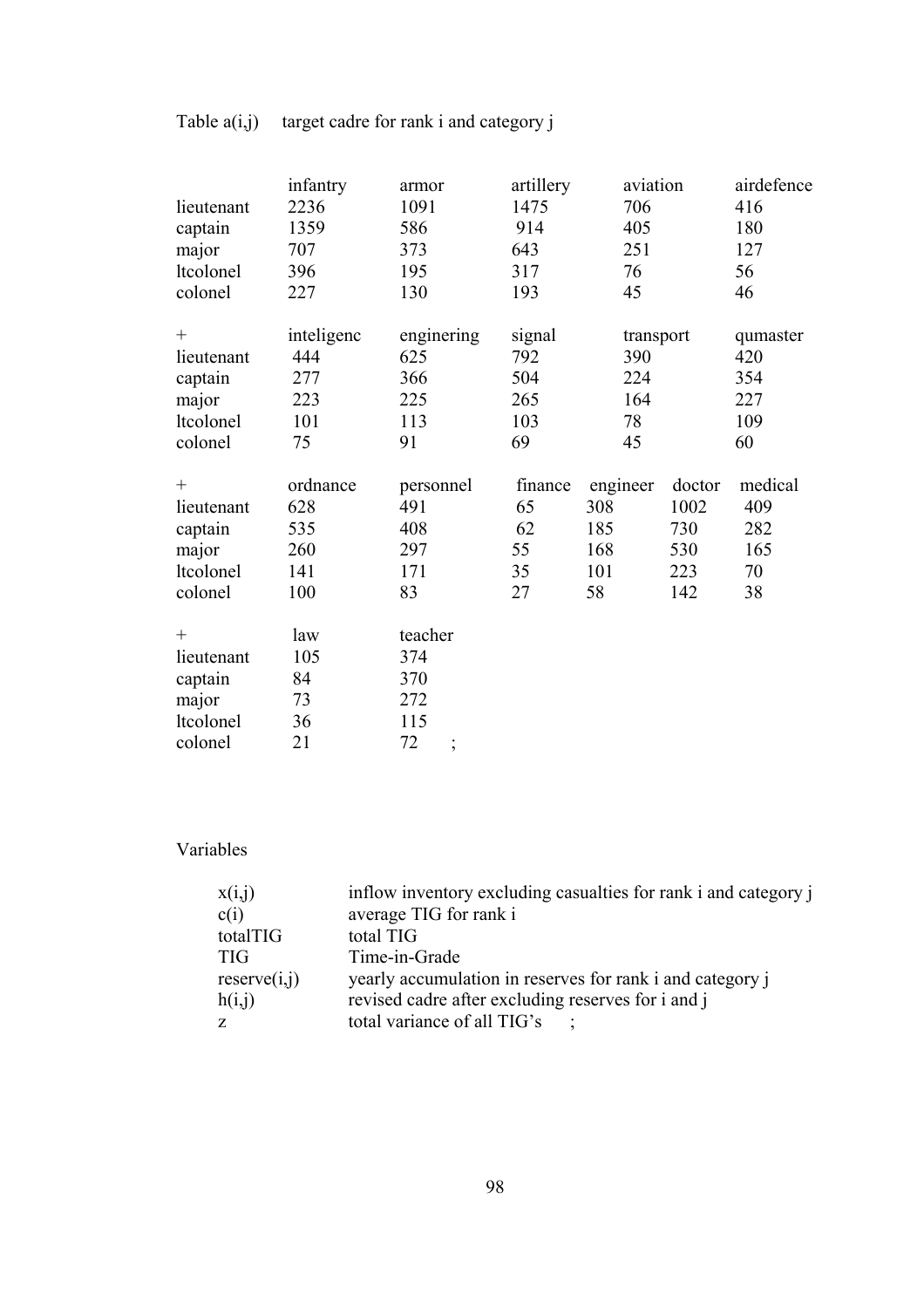Positive Variable x;

 $x.log(i,j)=1$ ;  $x.up(i,j)=inf;$  $TIG-lo(i,j)=1$ ; TIG.lo('lieutenant',j)=4 ;

Equations

| vardef                    | define total variance in the objective function |
|---------------------------|-------------------------------------------------|
| aver(i)                   | define average TIG for rank i                   |
| hierarchy $1(i)$          | observe hierarchy structure between LT and CPT  |
| hierarchy $2(i)$          | observe hierarchy structure between CPT and MAJ |
| hierarchy $3(i)$          | observe hierarchy structure btw MAJ and LTCOL   |
| hierarchy $4(i)$          | observe hierarchy structure btw LTCOL and COL   |
| TIG1                      | define total TIG                                |
| TIG2(i,j)                 | define TIG for rank i and category i            |
| TIGlimit                  | observe total TIG limit                         |
| rsvr(i,j,w)               | define reserve amount for rank i and category i |
| rsv <sub>front(i,j)</sub> | observe reserves                                |
| cadre(i,j)                | define revised cadre;                           |
|                           |                                                 |

| $rsvr(i,j,w)$                                            | reserve(i,j)=e=[x(i,j)-x(i+1,j)-(s(i+1,j)*a(i+1,j))]*r(i,w);          |
|----------------------------------------------------------|-----------------------------------------------------------------------|
| $\text{rsv}$ rcont $(i,j)$                               | reserve(i,j)=l=(a(i,j)* $r$ rate)/100;                                |
| $c\ddot{a}$ $c\ddot{b}$ $\ddot{c}$ $\ddot{c}$ $\ddot{c}$ | $h(i,j)=e=a(i,j)$ -reserve $(i,j)$ ;                                  |
| hierarchy $1(i)$                                         | $x('captain',j)+(s('captain',j)*a('captain',j))=l=x('lieutenant',j);$ |
| hierarchy $2(i)$                                         | $x('major', j)+(s('major', j)*a('major', j))=l=x('captain', j);$      |
| hierarchy $3(i)$                                         | $x('tcolon',j)+(s('tcolon',j)*a('tcolon',j))=l=x('major',j);$         |
| hierarchy $4(i)$                                         | $x('colorel',j)+(s('colorel',j)*a('colorel',j))=l=x('ltcolonel',j);$  |
| $aver(i)$                                                | $c(i)=e=(sum(j,(h(i,j)/x(i,j))))/18;$                                 |
| TIG1                                                     | totalTIG= $e=sum(i,c(i))$ ;                                           |
| $TIG2(i,j)$                                              | $TIG(i,j)=e=h(i,j)/x(i,j);$                                           |
| TIGlimit                                                 | totalTIG= $e=31$ ;                                                    |
| vardef                                                   | z=e=sum(i,([sum(j,sqr[(h(i,j)/x(i,j))-c(i)])]/17)) ;                  |
|                                                          |                                                                       |

option iterlim=40000 ; Model manpower /all/;<br><sup>6</sup>manpower.optFile=1; option NLP=minos5; Solve manpower using NLP minimizing z;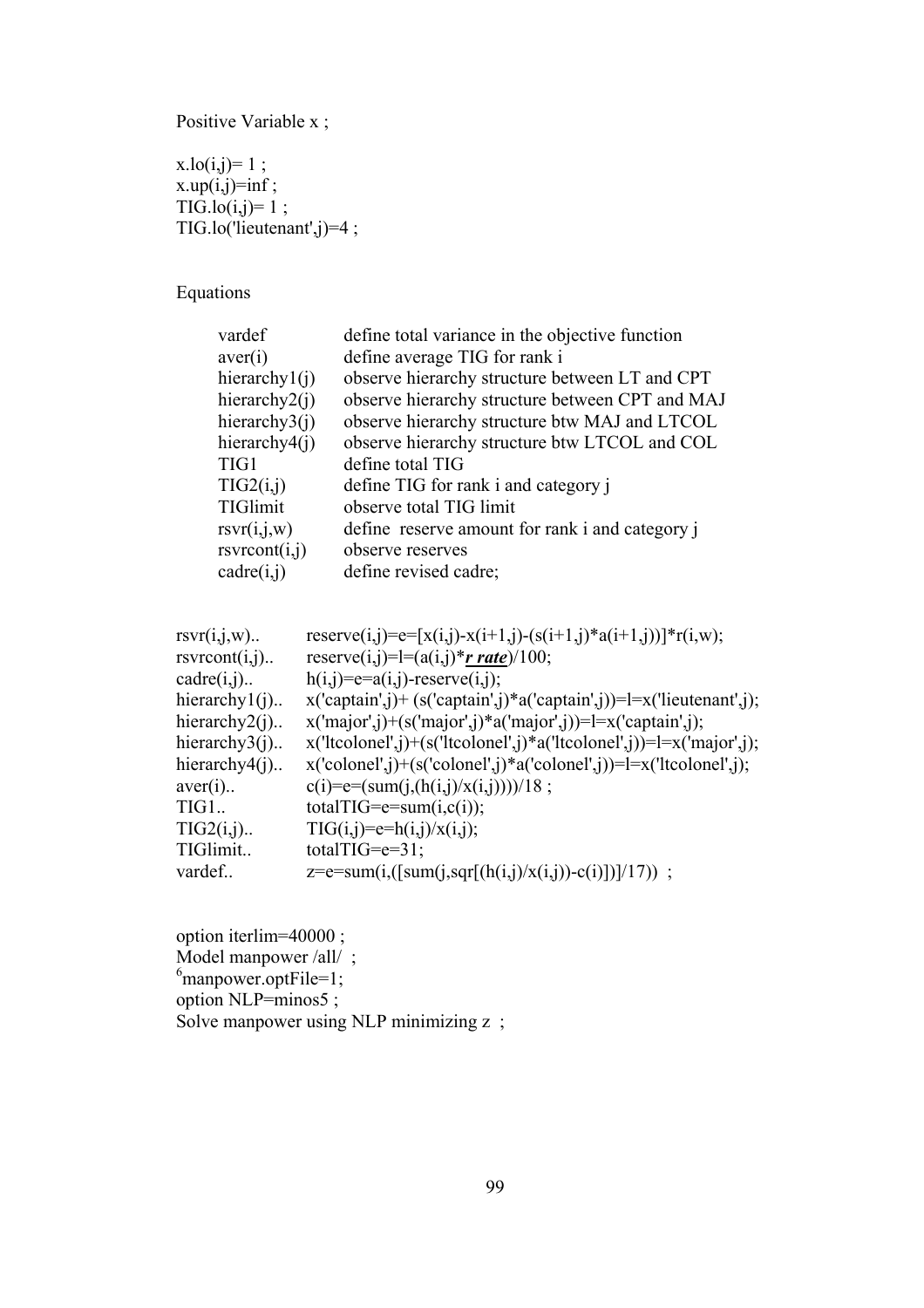# **APPENDIX B. GAMS CODE OF THE REVISED MODEL FOR AN OPTIMAL CONSTANT RESERVE RATE**

The only difference of the revised model from the original model (see Appendix-A) is to give the model responsibility to determine an optimal constant reserve rate for all ranks along with TIG's and inflow inventory. Therefore, the variable "rrate" in equation sections of the original model is also defined as a decision variable in the revised model. The GAMS code of these definition lines in the variable section of the revised model follows as:

rrate number of cadre for reserves in every 100, constant for all ranks

Positive variable rrate;

rrate.up= $100$ ;

 <sup>6</sup> <sup>6</sup> This line requires creation of another file named "minos5.opt" consisting of a code of "major" iterations 10000".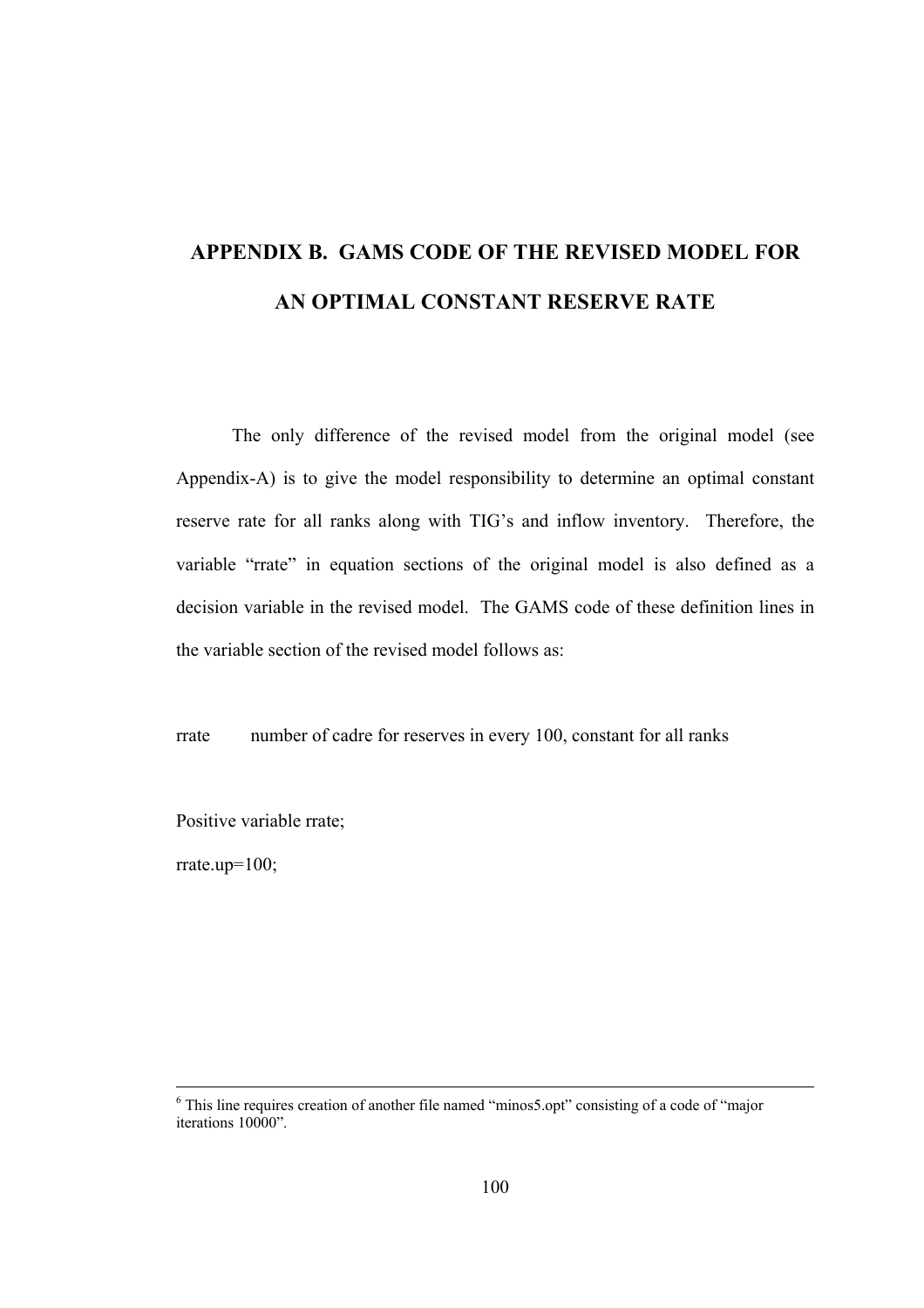## **APPENDIX C. GAMS CODE OF THE REVISED MODEL FOR OPTIMAL RESERVE RATES OF EACH RANK**

The only difference of the revised model from the original model (see Appendix-A) is that the revised model determines each optimal reserve rate for all ranks separately along with TIG's and inflow inventory. Therefore, the variable "rrate" in equation sections of the original model is defined as a decision variable named rrate(i) for each rank in the revised model, and the GAMS code of these definition lines in the variable section and code of line revision in equation section of the revised model follows as:

*a. In "VARIABLES" section:*

rrate(i) number of cadre for reserves of each rank in every 100 Positive variable rrate;

rrate.lo(i)=1; rrate.up(i)=100; rrate.lo('colonel')=0;

*b. In "EQUATIONS" section:*

rsvrcont $(i,j)$ .. reserve $(i,j)$ =l= $(a(i,j)$ \*rrate $(i))/100$ ;